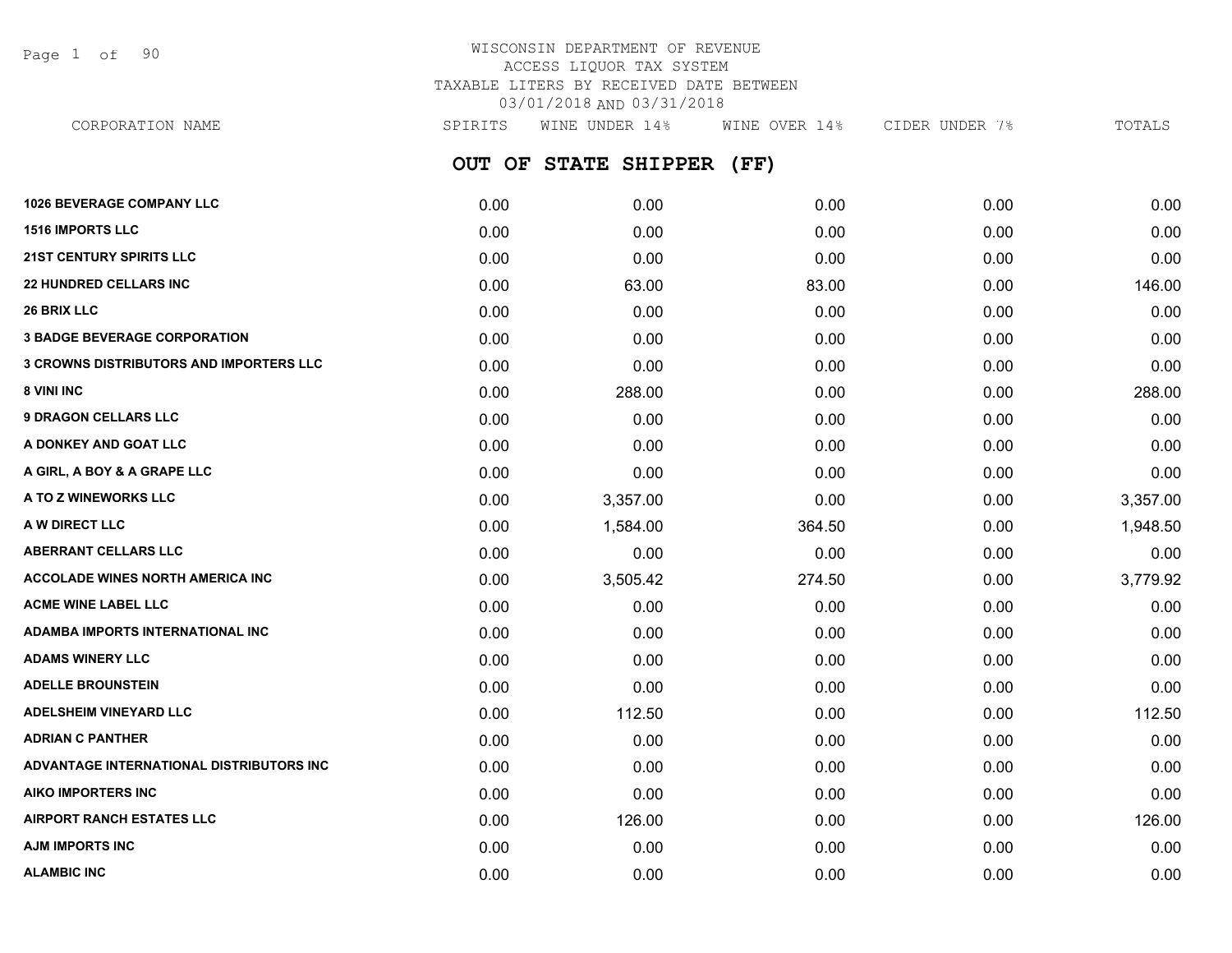Page 2 of 90

# WISCONSIN DEPARTMENT OF REVENUE ACCESS LIQUOR TAX SYSTEM TAXABLE LITERS BY RECEIVED DATE BETWEEN

| CORPORATION NAME                       | SPIRITS  | WINE UNDER 14% | WINE OVER 14% | CIDER UNDER 7% | TOTALS   |
|----------------------------------------|----------|----------------|---------------|----------------|----------|
| ALEJANDRO BULGHERONI ESTATE LLC        | 0.00     | 0.00           | 0.00          | 0.00           | 0.00     |
| ALEXANDRIA NICOLE CELLARS LLC          | 0.00     | 0.00           | 0.00          | 0.00           | 0.00     |
| <b>ALFRED G PALMATEER JR</b>           | 0.00     | 0.00           | 0.00          | 0.00           | 0.00     |
| <b>ALLIED IMPORTERS USA LTD</b>        | 0.00     | 1,071.00       | 0.00          | 0.00           | 1,071.00 |
| <b>ALLORO VINEYARD INC</b>             | 0.00     | 0.00           | 0.00          | 0.00           | 0.00     |
| <b>ALLTECH'S BEVERAGE DIVISION LLC</b> | 135.00   | 0.00           | 0.00          | 0.00           | 135.00   |
| <b>ALPHA &amp; OMEGA WINERY LLC</b>    | 0.00     | 0.00           | 0.00          | 0.00           | 0.00     |
| <b>ALPHA MARKETING NETWORK INC</b>     | 0.00     | 927.00         | 492.00        | 0.00           | 1,419.00 |
| <b>ALTAMAR BRANDS LLC</b>              | 0.00     | 0.00           | 0.00          | 0.00           | 0.00     |
| <b>ALTAMURA WINERY INC</b>             | 0.00     | 0.00           | 0.00          | 0.00           | 0.00     |
| <b>AMAVI CELLARS LLC</b>               | 0.00     | 0.00           | 0.00          | 0.00           | 0.00     |
| <b>AMBRABEV LLC</b>                    | 0.00     | 0.00           | 0.00          | 0.00           | 0.00     |
| <b>AMERICAN BEVERAGE CORP</b>          | 0.00     | 7,967.00       | 0.00          | 0.00           | 7,967.00 |
| <b>AMERICAN ESTATES WINES INC</b>      | 0.00     | 504.00         | 0.00          | 0.00           | 504.00   |
| AMERICAN NORTHWEST DISTRIBUTORS INC    | 0.00     | 0.00           | 0.00          | 0.00           | 0.00     |
| AMERICAN VINTAGE BEVERAGE INC.         | 7,560.00 | 0.00           | 0.00          | 0.00           | 7,560.00 |
| <b>AMERICAN VINTNERS LLC</b>           | 0.00     | 477.00         | 297.00        | 0.00           | 774.00   |
| <b>AMERICAN WINE TRADE INC</b>         | 0.00     | 126.00         | 0.00          | 0.00           | 126.00   |
| <b>AMICUS CELLARS LLC</b>              | 0.00     | 756.00         | 0.00          | 0.00           | 756.00   |
| <b>AMIR PEAY</b>                       | 0.00     | 0.00           | 0.00          | 0.00           | 0.00     |
| <b>AMUSE BOUCHE LLC</b>                | 0.00     | 0.00           | 0.00          | 0.00           | 0.00     |
| <b>ANCHOR DISTILLING COMPANY LLC</b>   | 0.00     | 0.00           | 0.00          | 0.00           | 0.00     |
| <b>ANCIEN WINES INC</b>                | 0.00     | 0.00           | 0.00          | 0.00           | 0.00     |
| <b>ANCIENT PEAK INC</b>                | 0.00     | 0.00           | 0.00          | 0.00           | 0.00     |
| <b>ANDERS-LANE ARTISAN WINES LP</b>    | 0.00     | 0.00           | 0.00          | 0.00           | 0.00     |
| ANDERSONS CONN VALLEY WINERY INC       | 0.00     | 0.00           | 0.00          | 0.00           | 0.00     |
| <b>ANDIS WINES LLC</b>                 | 0.00     | 0.00           | 0.00          | 0.00           | 0.00     |
| <b>ANDREW T BECKSTOFFER</b>            | 0.00     | 0.00           | 0.00          | 0.00           | 0.00     |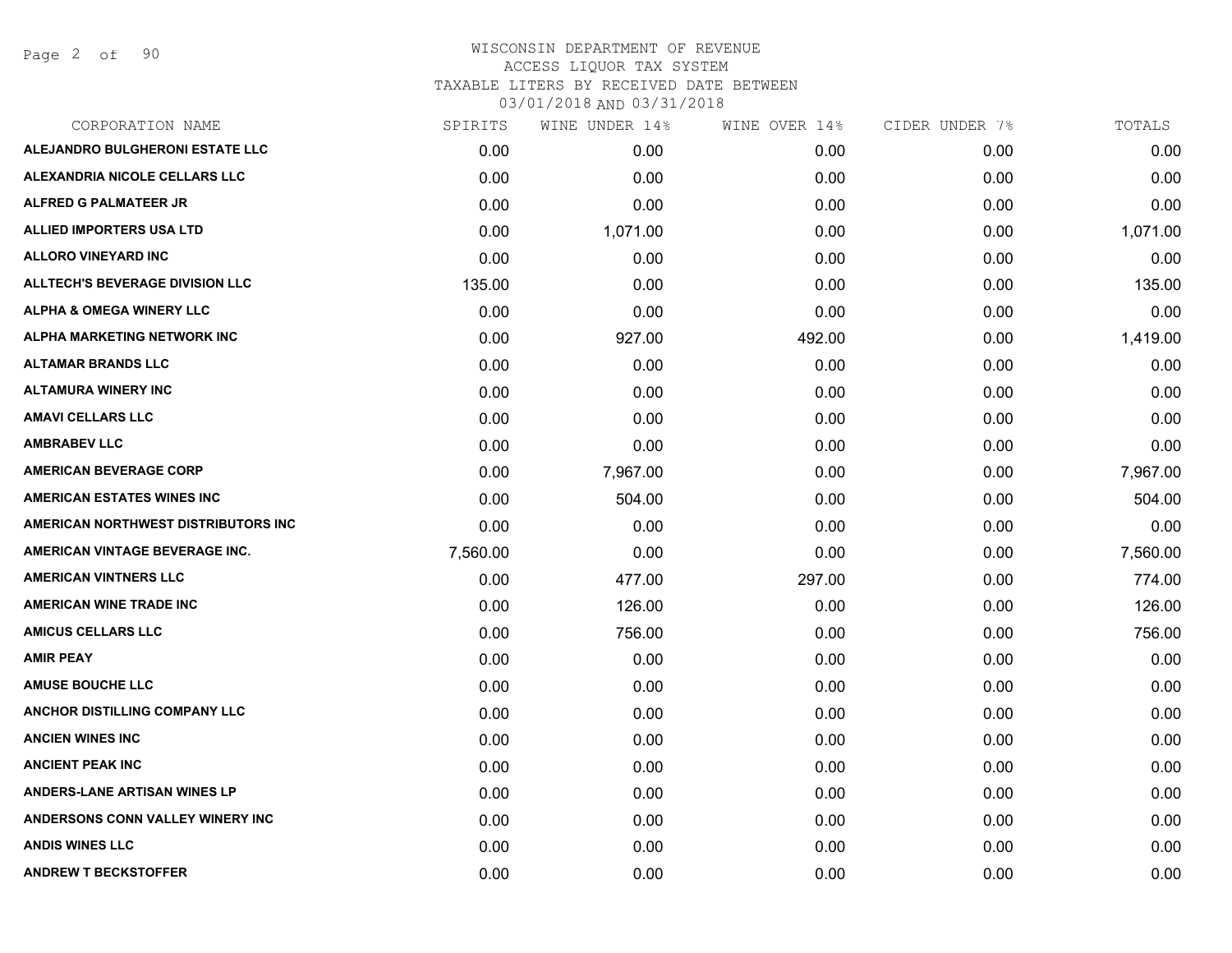Page 3 of 90

| CORPORATION NAME                                | SPIRITS | WINE UNDER 14% | WINE OVER 14% | CIDER UNDER 7% | TOTALS    |
|-------------------------------------------------|---------|----------------|---------------|----------------|-----------|
| <b>ANGELA OSBORNE</b>                           | 0.00    | 0.00           | 0.00          | 0.00           | 0.00      |
| <b>ANHEUSER-BUSCH COMPANIES LLC</b>             | 0.00    | 0.00           | 0.00          | 16,295.91      | 16,295.91 |
| <b>ANNE HUBATCH</b>                             | 0.00    | 0.00           | 0.00          | 0.00           | 0.00      |
| <b>ANTHONY BOZZANO</b>                          | 0.00    | 0.00           | 0.00          | 0.00           | 0.00      |
| <b>ANTHONY M TRUCHARD</b>                       | 0.00    | 0.00           | 504.00        | 0.00           | 504.00    |
| <b>ANTHONY ROAD WINE CO INC</b>                 | 0.00    | 0.00           | 0.00          | 0.00           | 0.00      |
| <b>ANTIPODEAN WINES LLC</b>                     | 0.00    | 378.00         | 0.00          | 0.00           | 378.00    |
| <b>APOSTROPHE BRANDS LLC</b>                    | 630.00  | 0.00           | 0.00          | 0.00           | 630.00    |
| <b>APPELLATION TRADING COMPANY LLC</b>          | 0.00    | 0.00           | 0.00          | 0.00           | 0.00      |
| <b>APPELLATIONS LP</b>                          | 0.00    | 0.00           | 0.00          | 0.00           | 0.00      |
| <b>APRIORI CELLAR LLC</b>                       | 0.00    | 0.00           | 0.00          | 0.00           | 0.00      |
| <b>AQUA PUMPKIN INC</b>                         | 0.00    | 0.00           | 0.00          | 0.00           | 0.00      |
| <b>ARANO LLC</b>                                | 0.00    | 0.00           | 0.00          | 0.00           | 0.00      |
| <b>ARCHANA A DAVE</b>                           | 0.00    | 0.00           | 0.00          | 0.00           | 0.00      |
| AREL GROUP WINE & SPIRITS INC                   | 0.00    | 0.00           | 0.00          | 0.00           | 0.00      |
| <b>ARETE WINES LLC</b>                          | 0.00    | 0.00           | 0.00          | 0.00           | 0.00      |
| <b>ARGI HOSPITALITY LLC</b>                     | 0.00    | 0.00           | 0.00          | 0.00           | 0.00      |
| <b>ARIETTA INC</b>                              | 0.00    | 0.00           | 0.00          | 0.00           | 0.00      |
| <b>ARNOT-ROBERTS LLC</b>                        | 0.00    | 0.00           | 0.00          | 0.00           | 0.00      |
| <b>ARTHUR VLASATY</b>                           | 0.00    | 0.00           | 0.00          | 0.00           | 0.00      |
| <b>ARTISANAL IMPORTS INC</b>                    | 27.00   | 0.00           | 0.00          | 0.00           | 27.00     |
| <b>ARTISANS &amp; VINES LLC</b>                 | 0.00    | 0.00           | 0.00          | 0.00           | 0.00      |
| <b>ASCENT WINES INC</b>                         | 0.00    | 0.00           | 0.00          | 0.00           | 0.00      |
| <b>ASSOCIATED BREWING COMPANY</b>               | 225.00  | 0.00           | 0.00          | 0.00           | 225.00    |
| <b>ASV WINES INC</b>                            | 0.00    | 882.00         | 0.00          | 0.00           | 882.00    |
| <b>ATHENEE IMPORTERS &amp; DISTRIBUTORS LTD</b> | 0.00    | 0.00           | 0.00          | 0.00           | 0.00      |
| ATLAS WINE COMPANY LLC                          | 0.00    | 0.00           | 90.00         | 0.00           | 90.00     |
| <b>ATOMIC BRANDS INC</b>                        | 0.00    | 0.00           | 0.00          | 0.00           | 0.00      |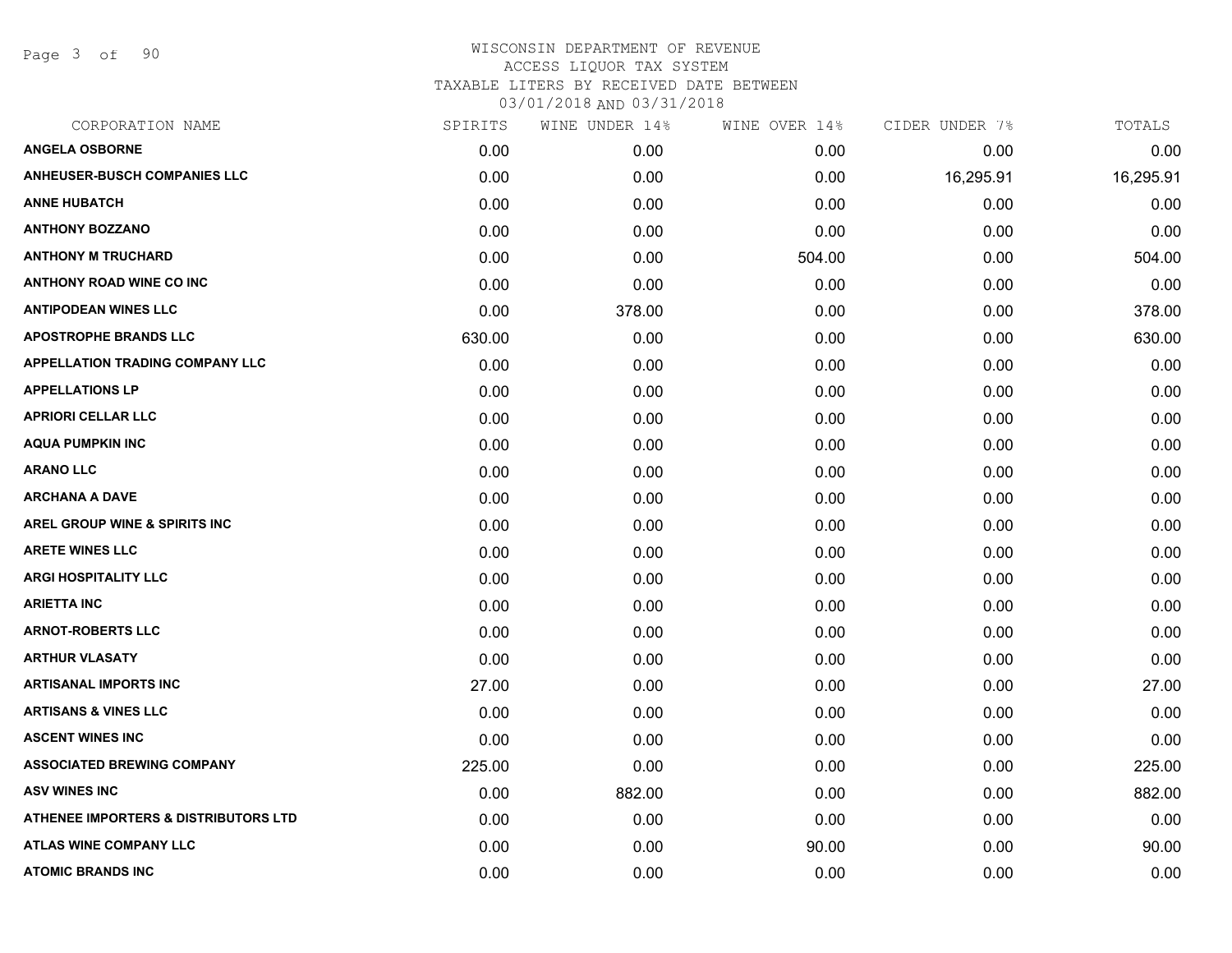Page 4 of 90

#### WISCONSIN DEPARTMENT OF REVENUE ACCESS LIQUOR TAX SYSTEM

TAXABLE LITERS BY RECEIVED DATE BETWEEN

| CORPORATION NAME                           | SPIRITS    | WINE UNDER 14% | WINE OVER 14% | CIDER UNDER 7% | TOTALS     |
|--------------------------------------------|------------|----------------|---------------|----------------|------------|
| <b>AUGUST WINE GROUP LLC</b>               | 0.00       | 630.00         | 0.00          | 0.00           | 630.00     |
| <b>AUSTRAL WINES LLC</b>                   | 0.00       | 0.00           | 0.00          | 0.00           | 0.00       |
| <b>AV BRANDS INC</b>                       | 0.00       | 1,372.50       | 1,152.00      | 0.00           | 2,524.50   |
| <b>AVV WINERY CO LLC</b>                   | 0.00       | 252.00         | 0.00          | 0.00           | 252.00     |
| <b>AXIOS INC</b>                           | 0.00       | 252.00         | 0.00          | 0.00           | 252.00     |
| <b>B &amp; I OVERSEAS TRADING INC</b>      | 0.00       | 0.00           | 0.00          | 0.00           | 0.00       |
| <b>B UNITED INTERNATIONAL INC</b>          | 0.00       | 18.85          | 202.86        | 9.01           | 230.72     |
| <b>B. NEKTAR LLC</b>                       | 0.00       | 0.00           | 199.57        | 940.00         | 1,139.57   |
| <b>BACARDI U.S.A., INC.</b>                | 172,953.00 | 381.79         | 1,341.00      | 0.00           | 174,675.79 |
| <b>BACCHUS TECHNOLOGIES LLC</b>            | 0.00       | 531.00         | 0.00          | 0.00           | 531.00     |
| <b>BACIO DIVINO CELLARS LLC</b>            | 0.00       | 0.00           | 0.00          | 0.00           | 0.00       |
| <b>BADGER MOUNTAIN INC</b>                 | 0.00       | 612.00         | 0.00          | 0.00           | 612.00     |
| <b>BALCONES DISTILLING LLC</b>             | 0.00       | 0.00           | 0.00          | 0.00           | 0.00       |
| <b>BANFI PRODUCTS CORPORATION</b>          | 0.00       | 0.00           | 0.00          | 0.00           | 0.00       |
| <b>BANSHEE WINES LLC</b>                   | 0.00       | 1,507.50       | 384.00        | 0.00           | 1,891.50   |
| <b>BANVILLE &amp; JONES WINE MERCHANTS</b> | 0.00       | 646.00         | 27.00         | 0.00           | 673.00     |
| <b>BANZAI BEVERAGE CORPORATION</b>         | 0.00       | 0.00           | 0.00          | 0.00           | 0.00       |
| <b>BARGETTOS SANTA CRUZ WINERY INC</b>     | 0.00       | 0.00           | 0.00          | 0.00           | 0.00       |
| <b>BARLOW VINEYARDS LLC</b>                | 0.00       | 0.00           | 0.00          | 0.00           | 0.00       |
| <b>BARNARD GRIFFIN INC</b>                 | 0.00       | 126.00         | 0.00          | 0.00           | 126.00     |
| <b>BARNETT VINEYARDS LP</b>                | 0.00       | 0.00           | 0.00          | 0.00           | 0.00       |
| <b>BATTAGLIA DISTRIBUTING CORP INC</b>     | 0.00       | 500.09         | 0.00          | 0.00           | 500.09     |
| <b>BAUM WINE IMPORTS INC</b>               | 39.75      | 3,255.00       | 237.00        | 0.00           | 3,531.75   |
| BE SAFE WINE IMPORTS LLC                   | 0.00       | 0.00           | 0.00          | 0.00           | 0.00       |
| <b>BEATBOX BEVERAGES LLC</b>               | 0.00       | 0.00           | 0.00          | 0.00           | 0.00       |
| <b>BEATBOX BEVERAGES LLC</b>               | 0.00       | 0.00           | 0.00          | 0.00           | 0.00       |
| <b>BEAUX FRERES LLC</b>                    | 0.00       | 0.00           | 0.00          | 0.00           | 0.00       |
| <b>BEDROCK WINE COMPANY LP</b>             | 0.00       | 0.00           | 0.00          | 0.00           | 0.00       |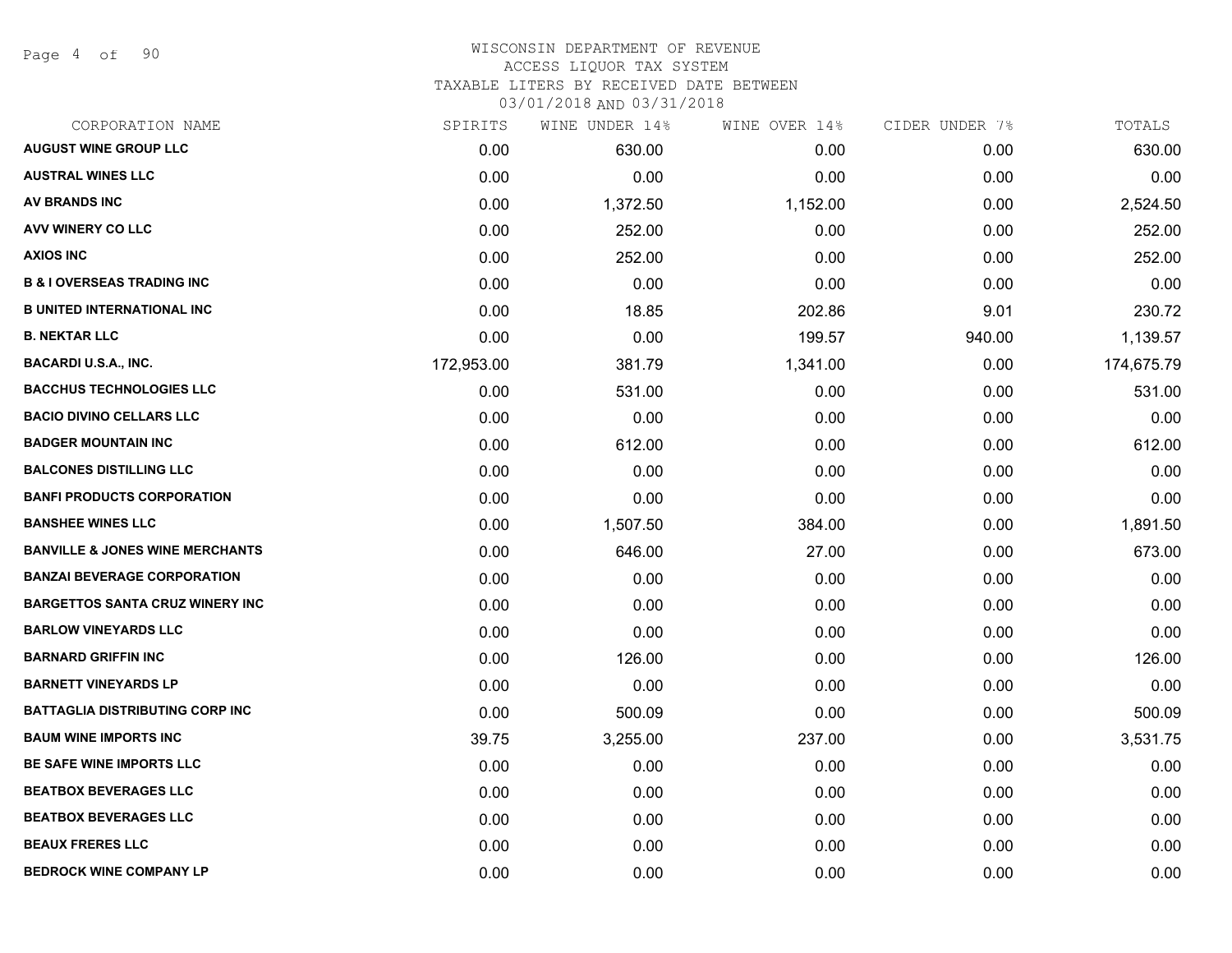Page 5 of 90

| CORPORATION NAME                                | SPIRITS | WINE UNDER 14% | WINE OVER 14% | CIDER UNDER 7% | TOTALS    |
|-------------------------------------------------|---------|----------------|---------------|----------------|-----------|
| <b>BENDISTILLERY INC</b>                        | 0.00    | 0.00           | 0.00          | 0.00           | 0.00      |
| <b>BENESSERE VINEYARDS LTD</b>                  | 0.00    | 0.00           | 0.00          | 0.00           | 0.00      |
| <b>BENNETT LANE WINERY LLC</b>                  | 0.00    | 0.00           | 11.89         | 0.00           | 11.89     |
| <b>BENOVIA WINERY LLC</b>                       | 0.00    | 0.00           | 0.00          | 0.00           | 0.00      |
| <b>BENTON-LANE LLC</b>                          | 0.00    | 0.00           | 0.00          | 0.00           | 0.00      |
| <b>BERGSTROM WINES LLC</b>                      | 0.00    | 99.00          | 0.00          | 0.00           | 99.00     |
| <b>BERNARDUS LLC</b>                            | 0.00    | 0.00           | 0.00          | 0.00           | 0.00      |
| BETHEL HEIGHTS VINEYARD INC                     | 0.00    | 0.00           | 0.00          | 0.00           | 0.00      |
| BETTER BRANDS INTERNATIONAL                     | 0.00    | 252.00         | 0.00          | 0.00           | 252.00    |
| <b>BETZ CELLARS LLC</b>                         | 0.00    | 30.75          | 56.25         | 0.00           | 87.00     |
| <b>BEVERAGE BROTHERS INC</b>                    | 0.00    | 0.00           | 0.00          | 845.06         | 845.06    |
| BEVERAGE GROUP INTERNATIONAL LLC                | 0.00    | 0.00           | 0.00          | 0.00           | 0.00      |
| <b>BEVERAGE SOLUTIONS &amp; LOGISTICS INC</b>   | 0.00    | 0.00           | 0.00          | 0.00           | 0.00      |
| <b>BF ACQUISITION LTD</b>                       | 0.00    | 0.00           | 0.00          | 0.00           | 0.00      |
| <b>BIAGIO CRU &amp; ESTATE WINES LLC</b>        | 0.00    | 0.00           | 0.00          | 0.00           | 0.00      |
| BIEN NACIDO VINEYARDS OF RANCHO TEPUSQUET<br>LP | 0.00    | 0.00           | 0.00          | 0.00           | 0.00      |
| <b>BILTMORE ESTATE WINE COMPANY</b>             | 0.00    | 0.00           | 0.00          | 0.00           | 0.00      |
| <b>BLACK ROCK SPIRITS LLC</b>                   | 184.50  | 0.00           | 0.00          | 0.00           | 184.50    |
| <b>BLACKBIRD VINEYARDS LLC</b>                  | 0.00    | 189.00         | 544.50        | 0.00           | 733.50    |
| <b>BLAKE FARMS HARD APPLE CIDER LLC</b>         | 0.00    | 176.02         | 0.00          | 7,381.62       | 7,557.64  |
| <b>BLAUM BROS DISTILLING CO LLC</b>             | 0.00    | 0.00           | 0.00          | 0.00           | 0.00      |
| <b>BLUE RIDGE DISTILLING CO INC</b>             | 0.00    | 0.00           | 0.00          | 0.00           | 0.00      |
| <b>BNA WINE GROUP LLC</b>                       | 0.00    | 315.00         | 0.00          | 0.00           | 315.00    |
| <b>BNP DISTRIBUTING CO INC.</b>                 | 0.00    | 0.00           | 0.00          | 0.00           | 0.00      |
| <b>BOEGER WINERY INC</b>                        | 0.00    | 0.00           | 63.00         | 0.00           | 63.00     |
| <b>BOGLE VINEYARDS INC</b>                      | 0.00    | 17,640.00      | 3,150.00      | 0.00           | 20,790.00 |
| <b>BONANNO VINTNERS LLC</b>                     | 0.00    | 0.00           | 0.00          | 0.00           | 0.00      |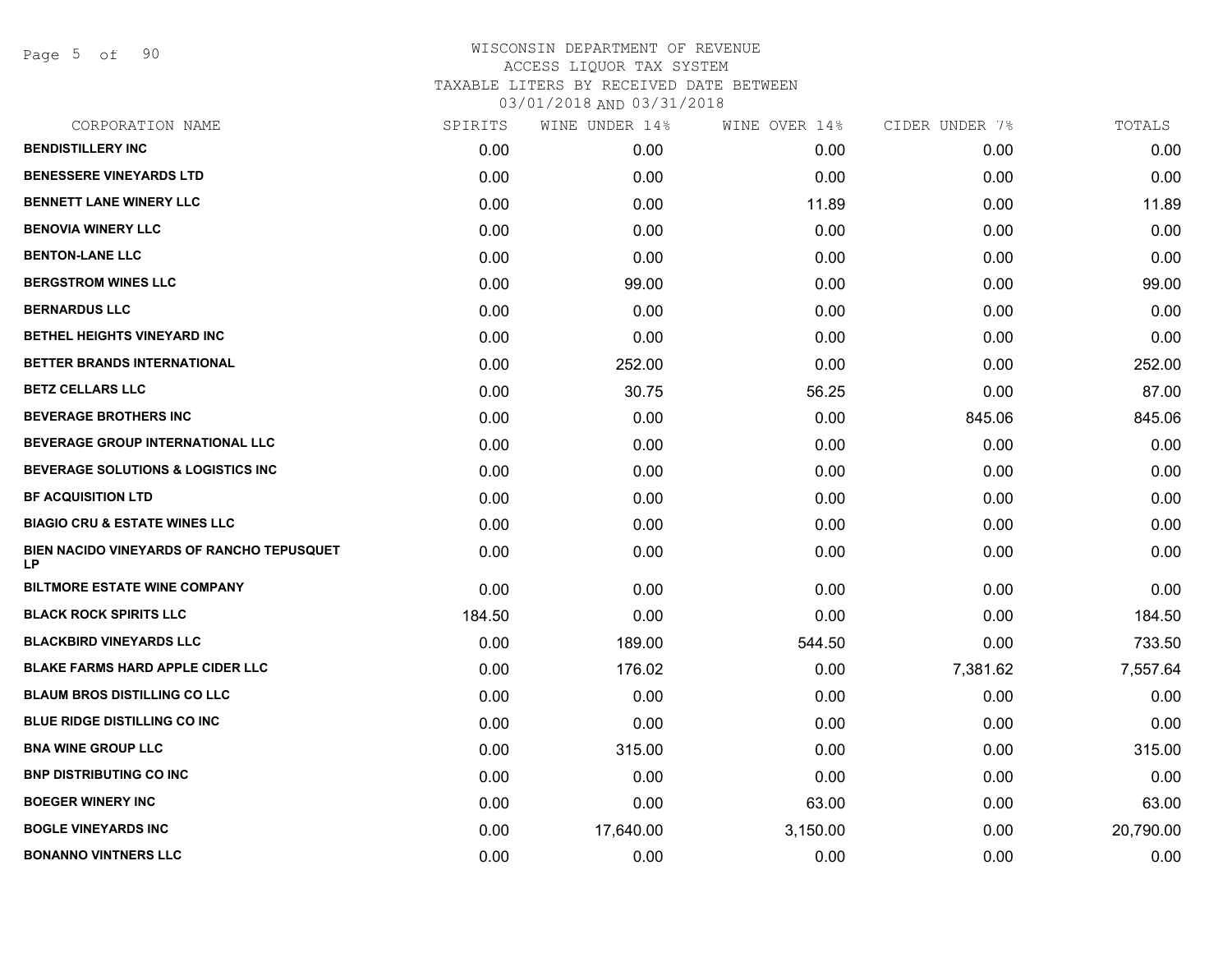Page 6 of 90

| CORPORATION NAME                               | SPIRITS    | WINE UNDER 14% | WINE OVER 14% | CIDER UNDER 7% | TOTALS     |
|------------------------------------------------|------------|----------------|---------------|----------------|------------|
| <b>BONNY DOON WINERY INC</b>                   | 0.00       | 0.00           | 0.00          | 0.00           | 0.00       |
| <b>BOSTON BEER CORPORATION</b>                 | 0.00       | 0.00           | 0.00          | 126,290.80     | 126,290.80 |
| <b>BOUCHAINE VINEYARDS INC</b>                 | 0.00       | 0.00           | 0.00          | 0.00           | 0.00       |
| <b>BOUNDARY BREAKS LLC</b>                     | 0.00       | 0.00           | 0.00          | 0.00           | 0.00       |
| <b>BOUTINOT USA INC</b>                        | 0.00       | 0.00           | 0.00          | 0.00           | 0.00       |
| <b>BRASSFIELD ESTATE WINERY LLC</b>            | 0.00       | 0.00           | 252.00        | 0.00           | 252.00     |
| <b>BRAZOS WINE IMPORTS LLC</b>                 | 0.00       | 315.00         | 63.00         | 0.00           | 378.00     |
| <b>BRICKELL WINES LLC</b>                      | 0.00       | 0.00           | 0.00          | 0.00           | 0.00       |
| <b>BRIDGEVIEW VINEYARDS INC</b>                | 0.00       | 0.00           | 0.00          | 0.00           | 0.00       |
| <b>BRIGHT CELLARS INC</b>                      | 0.00       | 315.00         | 0.00          | 0.00           | 315.00     |
| <b>BROADBENT SELECTIONS INC</b>                | 0.00       | 2,619.00       | 126.00        | 0.00           | 2,745.00   |
| <b>BRONCO WINE COMPANY</b>                     | 0.00       | 59,484.20      | 1,579.50      | 0.00           | 61,063.70  |
| <b>BROTHERS INTERNATIONAL FOOD CORPORATION</b> | 0.00       | 0.00           | 0.00          | 0.00           | 0.00       |
| <b>BROVO SPIRITS LLC</b>                       | 0.00       | 0.00           | 0.00          | 0.00           | 0.00       |
| <b>BROWN-FORMAN CORPORATION</b>                | 247,273.80 | 10,455.39      | 1,102.50      | 0.00           | 258,831.69 |
| <b>BRUTOCAO CELLARS LP</b>                     | 0.00       | 0.00           | 0.00          | 0.00           | 0.00       |
| <b>BRYN MAWR VINEYARDS INC</b>                 | 0.00       | 0.00           | 0.00          | 0.00           | 0.00       |
| <b>BUEHLER VINEYARDS INC</b>                   | 0.00       | 0.00           | 0.00          | 0.00           | 0.00       |
| <b>BULGARIAN MASTER VINTNERS LLC</b>           | 0.00       | 0.00           | 0.00          | 0.00           | 0.00       |
| <b>BULLY HILL VINEYARDS INC</b>                | 0.00       | 0.00           | 0.00          | 0.00           | 0.00       |
| <b>BUONA VITA LLC</b>                          | 0.00       | 0.00           | 0.00          | 0.00           | 0.00       |
| <b>BUONCRISTIANI WINE CO LLC</b>               | 0.00       | 0.00           | 0.00          | 0.00           | 0.00       |
| <b>BURGESS CELLARS INC</b>                     | 0.00       | 0.00           | 0.00          | 0.00           | 0.00       |
| <b>BUZZBALLZ LLC</b>                           | 2,304.00   | 0.00           | 0.00          | 0.00           | 2,304.00   |
| <b>BUZZBOX BEVERAGES INC</b>                   | 0.00       | 0.00           | 0.00          | 0.00           | 0.00       |
| <b>BYMOFO LLC</b>                              | 0.00       | 0.00           | 0.00          | 0.00           | 0.00       |
| <b>C &amp; C WINE SERVICES INC</b>             | 0.00       | 0.00           | 126.00        | 0.00           | 126.00     |
| <b>C MONDAVI &amp; SONS</b>                    | 0.00       | 7,254.00       | 121.50        | 0.00           | 7,375.50   |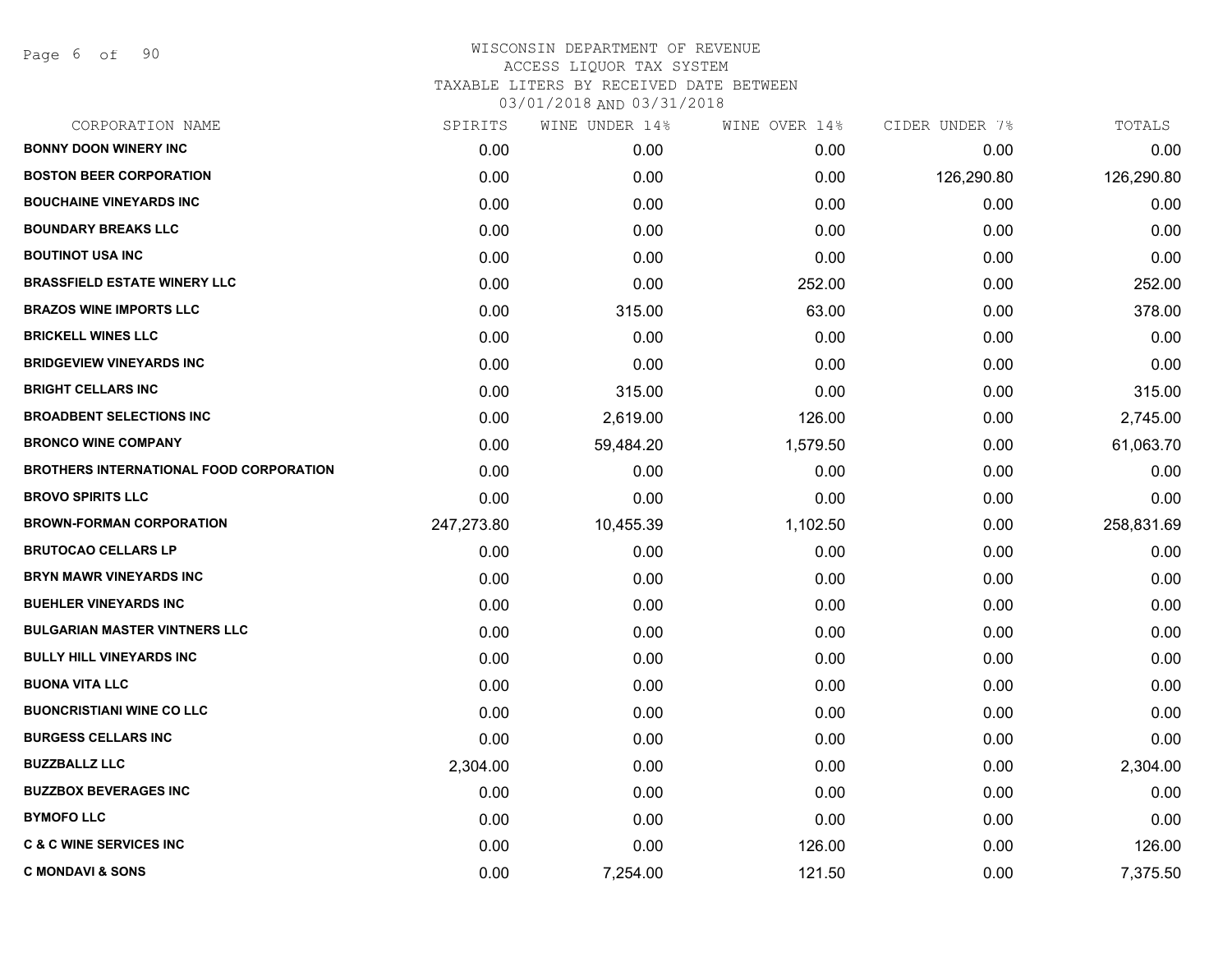Page 7 of 90

### WISCONSIN DEPARTMENT OF REVENUE ACCESS LIQUOR TAX SYSTEM TAXABLE LITERS BY RECEIVED DATE BETWEEN

| CORPORATION NAME                       | SPIRITS   | WINE UNDER 14% | WINE OVER 14% | CIDER UNDER 7% | TOTALS    |
|----------------------------------------|-----------|----------------|---------------|----------------|-----------|
| <b>CABERNET CORP</b>                   | 0.00      | 589.51         | 11.90         | 0.00           | 601.41    |
| <b>CAFFO BEVERAGES INC</b>             | 0.00      | 0.00           | 0.00          | 0.00           | 0.00      |
| <b>CAIN CELLARS INC</b>                | 0.00      | 0.00           | 0.00          | 0.00           | 0.00      |
| <b>CAL VIN ENTERPRISES CORPORATION</b> | 0.00      | 63.00          | 441.00        | 0.00           | 504.00    |
| <b>CALCAREOUS VINEYARD LLC</b>         | 0.00      | 0.00           | 0.00          | 0.00           | 0.00      |
| <b>CALERA WINE COMPANY LP</b>          | 0.00      | 0.00           | 0.00          | 0.00           | 0.00      |
| <b>CALIFORNIA CIDER COMPANY</b>        | 0.00      | 0.00           | 0.00          | 0.00           | 0.00      |
| <b>CALIFORNIA NATURAL PRODUCTS INC</b> | 0.00      | 0.00           | 0.00          | 0.00           | 0.00      |
| <b>CALIFORNIA VINEYARDS INC</b>        | 0.00      | 0.00           | 0.00          | 0.00           | 0.00      |
| <b>CALLUNA VINEYARDS LLC</b>           | 0.00      | 0.00           | 0.00          | 0.00           | 0.00      |
| <b>CAMARDA CORP</b>                    | 0.00      | 0.00           | 0.00          | 0.00           | 0.00      |
| <b>CAMPARI AMERICA LLC</b>             | 44,176.50 | 0.00           | 0.00          | 0.00           | 44,176.50 |
| <b>CANNON RIVER WINERY LLC</b>         | 0.00      | 0.00           | 0.00          | 0.00           | 0.00      |
| <b>CAPE CLASSICS INC</b>               | 0.00      | 1,404.00       | 63.00         | 0.00           | 1,467.00  |
| <b>CARDINAL WINE GROUP LLC</b>         | 0.00      | 0.00           | 0.00          | 0.00           | 0.00      |
| <b>CARDWELL HILL CELLARS LLC</b>       | 0.00      | 0.00           | 0.00          | 0.00           | 0.00      |
| <b>CARIBBEAN DISTILLERS LLC</b>        | 90.00     | 6,264.01       | 0.00          | 0.00           | 6,354.01  |
| <b>CARL JEPPSON COMPANY</b>            | 621.00    | 0.00           | 0.00          | 0.00           | 621.00    |
| <b>CARL THOMA</b>                      | 0.00      | 351.00         | 0.00          | 0.00           | 351.00    |
| <b>CARLOS HUBNER-ARTETA</b>            | 0.00      | 0.00           | 0.00          | 0.00           | 0.00      |
| <b>CARLSON VINEYARDS INC</b>           | 0.00      | 0.75           | 0.75          | 0.00           | 1.50      |
| <b>CAROLE MINOGUE</b>                  | 0.00      | 0.00           | 0.00          | 0.00           | 0.00      |
| <b>CAROLINA DISTRIBUTION LLC</b>       | 0.00      | 0.00           | 0.00          | 0.00           | 0.00      |
| <b>CARRIAGE HOUSE IMPORTS, LTD.</b>    | 135.00    | 0.00           | 0.00          | 0.00           | 135.00    |
| <b>CASTLE BRANDS USA CORP</b>          | 6,675.00  | 0.00           | 0.00          | 0.00           | 6,675.00  |
| <b>CASTORO CELLARS</b>                 | 0.00      | 0.00           | 0.00          | 0.00           | 0.00      |
| <b>CAYMUS VINEYARDS INC</b>            | 0.00      | 0.00           | 0.00          | 0.00           | 0.00      |
| <b>CEDAR KNOLL VINEYARDS INC</b>       | 0.00      | 0.00           | 0.00          | 0.00           | 0.00      |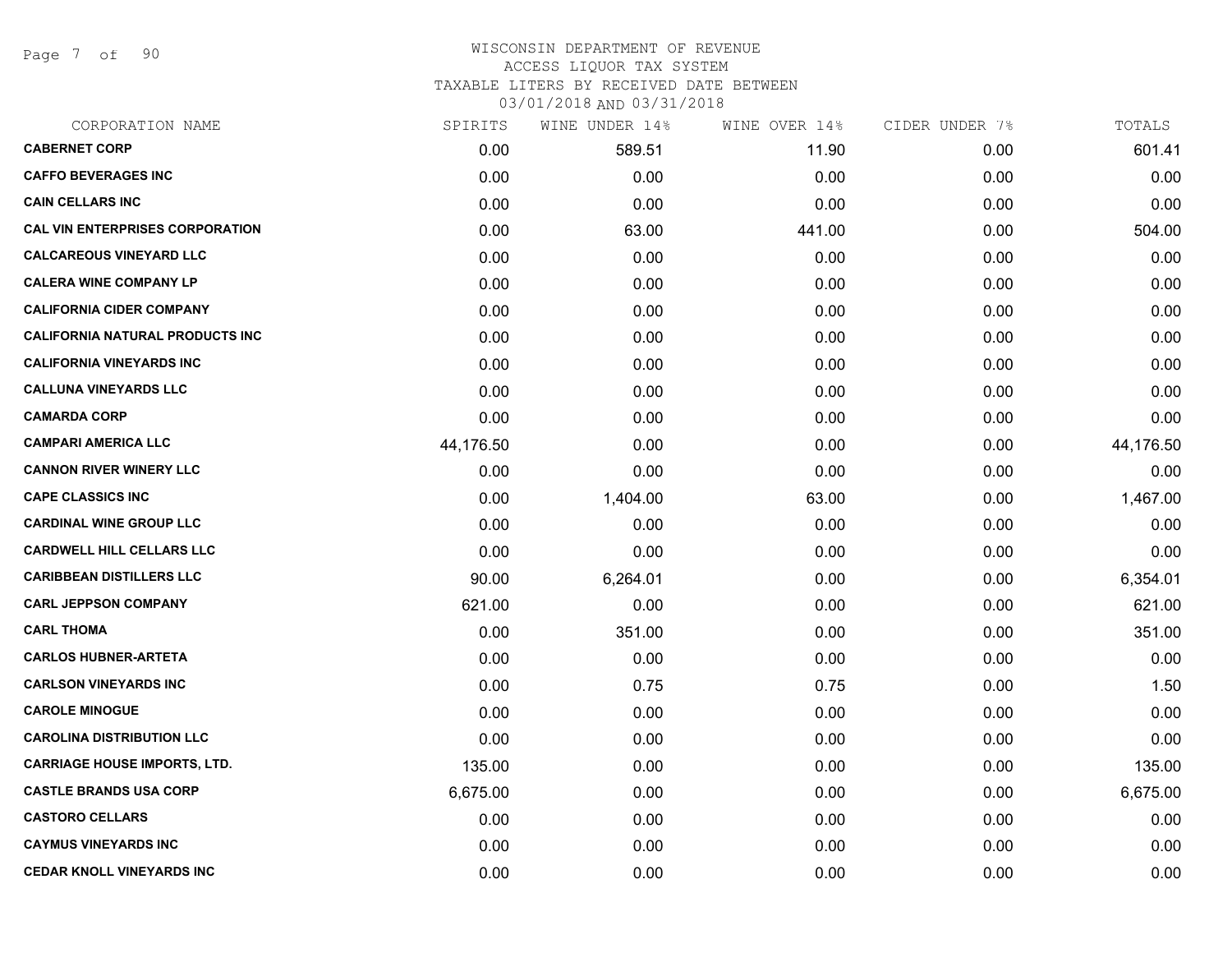| SPIRITS   | WINE UNDER 14% | WINE OVER 14% | CIDER UNDER 7% | TOTALS    |
|-----------|----------------|---------------|----------------|-----------|
| 0.00      | 0.00           | 0.00          | 0.00           | 0.00      |
| 0.00      | 0.00           | 0.00          | 0.00           | 0.00      |
| 0.00      | 243.22         | 0.00          | 0.00           | 243.22    |
| 0.00      | 0.00           | 0.00          | 0.00           | 0.00      |
| 0.00      | 0.00           | 0.00          | 0.00           | 0.00      |
| 0.00      | 0.00           | 0.00          | 0.00           | 0.00      |
| 0.00      | 0.00           | 0.00          | 0.00           | 0.00      |
| 0.00      | 0.00           | 0.00          | 0.00           | 0.00      |
| 0.00      | 0.00           | 0.00          | 0.00           | 0.00      |
| 0.00      | 0.00           | 0.00          | 0.00           | 0.00      |
| 29,613.29 | 0.00           | 274.67        | 0.00           | 29,887.96 |
| 0.00      | 464.00         | 0.00          | 0.00           | 464.00    |
| 0.00      | 0.00           | 0.00          | 0.00           | 0.00      |
| 0.00      | 0.00           | 0.00          | 0.00           | 0.00      |
| 0.00      | 378.00         | 126.00        | 0.00           | 504.00    |
| 1,593.00  | 0.00           | 0.00          | 0.00           | 1,593.00  |
| 0.00      | 0.00           | 0.00          | 0.00           | 0.00      |
| 0.00      | 0.00           | 0.00          | 0.00           | 0.00      |
| 0.00      | 0.00           | 0.00          | 0.00           | 0.00      |
| 0.00      | 0.00           | 0.00          | 0.00           | 0.00      |
| 0.00      | 3,780.00       | 0.00          | 3,679.42       | 7,459.42  |
| 0.00      | 90.00          | 0.00          | 0.00           | 90.00     |
| 0.00      | 0.00           | 0.00          | 0.00           | 0.00      |
| 0.00      | 0.00           | 0.00          | 0.00           | 0.00      |
| 0.00      | 0.00           | 0.00          | 0.00           | 0.00      |
| 0.00      | 0.00           | 0.00          | 0.00           | 0.00      |
| 0.00      | 900.00         | 0.00          | 0.00           | 900.00    |
| 0.00      | 0.00           | 0.00          | 0.00           | 0.00      |
|           |                |               |                |           |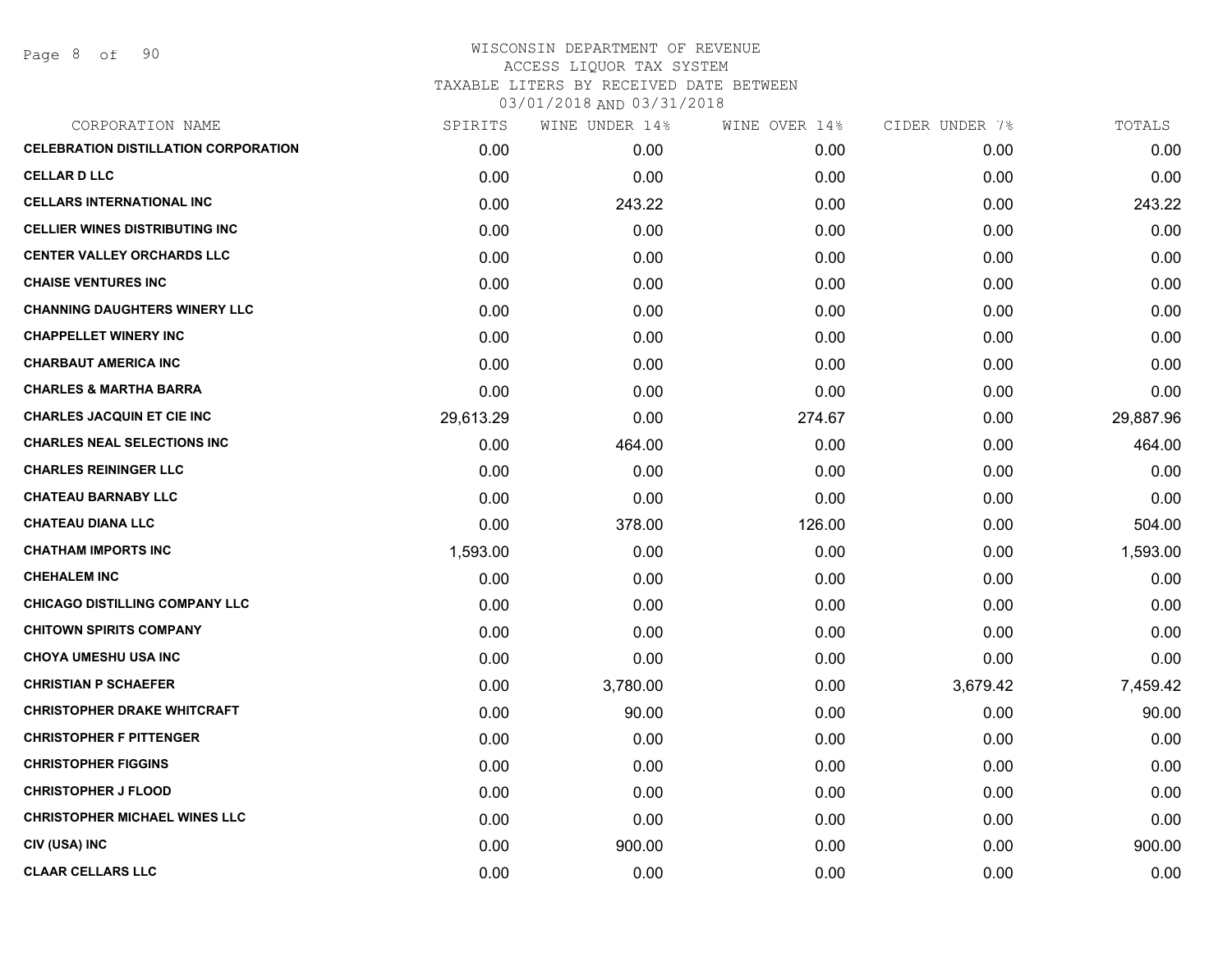Page 9 of 90

# WISCONSIN DEPARTMENT OF REVENUE ACCESS LIQUOR TAX SYSTEM TAXABLE LITERS BY RECEIVED DATE BETWEEN

| CORPORATION NAME                             | SPIRITS    | WINE UNDER 14% | WINE OVER 14% | CIDER UNDER 7% | TOTALS     |
|----------------------------------------------|------------|----------------|---------------|----------------|------------|
| <b>CLASSIC WINES INC</b>                     | 0.00       | 0.00           | 0.00          | 0.00           | 0.00       |
| <b>CLENDENENLINDQUIST VINTNERS</b>           | 0.00       | 0.00           | 0.00          | 0.00           | 0.00       |
| <b>CLINE CELLARS INC</b>                     | 0.00       | 2,709.00       | 1,701.00      | 0.00           | 4,410.00   |
| <b>CLINE SISTERS IMPORTS LLC</b>             | 0.00       | 0.00           | 0.00          | 0.00           | 0.00       |
| <b>CLINT PROPERTIES INC</b>                  | 0.00       | 252.00         | 0.00          | 0.00           | 252.00     |
| <b>CLOS LACHANCE WINES LLC</b>               | 0.00       | 0.00           | 0.00          | 0.00           | 0.00       |
| <b>COCKERELL WINE CONSULTING LLC</b>         | 0.00       | 0.00           | 0.00          | 0.00           | 0.00       |
| <b>CODY T WRIGHT</b>                         | 0.00       | 0.00           | 0.00          | 0.00           | 0.00       |
| <b>COHO WINES LLC</b>                        | 0.00       | 0.00           | 0.00          | 0.00           | 0.00       |
| <b>CONSTELLATION BRANDS INC</b>              | 101,878.80 | 345,305.69     | 25,599.00     | 0.00           | 472,783.49 |
| <b>COOL HAND VINEYARDS LLC</b>               | 0.00       | 0.00           | 0.00          | 0.00           | 0.00       |
| <b>COPA FINA WINE IMPORTS LLC</b>            | 0.00       | 0.00           | 0.00          | 0.00           | 0.00       |
| <b>COPPER &amp; KINGS AMERICAN BRANDY CO</b> | 1,269.00   | 0.00           | 0.00          | 0.00           | 1,269.00   |
| <b>COPPER CANE LLC</b>                       | 0.00       | 1,512.00       | 1,066.50      | 0.00           | 2,578.50   |
| <b>CORA IMPORTS LTD</b>                      | 0.00       | 0.00           | 4.76          | 0.00           | 4.76       |
| <b>CORDELINA WINE COMPANY LLC</b>            | 0.00       | 0.00           | 0.00          | 0.00           | 0.00       |
| <b>CORK ALLIANCE INC</b>                     | 0.00       | 459.00         | 0.00          | 0.00           | 459.00     |
| <b>CORNERSTONE CELLARS LLC</b>               | 0.00       | 0.00           | 0.00          | 0.00           | 0.00       |
| <b>CORNERSTONE U.S. WINE IMPORTS INC.</b>    | 0.00       | 2,520.00       | 0.00          | 0.00           | 2,520.00   |
| <b>COUP DE FOUDRE LLC</b>                    | 0.00       | 0.00           | 0.00          | 0.00           | 0.00       |
| <b>COURAGEOUS INC</b>                        | 0.00       | 0.00           | 0.00          | 0.00           | 0.00       |
| <b>CRACOVIA BRANDS INC</b>                   | 187.50     | 0.00           | 90.00         | 0.00           | 277.50     |
| <b>CRAFTED ARTISAN MEADERY LLC</b>           | 0.00       | 1,891.53       | 0.00          | 0.00           | 1,891.53   |
| <b>CRAIG S HANDLY</b>                        | 0.00       | 0.00           | 0.00          | 0.00           | 0.00       |
| <b>CREATIVE WINE CONCEPTS INC</b>            | 0.00       | 0.00           | 0.00          | 0.00           | 0.00       |
| <b>CREW WINE COMPANY LLC</b>                 | 0.00       | 2,520.00       | 189.00        | 0.00           | 2,709.00   |
| <b>CRIBARI VINEYARDS INC</b>                 | 0.00       | 3,452.00       | 0.00          | 0.00           | 3,452.00   |
| <b>CRIMSON WINE GROUP LTD</b>                | 0.00       | 126.00         | 0.00          | 0.00           | 126.00     |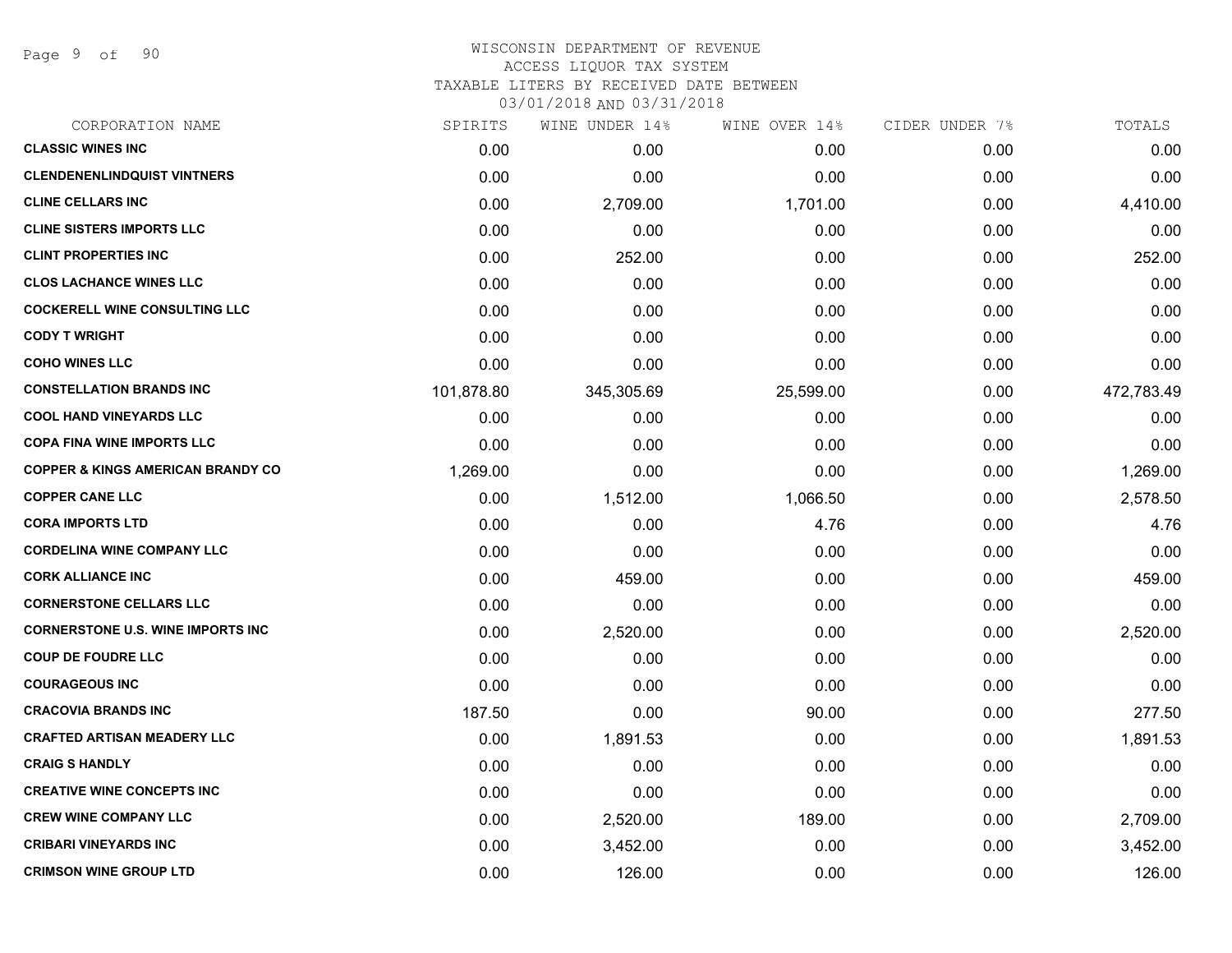Page 10 of 90

| CORPORATION NAME                   | SPIRITS  | WINE UNDER 14% | WINE OVER 14% | CIDER UNDER 7% | TOTALS    |
|------------------------------------|----------|----------------|---------------|----------------|-----------|
| <b>CRISPIN CIDER COMPANY</b>       | 0.00     | 0.00           | 0.00          | 0.00           | 0.00      |
| <b>CRISTOM VINEYARDS INC</b>       | 0.00     | 0.00           | 0.00          | 0.00           | 0.00      |
| <b>CROWN POINT WINERY LLC</b>      | 0.00     | 0.00           | 0.00          | 0.00           | 0.00      |
| <b>CROWN VALLEY WINERY INC</b>     | 0.00     | 0.00           | 0.00          | 0.00           | 0.00      |
| <b>CULT OF 8</b>                   | 0.00     | 1,134.00       | 0.00          | 0.00           | 1,134.00  |
| <b>CULTIVATE WINES LLC</b>         | 0.00     | 1,992.00       | 315.00        | 0.00           | 2,307.00  |
| <b>CUSHMAN WINERY CORPORATION</b>  | 0.00     | 0.00           | 0.00          | 0.00           | 0.00      |
| <b>CUTWATER SPIRITS LLC</b>        | 0.00     | 0.00           | 0.00          | 0.00           | 0.00      |
| <b>CUVAISON INC</b>                | 0.00     | 0.00           | 126.00        | 0.00           | 126.00    |
| <b>D &amp; D VINEYARDS INC</b>     | 0.00     | 0.00           | 0.00          | 0.00           | 0.00      |
| <b>D &amp; J F CELLARS INC</b>     | 0.00     | 0.00           | 0.00          | 0.00           | 0.00      |
| <b>D.G.L. DISTRIBUTORS, INC.</b>   | 0.00     | 0.00           | 0.00          | 0.00           | 0.00      |
| <b>DAEDALUS CELLARS CO</b>         | 0.00     | 0.00           | 0.00          | 0.00           | 0.00      |
| <b>DAN CAREY</b>                   | 0.00     | 0.00           | 0.00          | 0.00           | 0.00      |
| <b>DANCING COYOTE WINES</b>        | 0.00     | 0.00           | 0.00          | 0.00           | 0.00      |
| <b>DANIEL A LASNER</b>             | 0.00     | 0.00           | 0.00          | 0.00           | 0.00      |
| <b>DANNY RAKOVIC</b>               | 0.00     | 0.00           | 0.00          | 0.00           | 0.00      |
| <b>DAOU VINEYARDS LLC</b>          | 0.00     | 0.00           | 0.00          | 0.00           | 0.00      |
| DAQUINO ITALIAN IMPORTING CO INC   | 0.00     | 0.00           | 0.00          | 0.00           | 0.00      |
| <b>DARIOUSH KHALEDI WINERY LLC</b> | 0.00     | 0.00           | 54.00         | 0.00           | 54.00     |
| <b>DAVID ARTHUR VINEYARDS LLC</b>  | 0.00     | 0.00           | 0.00          | 0.00           | 0.00      |
| <b>DAVID B POTTER</b>              | 0.00     | 0.00           | 0.00          | 0.00           | 0.00      |
| <b>DAVID L DENNIGMANN</b>          | 0.00     | 0.00           | 0.00          | 0.00           | 0.00      |
| <b>DAVID N RAYNE</b>               | 2,672.34 | 31,587.71      | 7,908.10      | 0.00           | 42,168.15 |
| <b>DAVID R BARNES</b>              | 0.00     | 0.00           | 504.00        | 0.00           | 504.00    |
| <b>DAVIDS PINOT VINEYARDS INC</b>  | 0.00     | 0.00           | 0.00          | 0.00           | 0.00      |
| <b>DAVOS BRANDS LLC</b>            | 0.00     | 0.00           | 0.00          | 0.00           | 0.00      |
| DAYLIGHT WINE COMPANY LLC          | 0.00     | 0.00           | 0.00          | 0.00           | 0.00      |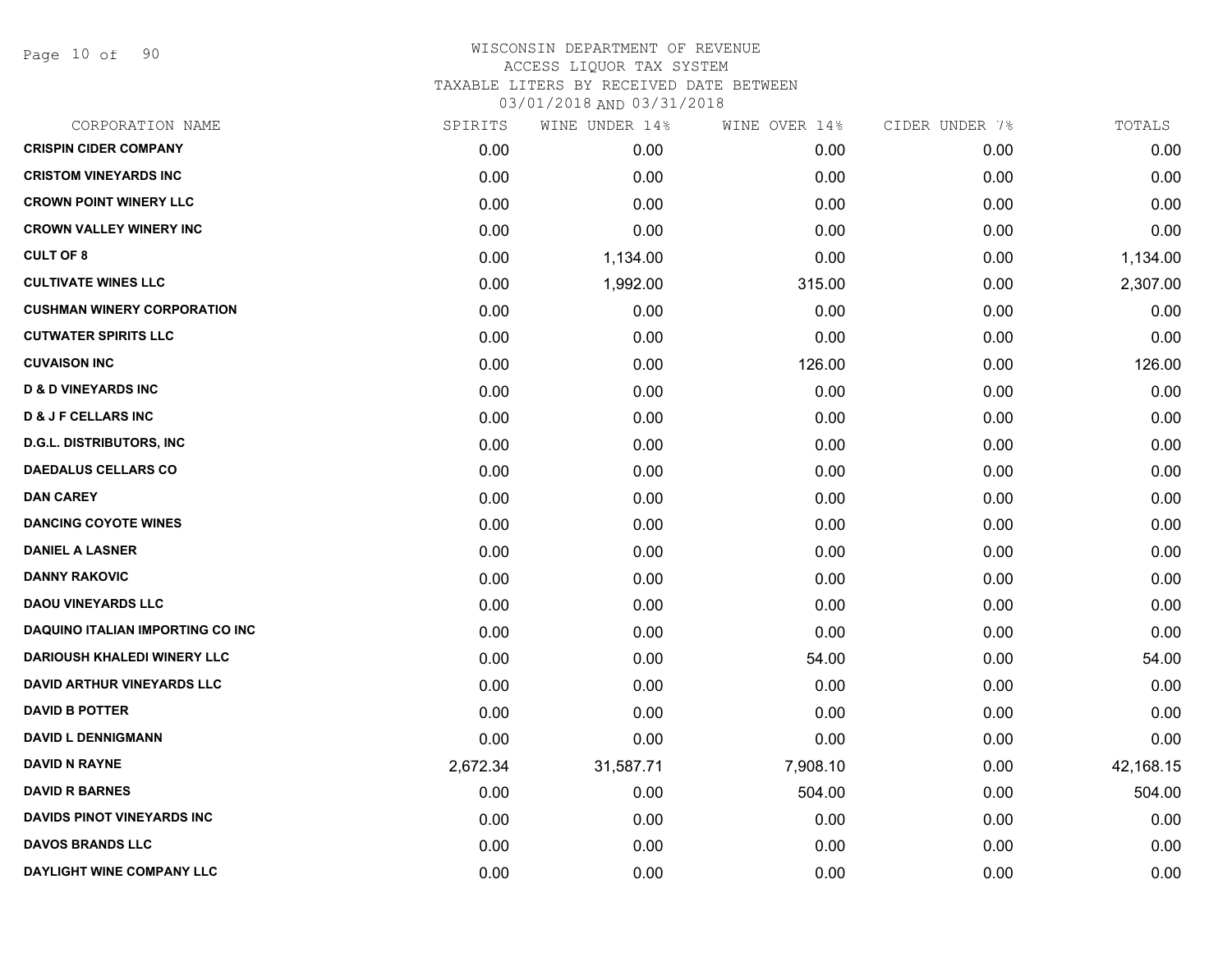Page 11 of 90

#### WISCONSIN DEPARTMENT OF REVENUE ACCESS LIQUOR TAX SYSTEM

TAXABLE LITERS BY RECEIVED DATE BETWEEN

| CORPORATION NAME                                              | SPIRITS    | WINE UNDER 14% | WINE OVER 14% | CIDER UNDER 7% | TOTALS     |
|---------------------------------------------------------------|------------|----------------|---------------|----------------|------------|
| DE MAISON SELECTIONS INC                                      | 13.50      | 386.50         | 31.50         | 0.00           | 431.50     |
| <b>DEANNA BASTIANICH</b>                                      | 0.00       | 0.00           | 0.00          | 0.00           | 0.00       |
| <b>DEL RIO VINEYARDS LLC</b>                                  | 0.00       | 0.00           | 0.00          | 0.00           | 0.00       |
| <b>DELEGAT USA INC</b>                                        | 0.00       | 12,222.00      | 0.00          | 0.00           | 12,222.00  |
| <b>DELIA E RODRIGUEZ</b>                                      | 0.00       | 0.00           | 0.00          | 0.00           | 0.00       |
| <b>DELICATO VINEYARDS INC</b>                                 | 0.00       | 110,382.00     | 5,976.00      | 0.00           | 116,358.00 |
| <b>DELILLE CELLARS LLC</b>                                    | 0.00       | 0.00           | 3.00          | 0.00           | 3.00       |
| DEMERARA DISTILLERS (USA) INC                                 | 0.00       | 0.00           | 0.00          | 0.00           | 0.00       |
| <b>DEMON SPIRITS LLC</b>                                      | 0.00       | 0.00           | 0.00          | 0.00           | 0.00       |
| <b>DEROSE WINERY INC</b>                                      | 0.00       | 0.00           | 0.00          | 0.00           | 0.00       |
| <b>DERRICK C MANCINI</b>                                      | 0.00       | 0.00           | 0.00          | 0.00           | 0.00       |
| <b>DIAGEO AMERICAS, INC.</b>                                  | 420,411.45 | 0.00           | 0.00          | 0.00           | 420,411.45 |
| <b>DIAMOND IMPORTERS INC</b>                                  | 0.00       | 0.00           | 0.00          | 0.00           | 0.00       |
| <b>DIRTY IMPORTS LLC</b>                                      | 0.00       | 0.00           | 0.00          | 0.00           | 0.00       |
| <b>DISARONNO INTERNATIONAL LLC</b>                            | 4,131.00   | 0.00           | 0.00          | 0.00           | 4,131.00   |
| DISTILLERY NO. 209 LTD NAPA CALIFORNIA                        | 0.00       | 0.00           | 0.00          | 0.00           | 0.00       |
| <b>DIVOT ENTERPRISES LLC</b>                                  | 0.00       | 0.00           | 0.00          | 0.00           | 0.00       |
| DOMAINE DE LA TERRE ROUGE LTD                                 | 0.00       | 0.00           | 0.00          | 0.00           | 0.00       |
| <b>DOMAINE DE MARIA SOTER LLC</b>                             | 0.00       | 0.00           | 0.00          | 0.00           | 0.00       |
| <b>DOMAINE MB LLC</b>                                         | 0.00       | 0.00           | 0.00          | 0.00           | 0.00       |
| <b>DOMAINE SELECT WINE &amp; SPIRITS LLC</b>                  | 22.50      | 1,246.50       | 339.00        | 0.00           | 1,608.00   |
| <b>DOMAINE SERENE VINEYARDS &amp; WINERY INC</b>              | 0.00       | 135.00         | 144.00        | 0.00           | 279.00     |
| <b>DOMAINE ST GEORGE</b>                                      | 0.00       | 0.00           | 0.00          | 0.00           | 0.00       |
| DON SEBASTIANI & SONS INTERNATIONAL WINE<br><b>NEGOCIANTS</b> | 0.00       | 6,822.00       | 378.00        | 0.00           | 7,200.00   |
| <b>DOUBLE DIAMOND DISTILLERY LLC</b>                          | 0.00       | 0.00           | 0.00          | 0.00           | 0.00       |
| <b>DOUBLE DOWN SPIRITS LLC</b>                                | 0.00       | 0.00           | 0.00          | 0.00           | 0.00       |
| DOYNA LTD                                                     | 0.00       | 0.00           | 0.00          | 0.00           | 0.00       |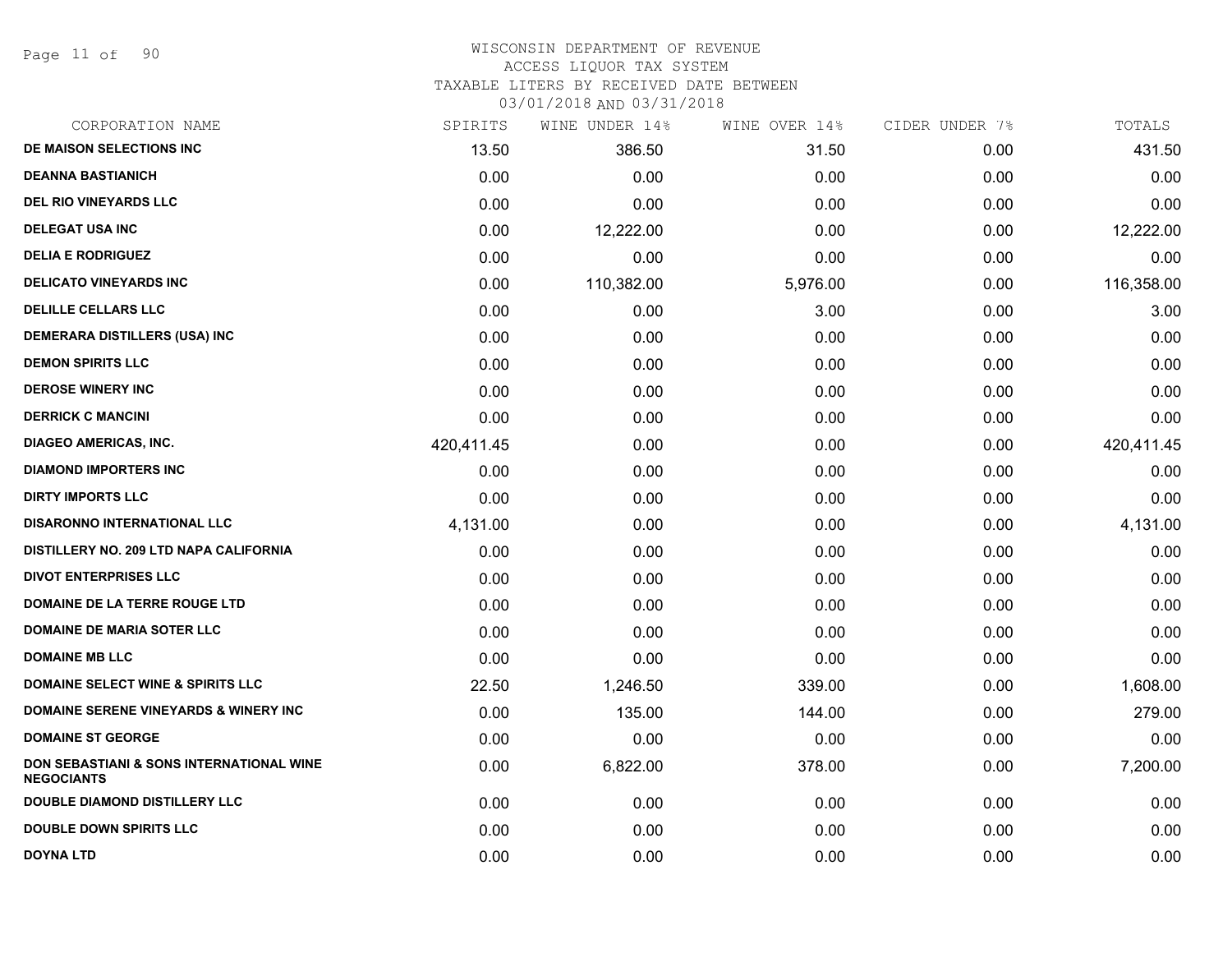Page 12 of 90

# WISCONSIN DEPARTMENT OF REVENUE

ACCESS LIQUOR TAX SYSTEM

TAXABLE LITERS BY RECEIVED DATE BETWEEN

| CORPORATION NAME                        | SPIRITS   | WINE UNDER 14% | WINE OVER 14% | CIDER UNDER 7% | TOTALS       |
|-----------------------------------------|-----------|----------------|---------------|----------------|--------------|
| DREYER WINE LLC                         | 0.00      | 504.00         | 0.00          | 0.00           | 504.00       |
| <b>DREYFUS ASHBY INC</b>                | 0.00      | 2,245.50       | 328.50        | 0.00           | 2,574.00     |
| DRG IMPORTS LLC                         | 0.00      | 396.00         | 0.00          | 0.00           | 396.00       |
| <b>DRINKS AMERICAS INC</b>              | 0.00      | 0.00           | 0.00          | 0.00           | 0.00         |
| DRY CREEK VINEYARD INC                  | 0.00      | 31.50          | 508.20        | 0.00           | 539.70       |
| <b>DUCKHORN WINE COMPANY</b>            | 0.00      | 7,182.00       | 1,080.00      | 0.00           | 8,262.00     |
| DUGGANS DISTILLERS PRODUCTS CORPORATION | 0.00      | 0.00           | 0.00          | 0.00           | 0.00         |
| <b>DUMOL WINERY LLC</b>                 | 0.00      | 0.00           | 0.00          | 0.00           | 0.00         |
| <b>DUNHAM CELLARS LLC</b>               | 0.00      | 0.00           | 0.00          | 0.00           | 0.00         |
| <b>DUNN VINEYARDS LLC</b>               | 0.00      | 0.00           | 0.00          | 0.00           | 0.00         |
| DUTTON GOLDFIELD WINERY LLC             | 0.00      | 0.00           | 0.00          | 0.00           | 0.00         |
| DV SPIRITS LLC                          | 2,319.00  | 0.00           | 0.00          | 0.00           | 2,319.00     |
| <b>E &amp; J GALLO WINERY</b>           | 90,451.20 | 938,780.80     | 34,755.00     | 0.00           | 1,063,987.00 |
| <b>EAGLE EYE IMPORTS LLC</b>            | 0.00      | 423.00         | 0.00          | 0.00           | 423.00       |
| <b>EAGLES LANDING WINERY LLC</b>        | 0.00      | 331.50         | 0.00          | 0.00           | 331.50       |
| <b>EASTERN LIQUORS USA INC</b>          | 0.00      | 0.00           | 0.00          | 0.00           | 0.00         |
| <b>EBERLE WINERY LP</b>                 | 0.00      | 0.00           | 63.00         | 0.00           | 63.00        |
| <b>ECLIPSE ASSETS LLC</b>               | 0.00      | 0.00           | 0.00          | 0.00           | 0.00         |
| <b>ECOSUR GROUP LLC</b>                 | 0.00      | 367.50         | 0.00          | 0.00           | 367.50       |
| EHREN JORDAN WINE CELLARS LLC           | 0.00      | 0.00           | 0.00          | 0.00           | 0.00         |
| <b>EIGHT BOTTLES LLC</b>                | 0.00      | 0.00           | 0.00          | 0.00           | 0.00         |
| ELK COVE VINEYARDS INC                  | 0.00      | 0.00           | 0.00          | 0.00           | 0.00         |
| <b>ELV-OREGON LLC</b>                   | 0.00      | 0.00           | 0.00          | 0.00           | 0.00         |
| <b>ELYSE WINERY LLC</b>                 | 0.00      | 0.00           | 0.00          | 0.00           | 0.00         |
| <b>EMCO CHEMICAL DISTRIBUTORS, INC.</b> | 0.00      | 0.00           | 0.00          | 0.00           | 0.00         |
| <b>EMILIO GUGLIELMO WINERY INC</b>      | 0.00      | 8,752.00       | 0.00          | 0.00           | 8,752.00     |
| <b>EMPSON USA INC</b>                   | 0.00      | 644.25         | 0.00          | 0.00           | 644.25       |
| <b>ENOS VINEYARDS INC</b>               | 0.00      | 0.00           | 0.00          | 0.00           | 0.00         |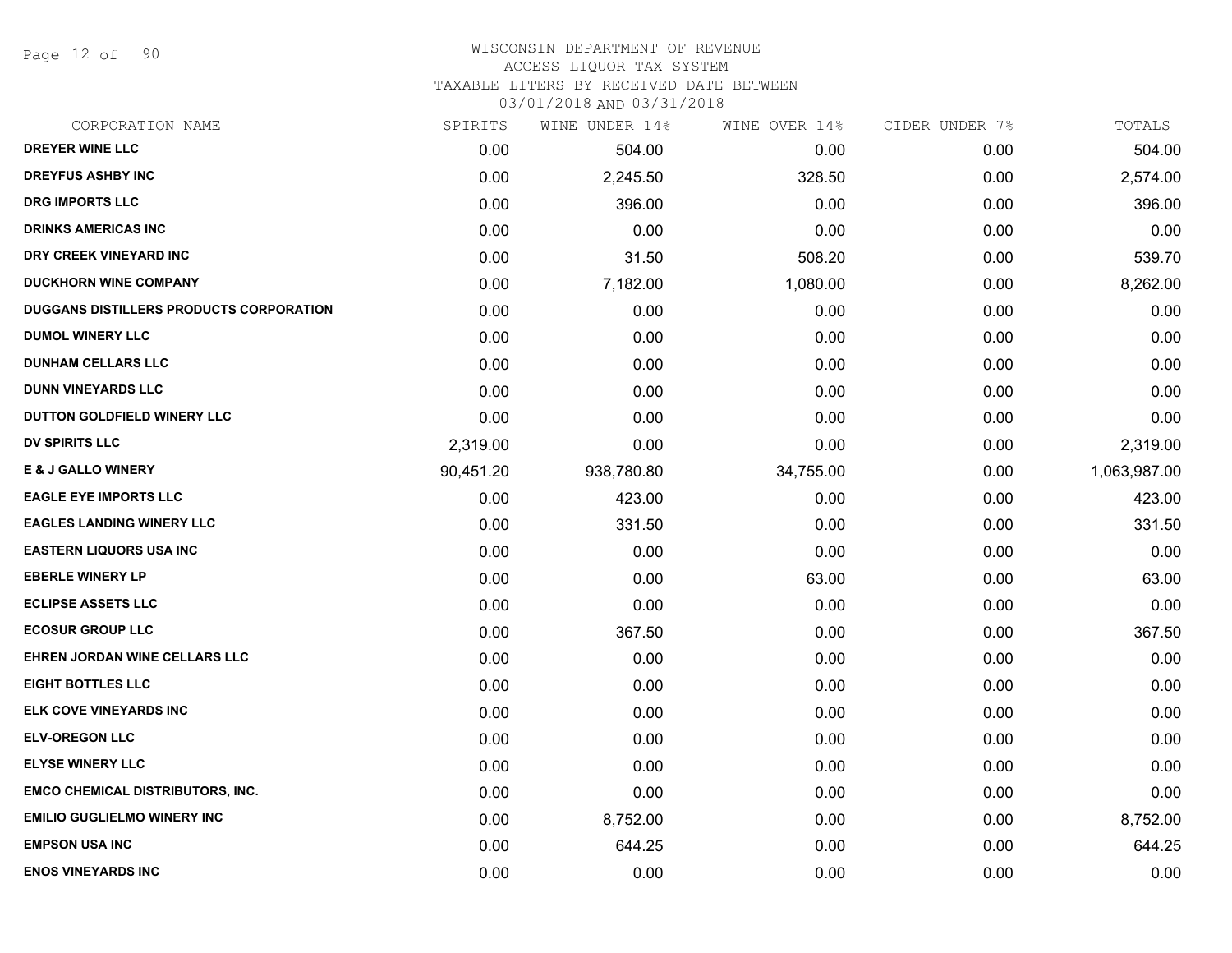Page 13 of 90

## WISCONSIN DEPARTMENT OF REVENUE

## ACCESS LIQUOR TAX SYSTEM

TAXABLE LITERS BY RECEIVED DATE BETWEEN

| CORPORATION NAME                                 | SPIRITS   | WINE UNDER 14% | WINE OVER 14% | CIDER UNDER 7% | TOTALS    |
|--------------------------------------------------|-----------|----------------|---------------|----------------|-----------|
| <b>ENOTEC IMPORTS INC</b>                        | 0.00      | 2,043.00       | 0.00          | 0.00           | 2,043.00  |
| <b>ENOVATION BRANDS INC</b>                      | 0.00      | 1,550.17       | 0.00          | 0.00           | 1,550.17  |
| <b>ENTENTE SPIRITS LLC</b>                       | 0.00      | 0.00           | 0.00          | 0.00           | 0.00      |
| <b>EPICUREAN WINES LLC</b>                       | 0.00      | 261.00         | 0.00          | 0.00           | 261.00    |
| <b>ERIC FLANAGAN</b>                             | 0.00      | 0.00           | 0.00          | 0.00           | 0.00      |
| <b>ERIC TRUMP WINE MANUFACTURING LLC</b>         | 0.00      | 0.00           | 0.00          | 0.00           | 0.00      |
| <b>ERNST A STORM</b>                             | 0.00      | 0.00           | 0.00          | 0.00           | 0.00      |
| <b>ESSER WINES LLC</b>                           | 0.00      | 0.00           | 0.00          | 0.00           | 0.00      |
| <b>EUGENE WINE CELLARS LLC</b>                   | 0.00      | 0.00           | 0.00          | 0.00           | 0.00      |
| <b>EUROPEAN IMPORTS &amp; EXPORTS LLC</b>        | 0.00      | 0.00           | 0.00          | 0.00           | 0.00      |
| <b>EUROPEAN WINE IMPORTS INC</b>                 | 0.00      | 0.00           | 0.00          | 0.00           | 0.00      |
| <b>EVAKI INC</b>                                 | 0.00      | 0.00           | 0.00          | 0.00           | 0.00      |
| EVESHAM WOOD VINEYARD AND WINERY LLC             | 0.00      | 0.00           | 0.00          | 0.00           | 0.00      |
| <b>EXCELSIOR WINE COMPANY LLC</b>                | 0.00      | 3,248.82       | 405.00        | 0.00           | 3,653.82  |
| <b>EXPERIENCE WINES LLC</b>                      | 0.00      | 126.00         | 63.00         | 0.00           | 189.00    |
| <b>F KORBEL &amp; BROS INC</b>                   | 0.00      | 0.00           | 0.00          | 0.00           | 0.00      |
| F L NAVARRO LIMITED                              | 0.00      | 0.00           | 189.00        | 0.00           | 189.00    |
| <b>F&amp;F FINE WINES INTERNATIONAL INC.</b>     | 0.00      | 54.00          | 0.00          | 0.00           | 54.00     |
| F.X. MAGNER SELECTIONS, INC.                     | 0.00      | 0.00           | 0.00          | 0.00           | 0.00      |
| <b>FAMILY &amp; FARMERS LLC</b>                  | 0.00      | 0.00           | 63.00         | 0.00           | 63.00     |
| <b>FANTIS IMPORTS INC</b>                        | 0.00      | 400.83         | 13.51         | 0.00           | 414.34    |
| <b>FAR NORTH SPIRITS INC</b>                     | 0.00      | 0.00           | 0.00          | 0.00           | 0.00      |
| <b>FASEL SHENSTONE LLC</b>                       | 0.00      | 0.00           | 0.00          | 0.00           | 0.00      |
| <b>FERRARI CARANO VINEYARDS &amp; WINERY LLC</b> | 0.00      | 126.00         | 252.00        | 0.00           | 378.00    |
| <b>FETZER VINEYARDS</b>                          | 0.00      | 28,353.96      | 3,402.00      | 0.00           | 31,755.96 |
| <b>FIDDLEHEAD CELLARS LP</b>                     | 0.00      | 0.00           | 0.00          | 0.00           | 0.00      |
| <b>FIFTH GENERATION INC</b>                      | 23,880.00 | 0.00           | 0.00          | 0.00           | 23,880.00 |
| FIFTY FOURTH STREET ENTERPRISES LLC              | 0.00      | 0.00           | 0.00          | 0.00           | 0.00      |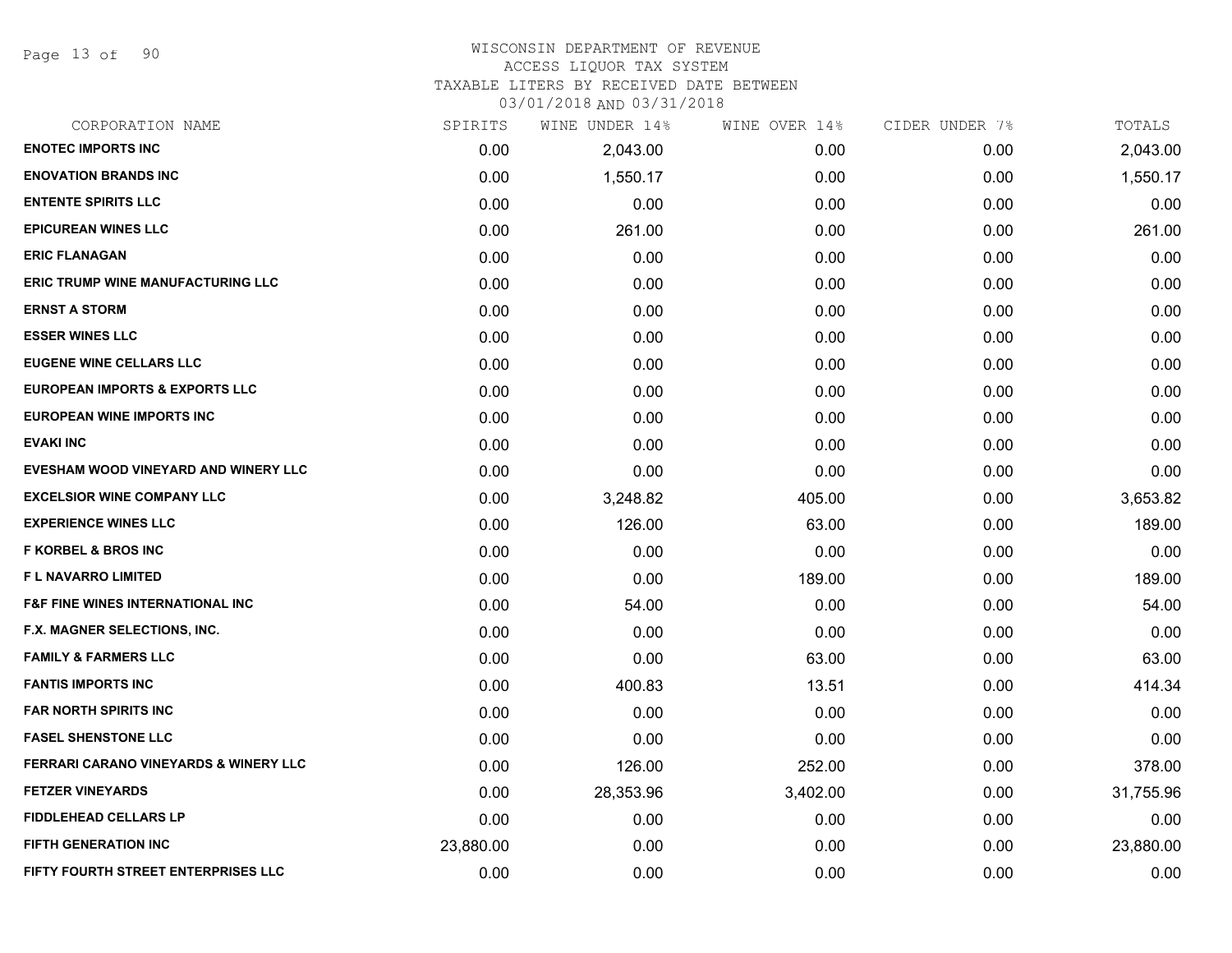Page 14 of 90

| CORPORATION NAME                         | SPIRITS  | WINE UNDER 14% | WINE OVER 14% | CIDER UNDER 7% | TOTALS    |
|------------------------------------------|----------|----------------|---------------|----------------|-----------|
| <b>FIRE HOUSE LLC</b>                    | 0.00     | 0.00           | 0.00          | 0.00           | 0.00      |
| <b>FIRESTEED CORPORATION</b>             | 0.00     | 0.00           | 0.00          | 0.00           | 0.00      |
| <b>FISHER VINEYARDS</b>                  | 0.00     | 0.00           | 0.00          | 0.00           | 0.00      |
| <b>FIVE GRAPES LLC</b>                   | 0.00     | 0.00           | 0.00          | 0.00           | 0.00      |
| <b>FJN FINE WINES LLC</b>                | 0.00     | 297.00         | 0.00          | 0.00           | 297.00    |
| <b>FLORA SPRINGS WINE COMPANY</b>        | 0.00     | 0.00           | 0.00          | 0.00           | 0.00      |
| <b>FLORIDA ORANGE GROVES INC</b>         | 0.00     | 0.00           | 0.00          | 0.00           | 0.00      |
| <b>FN CELLARS LLC</b>                    | 0.00     | 11.25          | 130.50        | 0.00           | 141.75    |
| FOLEY FAMILY WINES INC                   | 31.50    | 22,370.70      | 3,024.00      | 0.00           | 25,426.20 |
| <b>FOLIO WINE COMPANY LLC</b>            | 0.00     | 2,527.18       | 298.50        | 0.00           | 2,825.68  |
| FORT ROSS VINEYARD & WINERY LLC          | 0.00     | 0.00           | 0.00          | 0.00           | 0.00      |
| <b>FOUR BEARS WINERY LLC</b>             | 0.00     | 0.00           | 0.00          | 0.00           | 0.00      |
| FOUR DAUGHTERS VINEYARD AND WINERY LLC   | 0.00     | 0.00           | 0.00          | 0.00           | 0.00      |
| <b>FOUR ROSES DISTILLERY LLC</b>         | 2,778.00 | 0.00           | 0.00          | 0.00           | 2,778.00  |
| <b>FOWLES WINE USA INC</b>               | 0.00     | 1,300.50       | 0.00          | 0.00           | 1,300.50  |
| <b>FOXEN VINEYARD INC</b>                | 0.00     | 0.00           | 0.00          | 0.00           | 0.00      |
| <b>FRANCIS COPPOLA WINERY LLC</b>        | 0.00     | 13,104.00      | 54.00         | 0.00           | 13,158.00 |
| <b>FRANK FAMILY VINEYARDS LLC</b>        | 0.00     | 0.00           | 58.50         | 0.00           | 58.50     |
| <b>FRANK LIN DISTILLERS PRODUCTS LTD</b> | 4,373.93 | 0.00           | 0.00          | 0.00           | 4,373.93  |
| <b>FRED C SCHERRER</b>                   | 0.00     | 0.00           | 72.00         | 0.00           | 72.00     |
| <b>FREDERICK WILDMAN &amp; SONS LTD</b>  | 781.50   | 7,010.25       | 157.50        | 0.00           | 7,949.25  |
| <b>FREELANCE WINES LLC</b>               | 0.00     | 0.00           | 0.00          | 0.00           | 0.00      |
| <b>FREIXENET USA INC</b>                 | 0.00     | 1,223.86       | 90.00         | 0.00           | 1,313.86  |
| <b>FREY VINEYARDS LTD</b>                | 0.00     | 3,654.00       | 0.00          | 0.00           | 3,654.00  |
| <b>FRIEND WINE MARKETING</b>             | 0.00     | 0.00           | 0.00          | 0.00           | 0.00      |
| <b>FRITZ CELLARS INC</b>                 | 0.00     | 0.00           | 0.00          | 0.00           | 0.00      |
| <b>FROGS LEAP WINERY</b>                 | 0.00     | 441.00         | 0.00          | 0.00           | 441.00    |
| <b>FRONTIER CORPORATION</b>              | 0.00     | 378.00         | 72.00         | 0.00           | 450.00    |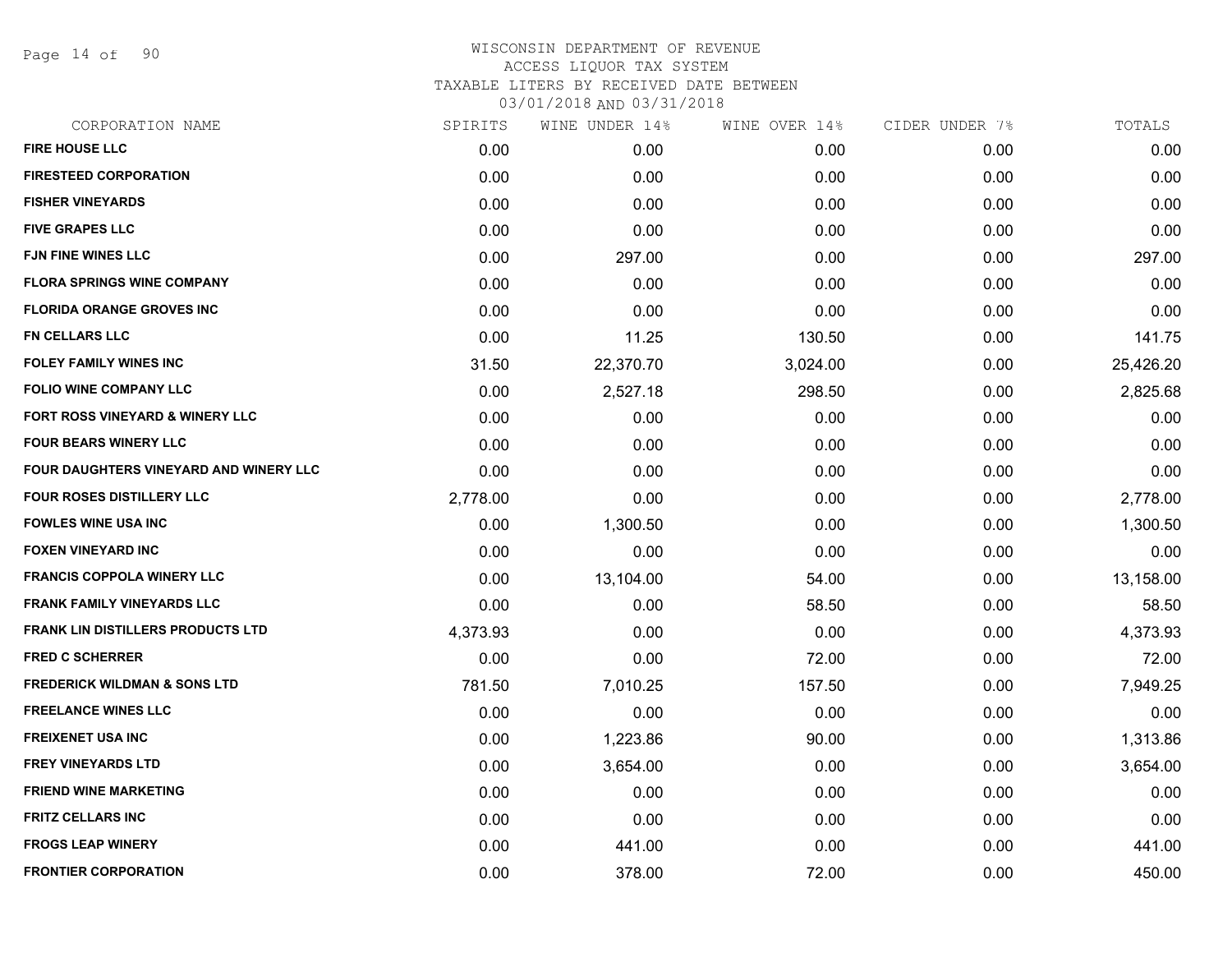Page 15 of 90

### WISCONSIN DEPARTMENT OF REVENUE ACCESS LIQUOR TAX SYSTEM TAXABLE LITERS BY RECEIVED DATE BETWEEN

| CORPORATION NAME                                    | SPIRITS  | WINE UNDER 14% | WINE OVER 14% | CIDER UNDER 7% | TOTALS   |
|-----------------------------------------------------|----------|----------------|---------------|----------------|----------|
| <b>FRUIT OF THE VINES INC</b>                       | 0.00     | 283.54         | 0.00          | 0.00           | 283.54   |
| <b>FULL THROTTLE SLOON SHINE LLC</b>                | 99.00    | 0.00           | 0.00          | 0.00           | 99.00    |
| <b>FULTON STREET BREWERY LLC</b>                    | 0.00     | 0.00           | 0.00          | 0.00           | 0.00     |
| <b>FUSED WINES LP</b>                               | 0.00     | 0.00           | 0.00          | 0.00           | 0.00     |
| <b>G K SKAGGS INC</b>                               | 0.00     | 0.00           | 0.00          | 0.00           | 0.00     |
| G.S.W.C. INC.                                       | 0.00     | 0.00           | 0.00          | 0.00           | 0.00     |
| <b>GAMBA VINEYARDS AND WINERY LLC</b>               | 0.00     | 0.00           | 0.00          | 0.00           | 0.00     |
| <b>GAMBLE FAMILY VINEYARDS LLC</b>                  | 0.00     | 0.00           | 0.00          | 0.00           | 0.00     |
| <b>GARBER &amp; COMPANY INC</b>                     | 0.00     | 189.00         | 90.00         | 0.00           | 279.00   |
| <b>GENERATIONS OF SONOMA LLC</b>                    | 0.00     | 0.00           | 0.00          | 0.00           | 0.00     |
| <b>GENESEO PARTNERS LP</b>                          | 0.00     | 0.00           | 12.00         | 0.00           | 12.00    |
| <b>GEORGE BOZIC JR</b>                              | 661.50   | 294.00         | 0.00          | 0.00           | 955.50   |
| <b>GEORGIAN ROYAL COLLECTION, INC.</b>              | 0.00     | 0.00           | 0.00          | 0.00           | 0.00     |
| <b>GERBER, GERBER &amp; GERBER DISCLAIMER TRUST</b> | 0.00     | 0.00           | 0.00          | 0.00           | 0.00     |
| <b>GF WINES LLC</b>                                 | 0.00     | 90.00          | 0.00          | 0.00           | 90.00    |
| <b>GH HOLDINGS LP</b>                               | 0.00     | 0.00           | 0.00          | 0.00           | 0.00     |
| <b>GIBSON WINE COMPANY</b>                          | 0.00     | 0.00           | 405.00        | 0.00           | 405.00   |
| <b>GILBERT CELLARS LLC</b>                          | 0.00     | 0.00           | 0.00          | 0.00           | 0.00     |
| <b>GLOBAL SPIRITS USA LLC</b>                       | 2,016.00 | 0.00           | 0.00          | 0.00           | 2,016.00 |
| <b>GLOBAL VINEYARD IMPORTERS INC</b>                | 0.00     | 696.00         | 45.00         | 0.00           | 741.00   |
| <b>GLUNZ FAMILY WINERY &amp; CELLARS INC</b>        | 0.00     | 0.00           | 0.00          | 0.00           | 0.00     |
| <b>GNEKOW FAMILY WINERY LLC</b>                     | 0.00     | 0.00           | 1,134.00      | 0.00           | 1,134.00 |
| <b>GOAMERICAGO BEVERAGES LLC</b>                    | 445.50   | 0.00           | 0.00          | 0.00           | 445.50   |
| <b>GOLDSCHMIDT VINEYARDS LLC</b>                    | 0.00     | 0.00           | 0.00          | 0.00           | 0.00     |
| <b>GONZAGUE &amp; CLAIRE LURTON VINEYARDS INC</b>   | 0.00     | 0.00           | 0.00          | 0.00           | 0.00     |
| <b>GOOSE RIDGE LLC</b>                              | 0.00     | 0.00           | 0.00          | 0.00           | 0.00     |
| <b>GORDON BROTHERS CELLARS INC</b>                  | 0.00     | 0.00           | 0.00          | 0.00           | 0.00     |
| <b>GRAPE VISIONS LLC</b>                            | 0.00     | 0.00           | 0.00          | 0.00           | 0.00     |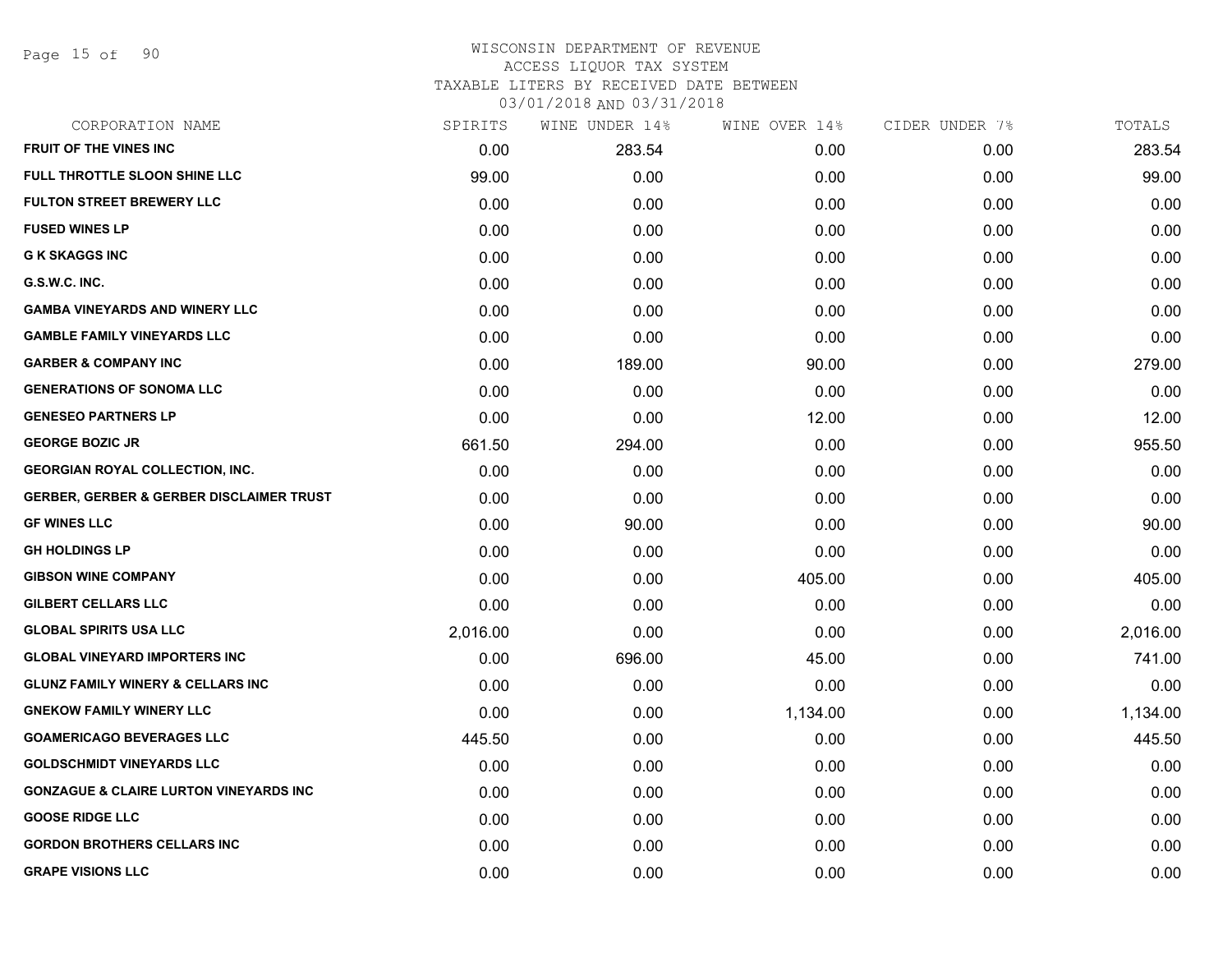Page 16 of 90

#### WISCONSIN DEPARTMENT OF REVENUE ACCESS LIQUOR TAX SYSTEM

TAXABLE LITERS BY RECEIVED DATE BETWEEN

| CORPORATION NAME                           | SPIRITS | WINE UNDER 14% | WINE OVER 14% | CIDER UNDER 7% | TOTALS   |
|--------------------------------------------|---------|----------------|---------------|----------------|----------|
| <b>GRAPES &amp; BARLEY LLC</b>             | 0.00    | 0.00           | 0.00          | 0.00           | 0.00     |
| <b>GRAPES OF SPAIN INC</b>                 | 0.00    | 468.00         | 0.00          | 0.00           | 468.00   |
| <b>GRATON SPIRITS COMPANY LLC</b>          | 0.00    | 0.00           | 0.00          | 0.00           | 0.00     |
| <b>GREAT DOMAINS &amp; ESTATES LLC</b>     | 0.00    | 0.00           | 0.00          | 0.00           | 0.00     |
| <b>GREAT SMOKY MTS DISTILLERY, INC</b>     | 783.00  | 0.00           | 0.00          | 0.00           | 783.00   |
| <b>GREG &amp; GREG INC</b>                 | 0.00    | 756.00         | 0.00          | 0.00           | 756.00   |
| <b>GREG &amp; PAM HARRINGTON WINES LLC</b> | 0.00    | 0.00           | 0.00          | 0.00           | 0.00     |
| <b>GREG SANDERS</b>                        | 0.00    | 0.00           | 0.00          | 0.00           | 0.00     |
| <b>GREGORY F BUONOCORE</b>                 | 0.00    | 504.00         | 90.00         | 0.00           | 594.00   |
| <b>GREGORY GRAZIANO</b>                    | 0.00    | 63.00          | 189.00        | 0.00           | 252.00   |
| <b>GRGICH HILLS CELLAR</b>                 | 0.00    | 108.00         | 63.00         | 0.00           | 171.00   |
| <b>GRIEB OPTIMAL WINECRAFTING LLC</b>      | 0.00    | 0.00           | 0.00          | 0.00           | 0.00     |
| <b>GROTH VINEYARDS &amp; WINERY LLC</b>    | 0.00    | 252.00         | 0.00          | 0.00           | 252.00   |
| <b>GUARACHI WINE PARTNERS INC</b>          | 0.00    | 0.00           | 0.00          | 0.00           | 0.00     |
| <b>H ERIK ZETTERSTROM</b>                  | 0.00    | 133.14         | 0.00          | 0.00           | 133.14   |
| <b>H2 VINO LLC</b>                         | 0.00    | 450.00         | 0.00          | 0.00           | 450.00   |
| <b>HAAS BROTHERS INC</b>                   | 0.00    | 0.00           | 0.00          | 0.00           | 0.00     |
| <b>HAHN ESTATE</b>                         | 0.00    | 0.00           | 3,276.00      | 0.00           | 3,276.00 |
| <b>HALBY MARKETING INC</b>                 | 0.00    | 168.00         | 0.00          | 0.00           | 168.00   |
| <b>HALCYON SYNDICATE LTD LLC</b>           | 0.00    | 0.00           | 0.00          | 0.00           | 0.00     |
| <b>HALCYON WINES LLC</b>                   | 0.00    | 0.00           | 0.00          | 0.00           | 0.00     |
| <b>HALL WINES LLC</b>                      | 0.00    | 0.00           | 0.00          | 0.00           | 0.00     |
| <b>HAMEL FAMILY WINES LLC</b>              | 0.00    | 0.00           | 0.00          | 0.00           | 0.00     |
| <b>HAND PICKED SELECTIONS INC</b>          | 0.00    | 567.00         | 0.00          | 0.00           | 567.00   |
| <b>HAPPY HOUR COMPANY LLC</b>              | 0.00    | 0.00           | 0.00          | 0.00           | 0.00     |
| <b>HARDY USA LTD</b>                       | 688.20  | 0.00           | 0.00          | 0.00           | 688.20   |
| <b>HARLAN ESTATE WINERY INC</b>            | 0.00    | 0.00           | 0.00          | 0.00           | 0.00     |
| <b>HARRIS &amp; HARRIS</b>                 | 0.00    | 0.00           | 0.00          | 0.00           | 0.00     |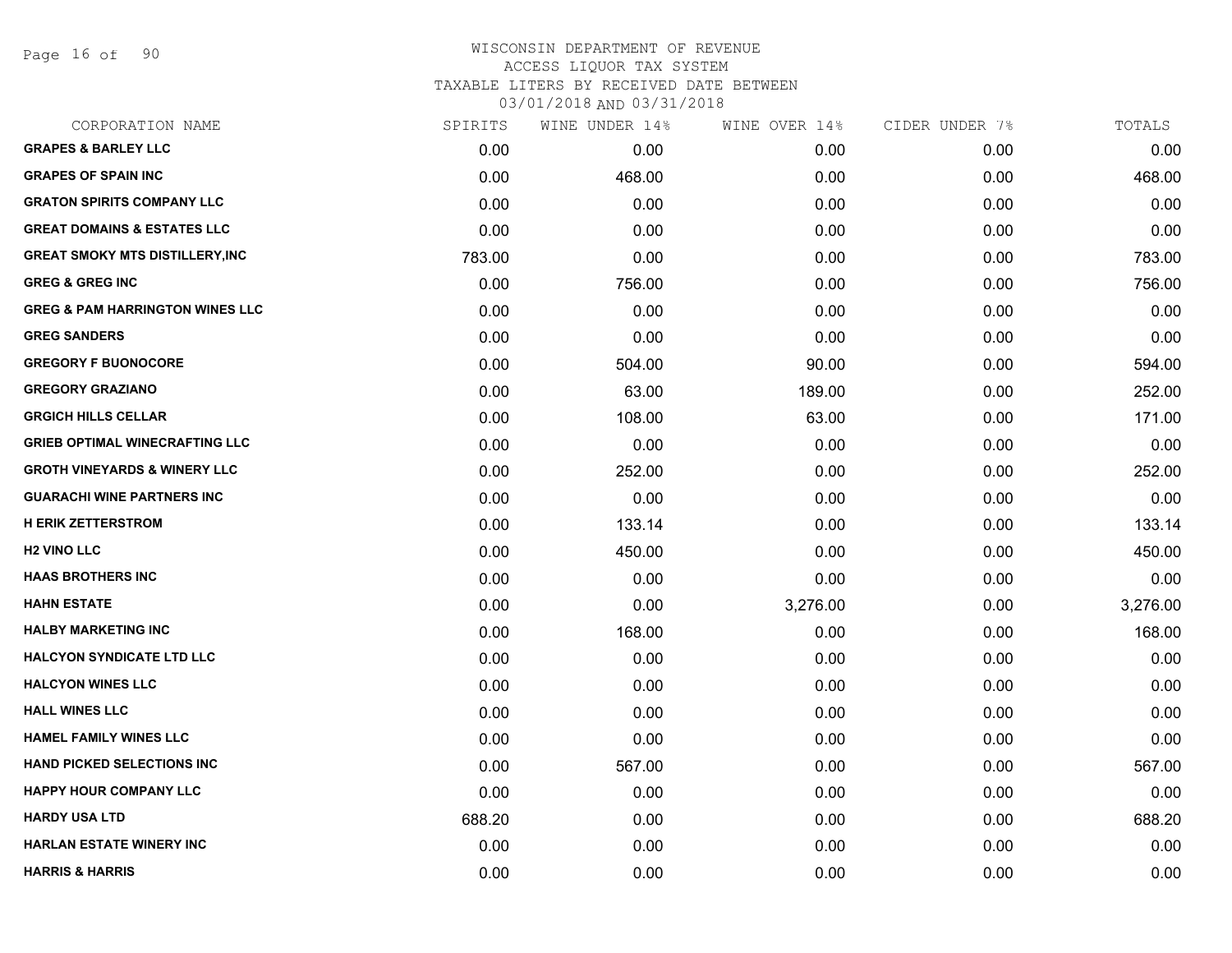Page 17 of 90

#### WISCONSIN DEPARTMENT OF REVENUE ACCESS LIQUOR TAX SYSTEM

TAXABLE LITERS BY RECEIVED DATE BETWEEN

| CORPORATION NAME                       | SPIRITS    | WINE UNDER 14% | WINE OVER 14% | CIDER UNDER 7% | TOTALS     |
|----------------------------------------|------------|----------------|---------------|----------------|------------|
| <b>HAUS WINE &amp; SPIRITS INC</b>     | 0.00       | 227.55         | 189.63        | 0.00           | 417.18     |
| <b>HAWAII SEA SPIRITS LLC</b>          | 225.00     | 0.00           | 0.00          | 0.00           | 225.00     |
| <b>HDD LLC</b>                         | 0.00       | 1,386.00       | 171.00        | 0.00           | 1,557.00   |
| <b>HEADFRAME SPIRITS INC</b>           | 0.00       | 0.00           | 0.00          | 0.00           | 0.00       |
| <b>HEAVEN HILL DISTILLERIES INC</b>    | 258,084.00 | 1,206.00       | 1,566.00      | 0.00           | 260,856.00 |
| <b>HEINEKEN USA INCORPORATED</b>       | 0.00       | 0.00           | 0.00          | 11,698.00      | 11,698.00  |
| <b>HEITZ WINE CELLARS</b>              | 0.00       | 0.00           | 76.50         | 0.00           | 76.50      |
| <b>HEMINGWAY RUM COMPANY LLC</b>       | 0.00       | 0.00           | 0.00          | 0.00           | 0.00       |
| <b>HEMISPHERE WINE COMPANY INC</b>     | 0.00       | 0.00           | 0.00          | 0.00           | 0.00       |
| <b>HENDRY PREMIUM IMPORTS INC</b>      | 0.00       | 252.00         | 0.00          | 0.00           | 252.00     |
| <b>HENRIOT INC</b>                     | 0.00       | 108.00         | 0.00          | 0.00           | 108.00     |
| HENRY STEELE IMPORTS LLC               | 0.00       | 0.00           | 0.00          | 0.00           | 0.00       |
| <b>HERITAGE DISTILLING COMPANY INC</b> | 0.00       | 0.00           | 0.00          | 0.00           | 0.00       |
| <b>HERITAGE WINE CELLARS LTD</b>       | 0.00       | 1,458.00       | 0.00          | 0.00           | 1,458.00   |
| <b>HERMAN STORY WINES INC</b>          | 0.00       | 0.00           | 0.00          | 0.00           | 0.00       |
| <b>HERON WINES INC</b>                 | 0.00       | 0.00           | 0.00          | 0.00           | 0.00       |
| <b>HEYDAY CORPORATION</b>              | 0.00       | 603.00         | 0.00          | 0.00           | 603.00     |
| <b>HIDALGO IMPORTS LLC</b>             | 0.00       | 0.00           | 0.00          | 0.00           | 0.00       |
| HILL ESTATES INC                       | 0.00       | 0.00           | 0.00          | 0.00           | 0.00       |
| <b>HIRSCH WINERY LLC</b>               | 0.00       | 0.00           | 0.00          | 0.00           | 0.00       |
| <b>HIWWS INC</b>                       | 0.00       | 0.00           | 0.00          | 0.00           | 0.00       |
| HONEOYE FALLS DISTILLERY LLC           | 0.00       | 0.00           | 0.00          | 0.00           | 0.00       |
| <b>HONEYWOOD INC</b>                   | 0.00       | 0.00           | 0.00          | 0.00           | 0.00       |
| HONIG VINEYARD AND WINERY LLC          | 0.00       | 270.00         | 126.00        | 0.00           | 396.00     |
| <b>HOOD RIVER DISTILLERS INC</b>       | 1,666.50   | 0.00           | 0.00          | 0.00           | 1,666.50   |
| <b>HOPE WINE LLC</b>                   | 0.00       | 0.00           | 0.00          | 0.00           | 0.00       |
| <b>HORN ENTERPRISES INC</b>            | 0.00       | 0.00           | 0.00          | 0.00           | 0.00       |
| <b>HOTCOOP LLC</b>                     | 0.00       | 0.00           | 0.00          | 0.00           | 0.00       |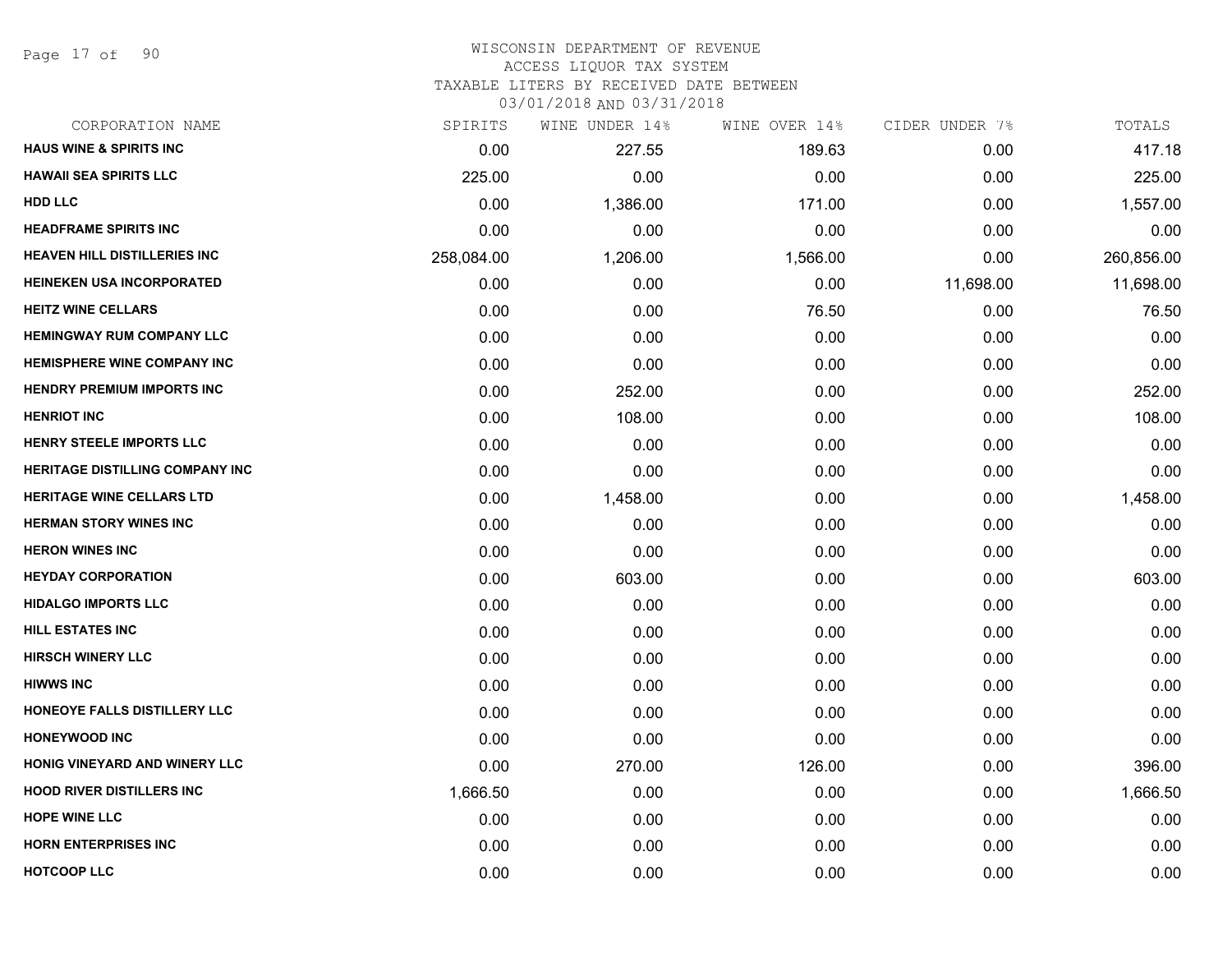| CORPORATION NAME                                  | SPIRITS   | WINE UNDER 14% | WINE OVER 14% | CIDER UNDER 7% | TOTALS    |
|---------------------------------------------------|-----------|----------------|---------------|----------------|-----------|
| <b>HOURGLASS WINE COMPANY INC</b>                 | 0.00      | 0.00           | 0.00          | 0.00           | 0.00      |
| <b>HUA YUAN</b>                                   | 0.00      | 0.00           | 0.00          | 0.00           | 0.00      |
| <b>HUBER ORCHARDS INC</b>                         | 0.00      | 0.00           | 0.00          | 0.00           | 0.00      |
| <b>HUDSON WINE BROKERS LLC</b>                    | 0.00      | 0.00           | 0.00          | 0.00           | 0.00      |
| <b>HUNEEUS VINTNERS LLC</b>                       | 0.00      | 126.00         | 45.00         | 0.00           | 171.00    |
| <b>HUSCH VINEYARDS INC</b>                        | 0.00      | 252.00         | 0.00          | 0.00           | 252.00    |
| <b>HYATT FARM PARTNERSHIP</b>                     | 0.00      | 0.00           | 0.00          | 0.00           | 0.00      |
| IAN BRAND                                         | 0.00      | 0.00           | 0.00          | 0.00           | 0.00      |
| <b>IDEAL WINE &amp; SPIRITS CO INC</b>            | 55.53     | 981.72         | 0.00          | 0.00           | 1,037.25  |
| <b>ILLAHE VINEYARDS AND WINERY INC</b>            | 0.00      | 0.00           | 0.00          | 0.00           | 0.00      |
| <b>ILLYRIAN IMPORT INC</b>                        | 423.00    | 0.00           | 0.00          | 0.00           | 423.00    |
| <b>IMMORTAL BRANDS, LLC</b>                       | 0.00      | 0.00           | 0.00          | 0.00           | 0.00      |
| <b>IMPERIAL BRANDS INC</b>                        | 268.50    | 0.00           | 0.00          | 0.00           | 268.50    |
| <b>IMPEX BEVERAGES INC</b>                        | 0.00      | 0.00           | 0.00          | 0.00           | 0.00      |
| IN AGAVE WE TRUST LLC                             | 852.45    | 0.00           | 0.00          | 0.00           | 852.45    |
| <b>INDIGENOUS SELECTIONS LLC</b>                  | 0.00      | 0.00           | 0.00          | 0.00           | 0.00      |
| <b>INDIGO WINE GROUP LLC</b>                      | 0.00      | 1,678.50       | 0.00          | 0.00           | 1,678.50  |
| <b>INFINIUM SPIRITS INC.</b>                      | 39,518.70 | 0.00           | 888.00        | 0.00           | 40,406.70 |
| INNO VINO INTERNATIONAL INC                       | 0.00      | 0.00           | 0.00          | 0.00           | 0.00      |
| <b>INTEGRITY WINES LLC</b>                        | 0.00      | 0.00           | 0.00          | 0.00           | 0.00      |
| <b>INTERNATIONAL DISTILLERS &amp; VINTERS LTD</b> | 10.00     | 0.00           | 0.00          | 0.00           | 10.00     |
| <b>INTERNATIONAL VINES INC</b>                    | 0.00      | 0.00           | 0.00          | 0.00           | 0.00      |
| <b>INTERRA FOOD MARKETING LLC</b>                 | 0.00      | 0.00           | 0.00          | 0.00           | 0.00      |
| <b>INTERSECT BEVERAGE LLC</b>                     | 0.00      | 0.00           | 0.00          | 0.00           | 0.00      |
| <b>INTERTRADE USA COMPANY</b>                     | 45.00     | 0.00           | 0.00          | 0.00           | 45.00     |
| <b>INVESTOR'S OF AMERICA LP</b>                   | 0.00      | 0.00           | 0.00          | 0.00           | 0.00      |
| <b>IRON HORSE VINEYARDS LP</b>                    | 0.00      | 16.64          | 0.00          | 0.00           | 16.64     |
| <b>ISANTI SPIRITS LLC</b>                         | 0.00      | 0.00           | 0.00          | 0.00           | 0.00      |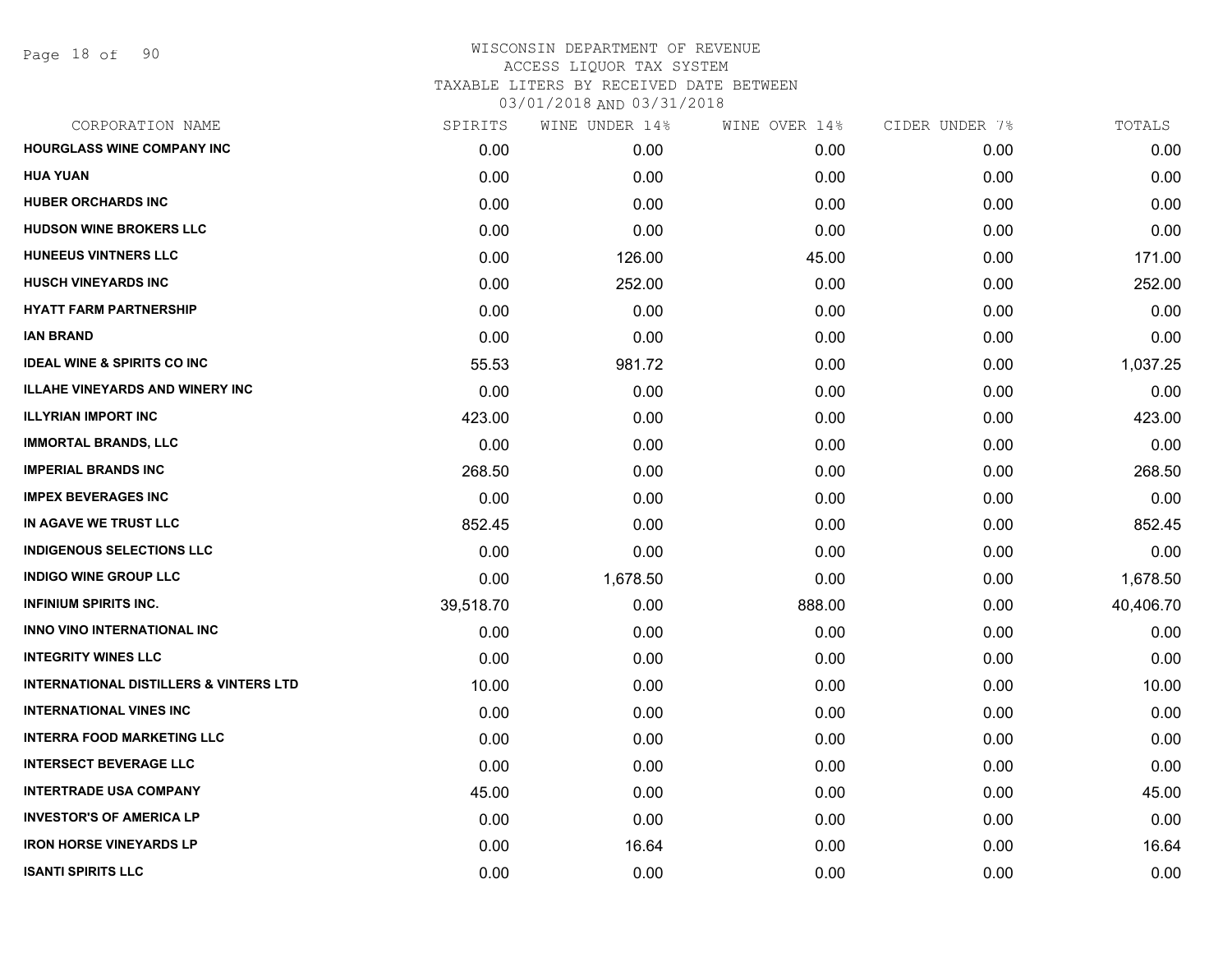Page 19 of 90

| CORPORATION NAME                             | SPIRITS | WINE UNDER 14% | WINE OVER 14% | CIDER UNDER 7% | TOTALS    |
|----------------------------------------------|---------|----------------|---------------|----------------|-----------|
| <b>IWK USA IMPORTERS LLC</b>                 | 0.00    | 0.00           | 0.00          | 0.00           | 0.00      |
| <b>J &amp; D WINES INC</b>                   | 0.00    | 0.00           | 0.00          | 0.00           | 0.00      |
| <b>J LOHR WINERY CORP</b>                    | 0.00    | 3,483.00       | 157.50        | 0.00           | 3,640.50  |
| J PEDRONCELLI WINERY                         | 0.00    | 16.64          | 116.50        | 0.00           | 133.14    |
| <b>J3 WINE PARTNERS LLC</b>                  | 0.00    | 0.00           | 0.00          | 0.00           | 0.00      |
| <b>JACK POUST &amp; COMPANY INC</b>          | 0.00    | 0.00           | 0.00          | 0.00           | 0.00      |
| <b>JACKSON FAMILY ENTERPRISES INC.</b>       | 0.00    | 31,378.50      | 6,295.50      | 0.00           | 37,674.00 |
| <b>JACKY RANDELL TRENTHAM</b>                | 0.00    | 0.00           | 0.00          | 0.00           | 0.00      |
| JACUZZI FAMILY VINEYARDS LLC                 | 0.00    | 0.00           | 0.00          | 0.00           | 0.00      |
| <b>JAM CELLARS INC</b>                       | 0.00    | 1,872.00       | 8,190.00      | 0.00           | 10,062.00 |
| <b>JAMES E COSMA</b>                         | 0.00    | 639.00         | 0.00          | 0.00           | 639.00    |
| <b>JAMES L LAMBERT</b>                       | 0.00    | 63.00          | 27.00         | 0.00           | 90.00     |
| <b>JAMES MORONEY INC</b>                     | 0.00    | 0.00           | 0.00          | 0.00           | 0.00      |
| <b>JAMES RICKER</b>                          | 838.50  | 12,905.50      | 63.00         | 0.00           | 13,807.00 |
| <b>JAPAN PRESTIGE SAKE INTERNATIONAL INC</b> | 0.00    | 59.40          | 162.22        | 0.00           | 221.62    |
| <b>JARVIS</b>                                | 0.00    | 0.00           | 0.00          | 0.00           | 0.00      |
| <b>JASON DRISCOLL</b>                        | 0.00    | 0.00           | 0.00          | 0.00           | 0.00      |
| <b>JASON J AND MOLLY N DREW</b>              | 0.00    | 0.00           | 0.00          | 0.00           | 0.00      |
| <b>JAX VINEYARDS LLC</b>                     | 0.00    | 33.28          | 0.00          | 0.00           | 33.28     |
| <b>JAY J HEMINWAY</b>                        | 0.00    | 0.00           | 126.00        | 0.00           | 126.00    |
| <b>JAY MIDWEST INC</b>                       | 603.00  | 0.00           | 140.00        | 0.00           | 743.00    |
| <b>JB GEORGE LLC</b>                         | 0.00    | 0.00           | 0.00          | 0.00           | 0.00      |
| <b>JC CELLARS INC</b>                        | 0.00    | 0.00           | 63.00         | 0.00           | 63.00     |
| JEAN CLAUDE BOISSET WINES USA INC            | 0.00    | 9,141.00       | 1,278.00      | 0.00           | 10,419.00 |
| <b>JEFF QUINT</b>                            | 0.00    | 0.00           | 0.00          | 0.00           | 0.00      |
| <b>JEFFREY L EMERY</b>                       | 0.00    | 0.00           | 0.00          | 0.00           | 0.00      |
| <b>JEM BEVERAGE COMPANY</b>                  | 0.00    | 0.00           | 0.00          | 0.00           | 0.00      |
| JFC INTERNATIONAL INC                        | 18.16   | 300.94         | 484.15        | 0.00           | 803.25    |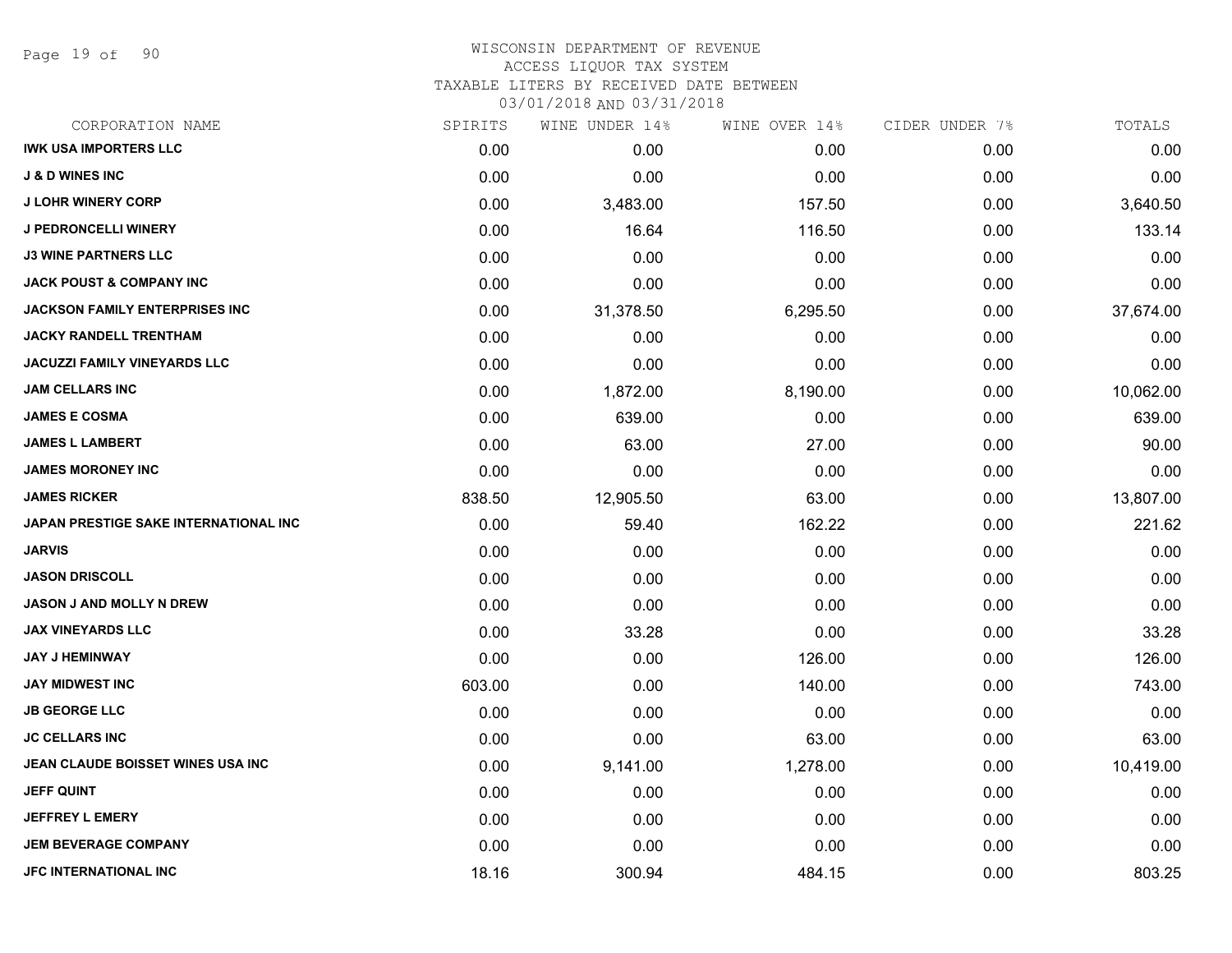Page 20 of 90

## WISCONSIN DEPARTMENT OF REVENUE

### ACCESS LIQUOR TAX SYSTEM

TAXABLE LITERS BY RECEIVED DATE BETWEEN

| CORPORATION NAME                         | SPIRITS    | WINE UNDER 14% | WINE OVER 14% | CIDER UNDER 7% | TOTALS     |
|------------------------------------------|------------|----------------|---------------|----------------|------------|
| <b>JIM BEAM BRANDS CO</b>                | 466,480.20 | 486.00         | 1,044.00      | 0.00           | 468,010.20 |
| <b>J-NH WINE GROUP LLC</b>               | 0.00       | 0.00           | 0.00          | 0.00           | 0.00       |
| <b>JNJ INTERNATIONAL INC</b>             | 0.00       | 0.00           | 0.00          | 0.00           | 0.00       |
| <b>JOHAN VINEYARDS LLC</b>               | 0.00       | 126.00         | 0.00          | 0.00           | 126.00     |
| JOHN ANTHONY VINEYARDS LLC               | 0.00       | 0.00           | 0.00          | 0.00           | 0.00       |
| <b>JOHN R LUCAS</b>                      | 0.00       | 0.00           | 0.00          | 0.00           | 0.00       |
| <b>JON A GERSTENSCHLAGER</b>             | 0.00       | 0.00           | 0.00          | 0.00           | 0.00       |
| <b>JOSE PASTOR</b>                       | 0.00       | 0.00           | 0.00          | 0.00           | 0.00       |
| JOSEPH PHELPS VINEYARDS LLC              | 0.00       | 0.00           | 0.00          | 0.00           | 0.00       |
| JOSEPH VICTORI WINES, INC.               | 0.00       | 0.00           | 0.00          | 0.00           | 0.00       |
| <b>JOSU GALDOS</b>                       | 0.00       | 0.00           | 0.00          | 0.00           | 0.00       |
| JOURNEYMAN DISTILLERY LLC                | 382.53     | 0.00           | 0.00          | 0.00           | 382.53     |
| <b>JPPZ INC</b>                          | 0.00       | 0.00           | 0.00          | 0.00           | 0.00       |
| <b>JRV LLC</b>                           | 0.00       | 0.00           | 0.00          | 0.00           | 0.00       |
| <b>JUDD FAMILY VINEYARDS LP</b>          | 0.00       | 0.00           | 0.00          | 0.00           | 0.00       |
| <b>JUSTIN VINEYARDS &amp; WINERY LLC</b> | 0.00       | 1,242.00       | 265.50        | 0.00           | 1,507.50   |
| <b>JVW CORPORATION</b>                   | 0.00       | 837.00         | 0.00          | 0.00           | 837.00     |
| <b>JZ WINE COMPANY</b>                   | 0.00       | 63.00          | 0.00          | 0.00           | 63.00      |
| <b>K VINTNERS LLC</b>                    | 0.00       | 1,512.00       | 0.00          | 0.00           | 1,512.00   |
| <b>KAITRIN N COOPER</b>                  | 138.00     | 0.00           | 0.00          | 0.00           | 138.00     |
| <b>KALIN CELLARS INC</b>                 | 0.00       | 0.00           | 0.00          | 0.00           | 0.00       |
| <b>KAY OLSEN</b>                         | 0.00       | 0.00           | 0.00          | 0.00           | 0.00       |
| <b>KB WINES LLC</b>                      | 0.00       | 0.00           | 0.00          | 0.00           | 0.00       |
| <b>KEEPER'S QUEST INC</b>                | 0.00       | 0.00           | 0.00          | 0.00           | 0.00       |
| <b>KELLER ESTATE LTD</b>                 | 0.00       | 0.00           | 0.00          | 0.00           | 0.00       |
| <b>KEN WRIGHT CELLARS CO</b>             | 0.00       | 0.00           | 0.00          | 0.00           | 0.00       |
| <b>KENNETH S LIKITPRAKONG</b>            | 0.00       | 880.00         | 0.00          | 0.00           | 880.00     |
| <b>KENT HUMPHREY</b>                     | 0.00       | 0.00           | 0.00          | 0.00           | 0.00       |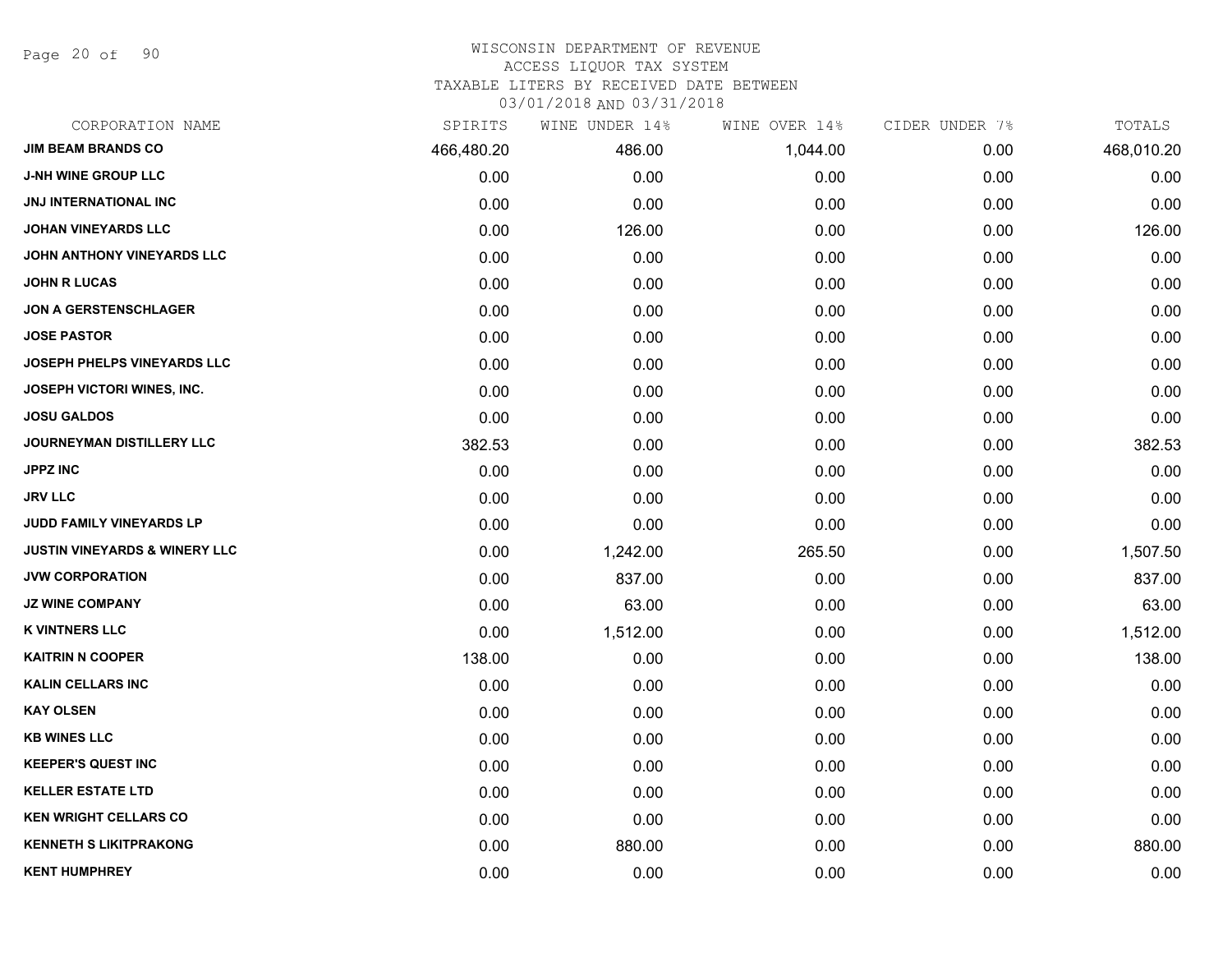| CORPORATION NAME                       | SPIRITS | WINE UNDER 14% | WINE OVER 14% | CIDER UNDER 7% | TOTALS   |
|----------------------------------------|---------|----------------|---------------|----------------|----------|
| <b>KENT RASMUSSEN WINERY</b>           | 0.00    | 504.00         | 0.00          | 0.00           | 504.00   |
| <b>KENTUCKY BOURBON DISTILLERS LTD</b> | 783.80  | 0.00           | 0.00          | 0.00           | 783.80   |
| <b>KERMIT LYNCH WINE MERCHANTS</b>     | 0.00    | 0.00           | 0.00          | 0.00           | 0.00     |
| <b>KIMBERTON WINES LLC</b>             | 0.00    | 0.00           | 0.00          | 0.00           | 0.00     |
| KINDRED SPIRITS NORTH AMERICA INC      | 15.00   | 0.00           | 0.00          | 0.00           | 15.00    |
| KINDRED VINES IMPORT CO LLC            | 0.00    | 12.00          | 207.00        | 0.00           | 219.00   |
| <b>KING ESTATE WINERY LP</b>           | 0.00    | 5,994.00       | 0.00          | 0.00           | 5,994.00 |
| KINGS COUNTY DISTILLERY LLC            | 0.00    | 0.00           | 0.00          | 0.00           | 0.00     |
| <b>KIONA VINEYARDS LLC</b>             | 0.00    | 0.00           | 0.00          | 0.00           | 0.00     |
| KISTLER VINEYARDS, LLC                 | 0.00    | 0.00           | 0.00          | 0.00           | 0.00     |
| <b>KITFOX VINEYARDS LLC</b>            | 0.00    | 0.00           | 0.00          | 0.00           | 0.00     |
| <b>KLEIN FOODS INC</b>                 | 0.00    | 2,520.00       | 4,608.00      | 0.00           | 7,128.00 |
| <b>KLIN SPIRITS LLC</b>                | 0.00    | 0.00           | 0.00          | 0.00           | 0.00     |
| <b>KLINKER BRICK WINERY INC</b>        | 0.00    | 252.00         | 252.00        | 0.00           | 504.00   |
| <b>KOBRAND CORPORATION</b>             | 0.00    | 1,116.00       | 882.00        | 0.00           | 1,998.00 |
| KOJIMA & INTERNATIONAL ASSOCIATES INC  | 0.00    | 0.00           | 0.00          | 0.00           | 0.00     |
| <b>KONGSGAARD WINE LLC</b>             | 0.00    | 0.00           | 0.00          | 0.00           | 0.00     |
| <b>KONSTANTIN D FRANK &amp; SONS</b>   | 0.00    | 63.00          | 0.00          | 0.00           | 63.00    |
| <b>KOPRI INC</b>                       | 0.00    | 0.00           | 0.00          | 0.00           | 0.00     |
| <b>KOVAL INC</b>                       | 364.50  | 0.00           | 0.00          | 0.00           | 364.50   |
| <b>KRA-ZE LLC</b>                      | 0.00    | 0.00           | 0.00          | 0.00           | 0.00     |
| <b>KRUPP BROTHERS LLC</b>              | 0.00    | 0.00           | 0.00          | 0.00           | 0.00     |
| <b>KUTCH WINES INC</b>                 | 0.00    | 0.00           | 0.00          | 0.00           | 0.00     |
| <b>KYSELA PERE ET FILS LTD</b>         | 0.00    | 1,008.00       | 153.00        | 0.00           | 1,161.00 |
| <b>L &amp; F BRANDS INC</b>            | 0.00    | 0.00           | 0.00          | 0.00           | 0.00     |
| <b>L &amp; L IMPORTS LLC</b>           | 0.00    | 0.00           | 0.00          | 0.00           | 0.00     |
| <b>L C WINE</b>                        | 0.00    | 0.00           | 0.00          | 0.00           | 0.00     |
| L FOPPIANO WINE CO INC                 | 0.00    | 0.00           | 54.00         | 0.00           | 54.00    |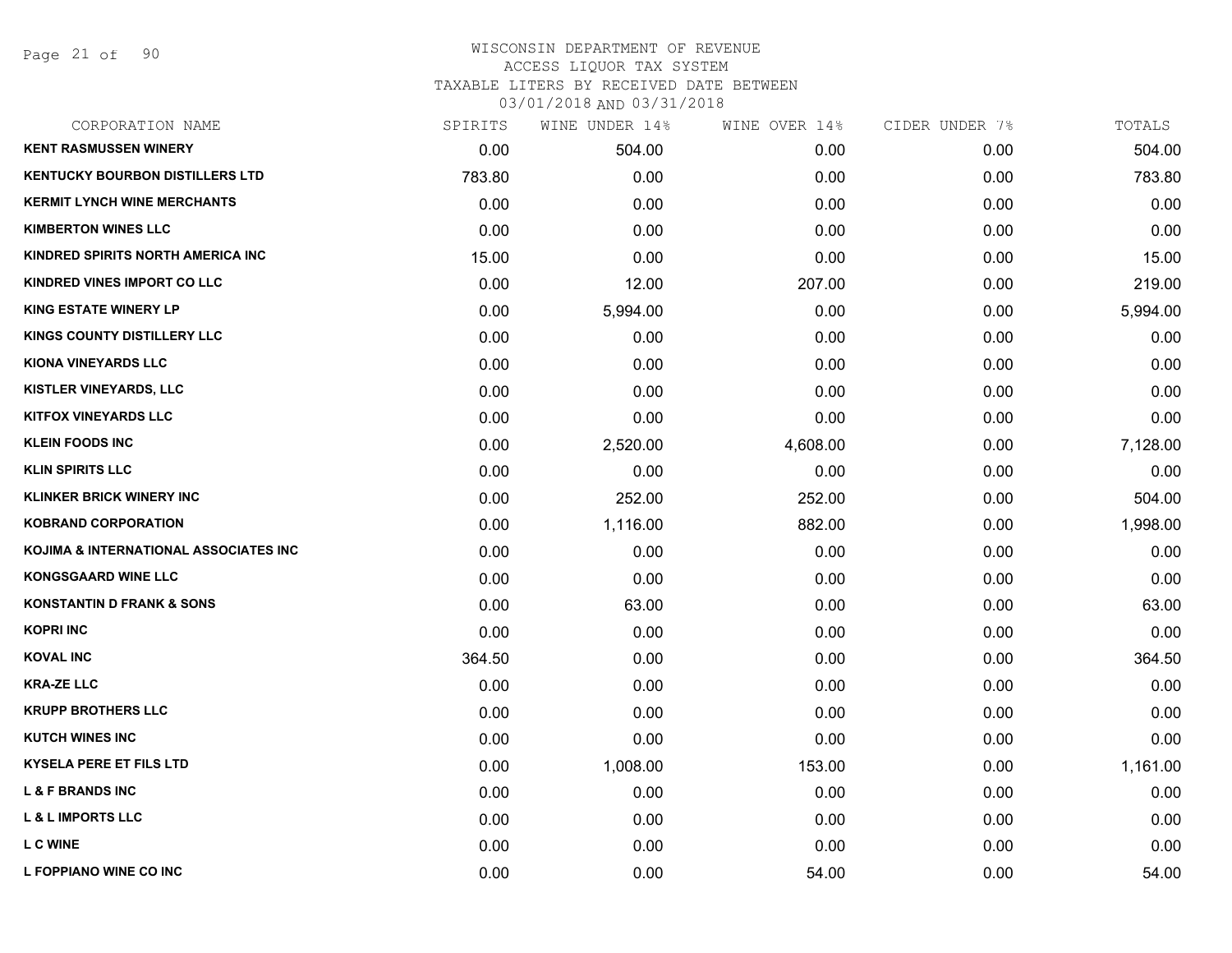Page 22 of 90

| CORPORATION NAME                           | SPIRITS   | WINE UNDER 14% | WINE OVER 14% | CIDER UNDER 7% | TOTALS    |
|--------------------------------------------|-----------|----------------|---------------|----------------|-----------|
| <b>L&amp;C WINE COUNTRY OPERATIONS LLC</b> | 0.00      | 0.00           | 0.00          | 0.00           | 0.00      |
| <b>LADERA WINERY LLC</b>                   | 0.00      | 0.00           | 63.00         | 0.00           | 63.00     |
| <b>LADY HILL LLC</b>                       | 0.00      | 0.00           | 0.00          | 0.00           | 0.00      |
| <b>LAETITIA VINEYARD &amp; WINERY INC</b>  | 0.00      | 0.00           | 0.00          | 0.00           | 0.00      |
| <b>LAIRD &amp; COMPANY</b>                 | 112.50    | 0.00           | 0.00          | 0.00           | 112.50    |
| <b>LAKE COUNTRY LIBARE DISTILLING LLC</b>  | 0.00      | 0.00           | 0.00          | 0.00           | 0.00      |
| <b>LANCE C RANDOLPH</b>                    | 0.00      | 0.00           | 0.00          | 0.00           | 0.00      |
| <b>LANGDON SHIVERICK INC</b>               | 0.00      | 378.00         | 0.00          | 0.00           | 378.00    |
| <b>LANGE WINERY LLC</b>                    | 0.00      | 0.00           | 0.00          | 0.00           | 0.00      |
| <b>LAPHAM SALES &amp; MARKETING INC</b>    | 0.00      | 0.00           | 0.00          | 0.00           | 0.00      |
| <b>LATITUDE BEVERAGE COMPANY</b>           | 0.00      | 0.00           | 0.00          | 0.00           | 0.00      |
| <b>LAUREATE IMPORTS COMPANY INC</b>        | 0.00      | 630.00         | 0.00          | 0.00           | 630.00    |
| <b>LAURENT-PERRIER US INC</b>              | 0.00      | 0.00           | 0.00          | 0.00           | 0.00      |
| <b>LAVA SPRINGS INC</b>                    | 0.00      | 0.00           | 0.00          | 0.00           | 0.00      |
| <b>LAWER FAMILY WINERY INC</b>             | 0.00      | 0.00           | 0.00          | 0.00           | 0.00      |
| <b>LCF WINE COMPANY LLC</b>                | 0.00      | 1,008.00       | 0.00          | 0.00           | 1,008.00  |
| LE CEP II INC                              | 0.00      | 0.00           | 0.00          | 0.00           | 0.00      |
| LE GRAND COURTAGE LLC                      | 0.00      | 0.00           | 0.00          | 0.00           | 0.00      |
| LE RAISIN IMPORTS LLC                      | 0.00      | 0.00           | 0.00          | 0.00           | 0.00      |
| LE VIGNE WINERY INC                        | 0.00      | 0.00           | 0.00          | 0.00           | 0.00      |
| LEFT COAST CELLARS LLC                     | 0.00      | 0.00           | 0.00          | 0.00           | 0.00      |
| <b>LEMELSON WINERY LLC</b>                 | 0.00      | 0.00           | 0.00          | 0.00           | 0.00      |
| <b>LEONARD KREUSCH INC</b>                 | 0.00      | 0.00           | 0.00          | 0.00           | 0.00      |
| <b>LEONARDINI FAMILY WINERY LLC</b>        | 0.00      | 0.00           | 0.00          | 0.00           | 0.00      |
| <b>LEONETTI CELLAR LLC</b>                 | 0.00      | 0.00           | 0.00          | 0.00           | 0.00      |
| <b>LEVECKE CORPORATION</b>                 | 46,195.50 | 0.00           | 0.00          | 0.00           | 46,195.50 |
| <b>LICKUID AWESOME LLC</b>                 | 0.00      | 0.00           | 0.00          | 0.00           | 0.00      |
| <b>LIDESTRI BEVERAGES LLC</b>              | 0.00      | 0.00           | 0.00          | 0.00           | 0.00      |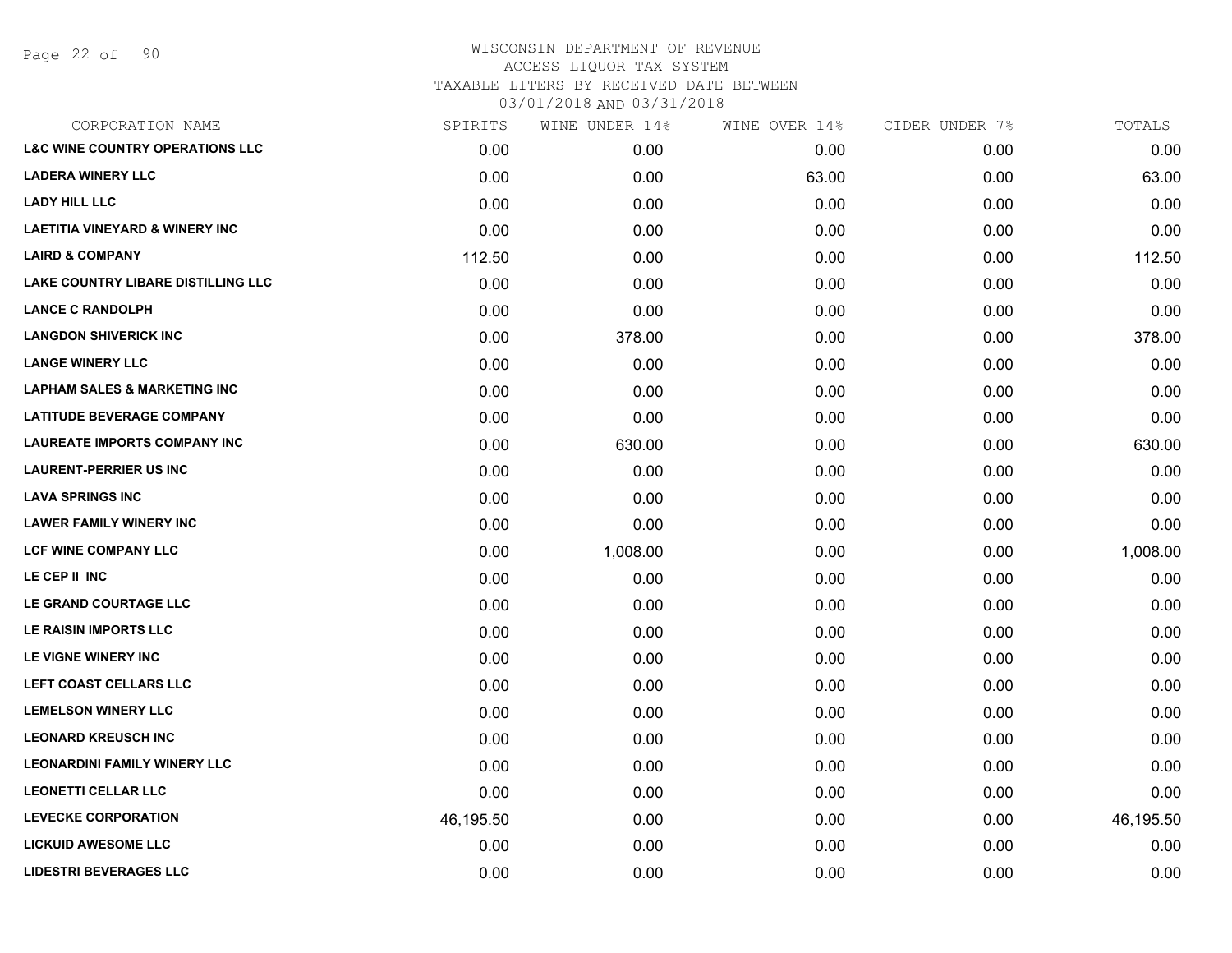Page 23 of 90

### WISCONSIN DEPARTMENT OF REVENUE ACCESS LIQUOR TAX SYSTEM TAXABLE LITERS BY RECEIVED DATE BETWEEN

| CORPORATION NAME                              | SPIRITS   | WINE UNDER 14% | WINE OVER 14% | CIDER UNDER 7% | TOTALS    |
|-----------------------------------------------|-----------|----------------|---------------|----------------|-----------|
| <b>LINCOLN SQUARE WINE COMPANY LLC</b>        | 0.00      | 0.00           | 63.00         | 0.00           | 63.00     |
| <b>LIOCO WINE COMPANY LLC</b>                 | 0.00      | 0.00           | 0.00          | 0.00           | 0.00      |
| <b>LION NATHAN USA INC</b>                    | 0.00      | 1,518.00       | 177.00        | 0.00           | 1,695.00  |
| <b>LISA LISA INCORPORATED</b>                 | 0.00      | 0.00           | 0.00          | 0.00           | 0.00      |
| <b>LISA MARLOW</b>                            | 0.00      | 0.00           | 0.00          | 0.00           | 0.00      |
| <b>LLOYD CARUSO LLC</b>                       | 0.00      | 0.00           | 0.00          | 0.00           | 0.00      |
| <b>LLOYD CELLARS INC</b>                      | 0.00      | 0.00           | 0.00          | 0.00           | 0.00      |
| <b>LOCAL DISTILLING INC</b>                   | 0.00      | 0.00           | 0.00          | 0.00           | 0.00      |
| <b>LOEST &amp; MCNAMEE INC</b>                | 0.00      | 198.00         | 0.00          | 0.00           | 198.00    |
| <b>LONG MEADOW RANCH WINERY INC</b>           | 0.00      | 78.00          | 0.00          | 0.00           | 78.00     |
| <b>LONG SHADOWS VINTNERS LLC</b>              | 0.00      | 0.00           | 0.00          | 0.00           | 0.00      |
| <b>LONZ WINERY INC</b>                        | 0.00      | 0.00           | 0.00          | 0.00           | 0.00      |
| <b>LOOSEN BROS USA LTD</b>                    | 0.00      | 0.00           | 0.00          | 0.00           | 0.00      |
| <b>LORING WINE COMPANY LLC</b>                | 0.00      | 0.00           | 0.00          | 0.00           | 0.00      |
| <b>LOUIS GLUNZ BEER INC</b>                   | 0.00      | 0.00           | 0.00          | 0.00           | 0.00      |
| <b>LOUIS GLUNZ WINE INC</b>                   | 0.00      | 0.00           | 0.00          | 0.00           | 0.00      |
| <b>LOUIS LATOUR INC</b>                       | 0.00      | 0.00           | 0.00          | 0.00           | 0.00      |
| <b>LOWDEN SCHOOLHOUSE CORPORATION</b>         | 0.00      | 63.00          | 175.50        | 0.00           | 238.50    |
| <b>LUNA VINEYARDS INC</b>                     | 0.00      | 0.00           | 0.00          | 0.00           | 0.00      |
| <b>LUNEAU USA INC</b>                         | 0.00      | 3,928.50       | 0.00          | 0.00           | 3,928.50  |
| <b>LUXCO INC</b>                              | 55,917.00 | 243.00         | 1,296.00      | 0.00           | 57,456.00 |
| <b>LYNMAR WINERY LLC</b>                      | 0.00      | 0.00           | 0.00          | 0.00           | 0.00      |
| <b>M.A.C. WINES, LLC</b>                      | 0.00      | 0.00           | 0.00          | 0.00           | 0.00      |
| <b>MACH FLYNT INC</b>                         | 2,016.00  | 10,368.00      | 0.00          | 0.00           | 12,384.00 |
| <b>MAD CAR WINE CO LLC</b>                    | 0.00      | 0.00           | 0.00          | 0.00           | 0.00      |
| <b>MADRIGAL FAMILY WINERY LLC</b>             | 0.00      | 0.00           | 0.00          | 0.00           | 0.00      |
| <b>MAGAVE TEQUILA INC</b>                     | 0.00      | 0.00           | 0.00          | 0.00           | 0.00      |
| <b>MAISONS MARQUES &amp; DOMAINES USA INC</b> | 0.00      | 886.50         | 139.50        | 0.00           | 1,026.00  |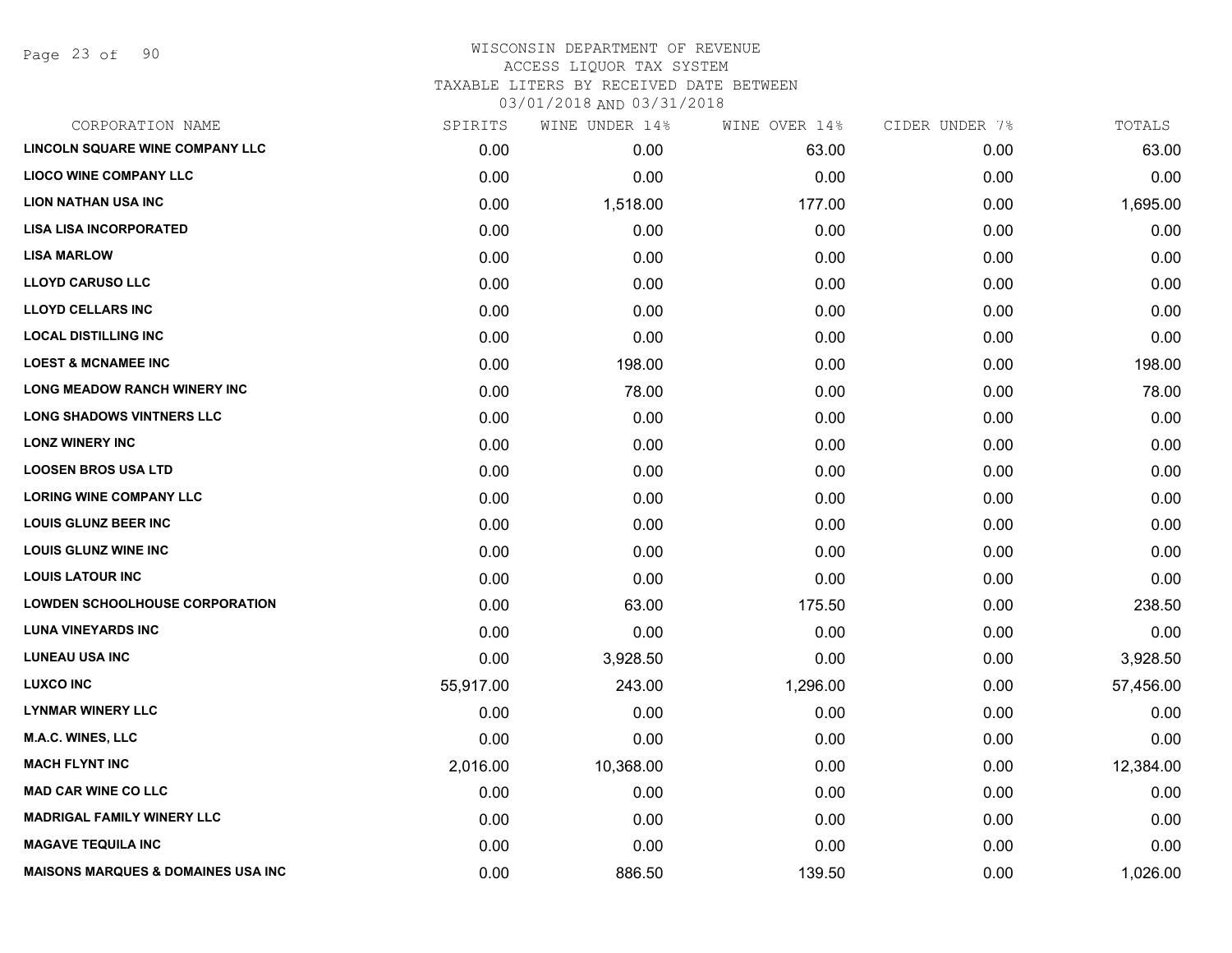Page 24 of 90

| CORPORATION NAME                        | SPIRITS   | WINE UNDER 14% | WINE OVER 14% | CIDER UNDER 7% | TOTALS    |
|-----------------------------------------|-----------|----------------|---------------|----------------|-----------|
| <b>MANO'S INC</b>                       | 0.00      | 0.00           | 0.00          | 0.00           | 0.00      |
| <b>MANUEL PULIDO</b>                    | 0.00      | 0.00           | 0.00          | 0.00           | 0.00      |
| <b>MARIETTA CELLARS INC</b>             | 0.00      | 126.00         | 126.00        | 0.00           | 252.00    |
| <b>MARIPOSA WINE COMPANY LLC</b>        | 0.00      | 0.00           | 0.00          | 0.00           | 0.00      |
| <b>MARK ANDERSON</b>                    | 0.00      | 0.00           | 0.00          | 0.00           | 0.00      |
| <b>MARK ANTHONY BRANDS INC</b>          | 0.00      | 0.00           | 0.00          | 0.00           | 0.00      |
| <b>MARK SZUMOWSKI</b>                   | 0.00      | 0.00           | 0.00          | 0.00           | 0.00      |
| <b>MARKETING GLOBAL BRANDS CORP</b>     | 0.00      | 0.00           | 0.00          | 0.00           | 0.00      |
| <b>MARTIN RAY WINERY INC</b>            | 0.00      | 0.00           | 0.00          | 0.00           | 0.00      |
| <b>MARTINELLI WINERY INC</b>            | 0.00      | 0.00           | 117.00        | 0.00           | 117.00    |
| <b>MARTINEZ DISTRIBUTING CO INC</b>     | 0.00      | 0.00           | 0.00          | 0.00           | 0.00      |
| <b>MASSANOIS LLC</b>                    | 0.00      | 1,533.75       | 84.75         | 0.00           | 1,618.50  |
| <b>MAST-JAEGERMEISTER US INC</b>        | 900.00    | 0.00           | 0.00          | 0.00           | 900.00    |
| <b>MATCHVINO LLC</b>                    | 0.00      | 1,170.25       | 0.00          | 0.00           | 1,170.25  |
| <b>MATHY WINERY LLC</b>                 | 0.00      | 0.00           | 0.00          | 0.00           | 0.00      |
| <b>MATRICK HOLDINGS CORPORATION</b>     | 0.00      | 0.00           | 0.00          | 0.00           | 0.00      |
| <b>MATT PREIS</b>                       | 0.00      | 0.00           | 0.00          | 0.00           | 0.00      |
| <b>MATTHEW C VILLARD</b>                | 0.00      | 0.00           | 0.00          | 0.00           | 0.00      |
| <b>MATTHIASSON FAMILY VINEYARDS LLC</b> | 0.00      | 0.00           | 0.00          | 0.00           | 0.00      |
| <b>MAURITSON FAMILY WINERY</b>          | 0.00      | 0.00           | 0.00          | 0.00           | 0.00      |
| <b>MAYACAMAS VINEYARDS INC</b>          | 0.00      | 0.00           | 0.00          | 0.00           | 0.00      |
| <b>MC CORMICK DISTILLING CO INC</b>     | 16,026.00 | 0.00           | 0.00          | 0.00           | 16,026.00 |
| <b>MCKENZIE'S BEVERAGES INC</b>         | 0.00      | 0.00           | 0.00          | 0.00           | 0.00      |
| <b>MCMANIS FAMILY VINEYARDS INC</b>     | 0.00      | 0.00           | 0.00          | 0.00           | 0.00      |
| <b>MCNAB RIDGE WINERY LLC</b>           | 0.00      | 0.00           | 252.00        | 0.00           | 252.00    |
| <b>MEDCO ATLANTIC INC</b>               | 0.00      | 0.00           | 0.00          | 0.00           | 0.00      |
| <b>MEIERS WINE CELLARS INC</b>          | 0.00      | 0.00           | 0.00          | 0.00           | 0.00      |
| <b>MENDOCINO WINE GROUP LLC</b>         | 0.00      | 837.00         | 135.00        | 0.00           | 972.00    |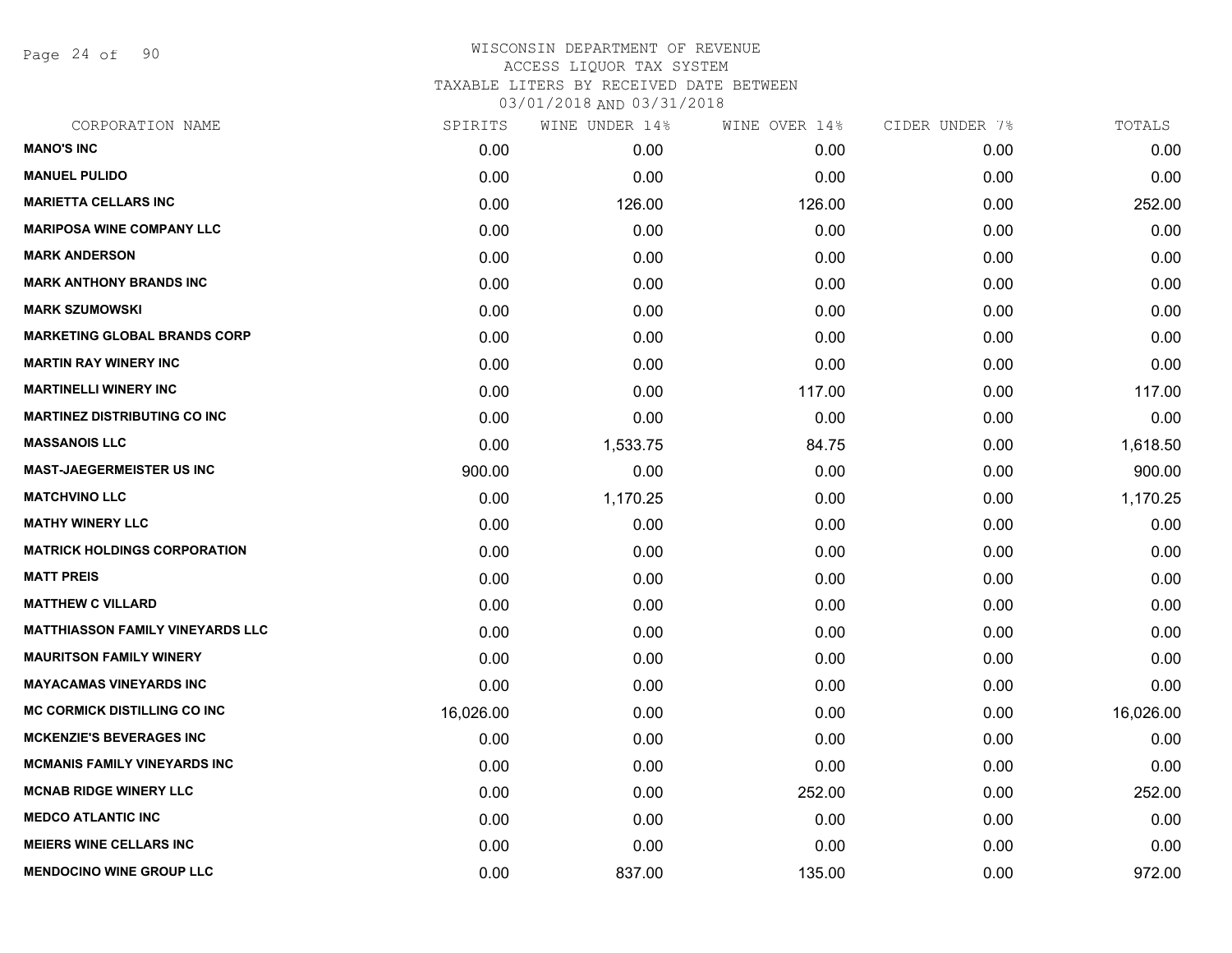Page 25 of 90

| CORPORATION NAME                                  | SPIRITS   | WINE UNDER 14% | WINE OVER 14% | CIDER UNDER 7% | TOTALS    |
|---------------------------------------------------|-----------|----------------|---------------|----------------|-----------|
| <b>MERCER WINE ESTATES LLC</b>                    | 0.00      | 36.75          | 0.00          | 0.00           | 36.75     |
| <b>MERCHANT DU VIN CORPORATION</b>                | 0.00      | 0.00           | 0.00          | 263.09         | 263.09    |
| <b>MEREDITH VINEYARD ESTATE INC</b>               | 0.00      | 0.00           | 0.00          | 0.00           | 0.00      |
| <b>METEOR VINEYARD LLC</b>                        | 0.00      | 0.00           | 0.00          | 0.00           | 0.00      |
| <b>METROWINE DISTRIBUTION CO INC</b>              | 0.00      | 0.00           | 0.00          | 0.00           | 0.00      |
| <b>METTLER WINES LLC</b>                          | 0.00      | 0.00           | 126.00        | 0.00           | 126.00    |
| <b>MEV CORPORATION</b>                            | 0.00      | 0.00           | 0.00          | 0.00           | 0.00      |
| <b>MEXCOR INC</b>                                 | 0.00      | 660.00         | 0.00          | 0.00           | 660.00    |
| <b>MEYER CELLARS LLC</b>                          | 0.00      | 0.00           | 0.00          | 0.00           | 0.00      |
| <b>MHW LTD</b>                                    | 12,418.50 | 5,607.00       | 1,333.50      | 0.00           | 19,359.00 |
| <b>MICHAEL HOUGH</b>                              | 0.00      | 5,346.00       | 0.00          | 0.00           | 5,346.00  |
| <b>MICHAEL SKURNIK WINES INC</b>                  | 0.00      | 72.00          | 0.00          | 0.00           | 72.00     |
| <b>MICHEAL DASHE</b>                              | 0.00      | 0.00           | 0.00          | 0.00           | 0.00      |
| <b>MIDDLETON FAMILY WINES LLC</b>                 | 0.00      | 0.00           | 0.00          | 0.00           | 0.00      |
| <b>MIDNIGHT CELLARS INC</b>                       | 0.00      | 0.00           | 0.00          | 0.00           | 0.00      |
| <b>MID-OAK DISTILLERY INC</b>                     | 0.00      | 0.00           | 0.00          | 0.00           | 0.00      |
| MIGHTY SWELL COCKTAIL COMPANY LLC                 | 0.00      | 0.00           | 0.00          | 0.00           | 0.00      |
| <b>MILBRANDT FAMILY WINES LLC</b>                 | 0.00      | 126.00         | 0.00          | 0.00           | 126.00    |
| <b>MILE HIGH SPIRITS LLC</b>                      | 0.00      | 0.00           | 0.00          | 0.00           | 0.00      |
| <b>MILL CREEK VINEYARDS</b>                       | 0.00      | 0.00           | 0.00          | 0.00           | 0.00      |
| <b>MILLER SQUARED INC</b>                         | 0.00      | 381.56         | 0.00          | 0.00           | 381.56    |
| <b>MILLERCOORS LLC</b>                            | 0.00      | 0.00           | 0.00          | 0.00           | 0.00      |
| <b>MILTONS DISTRIBUTING CO INC</b>                | 0.00      | 2,091.84       | 36.00         | 0.00           | 2,127.84  |
| <b>MINER FAMILY WINERY LLC</b>                    | 0.00      | 0.00           | 117.00        | 0.00           | 117.00    |
| <b>MINNESOTAS FINEST FERMENTED PRODUCTS</b>       | 0.00      | 0.00           | 0.00          | 201.45         | 201.45    |
| <b>MIONETTO USA INC</b>                           | 0.00      | 1,494.00       | 0.00          | 0.00           | 1,494.00  |
| <b>MIRA WINERY LLC</b>                            | 0.00      | 0.00           | 0.00          | 0.00           | 0.00      |
| <b>MIRAMONT ESTATE VINEYARDS &amp; WINERY INC</b> | 0.00      | 0.00           | 0.00          | 0.00           | 0.00      |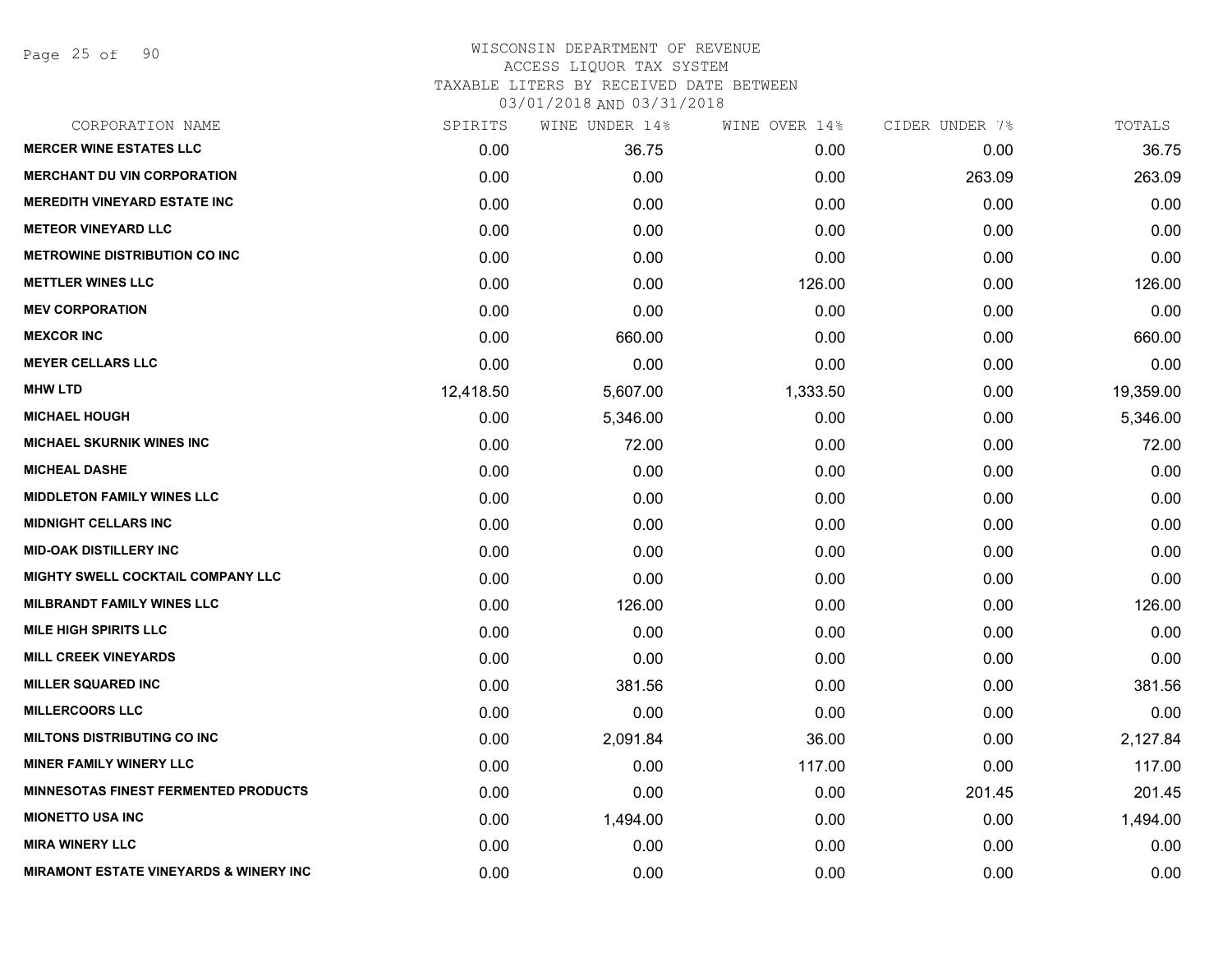Page 26 of 90

#### WISCONSIN DEPARTMENT OF REVENUE ACCESS LIQUOR TAX SYSTEM

TAXABLE LITERS BY RECEIVED DATE BETWEEN

| CORPORATION NAME                                  | SPIRITS   | WINE UNDER 14% | WINE OVER 14% | CIDER UNDER 7% | TOTALS    |
|---------------------------------------------------|-----------|----------------|---------------|----------------|-----------|
| <b>MIRASOL WINE LLC</b>                           | 0.00      | 54.00          | 0.00          | 0.00           | 54.00     |
| <b>MISA IMPORTS INC</b>                           | 16,018.50 | 15,070.50      | 0.00          | 0.00           | 31,089.00 |
| <b>MISSISSIPPI RIVER DISTILLING COMPANY</b>       | 116.97    | 0.00           | 0.00          | 0.00           | 116.97    |
| <b>MISTARR WINE IMPORTERS</b>                     | 0.00      | 0.00           | 0.00          | 0.00           | 0.00      |
| <b>MIURA VINEYARDS LLC</b>                        | 0.00      | 0.00           | 0.00          | 0.00           | 0.00      |
| <b>MODERN DEVELOPMENT COMPANY</b>                 | 0.00      | 0.00           | 0.00          | 0.00           | 0.00      |
| <b>MODERN SPIRITS LLC</b>                         | 13.50     | 0.00           | 85.50         | 0.00           | 99.00     |
| <b>MODUS OPERANDI CELLARS LLC</b>                 | 0.00      | 0.00           | 0.00          | 0.00           | 0.00      |
| <b>MOET HENNESSY USA, INC.</b>                    | 64,125.90 | 7,150.50       | 63.00         | 0.00           | 71,339.40 |
| <b>MOLLYDOOKER INTERNATIONAL LLC</b>              | 0.00      | 0.00           | 0.00          | 0.00           | 0.00      |
| <b>MOLLY'S WINERY INC</b>                         | 0.00      | 0.00           | 0.00          | 0.00           | 0.00      |
| <b>MONICA NOGUES</b>                              | 0.00      | 128.39         | 4.76          | 0.00           | 133.15    |
| <b>MONSIEUR TOUTON SELECTION LTD / ORIGIN USA</b> | 0.00      | 0.00           | 0.00          | 0.00           | 0.00      |
| <b>MONTANERO MEZCAL LLC</b>                       | 0.00      | 0.00           | 0.00          | 0.00           | 0.00      |
| <b>MONTE CRISTO BLOCK IV LLC</b>                  | 0.00      | 0.00           | 0.00          | 0.00           | 0.00      |
| <b>MONTEREY WINE COMPANY LLC</b>                  | 0.00      | 882.00         | 0.00          | 0.00           | 882.00    |
| <b>MONTICELLO CELLARS INC</b>                     | 0.00      | 0.00           | 0.00          | 0.00           | 0.00      |
| <b>MONTINORE VINEYARDS LIMITED</b>                | 0.00      | 171.00         | 0.00          | 0.00           | 171.00    |
| <b>MOONRISE DISTILLERY INC</b>                    | 0.00      | 0.00           | 0.00          | 0.00           | 0.00      |
| <b>MORE THAN GRAPES, LLC</b>                      | 0.00      | 0.00           | 0.00          | 0.00           | 0.00      |
| <b>MORGAN WINERY INC</b>                          | 0.00      | 0.00           | 126.00        | 0.00           | 126.00    |
| <b>MOUNT VEEDER FARMS LLC</b>                     | 0.00      | 0.00           | 0.00          | 0.00           | 0.00      |
| <b>MOUNTAIN VIEW VINTNERS LLC</b>                 | 0.00      | 0.00           | 0.00          | 0.00           | 0.00      |
| <b>MS WALKER INC</b>                              | 1,311.00  | 0.00           | 0.00          | 0.00           | 1,311.00  |
| <b>MUSTACHE MENTORS LLC</b>                       | 0.00      | 567.00         | 0.00          | 0.00           | 567.00    |
| <b>MUTUAL WHOLESALE LIQUOR INC</b>                | 0.00      | 0.00           | 0.00          | 0.00           | 0.00      |
| <b>NAKED WINES LLC</b>                            | 0.00      | 0.00           | 0.00          | 0.00           | 0.00      |
| NAPA VALLEY SPECIALTY WINES INC                   | 0.00      | 576.00         | 294.00        | 0.00           | 870.00    |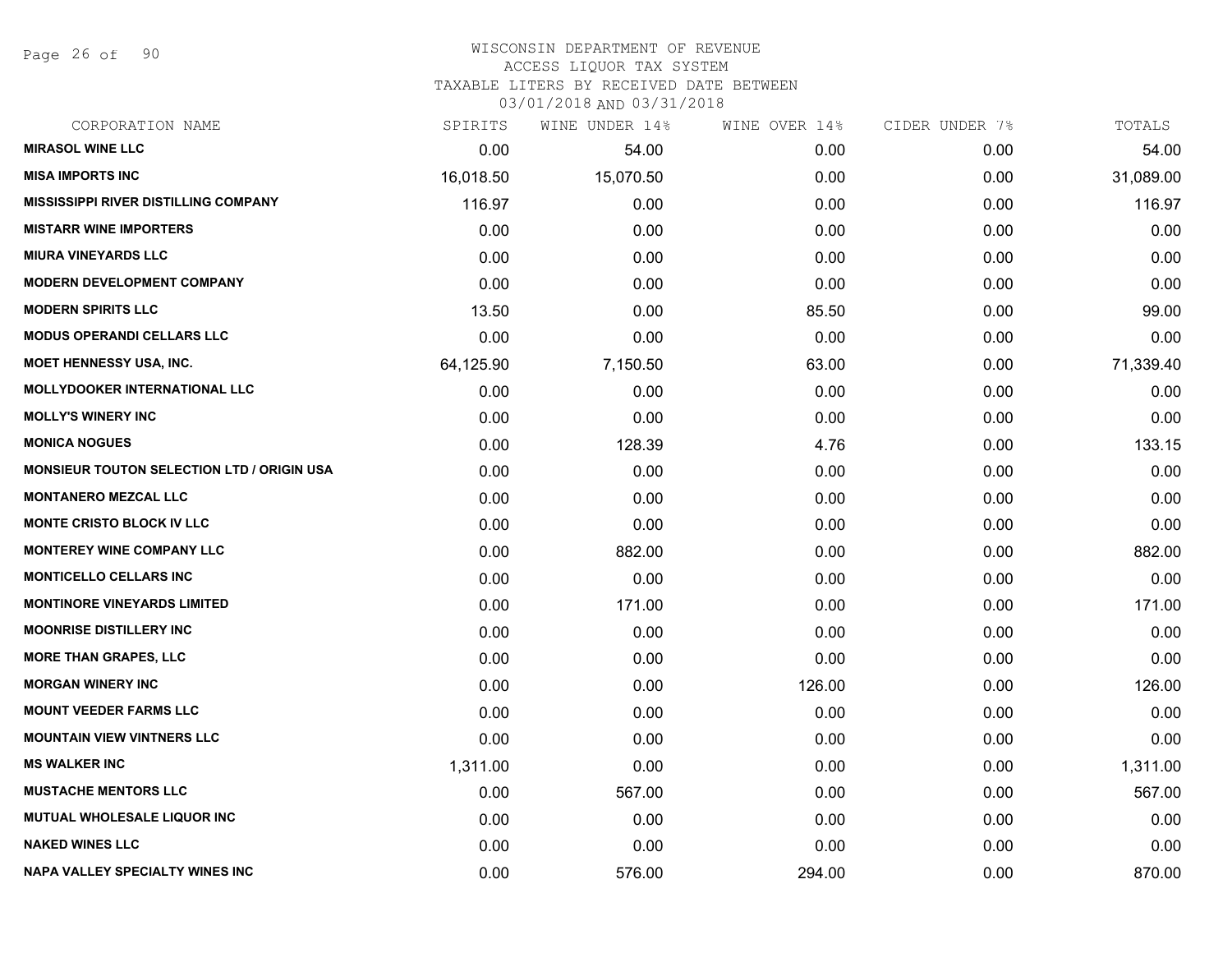Page 27 of 90

| CORPORATION NAME                                                                   | SPIRITS  | WINE UNDER 14% | WINE OVER 14% | CIDER UNDER 7% | TOTALS    |
|------------------------------------------------------------------------------------|----------|----------------|---------------|----------------|-----------|
| <b>NATIONAL CONSUMER CREDIT GUARANTEE</b><br><b>ASSOCIATION OF CONNECTICUT INC</b> | 0.00     | 0.00           | 0.00          | 0.00           | 0.00      |
| NATURAL BEVERAGE INFUSIONS LLC                                                     | 0.00     | 0.00           | 0.00          | 0.00           | 0.00      |
| <b>NATURAL MERCHANTS INC</b>                                                       | 0.00     | 279.00         | 0.00          | 0.00           | 279.00    |
| <b>NATUREL WEST CORP</b>                                                           | 0.00     | 0.00           | 0.00          | 0.00           | 0.00      |
| <b>NAVARRO VINEYARDS, LLC</b>                                                      | 0.00     | 0.00           | 0.00          | 0.00           | 0.00      |
| <b>NBI ACQUISITION LLC</b>                                                         | 0.00     | 0.00           | 0.00          | 0.00           | 0.00      |
| <b>NDC SYSTEMS LP</b>                                                              | 2,197.50 | 49,143.60      | 3,516.00      | 0.00           | 54,857.10 |
| <b>NEGOCIANTS USA INC</b>                                                          | 0.00     | 0.00           | 0.00          | 0.00           | 0.00      |
| <b>NESTOR IMPORTS INC</b>                                                          | 0.00     | 162.00         | 54.00         | 0.00           | 216.00    |
| <b>NEW HOLLAND BREWING CO LLC</b>                                                  | 0.00     | 0.00           | 0.00          | 0.00           | 0.00      |
| <b>NEW MEXICO WINERIES INC</b>                                                     | 0.00     | 691.87         | 0.00          | 0.00           | 691.87    |
| <b>NEW PARROTT &amp; CO</b>                                                        | 0.00     | 1,071.00       | 0.00          | 0.00           | 1,071.00  |
| <b>NEW VAVIN INC</b>                                                               | 0.00     | 0.00           | 0.00          | 0.00           | 0.00      |
| <b>NEW YORK MUTUAL TRADING CO INC</b>                                              | 0.00     | 0.00           | 26.28         | 0.00           | 26.28     |
| <b>NEXUS BRANDS LLC</b>                                                            | 0.00     | 0.00           | 90.00         | 0.00           | 90.00     |
| <b>NICHE IMPORT CO</b>                                                             | 58.50    | 0.00           | 0.00          | 0.00           | 58.50     |
| <b>NICHOLAS KARAVIDAS</b>                                                          | 0.00     | 0.00           | 0.00          | 0.00           | 0.00      |
| NIEBAUM-COPPOLA ESTATE WINERY LP                                                   | 0.00     | 0.00           | 0.00          | 0.00           | 0.00      |
| <b>NLV TEQUILA BOTTLING LLC</b>                                                    | 0.00     | 0.00           | 0.00          | 0.00           | 0.00      |
| <b>NO. 12 CIDER HOUSE LLC</b>                                                      | 0.00     | 0.00           | 0.00          | 0.00           | 0.00      |
| <b>NOLET SPIRITS USA INC</b>                                                       | 0.00     | 0.00           | 0.00          | 0.00           | 0.00      |
| <b>NORTH SHORE DISTILLERY LLC</b>                                                  | 0.00     | 0.00           | 0.00          | 0.00           | 0.00      |
| <b>NORTHERN EMPIRE LLC</b>                                                         | 0.00     | 0.00           | 0.00          | 0.00           | 0.00      |
| <b>NOVA WINES, INC.</b>                                                            | 0.00     | 0.00           | 0.00          | 0.00           | 0.00      |
| <b>NUCCIO &amp; WISE</b>                                                           | 0.00     | 0.00           | 0.00          | 0.00           | 0.00      |
| <b>NV AWG LTD</b>                                                                  | 0.75     | 0.00           | 0.00          | 0.00           | 0.75      |
| <b>NW WINE COMPANY LLC</b>                                                         | 0.00     | 540.00         | 0.00          | 0.00           | 540.00    |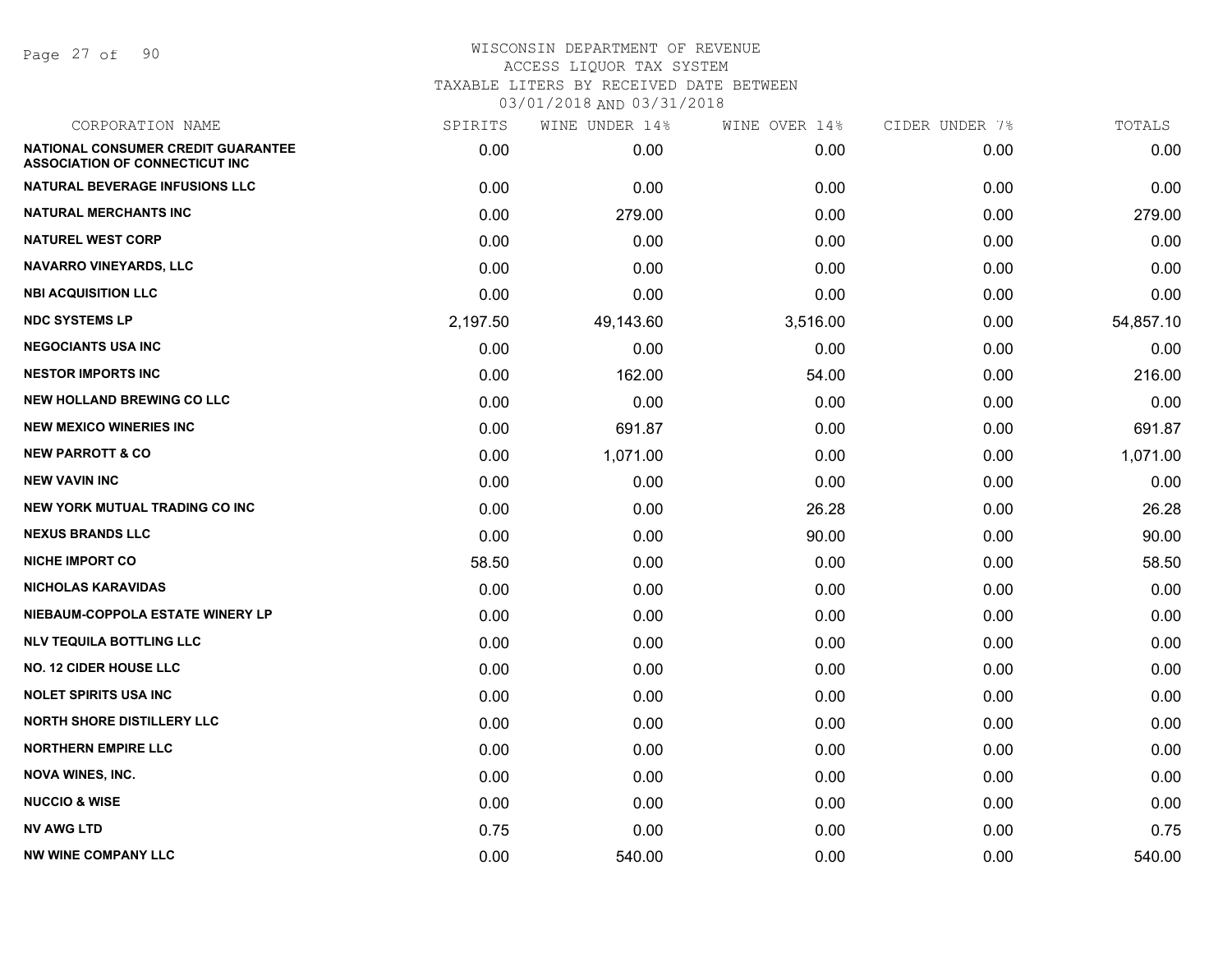Page 28 of 90

# WISCONSIN DEPARTMENT OF REVENUE

ACCESS LIQUOR TAX SYSTEM

TAXABLE LITERS BY RECEIVED DATE BETWEEN

| CORPORATION NAME                  | SPIRITS  | WINE UNDER 14% | WINE OVER 14% | CIDER UNDER 7% | TOTALS    |
|-----------------------------------|----------|----------------|---------------|----------------|-----------|
| OAK RIDGE WINERY LLC              | 0.00     | 3,528.00       | 0.00          | 0.00           | 3,528.00  |
| <b>OLD BRIDGE CELLARS</b>         | 0.00     | 1,778.70       | 1,071.00      | 0.00           | 2,849.70  |
| <b>OLD ELK HOLDINGS LLC</b>       | 0.00     | 0.00           | 0.00          | 0.00           | 0.00      |
| <b>OLDE WORLD IMPORTS INC</b>     | 0.00     | 0.00           | 0.00          | 0.00           | 0.00      |
| OLE SMOKY DISTILLERY LLC          | 1,412.50 | 0.00           | 0.00          | 0.00           | 1,412.50  |
| <b>OLIVER WINE COMPANY INC</b>    | 0.00     | 1,260.00       | 0.00          | 0.00           | 1,260.00  |
| ONE TRUE VINE LLC                 | 0.00     | 0.00           | 0.00          | 0.00           | 0.00      |
| O'NEILL BEVERAGES CO LLC          | 0.00     | 19,980.00      | 1,134.00      | 0.00           | 21,114.00 |
| <b>OPICI IMPORT COMPANY</b>       | 130.50   | 720.00         | 0.00          | 0.00           | 850.50    |
| <b>OPOLO WINES LP</b>             | 0.00     | 0.00           | 0.00          | 0.00           | 0.00      |
| OPUS ONE WINERY LLC               | 0.00     | 0.00           | 112.50        | 0.00           | 112.50    |
| ORCA PROPERTIES LLC               | 0.00     | 0.00           | 0.00          | 0.00           | 0.00      |
| <b>OREGON BREWING COMPANY INC</b> | 35.20    | 0.00           | 0.00          | 0.00           | 35.20     |
| <b>ORIGINAL SIN CORPORATION</b>   | 0.00     | 0.00           | 0.00          | 0.00           | 0.00      |
| <b>ORIGINS PALEO MEALS LLC</b>    | 0.00     | 0.00           | 0.00          | 0.00           | 0.00      |
| ORVINO IMPORTS & DISTRIBUTING INC | 0.00     | 0.00           | 0.00          | 0.00           | 0.00      |
| O'SHAUGHNESSY DEL OSO LLC         | 0.00     | 0.00           | 0.00          | 0.00           | 0.00      |
| OSKAR BLUES BREWERY, LLC          | 0.00     | 0.00           | 0.00          | 0.00           | 0.00      |
| <b>OWEN ROE LLC</b>               | 0.00     | 949.51         | 0.00          | 0.00           | 949.51    |
| <b>P R GRISLEY CO INC</b>         | 0.00     | 0.00           | 0.00          | 0.00           | 0.00      |
| <b>PABST HOLDINGS LLC</b>         | 0.00     | 0.00           | 0.00          | 0.00           | 0.00      |
| PACIFIC EDGE MARKETING GROUP INC  | 472.50   | 0.00           | 0.00          | 0.00           | 472.50    |
| PACIFIC INTERNATIONAL LIQUOR INC  | 0.00     | 0.00           | 0.00          | 0.00           | 0.00      |
| <b>PAHLMEYER LLC</b>              | 0.00     | 0.00           | 0.00          | 0.00           | 0.00      |
| <b>PALI WINE COMPANY LP</b>       | 0.00     | 0.00           | 0.00          | 0.00           | 0.00      |
| PALM BAY INTERNATIONAL INC        | 276.00   | 4,394.53       | 342.00        | 0.00           | 5,012.53  |
| <b>PAMELA FRYE</b>                | 0.00     | 0.00           | 0.00          | 0.00           | 0.00      |
| <b>PAMPA BEVERAGES LLC</b>        | 0.00     | 0.00           | 0.00          | 0.00           | 0.00      |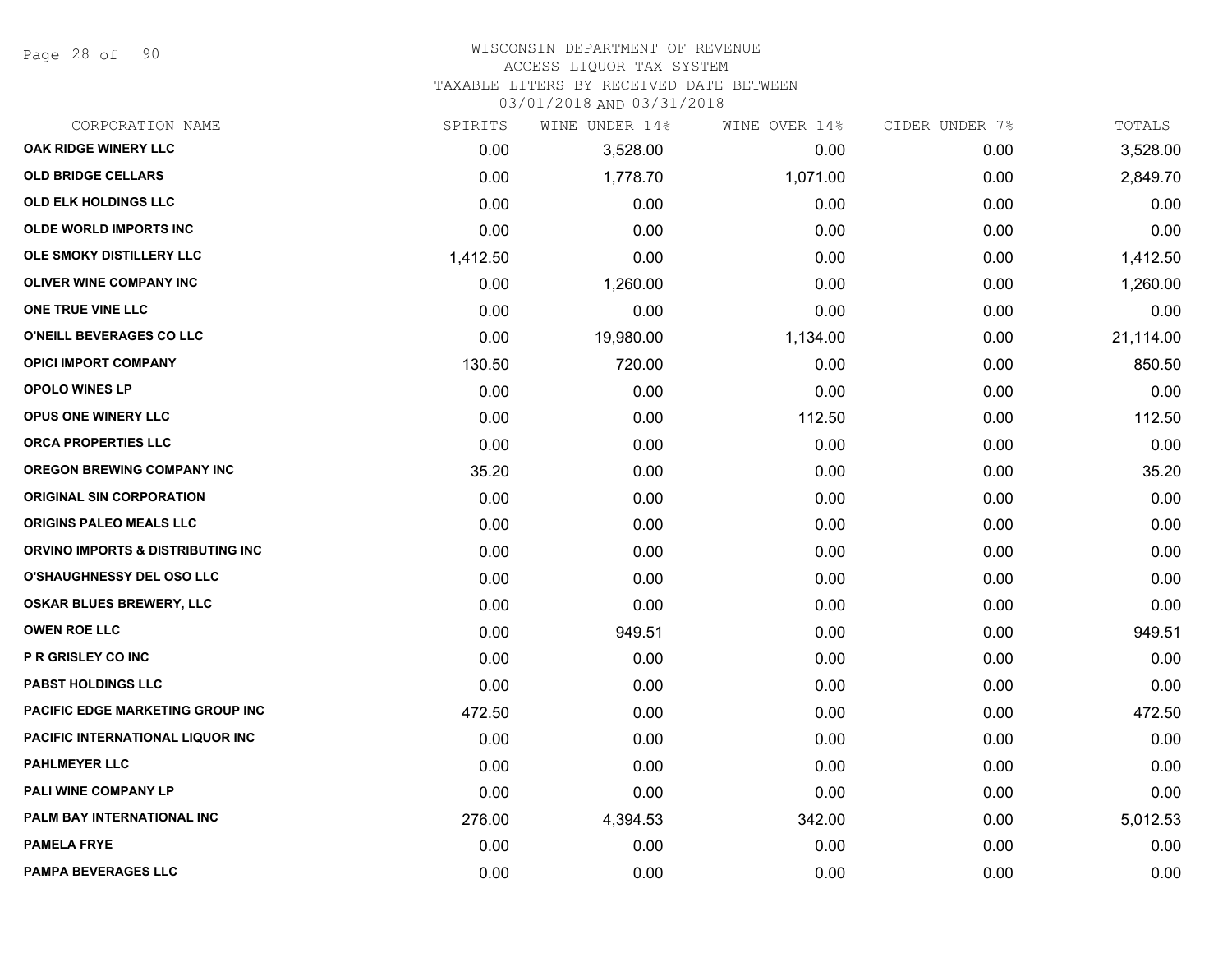Page 29 of 90

# WISCONSIN DEPARTMENT OF REVENUE ACCESS LIQUOR TAX SYSTEM TAXABLE LITERS BY RECEIVED DATE BETWEEN

| CORPORATION NAME                     | SPIRITS    | WINE UNDER 14% | WINE OVER 14% | CIDER UNDER 7% | TOTALS     |
|--------------------------------------|------------|----------------|---------------|----------------|------------|
| <b>PANEBIANCO LLC</b>                | 0.00       | 0.00           | 0.00          | 0.00           | 0.00       |
| PANTHER CREEK CELLARS LLC            | 0.00       | 0.00           | 0.00          | 0.00           | 0.00       |
| PARAGON VINEYARD CO INC              | 0.00       | 0.00           | 0.00          | 0.00           | 0.00       |
| PARK STREET IMPORTS LLC              | 3,684.00   | 1,100.50       | 3.00          | 1,485.00       | 6,272.50   |
| PARK WINE COMPANY INC                | 0.00       | 0.00           | 126.00        | 0.00           | 126.00     |
| <b>PARKER STATION INC</b>            | 0.00       | 400.50         | 364.50        | 0.00           | 765.00     |
| <b>PAT WINES LLC</b>                 | 0.00       | 0.00           | 0.00          | 0.00           | 0.00       |
| <b>PATERNO IMPORTS LTD</b>           | 576.00     | 11,288.08      | 4,176.00      | 0.00           | 16,040.08  |
| <b>PATRICIO C MATA</b>               | 0.00       | 559.00         | 46.00         | 0.00           | 605.00     |
| <b>PATRICK A RONEY</b>               | 0.00       | 10,260.00      | 1,926.00      | 0.00           | 12,186.00  |
| <b>PATRON SPIRITS COMPANY</b>        | 29,972.70  | 0.00           | 0.00          | 0.00           | 29,972.70  |
| PAUL HOBBS IMPORTS INC               | 0.00       | 0.00           | 0.00          | 0.00           | 0.00       |
| <b>PAUL HOBBS WINERY LP</b>          | 0.00       | 0.00           | 0.00          | 0.00           | 0.00       |
| <b>PAVI WINES LLC</b>                | 0.00       | 0.00           | 0.00          | 0.00           | 0.00       |
| <b>PAWEL LATO</b>                    | 0.00       | 0.00           | 0.00          | 0.00           | 0.00       |
| PAX MAHLE WINES LLC                  | 0.00       | 0.00           | 0.00          | 0.00           | 0.00       |
| PEACHY CANYON WINERY                 | 0.00       | 0.00           | 0.00          | 0.00           | 0.00       |
| PEJU FAMILY OPERATING PARTNERSHIP LP | 0.00       | 0.00           | 0.00          | 0.00           | 0.00       |
| PEPPER BRIDGE WINERY LLC             | 0.00       | 0.00           | 0.00          | 0.00           | 0.00       |
| PERNOD RICARD USA LLC                | 233,223.45 | 18,777.57      | 2,857.50      | 0.00           | 254,858.52 |
| PETER ANDREW LLC                     | 0.00       | 0.00           | 0.00          | 0.00           | 0.00       |
| PETER CREIGHTON                      | 0.00       | 0.00           | 0.00          | 0.00           | 0.00       |
| <b>PETER ROSBACK</b>                 | 0.00       | 0.00           | 190.00        | 0.00           | 190.00     |
| PETERSON WINERY LLC                  | 0.00       | 171.00         | 0.00          | 0.00           | 171.00     |
| PETIT HAMEAU LLC                     | 0.00       | 63.00          | 0.00          | 0.00           | 63.00      |
| PHILIP LAROCCA                       | 0.00       | 0.00           | 0.00          | 0.00           | 0.00       |
| PHILIP TOGNI VINEYARD LP             | 0.00       | 0.00           | 0.00          | 0.00           | 0.00       |
| PHILLIP STEINSCHREIBER               | 0.00       | 0.00           | 0.00          | 0.00           | 0.00       |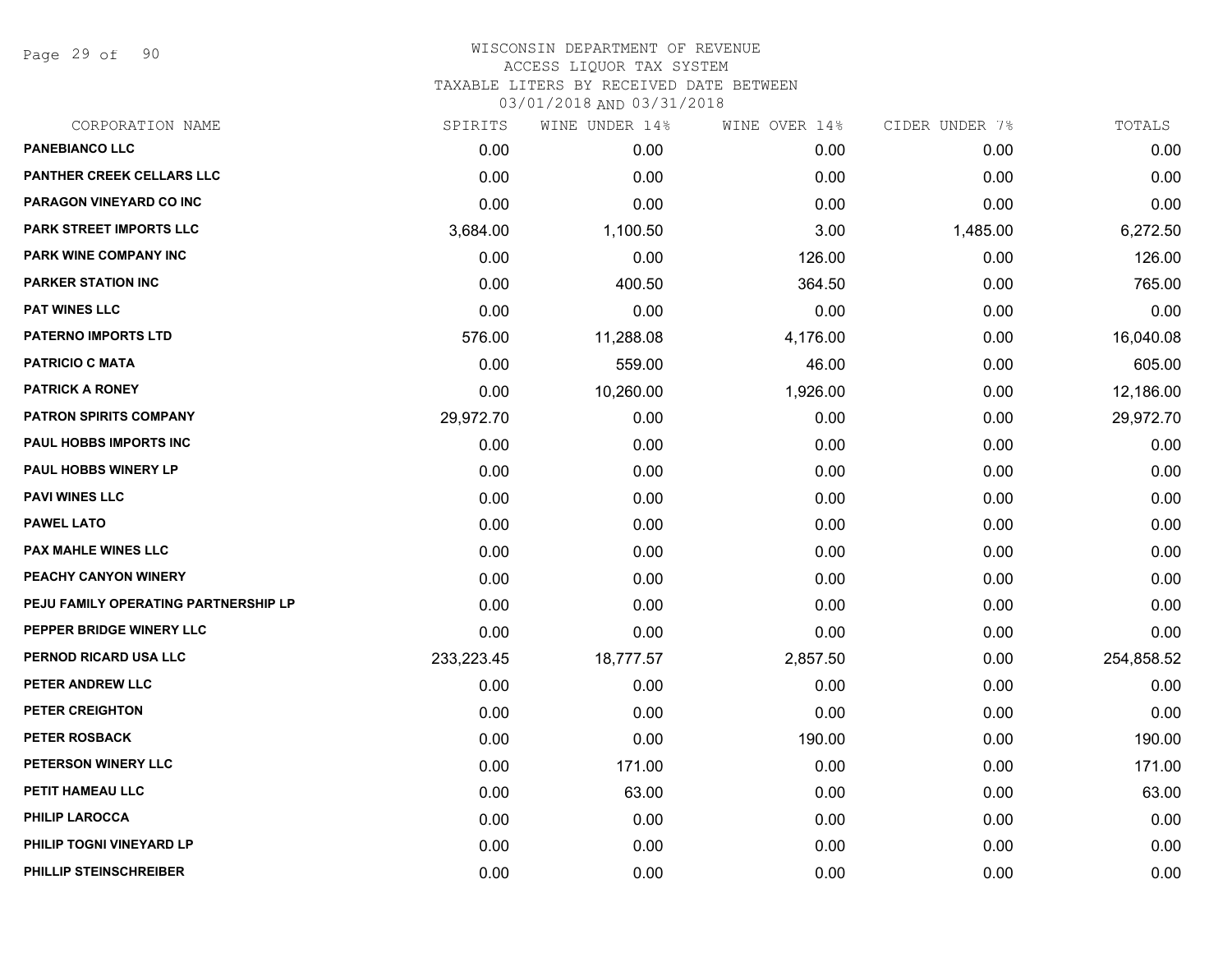Page 30 of 90

### WISCONSIN DEPARTMENT OF REVENUE ACCESS LIQUOR TAX SYSTEM TAXABLE LITERS BY RECEIVED DATE BETWEEN

| CORPORATION NAME                            | SPIRITS   | WINE UNDER 14% | WINE OVER 14% | CIDER UNDER 7% | TOTALS    |
|---------------------------------------------|-----------|----------------|---------------|----------------|-----------|
| PHILLIPS FARMS LLC                          | 0.00      | 0.00           | 14,229.00     | 0.00           | 14,229.00 |
| PHUSION PROJECTS LLC                        | 0.00      | 0.00           | 0.00          | 0.00           | 0.00      |
| PICNIC WINE COMPANY LLC                     | 0.00      | 324.00         | 0.00          | 0.00           | 324.00    |
| PIEDMONT DISTILLERS INC                     | $-299.25$ | 0.00           | 0.00          | 0.00           | $-299.25$ |
| <b>PINA CELLARS LP</b>                      | 0.00      | 0.00           | 0.00          | 0.00           | 0.00      |
| PINE RIDGE WINERY LLC                       | 0.00      | 1,008.00       | 117.00        | 0.00           | 1,125.00  |
| PLATA WINE PARTNERS LLC                     | 0.00      | 0.00           | 0.00          | 0.00           | 0.00      |
| PLUME RIDGE IRREVOCABLE TRUST               | 0.00      | 0.00           | 0.00          | 0.00           | 0.00      |
| <b>POPCORN DESIGN LLC</b>                   | 0.00      | 0.00           | 0.00          | 0.00           | 0.00      |
| POPCORN SUTTON DISTILLING LLC               | 0.00      | 0.00           | 0.00          | 0.00           | 0.00      |
| PORT WASHINGTON IMPORTS LLC                 | 0.00      | 0.00           | 0.00          | 0.00           | 0.00      |
| <b>POST WINERY INC</b>                      | 0.00      | 0.00           | 0.00          | 0.00           | 0.00      |
| <b>POUR MANAGEMENT LLC</b>                  | 0.00      | 126.00         | 0.00          | 0.00           | 126.00    |
| <b>PRAGER WINERY &amp; PORT WORKS, INC.</b> | 0.00      | 0.00           | 0.00          | 0.00           | 0.00      |
| PRAIRIE CREEK BEVERAGES LLC                 | 0.00      | 0.00           | 0.00          | 0.00           | 0.00      |
| PRECEPT BRANDS LLC                          | 0.00      | 25,731.00      | 1,656.00      | 0.00           | 27,387.00 |
| PREMIER WINE GROUP, LLC                     | 0.00      | 0.00           | 0.00          | 0.00           | 0.00      |
| PREMIERE DISTILLERY LLC                     | 0.00      | 0.00           | 0.00          | 0.00           | 0.00      |
| PREMIUM PORT WINES INC                      | 0.00      | 0.00           | 2,929.50      | 0.00           | 2,929.50  |
| <b>PRESTIGE IMPORTS LLC</b>                 | 1,134.00  | 0.00           | 0.00          | 0.00           | 1,134.00  |
| <b>PRESTIGE WINE IMPORTS CORP</b>           | 0.00      | 12,365.93      | 0.00          | 0.00           | 12,365.93 |
| PRICHARDS DISTILLERY INC                    | 409.50    | 0.00           | 0.00          | 0.00           | 409.50    |
| PRIDE MOUNTAIN VINEYARDS LLC                | 0.00      | 0.00           | 49.93         | 0.00           | 49.93     |
| PRINCE MICHEL LLC                           | 0.00      | 0.00           | 0.00          | 0.00           | 0.00      |
| PROLETARIAT WINE COMPANY, LLC               | 0.00      | 0.00           | 0.00          | 0.00           | 0.00      |
| <b>PRO-LIQUITECH LLC</b>                    | 0.00      | 0.00           | 0.00          | 0.00           | 0.00      |
| PROOF ARTISAN DISTILLERS, LLC               | 0.00      | 0.00           | 0.00          | 0.00           | 0.00      |
| PROST BEVERAGE COMPANY LLC                  | 0.00      | 0.00           | 0.00          | 0.00           | 0.00      |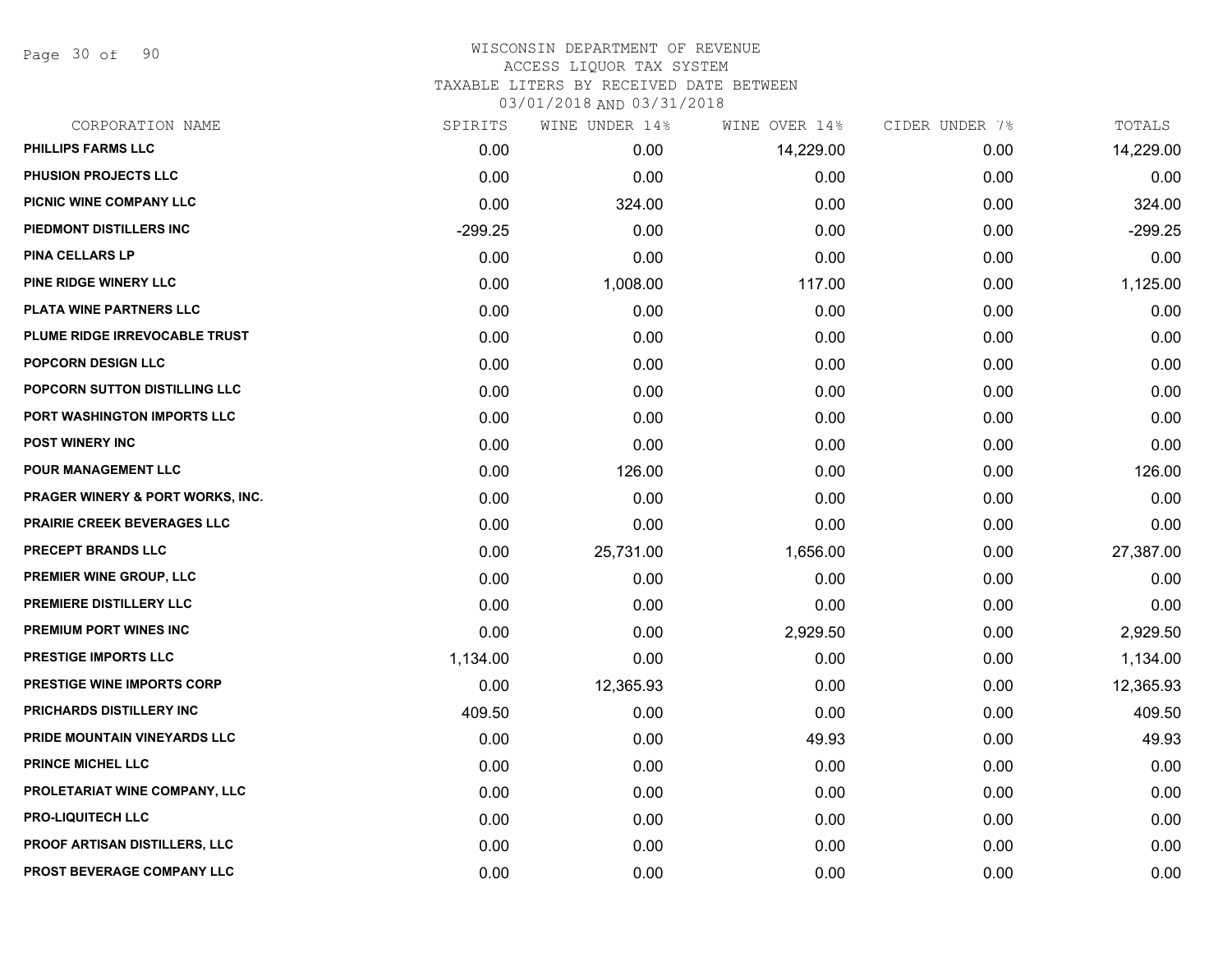Page 31 of 90

# WISCONSIN DEPARTMENT OF REVENUE ACCESS LIQUOR TAX SYSTEM

TAXABLE LITERS BY RECEIVED DATE BETWEEN

| CORPORATION NAME                     | SPIRITS   | WINE UNDER 14% | WINE OVER 14% | CIDER UNDER 7% | TOTALS    |
|--------------------------------------|-----------|----------------|---------------|----------------|-----------|
| PROXIMO SPIRITS INC                  | 70,432.25 | 0.00           | 0.00          | 0.00           | 70,432.25 |
| <b>PUENTE-INTERNACIONAL INC</b>      | 184.50    | 0.00           | 0.00          | 0.00           | 184.50    |
| PURPLE WINE COMPANY LLC              | 0.00      | 1,530.00       | 351.00        | 0.00           | 1,881.00  |
| <b>QUADY SOUTH WINERY LLC</b>        | 0.00      | 0.00           | 0.00          | 0.00           | 0.00      |
| <b>QUATERNA LLC</b>                  | 0.00      | 477.00         | 0.00          | 0.00           | 477.00    |
| QUILCEDA CREEK VINTNERS INC          | 0.00      | 0.00           | 126.00        | 0.00           | 126.00    |
| <b>QUINTESSENTIAL LLC</b>            | 0.00      | 1,089.00       | 561.00        | 0.00           | 1,650.00  |
| QUO VINO LLC                         | 0.00      | 0.00           | 0.00          | 0.00           | 0.00      |
| <b>R &amp; G SCHATZ FARMS INC</b>    | 0.00      | 3.75           | 130.97        | 0.00           | 134.72    |
| <b>R &amp; M BRANDS INC</b>          | 487.50    | 1,236.00       | 0.00          | 0.00           | 1,723.50  |
| <b>RH KEENAN CO</b>                  | 0.00      | 0.00           | 0.00          | 0.00           | 0.00      |
| <b>R LAWSON ENTERPRISES LLC</b>      | 0.00      | 0.00           | 0.00          | 0.00           | 0.00      |
| <b>RABBIT HOLE SPIRITS LLC</b>       | 0.00      | 0.00           | 0.00          | 0.00           | 0.00      |
| <b>RACINE WINE CO LLC</b>            | 0.00      | 693.00         | 0.00          | 0.00           | 693.00    |
| <b>RADIO-COTEAU WINE CELLARS LLC</b> | 0.00      | 0.00           | 0.00          | 0.00           | 0.00      |
| <b>RAINIER WINE LLC</b>              | 0.00      | 0.00           | 0.00          | 0.00           | 0.00      |
| <b>RAMEY WINE CELLARS INC</b>        | 0.00      | 0.00           | 63.00         | 0.00           | 63.00     |
| <b>RANSOM SPIRITS LLC</b>            | 0.00      | 0.00           | 0.00          | 0.00           | 0.00      |
| <b>RAYMOND SIGNORELLO</b>            | 0.00      | 0.00           | 0.00          | 0.00           | 0.00      |
| <b>RB WINE ASSOCIATES LLC</b>        | 0.00      | 99.00          | 0.00          | 0.00           | 99.00     |
| <b>RBZ VINEYARDS LLC</b>             | 0.00      | 63.00          | 441.00        | 0.00           | 504.00    |
| <b>RED CAR WINE COMPANY LLC</b>      | 0.00      | 0.00           | 0.00          | 0.00           | 0.00      |
| <b>RED TAIL RIDGE INC</b>            | 0.00      | 0.00           | 0.00          | 0.00           | 0.00      |
| <b>REDEMPTION SPIRITS LLC</b>        | 495.00    | 0.00           | 43.20         | 0.00           | 538.20    |
| <b>REDWOOD SPIRITS INC</b>           | 0.00      | 0.00           | 0.00          | 0.00           | 0.00      |
| <b>REGAL WINE IMPORTS INC</b>        | 0.00      | 666.00         | 0.00          | 0.00           | 666.00    |
| <b>REGUSCI WINERY INC</b>            | 0.00      | 0.00           | 0.00          | 0.00           | 0.00      |
| <b>REMY COINTREAU AMERIQUE USA</b>   | 11,180.25 | 0.00           | 0.00          | 0.00           | 11,180.25 |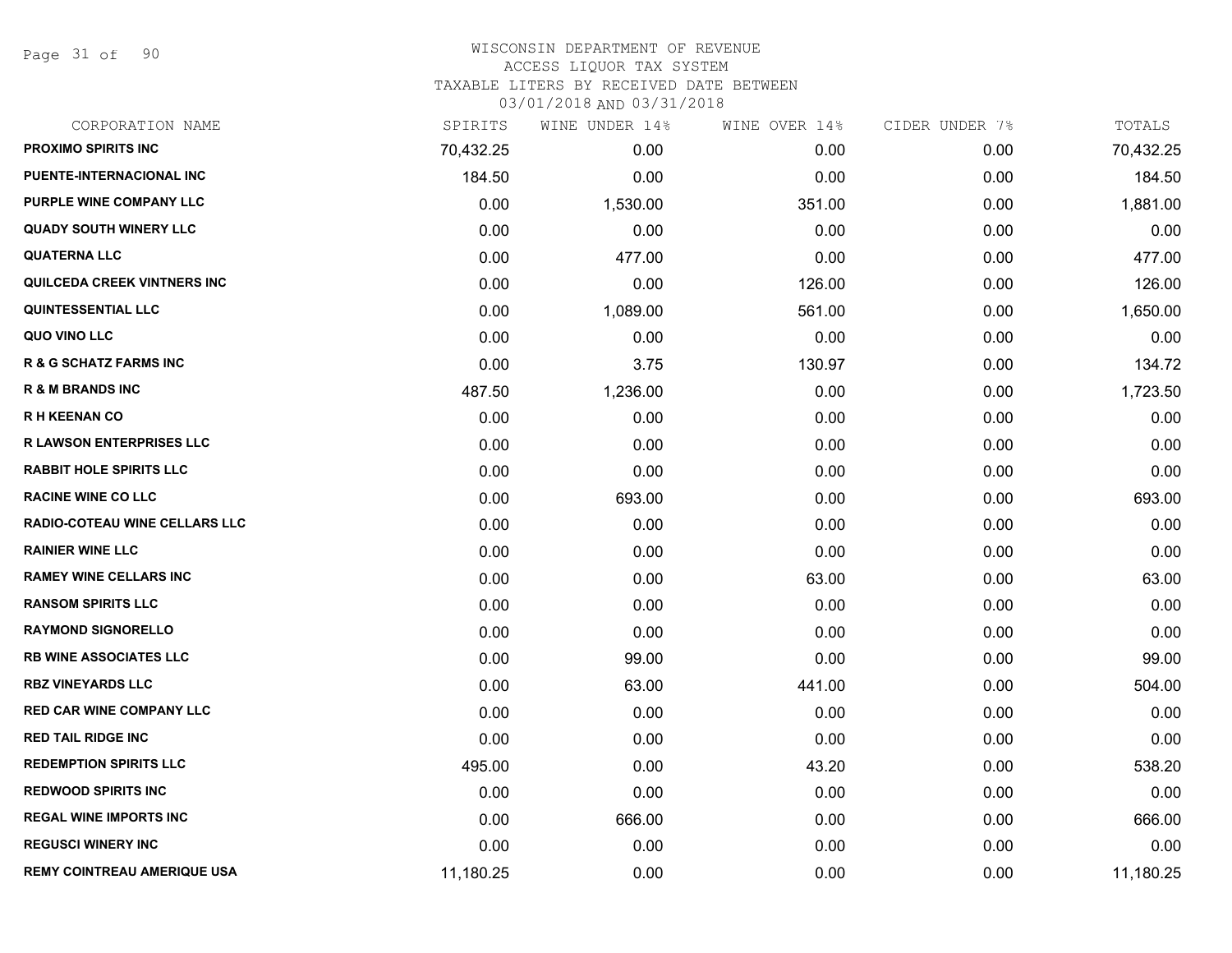Page 32 of 90

| CORPORATION NAME                                 | SPIRITS | WINE UNDER 14% | WINE OVER 14% | CIDER UNDER 7% | TOTALS   |
|--------------------------------------------------|---------|----------------|---------------|----------------|----------|
| <b>REN ACQUISITION INC</b>                       | 0.00    | 0.00           | 0.00          | 0.00           | 0.00     |
| <b>RENO G FARINELLI &amp; JOSEF H SHEBL</b>      | 0.00    | 0.00           | 0.00          | 0.00           | 0.00     |
| <b>RENT A BBQ</b>                                | 0.00    | 0.00           | 0.00          | 480.00         | 480.00   |
| <b>RESERVA WINES LLC</b>                         | 0.00    | 0.00           | 0.00          | 0.00           | 0.00     |
| <b>REVELRY VINTNERS LLC</b>                      | 0.00    | 0.00           | 0.00          | 0.00           | 0.00     |
| <b>REYNOLDS CREATIVE PRODUCTS INC</b>            | 0.00    | 0.00           | 0.00          | 0.00           | 0.00     |
| <b>RGI BRANDS LLC</b>                            | 130.50  | 0.00           | 0.00          | 0.00           | 130.50   |
| <b>RICHARD J ANDERS</b>                          | 0.00    | 0.00           | 0.00          | 0.00           | 0.00     |
| <b>RICHARD STELTZNER</b>                         | 0.00    | 0.00           | 0.00          | 0.00           | 0.00     |
| <b>RIDGE VINEYARDS INC</b>                       | 0.00    | 0.00           | 62.98         | 0.00           | 62.98    |
| <b>RIGHT BEE LLC</b>                             | 0.00    | 0.00           | 0.00          | 0.00           | 0.00     |
| <b>RIVER VIEW WINERY LLC</b>                     | 0.00    | 0.00           | 0.00          | 0.00           | 0.00     |
| <b>RO SALES &amp; DISTRIBUTION SERVICES INC.</b> | 0.00    | 0.00           | 0.00          | 0.00           | 0.00     |
| <b>RO SALES &amp; DISTRIBUTION SERVICES INC.</b> | 0.00    | 3,168.00       | 0.00          | 0.00           | 3,168.00 |
| <b>ROBERT A CUTTER</b>                           | 0.00    | 558.00         | 90.00         | 0.00           | 648.00   |
| <b>ROBERT CRAIG WINERY LP</b>                    | 0.00    | 0.00           | 31.50         | 0.00           | 31.50    |
| <b>ROBERT J GROSS</b>                            | 0.00    | 16.66          | 0.00          | 0.00           | 16.66    |
| <b>ROBERT L HUDSON</b>                           | 0.00    | 0.00           | 0.00          | 0.00           | 0.00     |
| <b>ROBERT YOUNG ESTATE WINERY LLC</b>            | 0.00    | 0.00           | 74.25         | 0.00           | 74.25    |
| <b>ROCK SAKE LLC</b>                             | 0.00    | 0.00           | 0.00          | 0.00           | 0.00     |
| <b>ROCK WALL WINE COMPANY INC</b>                | 0.00    | 0.00           | 0.00          | 0.00           | 0.00     |
| <b>ROMBAUER VINEYARDS INC</b>                    | 0.00    | 0.00           | 85.50         | 0.00           | 85.50    |
| <b>RONALD J WICKER</b>                           | 0.00    | 0.00           | 0.00          | 0.00           | 0.00     |
| <b>RONALD T RUBIN</b>                            | 0.00    | 0.00           | 0.00          | 0.00           | 0.00     |
| <b>ROOTS RUN DEEP LLC</b>                        | 0.00    | 0.00           | 0.00          | 0.00           | 0.00     |
| <b>ROSE CITY DISTILLING CO.</b>                  | 0.00    | 0.00           | 0.00          | 0.00           | 0.00     |
| <b>ROSE IMPORTING &amp; DISTRIBUTING LLC</b>     | 0.00    | 423.00         | 0.00          | 0.00           | 423.00   |
| ROSENTHAL WINE MERCHANT NY LTD                   | 0.00    | 879.75         | 0.00          | 0.00           | 879.75   |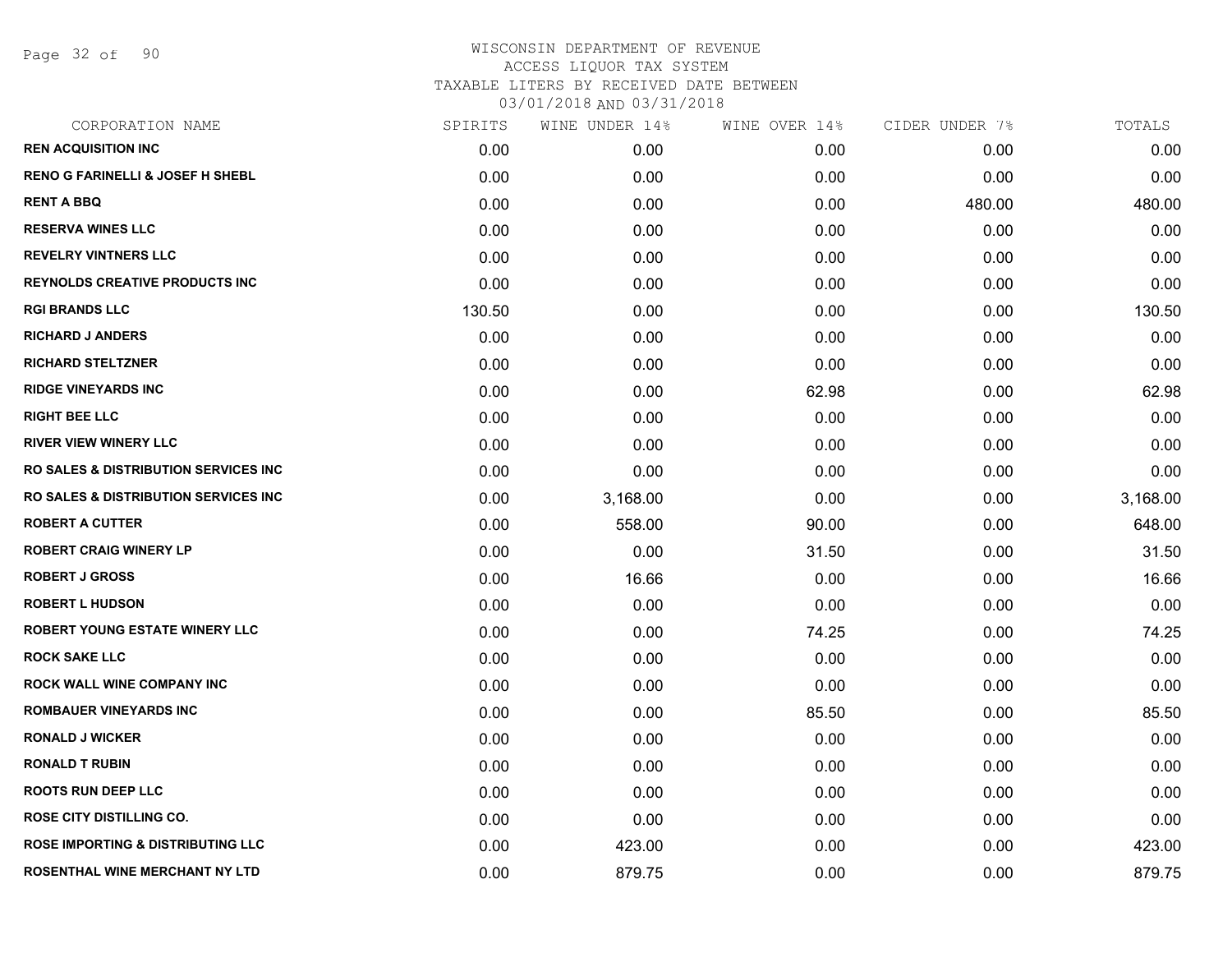Page 33 of 90

#### WISCONSIN DEPARTMENT OF REVENUE ACCESS LIQUOR TAX SYSTEM

TAXABLE LITERS BY RECEIVED DATE BETWEEN

| CORPORATION NAME                           | SPIRITS  | WINE UNDER 14% | WINE OVER 14% | CIDER UNDER 7% | TOTALS    |
|--------------------------------------------|----------|----------------|---------------|----------------|-----------|
| <b>ROTTA WINERY LLC</b>                    | 0.00     | 0.00           | 0.00          | 0.00           | 0.00      |
| <b>ROUND HILL CELLARS</b>                  | 0.00     | 1,791.00       | 567.00        | 0.00           | 2,358.00  |
| <b>ROUND POND ESTATE LLC</b>               | 0.00     | 0.00           | 882.00        | 0.00           | 882.00    |
| <b>ROYAL WINE CORPORATION</b>              | 0.00     | 0.00           | 0.00          | 0.00           | 0.00      |
| <b>RUBISSOW FAMILY WINES LLC</b>           | 0.00     | 0.00           | 0.00          | 0.00           | 0.00      |
| <b>RUSSIAN STANDARD VODKA (USA) INC</b>    | 387.00   | 179.76         | 0.00          | 0.00           | 566.76    |
| <b>RYAN E ROARK</b>                        | 0.00     | 0.00           | 0.00          | 0.00           | 0.00      |
| <b>S &amp; R WINES LLC</b>                 | 0.00     | 0.00           | 0.00          | 0.00           | 0.00      |
| <b>SLJ GROUP INC</b>                       | 0.00     | 8,459.07       | 3,493.52      | 0.00           | 11,952.59 |
| <b>SAGAMORE WHISKEY LLC</b>                | 0.00     | 0.00           | 0.00          | 0.00           | 0.00      |
| <b>SAKEONE CORPORATION</b>                 | 0.00     | 217.20         | 853.92        | 0.00           | 1,071.12  |
| <b>SALOON SPIRITS LLC</b>                  | 270.00   | 0.00           | 0.00          | 0.00           | 270.00    |
| <b>SALVESTRIN WINE CO LLC</b>              | 0.00     | 0.00           | 0.00          | 0.00           | 0.00      |
| <b>SAMUEL P BAXTER</b>                     | 0.00     | 0.00           | 0.00          | 0.00           | 0.00      |
| <b>SAN ANTONIO WINERY INC</b>              | 0.00     | 30,168.00      | 273.00        | 0.00           | 30,441.00 |
| SAN FRANCISCO WINE EXCHANGE INC            | 0.00     | 0.00           | 0.00          | 0.00           | 0.00      |
| SAN GABRIEL VALLEY WAREHOUSE & STORAGE INC | 0.00     | 0.00           | 0.00          | 0.00           | 0.00      |
| SAN JOAQUIN WINE COMPANY INC               | 0.00     | 0.00           | 0.00          | 0.00           | 0.00      |
| <b>SAN LUIS SPIRITS DISTILLING CO LLC</b>  | 1,309.50 | 0.00           | 0.00          | 0.00           | 1,309.50  |
| <b>SAN MARTINO IMPORTS INC</b>             | 0.00     | 0.00           | 0.00          | 0.00           | 0.00      |
| <b>SANGLIER SELECTIONS LLC</b>             | 0.00     | 1,008.00       | 0.00          | 0.00           | 1,008.00  |
| <b>SANS LIEGE INC</b>                      | 0.00     | 126.00         | 186.00        | 0.00           | 312.00    |
| <b>SANS WINE &amp; SPIRITS CO</b>          | 0.00     | 0.00           | 0.00          | 0.00           | 0.00      |
| <b>SANTA CROCE LLC</b>                     | 0.00     | 0.00           | 0.00          | 0.00           | 0.00      |
| <b>SANTA FE DISTILLERY LLC</b>             | 0.00     | 0.00           | 0.00          | 0.00           | 0.00      |
| <b>SANTA MARGHERITA USA INC</b>            | 0.00     | 216.00         | 0.00          | 0.00           | 216.00    |
| <b>SANTA RITA USA CORPORATION</b>          | 0.00     | 0.00           | 0.00          | 0.00           | 0.00      |
| <b>SAPSUCKER FARMS LLC</b>                 | 0.00     | 0.00           | 0.00          | 673.80         | 673.80    |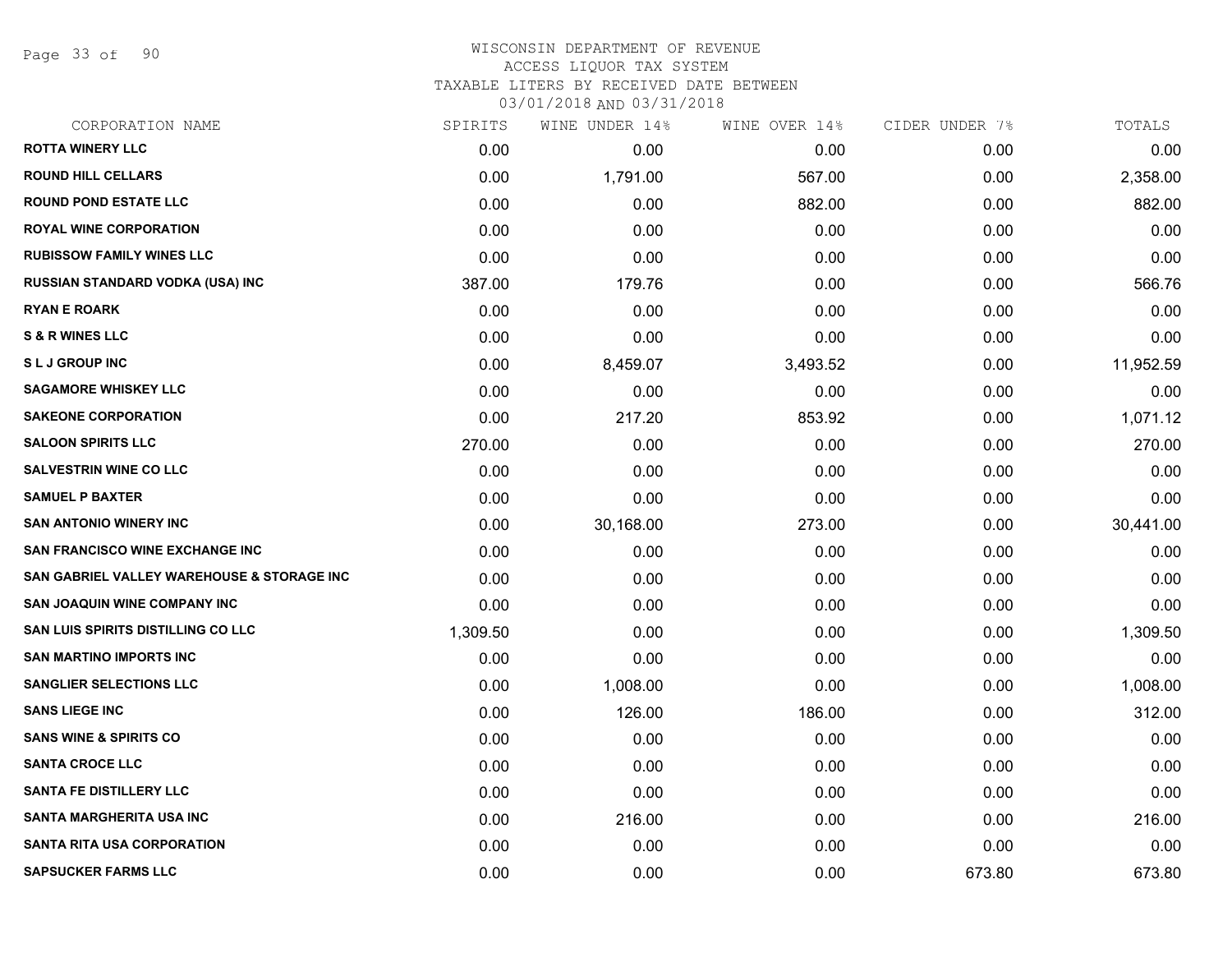Page 34 of 90

| CORPORATION NAME                            | SPIRITS    | WINE UNDER 14% | WINE OVER 14% | CIDER UNDER 7% | TOTALS     |
|---------------------------------------------|------------|----------------|---------------|----------------|------------|
| <b>SARACINA VINEYARDS LLC</b>               | 0.00       | 0.00           | 0.00          | 0.00           | 0.00       |
| <b>SARMENTO'S IMPORTS &amp; EXPORTS INC</b> | 0.00       | 0.00           | 0.00          | 0.00           | 0.00       |
| <b>SAVIAH ROSE WINERY LLC</b>               | 0.00       | 0.00           | 0.00          | 0.00           | 0.00       |
| <b>SAZERAC COMPANY INC</b>                  | 427,012.35 | 359.97         | 233.98        | 0.00           | 427,606.30 |
| <b>SAZERAC NORTH AMERICA INC</b>            | 632,307.90 | 0.00           | 0.00          | 0.00           | 632,307.90 |
| <b>SB WINE CO LLC</b>                       | 0.00       | 0.00           | 0.00          | 0.00           | 0.00       |
| <b>SBRAGIA FAMILY VINEYARDS LLC</b>         | 0.00       | 0.00           | 126.00        | 0.00           | 126.00     |
| <b>SCENIC ROOT WINEGROWERS LLC</b>          | 0.00       | 0.00           | 0.00          | 0.00           | 0.00       |
| <b>SCHEID VINEYARDS CALIFORNIA INC</b>      | 0.00       | 2,661.00       | 180.00        | 0.00           | 2,841.00   |
| <b>SCHMITT SOHNE INC</b>                    | 0.00       | 0.00           | 0.00          | 0.00           | 0.00       |
| <b>SCHUG WINERY LLC</b>                     | 0.00       | 0.00           | 0.00          | 0.00           | 0.00       |
| <b>SCHWEIGER VINEYARDS INC</b>              | 0.00       | 0.00           | 0.00          | 0.00           | 0.00       |
| <b>SCOPERTA IMPORTING CO INC</b>            | 0.00       | 2,259.00       | 0.00          | 0.00           | 2,259.00   |
| <b>SCOTT PAUL WINES OREGON LLC</b>          | 0.00       | 0.00           | 0.00          | 0.00           | 0.00       |
| SEATTLE CIDER COMPANY LLC                   | 0.00       | 0.00           | 0.00          | 14,883.15      | 14,883.15  |
| <b>SEAVEY VINEYARD LP</b>                   | 0.00       | 0.00           | 0.00          | 0.00           | 0.00       |
| <b>SELBY ENTERPRISES INC</b>                | 0.00       | 0.00           | $-462.00$     | 0.00           | $-462.00$  |
| <b>SELECTIVE WINE ESTATES INC</b>           | 0.00       | 0.00           | 0.00          | 0.00           | 0.00       |
| <b>SERGEY CHISTOV</b>                       | 0.00       | 0.00           | 0.00          | 0.00           | 0.00       |
| <b>SERRALLES USA LLC</b>                    | 5,196.00   | 0.00           | 0.00          | 0.00           | 5,196.00   |
| <b>SHAFER VINEYARDS INC</b>                 | 0.00       | 0.00           | 0.00          | 0.00           | 0.00       |
| <b>SHANNON RIDGE INC</b>                    | 0.00       | 2,466.00       | 126.00        | 0.00           | 2,592.00   |
| <b>SHAW-ROSS HOLDING CO LLC</b>             | 706.50     | 8,038.70       | 6,538.80      | 0.00           | 15,284.00  |
| SHEA WINE CELLARS LLC                       | 0.00       | 0.00           | 0.00          | 0.00           | 0.00       |
| SHELTON-MACKENZIE WINE COMPANY              | 0.00       | 0.00           | 0.00          | 0.00           | 0.00       |
| <b>SHORTS BREWING COMPANY</b>               | 0.00       | 0.00           | 0.00          | 0.00           | 0.00       |
| SILVER OAK WINE CELLARS LLC                 | 0.00       | 0.00           | 0.00          | 0.00           | 0.00       |
| SILVER TRIDENT WINERY LLC                   | 0.00       | 0.00           | 0.00          | 0.00           | 0.00       |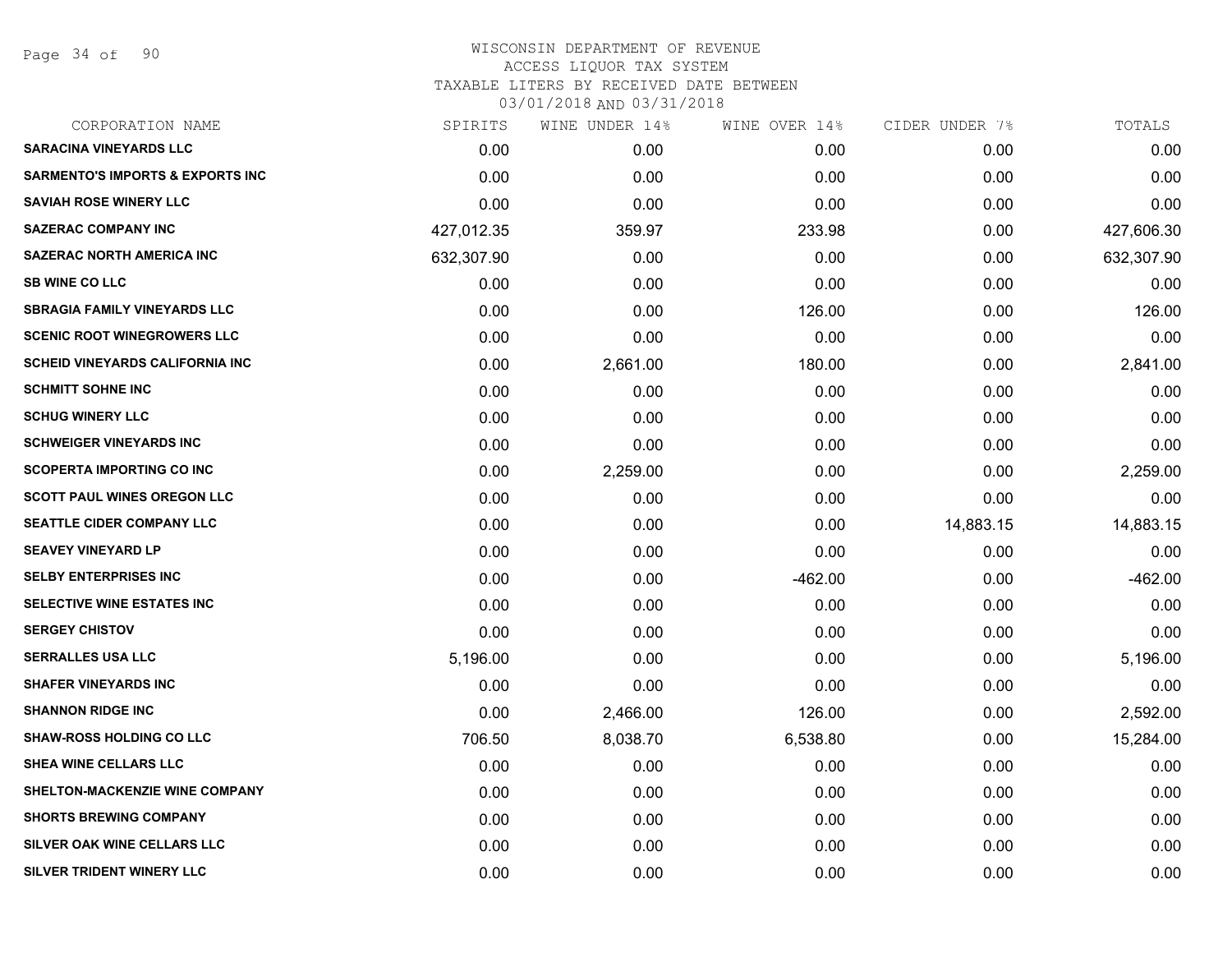Page 35 of 90

| CORPORATION NAME                        | SPIRITS  | WINE UNDER 14% | WINE OVER 14% | CIDER UNDER 7% | TOTALS    |
|-----------------------------------------|----------|----------------|---------------|----------------|-----------|
| <b>SIMIONI IMPORTS LLC</b>              | 0.00     | 0.00           | 0.00          | 0.00           | 0.00      |
| <b>SINSKEY VINEYARDS INC</b>            | 0.00     | 94.50          | 0.00          | 0.00           | 94.50     |
| <b>SKINNER-DAVENA LLC</b>               | 0.00     | 0.00           | 0.00          | 0.00           | 0.00      |
| <b>SLO DOWN WINES LLC</b>               | 0.00     | 0.00           | 63.00         | 0.00           | 63.00     |
| <b>SMALL LOT IMPORTS INC</b>            | 0.00     | 0.00           | 0.00          | 0.00           | 0.00      |
| <b>SMALL VINES WINES INC</b>            | 0.00     | 0.00           | 0.00          | 0.00           | 0.00      |
| <b>SMART VENDING LLC</b>                | 312.00   | 0.00           | 0.00          | 0.00           | 312.00    |
| <b>SMT ACQUISITIONS LLC</b>             | 0.00     | 1,665.00       | 63.00         | 0.00           | 1,728.00  |
| <b>SOCIAL ENJOYMENTS LLC</b>            | 0.00     | 0.00           | 0.00          | 0.00           | 0.00      |
| <b>SOKOL BLOSSER LTD</b>                | 0.00     | 342.00         | 0.00          | 0.00           | 342.00    |
| <b>SOLBERG DISTILLING LLC</b>           | 0.00     | 0.00           | 0.00          | 0.00           | 0.00      |
| <b>SOLENA CELLARS LLC</b>               | 0.00     | 0.00           | 0.00          | 0.00           | 0.00      |
| <b>SOMERSTON WINE COMPANY, LLC</b>      | 0.00     | 0.00           | 189.00        | 0.00           | 189.00    |
| SOURCE CODE BEVERAGE LLC                | 0.00     | 0.00           | 0.00          | 0.00           | 0.00      |
| SOUTH BAY WINE GROUP LLC                | 0.00     | 8,703.00       | 2,457.00      | 0.00           | 11,160.00 |
| <b>SOUTHERN STARZ INC</b>               | 0.00     | 116.50         | 114.13        | 0.00           | 230.63    |
| <b>SOUTHERN WINE GROUP LLC</b>          | 0.00     | 567.00         | 729.00        | 0.00           | 1,296.00  |
| <b>SOUTHWEST SPIRITS &amp; WINE LLC</b> | 3,382.00 | 0.00           | 0.00          | 0.00           | 3,382.00  |
| <b>SOVEREIGN BRANDS LLC</b>             | 0.00     | 1,588.50       | 0.00          | 0.00           | 1,588.50  |
| <b>SPANN VINEYARDS INC</b>              | 0.00     | 0.00           | 0.00          | 0.00           | 0.00      |
| <b>SPARKLING OREGON LLC</b>             | 0.00     | 0.00           | 0.00          | 0.00           | 0.00      |
| <b>SPEAKEASY SPIRITS LLC</b>            | 0.00     | 0.00           | 0.00          | 0.00           | 0.00      |
| <b>SPENCER HOOPES</b>                   | 0.00     | 126.00         | 99.00         | 0.00           | 225.00    |
| <b>SPIRIT IMPORTS INC</b>               | 0.00     | 0.00           | 0.00          | 0.00           | 0.00      |
| <b>SPLINTER GROUP NAPA LLC</b>          | 0.00     | 0.00           | 0.00          | 0.00           | 0.00      |
| <b>SPOTTSWOODE WINERY INC</b>           | 0.00     | 0.00           | 0.00          | 0.00           | 0.00      |
| <b>SPRING MOUNTAIN VINEYARD INC</b>     | 0.00     | 0.00           | 0.00          | 0.00           | 0.00      |
| <b>SQUARE ONE ORGANIC SPIRITS LLC</b>   | 0.00     | 0.00           | 0.00          | 0.00           | 0.00      |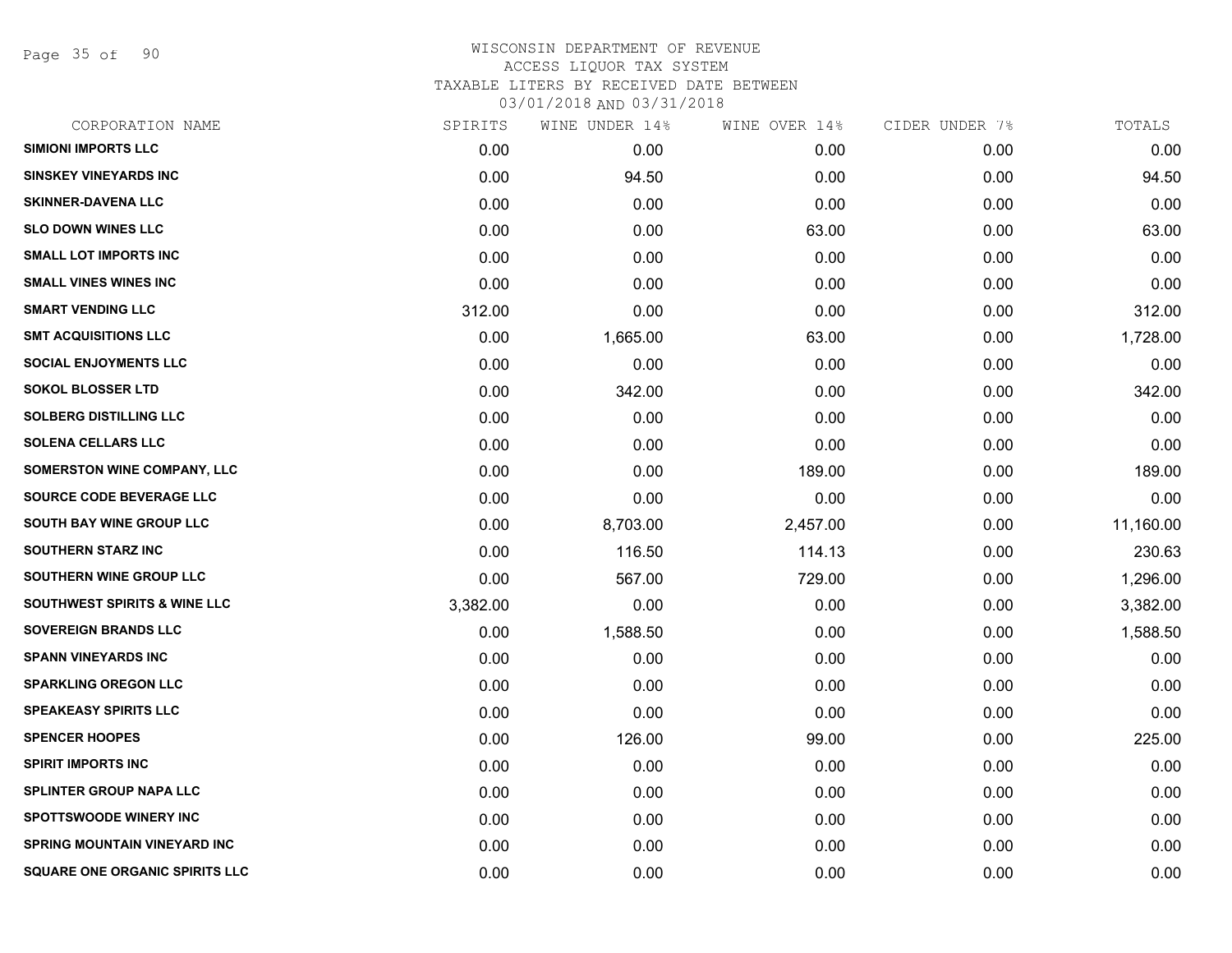| CORPORATION NAME                      | SPIRITS  | WINE UNDER 14% | WINE OVER 14% | CIDER UNDER 7% | TOTALS    |
|---------------------------------------|----------|----------------|---------------|----------------|-----------|
| <b>SQUARE ONE ORGANIC SPIRITS LLC</b> | 0.00     | 0.00           | 0.00          | 0.00           | 0.00      |
| <b>SQZ BEVS LLC</b>                   | 0.00     | 0.00           | 0.00          | 0.00           | 0.00      |
| <b>ST GEORGE SPIRITS INC</b>          | 718.20   | 0.00           | 0.00          | 0.00           | 718.20    |
| <b>ST HELENA ESTATE LLC</b>           | 0.00     | 0.00           | 0.00          | 0.00           | 0.00      |
| <b>ST INNOCENT LTD</b>                | 0.00     | 0.00           | 0.00          | 0.00           | 0.00      |
| ST JULIAN WINE COMPANY INC            | 0.00     | 549.00         | 0.00          | 0.00           | 549.00    |
| ST KILLIAN IMPORTING CO INC           | 0.00     | 0.00           | 0.00          | 0.00           | 0.00      |
| <b>ST SUPERY INC</b>                  | 0.00     | 756.00         | 247.50        | 0.00           | 1,003.50  |
| <b>STACKED WINES LLC</b>              | 0.00     | 0.00           | 0.00          | 0.00           | 0.00      |
| <b>STAGLIN FAMILY VINEYARD LLC</b>    | 0.00     | 0.00           | 63.00         | 0.00           | 63.00     |
| <b>STANLEY STAWSKI DIST CO INC</b>    | 0.00     | 0.00           | 0.00          | 0.00           | 0.00      |
| <b>STAR INDUSTRIES INC</b>            | 0.00     | 0.00           | 0.00          | 0.00           | 0.00      |
| <b>STARRY NIGHT WINERY LLC</b>        | 0.00     | 0.00           | 0.00          | 0.00           | 0.00      |
| STE MICHELLE WINE ESTATES LTD         | 283.50   | 60,810.75      | 5,076.00      | 0.00           | 66,170.25 |
| <b>STEELE WINES INC</b>               | 0.00     | 63.00          | 81.00         | 0.00           | 144.00    |
| <b>STEFANO SALOCCHI</b>               | 0.00     | 0.00           | 0.00          | 0.00           | 0.00      |
| STELLAR IMPORTING COMPANY LLC         | 0.00     | 432.00         | 0.00          | 0.00           | 432.00    |
| <b>STEM CIDERS LLC</b>                | 0.00     | 0.00           | 0.00          | 0.00           | 0.00      |
| <b>STEPHAN VINEYARD INC</b>           | 0.00     | 0.00           | 0.00          | 0.00           | 0.00      |
| STEPHEN DOOLEY WINE CO INC            | 0.00     | 0.00           | 0.00          | 0.00           | 0.00      |
| <b>STEVE MILES SELECTIONS INC</b>     | 0.00     | 0.00           | 0.00          | 0.00           | 0.00      |
| STEVEN EDMUNDS & CORNELIA ST JOHN     | 0.00     | 0.00           | 0.00          | 0.00           | 0.00      |
| <b>STEZ &amp; BOWER</b>               | 0.00     | 0.00           | 0.00          | 0.00           | 0.00      |
| <b>STOLI GROUP (USA) LLC</b>          | 8,653.50 | 0.00           | 0.00          | 0.00           | 8,653.50  |
| <b>STOLLER IMPORTS INC</b>            | 0.00     | 0.00           | 0.00          | 0.00           | 0.00      |
| <b>STOLLER VINEYARDS INC</b>          | 0.00     | 0.00           | 0.00          | 0.00           | 0.00      |
| <b>STOLPMAN VINEYARDS LLC</b>         | 0.00     | 0.00           | 0.00          | 0.00           | 0.00      |
| <b>STONEBRAKER-SOLES INC</b>          | 0.00     | 252.00         | 0.00          | 0.00           | 252.00    |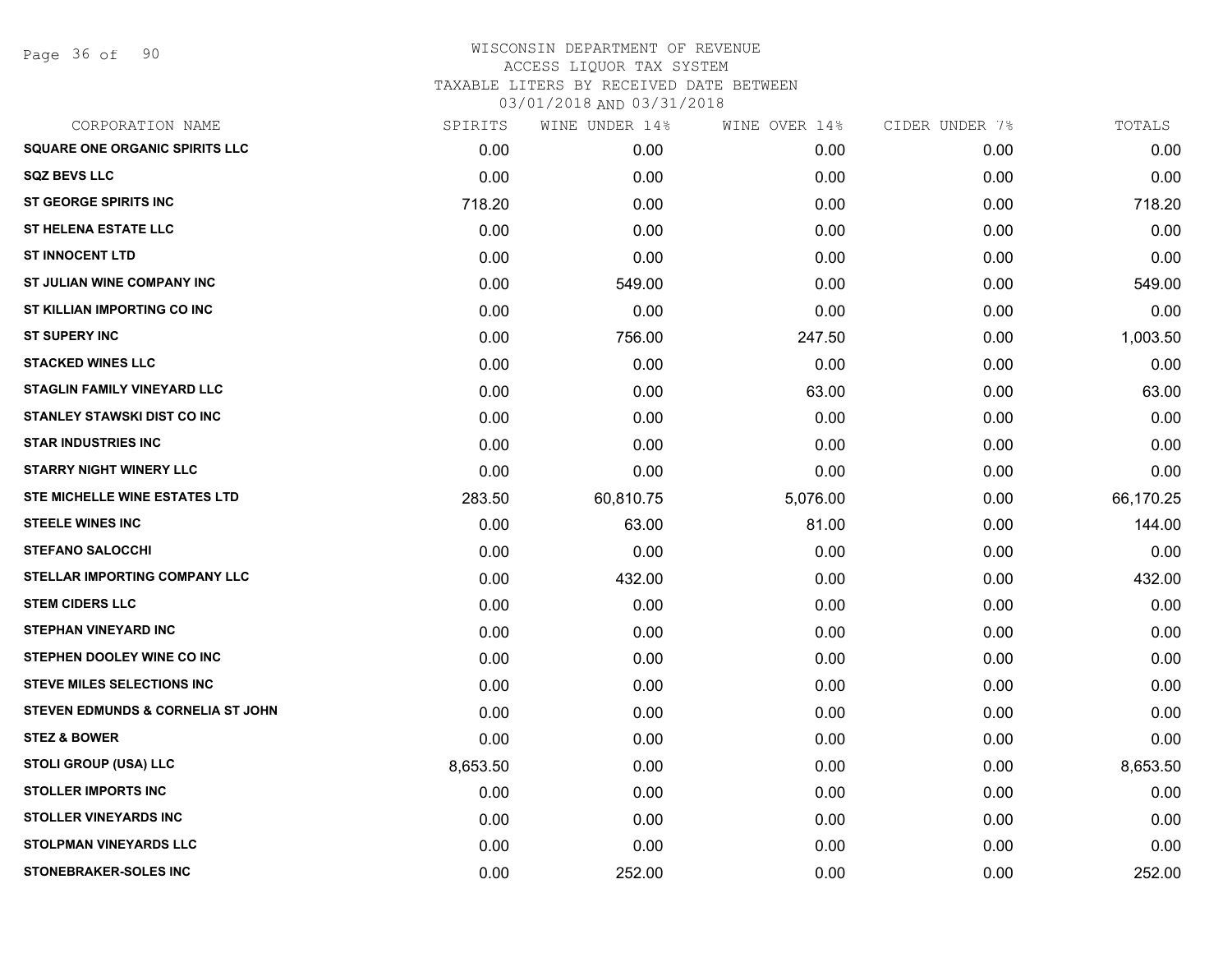Page 37 of 90

| CORPORATION NAME                       | SPIRITS  | WINE UNDER 14% | WINE OVER 14% | CIDER UNDER 7% | TOTALS     |
|----------------------------------------|----------|----------------|---------------|----------------|------------|
| <b>STONECUSHION INC</b>                | 0.00     | 0.00           | 0.00          | 0.00           | 0.00       |
| SUGARLANDS DISTILLING COMPANY LLC      | 450.00   | 0.00           | 0.00          | 0.00           | 450.00     |
| <b>SURVILLE ENTERPRISES CORP</b>       | 0.00     | 3,551.25       | $-15.75$      | 0.00           | 3,535.50   |
| <b>SUTTER HOME WINERY INC</b>          | 351.00   | 206,541.61     | 2,862.00      | 114.00         | 209,868.61 |
| <b>SVENSKA FOOD &amp; BEVERAGE LLC</b> | 0.00     | 0.00           | 0.00          | 0.00           | 0.00       |
| <b>SVP WINERY LLC</b>                  | 0.00     | 0.00           | 0.00          | 0.00           | 0.00       |
| <b>T ELENTENY HOLDINGS LLC</b>         | 0.00     | 468.00         | 0.00          | 0.00           | 468.00     |
| <b>TAFT STREET INC</b>                 | 0.00     | 0.00           | 0.00          | 0.00           | 0.00       |
| <b>TAKARA SAKE USA INC</b>             | 0.00     | 2,363.40       | 911.16        | 0.00           | 3,274.56   |
| <b>TALLEY VINEYARDS INC</b>            | 0.00     | 63.00          | 0.00          | 0.00           | 63.00      |
| <b>TAMBER BEY VINEYARDS LLC</b>        | 0.00     | 0.00           | 0.00          | 0.00           | 0.00       |
| <b>TATOMER INC</b>                     | 0.00     | 0.00           | 0.00          | 0.00           | 0.00       |
| <b>TATTERSALL COMPANIES LLC</b>        | 312.75   | 0.00           | 0.00          | 0.00           | 312.75     |
| <b>TERRA VINUM LLC</b>                 | 0.00     | 0.00           | 0.00          | 0.00           | 0.00       |
| <b>TERRANEO MERCHANTS INC</b>          | 0.00     | 0.00           | 0.00          | 0.00           | 0.00       |
| <b>TERRAVANT WINE COMPANY LLC</b>      | 0.00     | 0.00           | 0.00          | 0.00           | 0.00       |
| <b>TERRESSENTIA CORPORATION</b>        | 0.00     | 0.00           | 0.00          | 0.00           | 0.00       |
| <b>TERRIZZI VINO INC</b>               | 0.00     | 0.00           | 0.00          | 0.00           | 0.00       |
| <b>TGE LLC</b>                         | 0.00     | 1,009.80       | 0.00          | 0.00           | 1,009.80   |
| THE 11 WELLS SPIRITS COMPANY LLC       | 0.00     | 0.00           | 0.00          | 0.00           | 0.00       |
| THE AUSTRALIAN WINE CONNECTION INC     | 0.00     | 0.00           | 126.00        | 0.00           | 126.00     |
| THE BIALE ESTATE                       | 0.00     | 0.00           | 0.00          | 0.00           | 0.00       |
| THE BRANDER VINEYARD                   | 0.00     | 0.00           | 0.00          | 0.00           | 0.00       |
| THE BUSINESS CHAIN INC                 | 0.00     | 0.00           | 0.00          | 0.00           | 0.00       |
| THE EDRINGTON GROUP USA LLC            | 3,619.50 | 0.00           | 0.00          | 0.00           | 3,619.50   |
| THE GIRLS IN THE VINEYARD              | 0.00     | 0.00           | 0.00          | 0.00           | 0.00       |
| THE HARVEST IMPORTING                  | 0.00     | 0.00           | 0.00          | 0.00           | 0.00       |
| THE HESS COLLECTION WINERY             | 0.00     | 1,134.00       | 1,008.00      | 0.00           | 2,142.00   |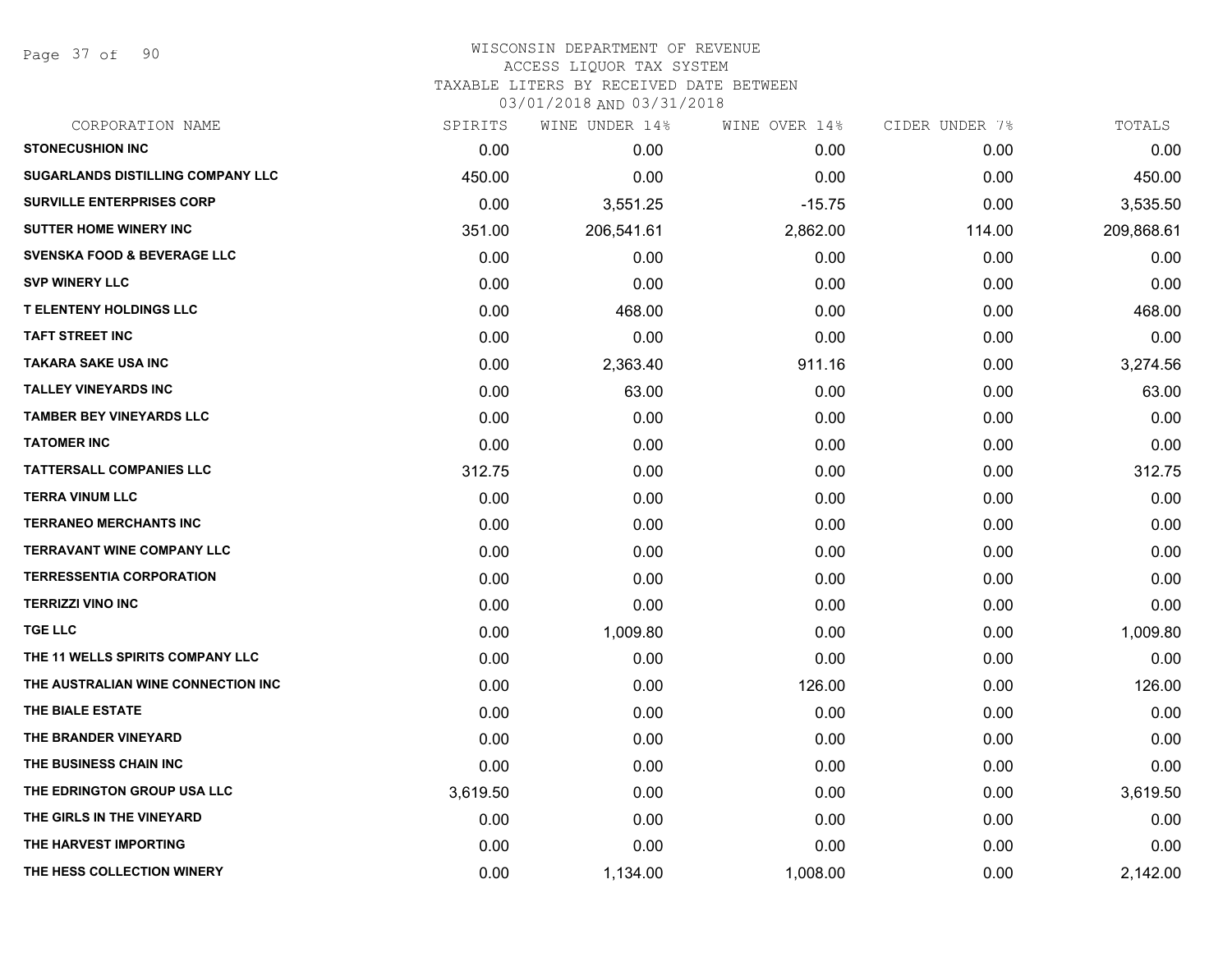Page 38 of 90

| SPIRITS | WINE UNDER 14% | WINE OVER 14% |      | TOTALS         |
|---------|----------------|---------------|------|----------------|
| 0.00    | 0.00           | 0.00          | 0.00 | 0.00           |
| 0.00    | 0.00           | 0.00          | 0.00 | 0.00           |
| 0.00    | 0.00           | 0.00          | 0.00 | 0.00           |
| 0.00    | 0.00           | 0.00          | 0.00 | 0.00           |
| 0.00    | 63.00          | 0.00          | 0.00 | 63.00          |
| 0.00    | 0.00           | 0.00          | 0.00 | 0.00           |
| 0.00    | 0.00           | 0.00          | 0.00 | 0.00           |
| 0.00    | 1,056.00       | 0.00          | 0.00 | 1,056.00       |
| 0.00    | 534.00         | 0.00          | 0.00 | 534.00         |
| 0.00    | 576,687.00     | 11,478.00     | 0.00 | 588,165.00     |
| 0.00    | 0.00           | 0.00          | 0.00 | 0.00           |
| 0.00    | 1,449.00       | 63.00         | 0.00 | 1,512.00       |
| 0.00    | 0.00           | 0.00          | 0.00 | 0.00           |
| 0.00    | 0.00           | 0.00          | 0.00 | 0.00           |
| 0.00    | 0.00           | 0.00          | 0.00 | 0.00           |
| 0.00    | 0.00           | 0.00          | 0.00 | 0.00           |
| 0.00    | 0.00           | 0.00          | 0.00 | 0.00           |
| 0.00    | 0.00           | 0.00          | 0.00 | 0.00           |
| 0.00    | 0.00           | 0.00          | 0.00 | 0.00           |
| 0.00    | 0.00           | 0.00          | 0.00 | 0.00           |
| 0.00    | 0.00           | 0.00          | 0.00 | 0.00           |
| 0.00    | 0.00           | 0.00          | 0.00 | 0.00           |
| 0.00    | 0.00           | 0.00          | 0.00 | 0.00           |
| 0.00    | 0.00           | 126.00        | 0.00 | 126.00         |
| 0.00    | 0.00           | 0.00          | 0.00 | 0.00           |
| 0.00    | 441.27         | 504.27        | 0.00 | 945.54         |
| 0.00    | 49,176.00      | 5,555.25      | 0.00 | 54,731.25      |
| 0.00    | 189.00         | 189.00        | 0.00 | 378.00         |
|         |                |               |      | CIDER UNDER 7% |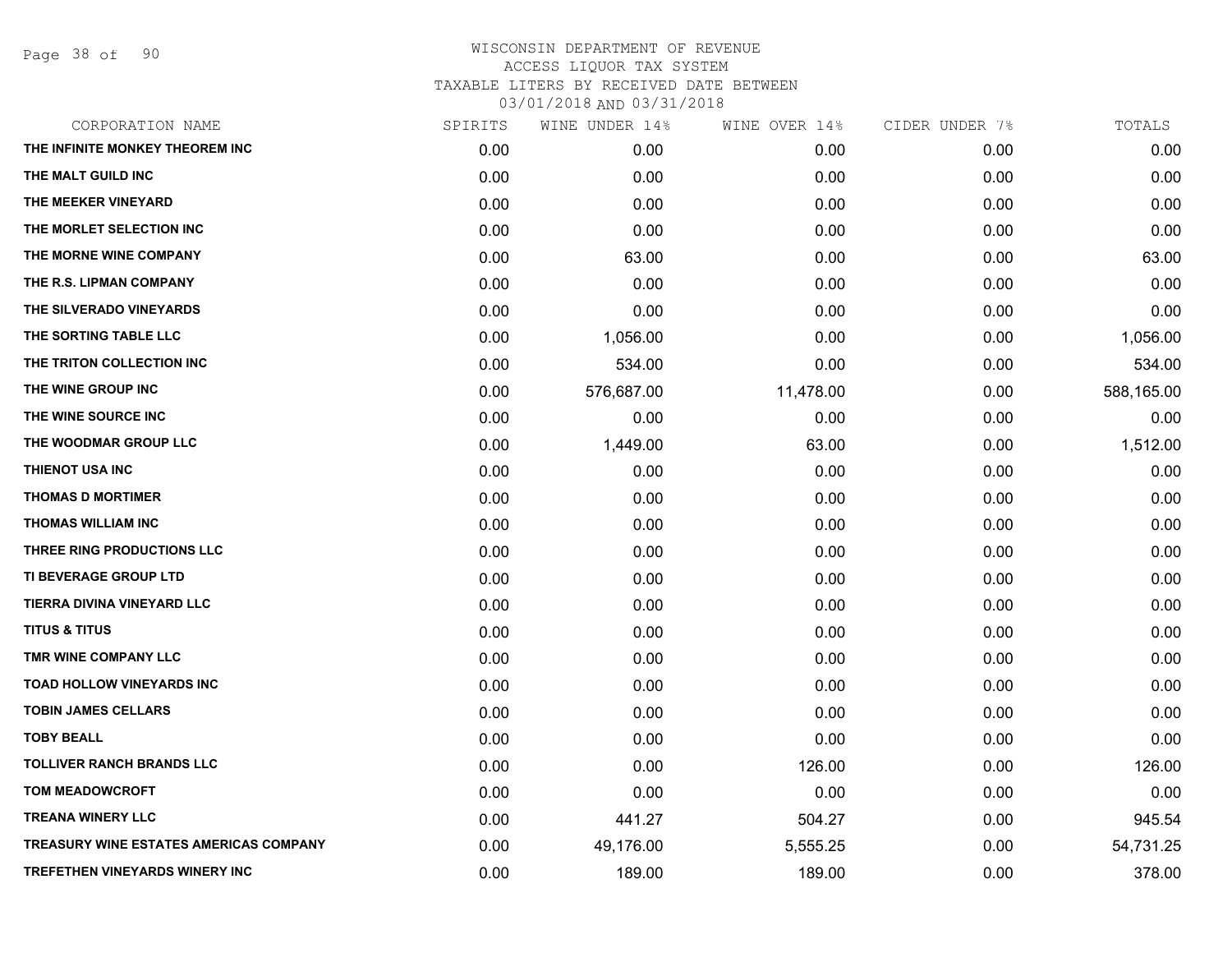Page 39 of 90

## WISCONSIN DEPARTMENT OF REVENUE ACCESS LIQUOR TAX SYSTEM TAXABLE LITERS BY RECEIVED DATE BETWEEN

| CORPORATION NAME                     | SPIRITS    | WINE UNDER 14% | WINE OVER 14% | CIDER UNDER 7% | TOTALS     |
|--------------------------------------|------------|----------------|---------------|----------------|------------|
| <b>TREMAINE ATKINSON</b>             | 0.00       | 0.00           | 0.00          | 0.00           | 0.00       |
| <b>TRENTADUE WINERY LLC</b>          | 0.00       | 252.00         | 0.00          | 0.00           | 252.00     |
| TRI VIN IMPORTS INC                  | 0.00       | 2,682.00       | 0.00          | 0.00           | 2,682.00   |
| <b>TRIM WINES LLC</b>                | 0.00       | 0.00           | 0.00          | 0.00           | 0.00       |
| TRINITAS CELLARS LLC                 | 0.00       | 0.00           | 0.00          | 0.00           | 0.00       |
| <b>TRIONE VINEYARDS LLC</b>          | 0.00       | 0.00           | 0.00          | 0.00           | 0.00       |
| TRI-STAR MARKETING INC               | 0.00       | 2,619.00       | 63.00         | 0.00           | 2,682.00   |
| <b>TRUVINO INC</b>                   | 0.00       | 0.00           | 0.00          | 0.00           | 0.00       |
| <b>TURLEY WINE CELLARS INC</b>       | 0.00       | 0.00           | 0.00          | 0.00           | 0.00       |
| TURN KEY WINE BRANDS LLC             | 0.00       | 0.00           | 0.00          | 0.00           | 0.00       |
| <b>TURNBULL WINE CELLARS</b>         | 0.00       | 0.00           | 0.00          | 0.00           | 0.00       |
| TWIN PEAKS WINERY INC                | 0.00       | 63.00          | 126.00        | 0.00           | 189.00     |
| <b>UMPQUA WINE WORKS LLC</b>         | 0.00       | 0.00           | 0.00          | 0.00           | 0.00       |
| UN SOGNO LLC                         | 12.00      | 0.00           | 0.00          | 0.00           | 12.00      |
| UNCLE JOHN'S FRUIT HOUSE WINERY LLC  | 0.00       | 0.00           | 0.00          | 0.00           | 0.00       |
| <b>UNION WINE COMPANY</b>            | 0.00       | 0.00           | 0.00          | 0.00           | 0.00       |
| UNITED SPIRITS INC                   | 0.00       | 0.00           | 0.00          | 0.00           | 0.00       |
| UNITED STATES DISTILLED PRODUCTS CO. | 255,001.50 | 31,948.49      | 2,970.00      | 0.00           | 289,919.99 |
| UNITED WINE AND SPIRITS LLC          | 0.00       | 0.00           | 0.00          | 0.00           | 0.00       |
| UNTI WINE CO LLC                     | 0.00       | 0.00           | 0.00          | 0.00           | 0.00       |
| <b>UPCHURCH VINEYARD LLC</b>         | 0.00       | 0.00           | 0.00          | 0.00           | 0.00       |
| USA WINE IMPORTS INC                 | 0.00       | 64.00          | 0.00          | 0.00           | 64.00      |
| <b>USA WINE WEST LLC</b>             | 252.00     | 7,383.00       | 234.75        | 0.00           | 7,869.75   |
| <b>UVE ENTERPRISES INC</b>           | 2.25       | 792.00         | 13.50         | 0.00           | 807.75     |
| V & C LLC                            | 0.00       | 0.00           | 0.00          | 0.00           | 0.00       |
| <b>V2 WINE GROUP LLC</b>             | 0.00       | 117.00         | 0.00          | 0.00           | 117.00     |
| <b>VALCKENBERG INTERNATIONAL INC</b> | 0.00       | 0.00           | 0.00          | 0.00           | 0.00       |
| <b>VALIANT VINEYARDS INC</b>         | 0.00       | 0.00           | 0.00          | 0.00           | 0.00       |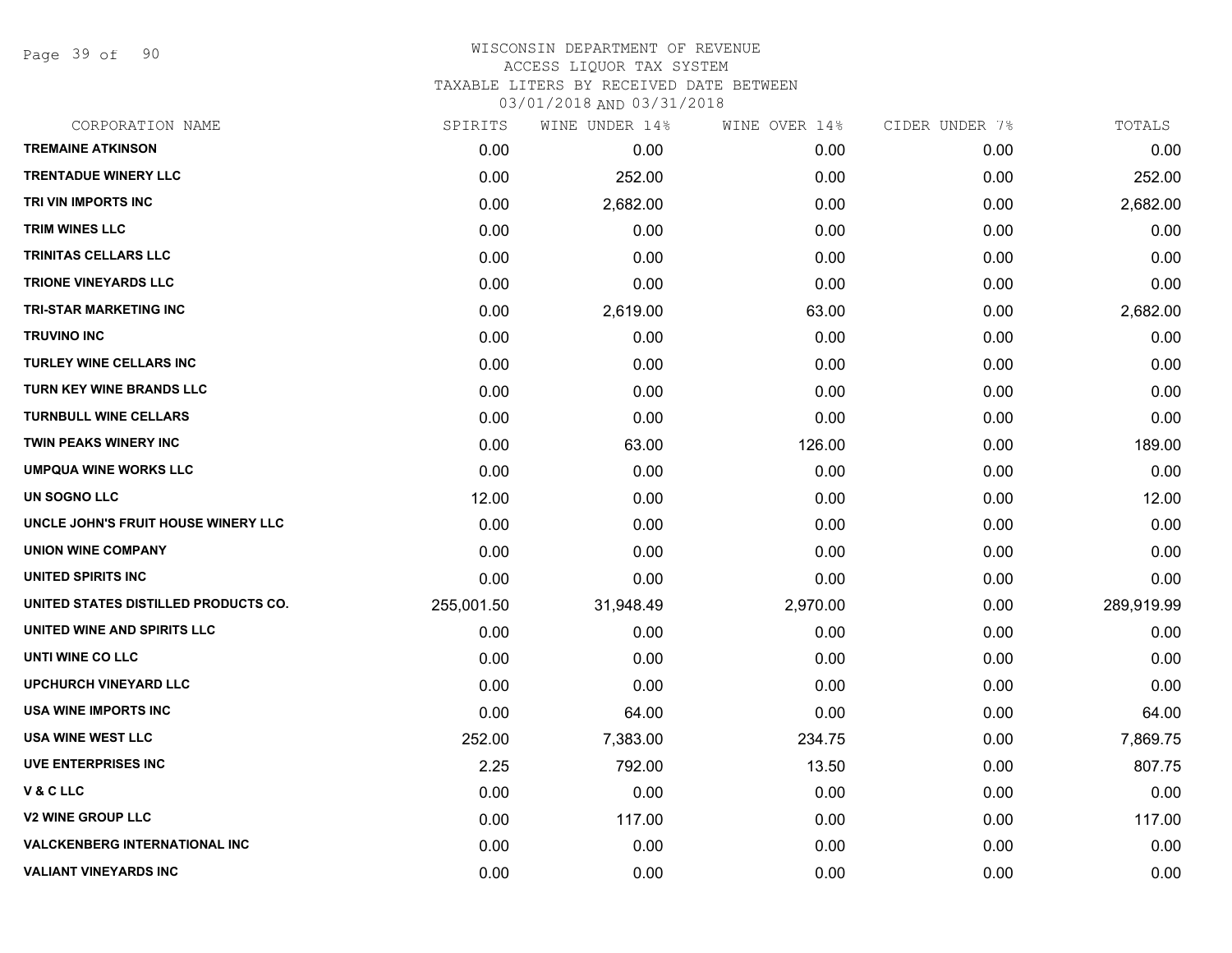Page 40 of 90

| CORPORATION NAME                      | SPIRITS | WINE UNDER 14% | WINE OVER 14% | CIDER UNDER 7% | TOTALS   |
|---------------------------------------|---------|----------------|---------------|----------------|----------|
| <b>VALOR WINE CO LLC</b>              | 0.00    | 0.00           | 0.00          | 0.00           | 0.00     |
| VAN RUITEN FAMILY WINERY LLC          | 0.00    | 0.00           | 0.00          | 0.00           | 0.00     |
| <b>VANDER MILL LLC</b>                | 0.00    | 0.00           | 0.00          | 810.08         | 810.08   |
| <b>VEN CAL RANCHES LLC</b>            | 0.00    | 0.00           | 0.00          | 0.00           | 0.00     |
| <b>VENGE VINEYARDS INC</b>            | 0.00    | 0.00           | 0.00          | 0.00           | 0.00     |
| <b>VERITY WINES LLC</b>               | 0.00    | 0.00           | 0.00          | 0.00           | 0.00     |
| <b>VERMEIL WINE GROUP LLC</b>         | 0.00    | 0.00           | 0.00          | 0.00           | 0.00     |
| <b>VERMONT HARD CIDER COMPANY LLC</b> | 0.00    | 0.00           | 0.00          | 0.00           | 0.00     |
| VI. SCO. INC                          | 0.00    | 328.50         | 0.00          | 0.00           | 328.50   |
| <b>VIAS IMPORTS LTD</b>               | 0.00    | 0.00           | 0.00          | 0.00           | 0.00     |
| <b>VICENTE GANDIA USA INC</b>         | 0.00    | 0.00           | 0.00          | 0.00           | 0.00     |
| <b>VIEUX VINS INC</b>                 | 0.00    | 37.50          | 123.00        | 0.00           | 160.50   |
| <b>VIGNAIOLI LTD</b>                  | 0.00    | 0.00           | 0.00          | 0.00           | 0.00     |
| <b>VIKRE DISTILLERY LLC</b>           | 720.00  | 0.00           | 0.00          | 0.00           | 720.00   |
| <b>VILLA CREEK INC</b>                | 0.00    | 0.00           | 0.00          | 0.00           | 0.00     |
| <b>VILLA ENCINAL PARTNERS LP</b>      | 0.00    | 0.00           | 0.00          | 0.00           | 0.00     |
| <b>VILLA SAN JULIETTE INC</b>         | 0.00    | 0.00           | 0.00          | 0.00           | 0.00     |
| VIN DE ZO LLC                         | 0.00    | 0.00           | 0.00          | 0.00           | 0.00     |
| <b>VIN DIVINO LTD</b>                 | 0.00    | 0.00           | 0.00          | 0.00           | 0.00     |
| <b>VINA ROBLES INC</b>                | 0.00    | 0.00           | 0.00          | 0.00           | 0.00     |
| <b>VINAMERICAS INC</b>                | 0.00    | 756.00         | 0.00          | 0.00           | 756.00   |
| <b>VINCENZO PADULA</b>                | 0.00    | 189.00         | 0.00          | 0.00           | 189.00   |
| <b>VINE CLIFF WINERY INC</b>          | 0.00    | 0.00           | 0.00          | 0.00           | 0.00     |
| <b>VINE CONNECTIONS LLC</b>           | 0.00    | 486.00         | 57.60         | 0.00           | 543.60   |
| <b>VINEBURG LLC</b>                   | 0.00    | 378.00         | 0.00          | 0.00           | 378.00   |
| <b>VINEDREA WINES LLC</b>             | 0.00    | 0.00           | 0.00          | 0.00           | 0.00     |
| <b>VINEYARD 29 LLC</b>                | 0.00    | 0.00           | 0.00          | 0.00           | 0.00     |
| <b>VINEYARD BRANDS LLC</b>            | 0.00    | 3,064.00       | 366.00        | 0.00           | 3,430.00 |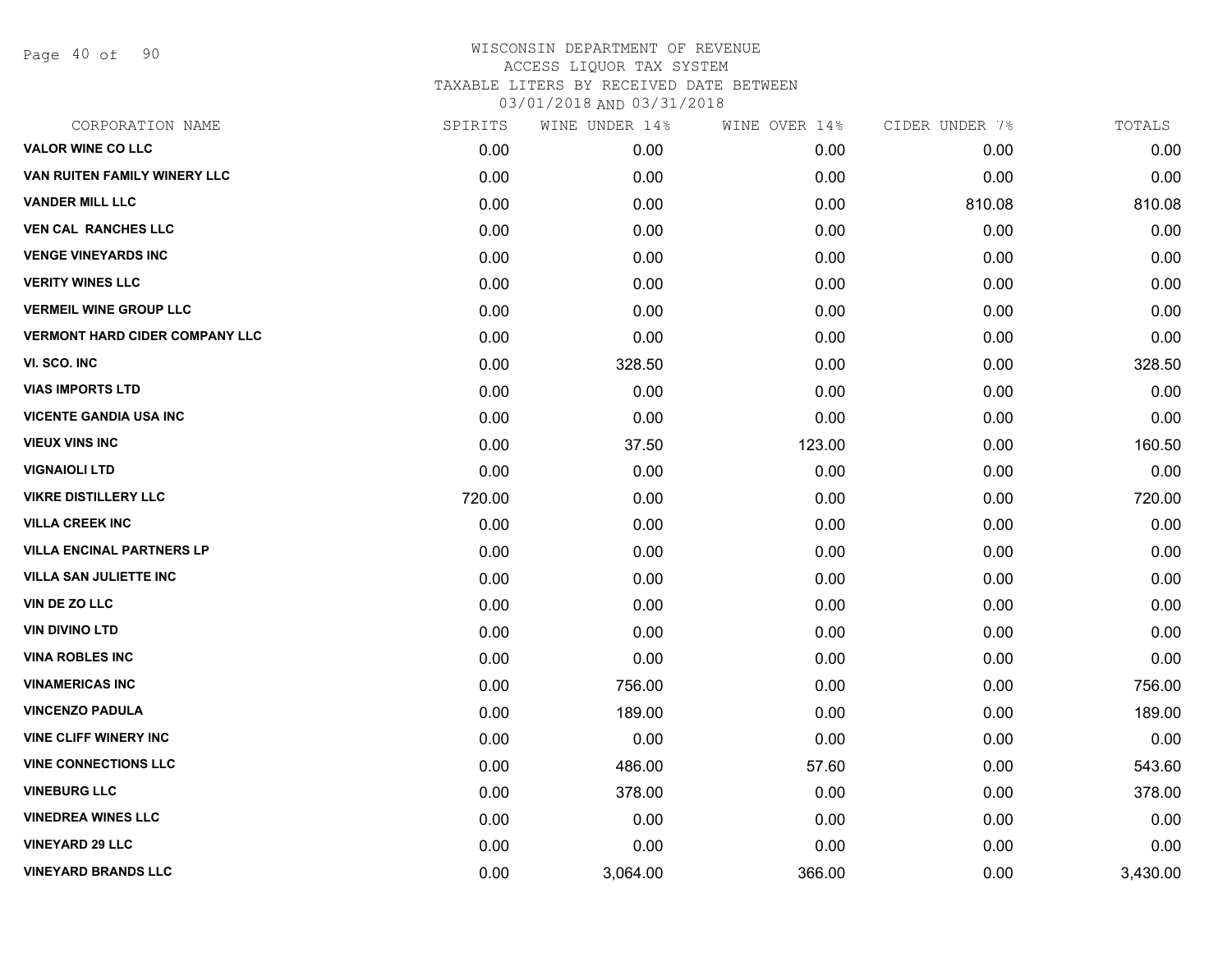Page 41 of 90

| CORPORATION NAME                            | SPIRITS   | WINE UNDER 14% | WINE OVER 14% | CIDER UNDER 7% | TOTALS     |
|---------------------------------------------|-----------|----------------|---------------|----------------|------------|
| <b>VINEYARD VARIETIES INC</b>               | 0.00      | 0.00           | 0.00          | 0.00           | 0.00       |
| <b>VINIFERA IMPORTS LTD</b>                 | 0.00      | 0.00           | 0.00          | 0.00           | 0.00       |
| <b>VINIFERA WINE COMPANY LLC</b>            | 0.00      | 0.00           | 0.00          | 0.00           | 0.00       |
| <b>VINO DEL SOL INC</b>                     | 0.00      | 0.00           | 0.00          | 0.00           | 0.00       |
| <b>VINO LOGICS CORPORATION</b>              | 0.00      | 0.00           | 0.00          | 0.00           | 0.00       |
| <b>VINO.COM LLC</b>                         | 0.00      | 378.00         | 396.00        | 1,351.00       | 2,125.00   |
| <b>VINOANDES LLC</b>                        | 0.00      | 0.00           | 0.00          | 0.00           | 0.00       |
| <b>VINOVIA WINE GROUP INC</b>               | 0.00      | 756.00         | 0.00          | 0.00           | 756.00     |
| <b>VINTAGE '59 IMPORTS LLC</b>              | 0.00      | 0.00           | 0.00          | 0.00           | 0.00       |
| <b>VINTAGE POINT LLC</b>                    | 0.00      | 0.00           | 0.00          | 0.00           | 0.00       |
| <b>VINTURE WINE COMPANY LLC</b>             | 0.00      | 0.00           | 0.00          | 0.00           | 0.00       |
| <b>VINTUS LLC</b>                           | 0.00      | 0.00           | 0.00          | 0.00           | 0.00       |
| <b>VISION WINE &amp; SPIRITS LLC</b>        | 320.70    | 1,665.00       | 0.00          | 0.00           | 1,985.70   |
| <b>VITANI SPIRITS LLC</b>                   | 0.00      | 0.00           | 0.00          | 0.00           | 0.00       |
| <b>VOTTO VINES IMPORTING INC</b>            | 0.00      | 0.00           | 0.00          | 0.00           | 0.00       |
| <b>W J DEUTSCH &amp; SONS LTD</b>           | 22,863.52 | 99,413.41      | 13,659.63     | 0.00           | 135,936.56 |
| <b>WAGNER WINE COMPANY LLC</b>              | 0.00      | 3,753.00       | 3,924.00      | 0.00           | 7,677.00   |
| <b>WALTER NOVOSEL</b>                       | 0.00      | 0.00           | 0.00          | 0.00           | 0.00       |
| <b>WARWICK VALLEY WINE CO INC</b>           | 0.00      | 0.00           | 0.00          | 0.00           | 0.00       |
| <b>WEBSTER BARNES LLC</b>                   | 0.00      | 0.00           | 0.00          | 0.00           | 0.00       |
| <b>WEIBEL INCORPORATED</b>                  | 0.00      | 99.00          | 0.00          | 0.00           | 99.00      |
| <b>WEIN BAUER INC</b>                       | 0.00      | 7,908.46       | 0.00          | 0.00           | 7,908.46   |
| WELL OILED WINE COMPANY LLC                 | 0.00      | 756.00         | 0.00          | 0.00           | 756.00     |
| <b>WEST COAST WINE PARTNERS LLC</b>         | 0.00      | 0.00           | 0.00          | 0.00           | 0.00       |
| <b>WESTERN SPIRITS BEVERAGE CO LLC</b>      | 0.00      | 0.00           | 0.00          | 0.00           | 0.00       |
| <b>WEYGANDT-METZLER IMPORTING LTD</b>       | 0.00      | 0.00           | 0.00          | 0.00           | 0.00       |
| <b>WHITE OAK VINEYARDS &amp; WINERY LLC</b> | 0.00      | 0.00           | 0.00          | 0.00           | 0.00       |
| WHYTE AND MACKAY (AMERICAS) LIMITED LLC     | 0.00      | 0.00           | 0.00          | 0.00           | 0.00       |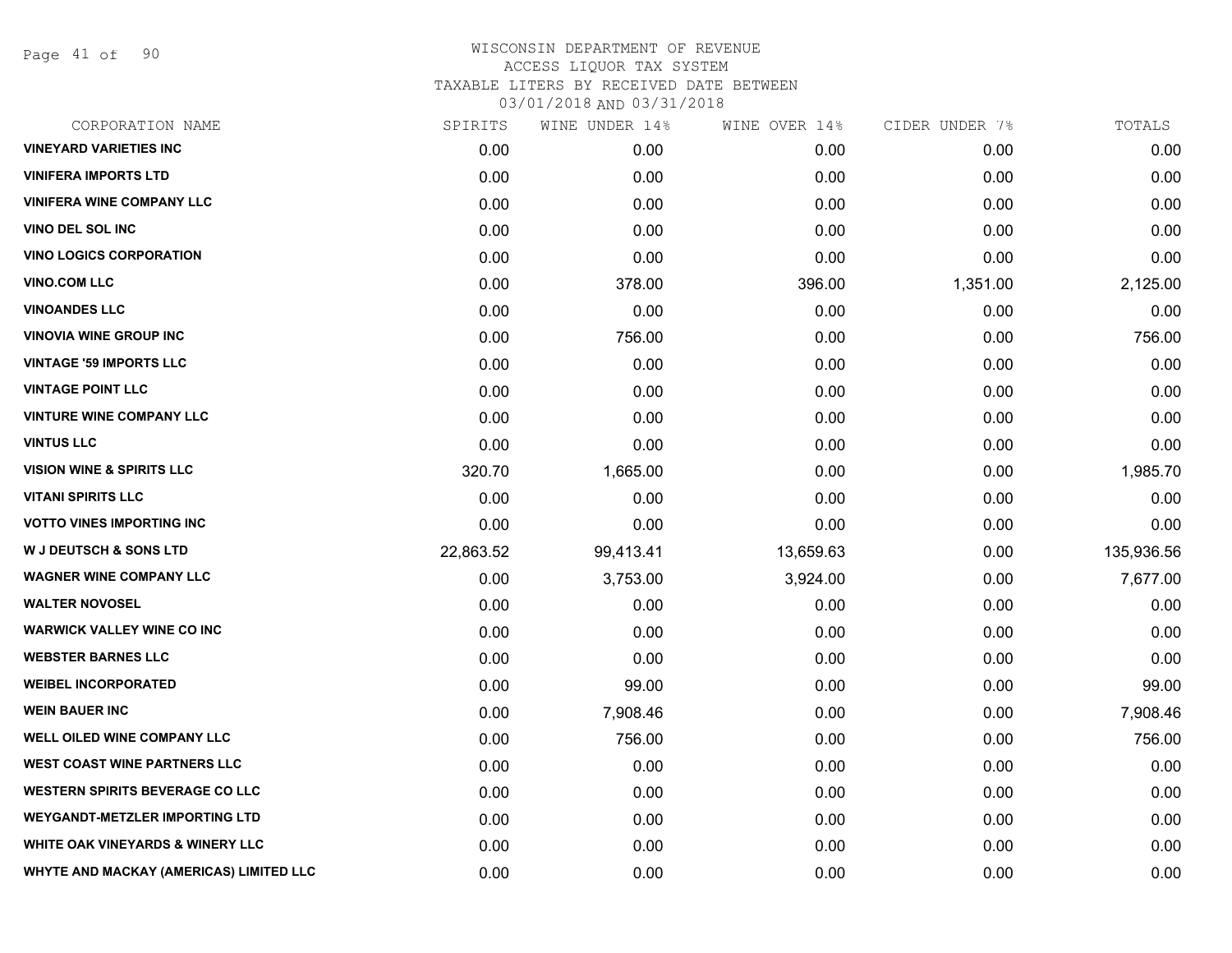Page 42 of 90

| CORPORATION NAME                               | SPIRITS   | WINE UNDER 14% | WINE OVER 14% | CIDER UNDER 7% | TOTALS    |
|------------------------------------------------|-----------|----------------|---------------|----------------|-----------|
| <b>WI INC</b>                                  | 0.00      | 0.00           | 0.00          | 0.00           | 0.00      |
| <b>WILLAMETTE VALLEY VINEYARDS INC</b>         | 0.00      | 441.00         | 126.00        | 0.00           | 567.00    |
| <b>WILLIAM GRANT &amp; SONS INC</b>            | 66,632.85 | 0.00           | 0.00          | 0.00           | 66,632.85 |
| <b>WILLIAM J WOLF</b>                          | 0.00      | 0.00           | 0.00          | 0.00           | 0.00      |
| <b>WILLIAM P KNUTTEL</b>                       | 0.00      | 0.00           | 0.00          | 0.00           | 0.00      |
| <b>WILLIAM PRICE III</b>                       | 0.00      | 0.00           | 0.00          | 0.00           | 0.00      |
| WILLIAM T HOLLORAN                             | 0.00      | 0.00           | 0.00          | 0.00           | 0.00      |
| <b>WILLIAM WOLF BRAND LLC</b>                  | 855.00    | 0.00           | 0.00          | 0.00           | 855.00    |
| <b>WILLIAM WOODRUFF</b>                        | 0.00      | 0.00           | 0.00          | 0.00           | 0.00      |
| <b>WILLIAMS &amp; SELYEM LLC</b>               | 0.00      | 0.00           | 0.00          | 0.00           | 0.00      |
| <b>WILSON CREEK WINERY &amp; VINEYARDS INC</b> | 0.00      | 0.00           | 0.00          | 0.00           | 0.00      |
| <b>WILSON DANIELS LLC</b>                      | 0.00      | 1,413.00       | 252.00        | 0.00           | 1,665.00  |
| <b>WINDY CITY DISTILLING INC</b>               | 0.00      | 0.00           | 0.00          | 0.00           | 0.00      |
| <b>WINE BRIDGE IMPORTS INC</b>                 | 0.00      | 1,386.00       | 0.00          | 0.00           | 1,386.00  |
| WINE COUNTRY INTERNATIONAL INC                 | 0.00      | 0.00           | 0.00          | 0.00           | 0.00      |
| <b>WINE CREEK LLC</b>                          | 0.00      | 0.00           | 63.00         | 0.00           | 63.00     |
| <b>WINE HOOLIGANS LLC</b>                      | 0.00      | 1,512.00       | 0.00          | 0.00           | 1,512.00  |
| <b>WINE WINE SITUATION LLC</b>                 | 0.00      | 0.00           | 0.00          | 0.00           | 0.00      |
| <b>WINEPLAYGROUND.COM INC</b>                  | 0.00      | 0.00           | 0.00          | 0.00           | 0.00      |
| <b>WINERIES &amp; SELECT PRODUCTS LLC</b>      | 0.00      | 1,251.00       | 450.00        | 0.00           | 1,701.00  |
| <b>WINERY EXCHANGE, INC.</b>                   | 0.00      | 18,108.00      | 288.00        | 0.00           | 18,396.00 |
| <b>WINES OF FRANCE INC</b>                     | 0.00      | 0.00           | 0.00          | 0.00           | 0.00      |
| <b>WINES UNLIMITED INC</b>                     | 0.00      | 4,662.00       | 0.00          | 0.00           | 4,662.00  |
| <b>WINESELLERS LTD</b>                         | 0.00      | 6,119.00       | 0.00          | 45.00          | 6,164.00  |
| <b>WINNESHIEK WILDBERRY WINERY LLC</b>         | 0.00      | 54.00          | 0.00          | 0.00           | 54.00     |
| <b>WISD LLC</b>                                | 0.00      | 1,323.00       | 90.00         | 0.00           | 1,413.00  |
| <b>WOODSON WINES LLC</b>                       | 0.00      | 0.00           | 0.00          | 0.00           | 0.00      |
| <b>WORLD TRAVELER IMPORTS LLC</b>              | 0.00      | 1,009.50       | 0.00          | 0.00           | 1,009.50  |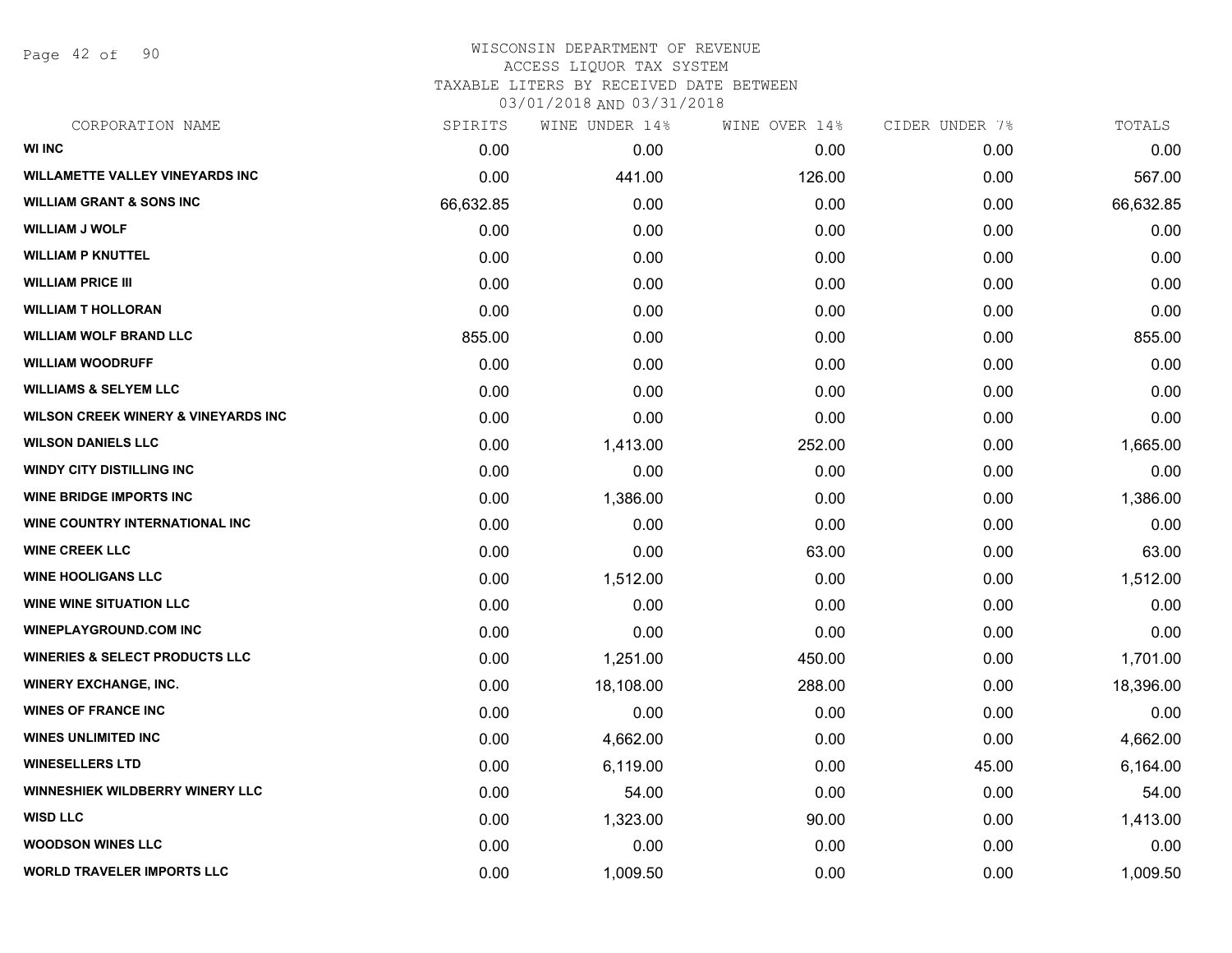Page 43 of 90

## WISCONSIN DEPARTMENT OF REVENUE ACCESS LIQUOR TAX SYSTEM TAXABLE LITERS BY RECEIVED DATE BETWEEN

| CORPORATION NAME                  | SPIRITS      | WINE UNDER 14% | WINE OVER 14% | CIDER UNDER 7% | TOTALS       |
|-----------------------------------|--------------|----------------|---------------|----------------|--------------|
| <b>WORLD'S END LLC</b>            | 0.00         | 0.00           | 0.00          | 0.00           | 0.00         |
| <b>WORLDWIDE CELLARS INC.</b>     | 0.00         | 1,245.00       | 0.00          | 0.00           | 1,245.00     |
| <b>WYOMING WHISKEY INC</b>        | 0.00         | 0.00           | 0.00          | 0.00           | 0.00         |
| YAEGAKI CORPORATION OF USA        | 0.00         | 45.00          | 108.00        | 0.00           | 153.00       |
| <b>YELLOW ROSE DISTILLING LLC</b> | 0.00         | 0.00           | 0.00          | 0.00           | 0.00         |
| YORKVILLE CELLARS INC             | 0.00         | 0.00           | 0.00          | 0.00           | 0.00         |
| YOUNTVILLE WINE IMPORTS LLC       | 0.00         | 0.00           | 0.00          | 0.00           | 0.00         |
| <b>ZD WINES LLC</b>               | 0.00         | 0.00           | 0.00          | 0.00           | 0.00         |
| <b>ZEILER SPIRITS LLC</b>         | 0.00         | 0.00           | 0.00          | 0.00           | 0.00         |
| <b>ZONIN USA INC</b>              | 0.00         | 12,234.72      | 225.00        | 0.00           | 12,459.72    |
| TOTAL LITERS FOR 3/31/2018        | 3,948,199.37 | 3,247,157.70   | 246,617.84    | 187,446.39     | 7,629,421.30 |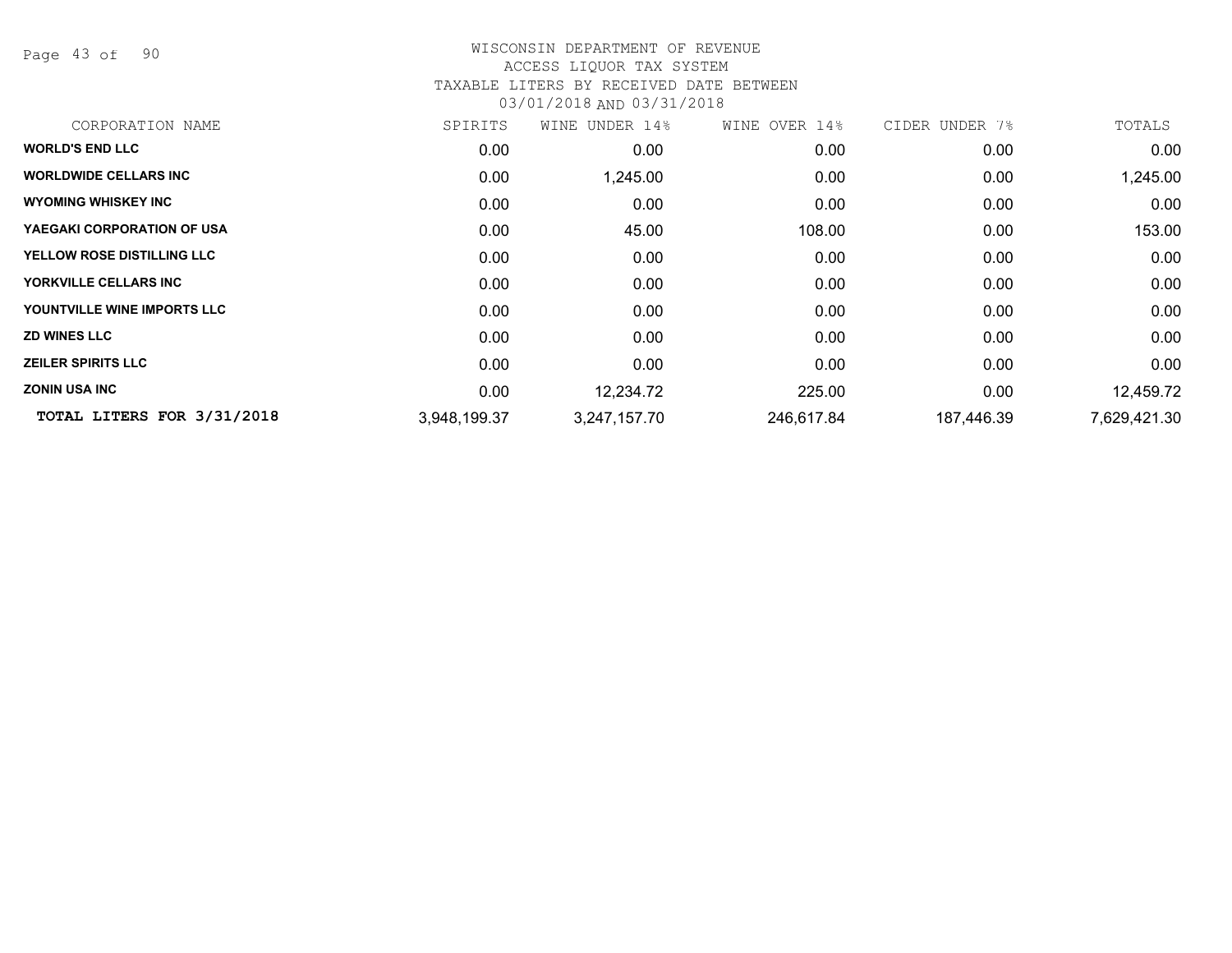Page 44 of 90

## WISCONSIN DEPARTMENT OF REVENUE ACCESS LIQUOR TAX SYSTEM TAXABLE LITERS BY RECEIVED DATE BETWEEN 03/01/2018 AND 03/31/2018

CORPORATION NAME SPIRITS WINE UNDER 14% WINE OVER 14% CIDER UNDER 7% TOTALS

**IN STATE WHOLESALER (W)**

| ALLSTATE LIQUOR & WINE COMPANY, INC.          | 0.00      | 0.00      | 0.00      | 0.00 | 0.00      |
|-----------------------------------------------|-----------|-----------|-----------|------|-----------|
| <b>AMPHORAE, LLC</b>                          | 0.00      | 0.00      | 0.00      | 0.00 | 0.00      |
| <b>AVA WINE &amp; SPIRITS LLC</b>             | 0.00      | 3,366.75  | 0.00      | 0.00 | 3,366.75  |
| <b>BADGER DISTRIBUTING OF MILWAUKEE LLC</b>   | 0.00      | 0.00      | 0.00      | 0.00 | 0.00      |
| <b>BADGER LIQUOR CO. INC.</b>                 | 57,082.80 | 17,598.24 | 11,763.00 | 0.00 | 86,444.04 |
| <b>BADGER STATE WINERY COOPERATIVE</b>        | 0.00      | 0.00      | 0.00      | 0.00 | 0.00      |
| <b>BADGER WINE &amp; SPIRITS LLC</b>          | 0.00      | 0.00      | 0.00      | 0.00 | 0.00      |
| <b>BEECHWOOD DISTRIBUTORS, INC.</b>           | 0.00      | 0.00      | 0.00      | 0.00 | 0.00      |
| BEER CAPITOL DISTRIBUTING LLC                 | 0.00      | 0.00      | 0.00      | 0.00 | 0.00      |
| <b>BILL'S DISTRIBUTING, LTD.</b>              | 0.00      | 0.00      | 0.00      | 0.00 | 0.00      |
| <b>BRANT T NEHMER</b>                         | 0.00      | 0.00      | 0.00      | 0.00 | 0.00      |
| <b>BREAKTHRU BEVERAGE GROUP LLC</b>           | 0.00      | 0.00      | 0.00      | 0.00 | 0.00      |
| <b>BREAKTHRU BEVERAGE GROUP LLC</b>           | 8,136.00  | 14,706.11 | 126.00    | 0.00 | 22,968.11 |
| <b>BREAKTHRU BEVERAGE WISCONSIN NORTH LLC</b> | 0.00      | 0.00      | 0.00      | 0.00 | 0.00      |
| <b>C.J.W., INC.</b>                           | 0.00      | 0.00      | 0.00      | 0.00 | 0.00      |
| <b>CAPITOL-HUSTING COMPANY, INC.</b>          | 31,779.00 | 12,204.00 | 0.00      | 0.00 | 43,983.00 |
| <b>CATHRINE BENNETT</b>                       | 0.00      | 0.00      | 0.00      | 0.00 | 0.00      |
| DE PERE LIQUOR CO LLC                         | 0.00      | 0.00      | 0.00      | 0.00 | 0.00      |
| <b>DEAN DISTRIBUTING, INC.</b>                | 0.00      | 0.00      | 0.00      | 0.00 | 0.00      |
| <b>DEAN DISTRIBUTING, INC.</b>                | 0.00      | 0.00      | 0.00      | 0.00 | 0.00      |
| DEWITT CHURCH GOODS, INC.                     | 0.00      | 0.00      | 0.00      | 0.00 | 0.00      |
| <b>FABIANO BROTHERS - WISCONSIN LLC</b>       | 0.00      | 0.00      | 0.00      | 0.00 | 0.00      |
| <b>FAUSTO FIORAVANTI</b>                      | 0.00      | 0.00      | 0.00      | 0.00 | 0.00      |
| FLANIGAN DISTRIBUTING OF DOOR COUNTY, INC.    | 0.00      | 0.00      | 0.00      | 0.00 | 0.00      |
| <b>FOUR SEASONS BEER DISTRIBUTORS INC</b>     | 0.00      | 0.00      | 0.00      | 0.00 | 0.00      |
| FRANK BEER DISTRIBUTORS, INC.                 | 0.00      | 0.00      | 0.00      | 0.00 | 0.00      |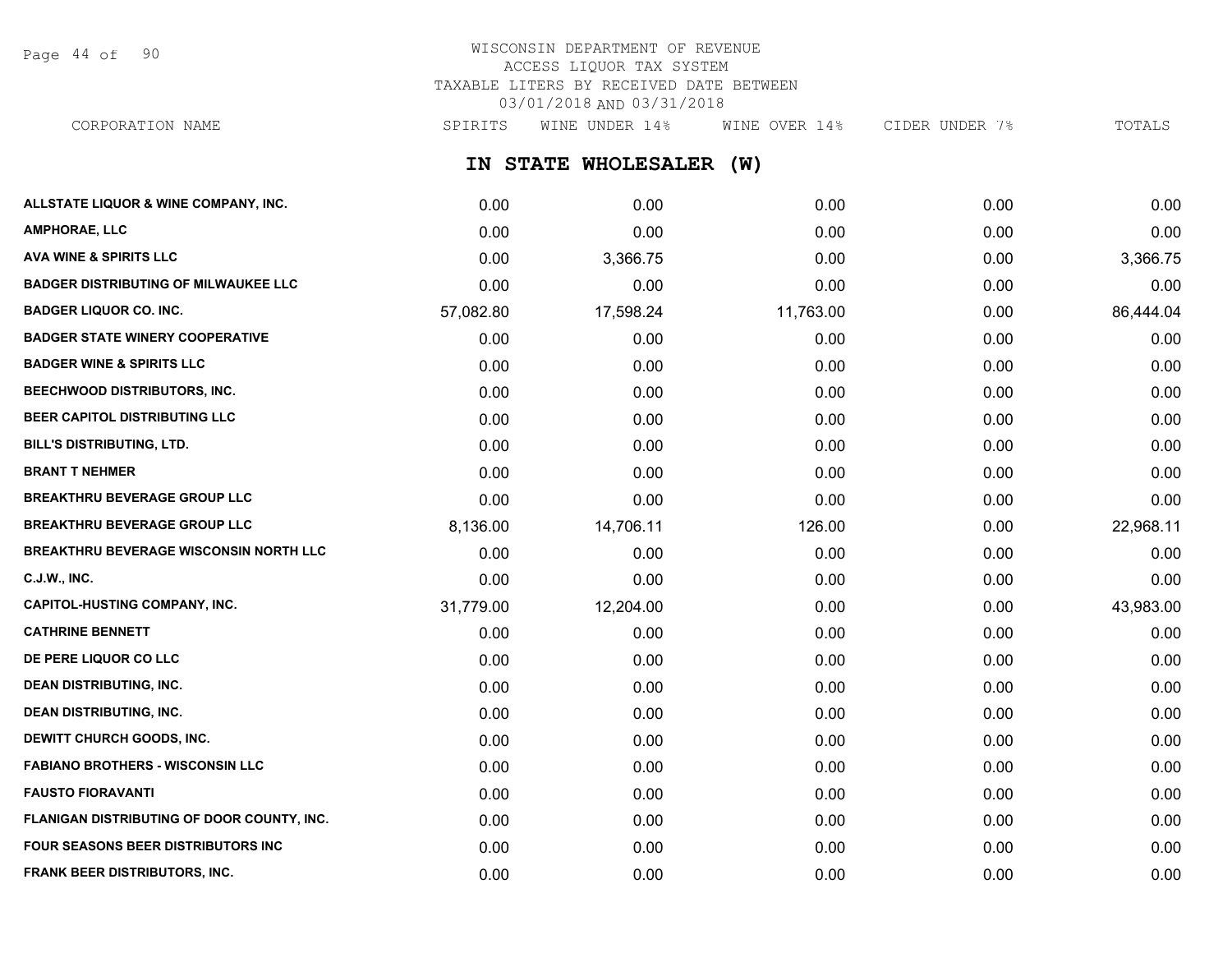Page 45 of 90

## WISCONSIN DEPARTMENT OF REVENUE ACCESS LIQUOR TAX SYSTEM TAXABLE LITERS BY RECEIVED DATE BETWEEN

| CORPORATION NAME                                 | SPIRITS   | WINE UNDER 14% | WINE OVER 14% | CIDER UNDER 7% | TOTALS    |
|--------------------------------------------------|-----------|----------------|---------------|----------------|-----------|
| <b>FRANK J MIRENDA SR</b>                        | 0.00      | 0.00           | 0.00          | 0.00           | 0.00      |
| FRANK LIQUOR COMPANY, INC.                       | 77,973.59 | 19,338.34      | 0.00          | 0.00           | 97,311.93 |
| FRANK LIQUORS OF LA CROSSE, INC.                 | 0.00      | 0.00           | 0.00          | 0.00           | 0.00      |
| <b>GASPARD INC</b>                               | 0.00      | 0.00           | 0.00          | 0.00           | 0.00      |
| <b>GENERAL BEER DISTRIBUTORS CO.</b>             | 0.00      | 0.00           | 0.00          | 0.00           | 0.00      |
| <b>GENERAL BEER DISTRIBUTORS CO. - MILWAUKEE</b> | 0.00      | 0.00           | 0.00          | 0.00           | 0.00      |
| <b>GENERAL BEER-NORTHEAST INC</b>                | 0.00      | 0.00           | 0.00          | 0.00           | 0.00      |
| <b>GENERAL BEER-NORTHEAST INC</b>                | 0.00      | 0.00           | 0.00          | 0.00           | 0.00      |
| <b>GENERAL BEER-NORTHWEST, INC.</b>              | 0.00      | 0.00           | 0.00          | 0.00           | 0.00      |
| GENERAL BEER-NORTHWEST, INC.                     | 0.00      | 0.00           | 0.00          | 0.00           | 0.00      |
| <b>GENERAL BEVERAGE SALES CO.</b>                | 0.00      | 14,805.00      | 16,380.00     | 0.00           | 31,185.00 |
| <b>GENERAL BEVERAGE SALES CO. -- OSHKOSH</b>     | 0.00      | 41,421.41      | 108.00        | 0.00           | 41,529.41 |
| <b>GENERAL BEVERAGE SALES CO.-MILWAUKEE</b>      | 0.00      | 34,512.48      | 99.00         | 0.00           | 34,611.48 |
| <b>GIUSEPPE GAGLIANELLO</b>                      | 0.00      | 0.00           | 0.00          | 0.00           | 0.00      |
| <b>GLORIA R RAGSDALE</b>                         | 0.00      | 0.00           | 0.00          | 0.00           | 0.00      |
| <b>HENDRICKS BEVERAGE, INC.</b>                  | 0.00      | 0.00           | 0.00          | 0.00           | 0.00      |
| <b>IRL, INCORPORATED</b>                         | 0.00      | 0.00           | 0.00          | 0.00           | 0.00      |
| <b>JACQUES VIEAU, INC.</b>                       | 0.00      | 0.00           | 0.00          | 0.00           | 0.00      |
| JANDRAIN RELIGIOUS SUPPLY, INC.                  | 0.00      | 0.00           | 0.00          | 0.00           | 0.00      |
| <b>JANSEN INTERNATIONAL LLC</b>                  | 0.00      | 0.00           | 0.00          | 0.00           | 0.00      |
| <b>JAW PROPERTIES LLC</b>                        | 0.00      | 0.00           | 0.00          | 0.00           | 0.00      |
| <b>JOHN J COLLETTI</b>                           | 0.00      | $-522.00$      | $-45.00$      | 0.00           | $-567.00$ |
| JOHNSON BROTHERS OF WISCONSIN INC                | 21,077.25 | 21,857.22      | $-382.50$     | 0.00           | 42,551.97 |
| <b>JONATHAN H STOLP</b>                          | 0.00      | 0.00           | 0.00          | 0.00           | 0.00      |
| <b>JONATHON LODUCA</b>                           | 0.00      | 0.00           | 0.00          | 0.00           | 0.00      |
| <b>JOSEPH A TRYGAR</b>                           | 0.00      | 0.00           | 0.00          | 0.00           | 0.00      |
| <b>JOYVINE LLC</b>                               | 0.00      | 0.00           | 0.00          | 0.00           | 0.00      |
| KAY BEER DISTRIBUTING, INC.                      | 0.00      | 0.00           | 0.00          | 0.00           | 0.00      |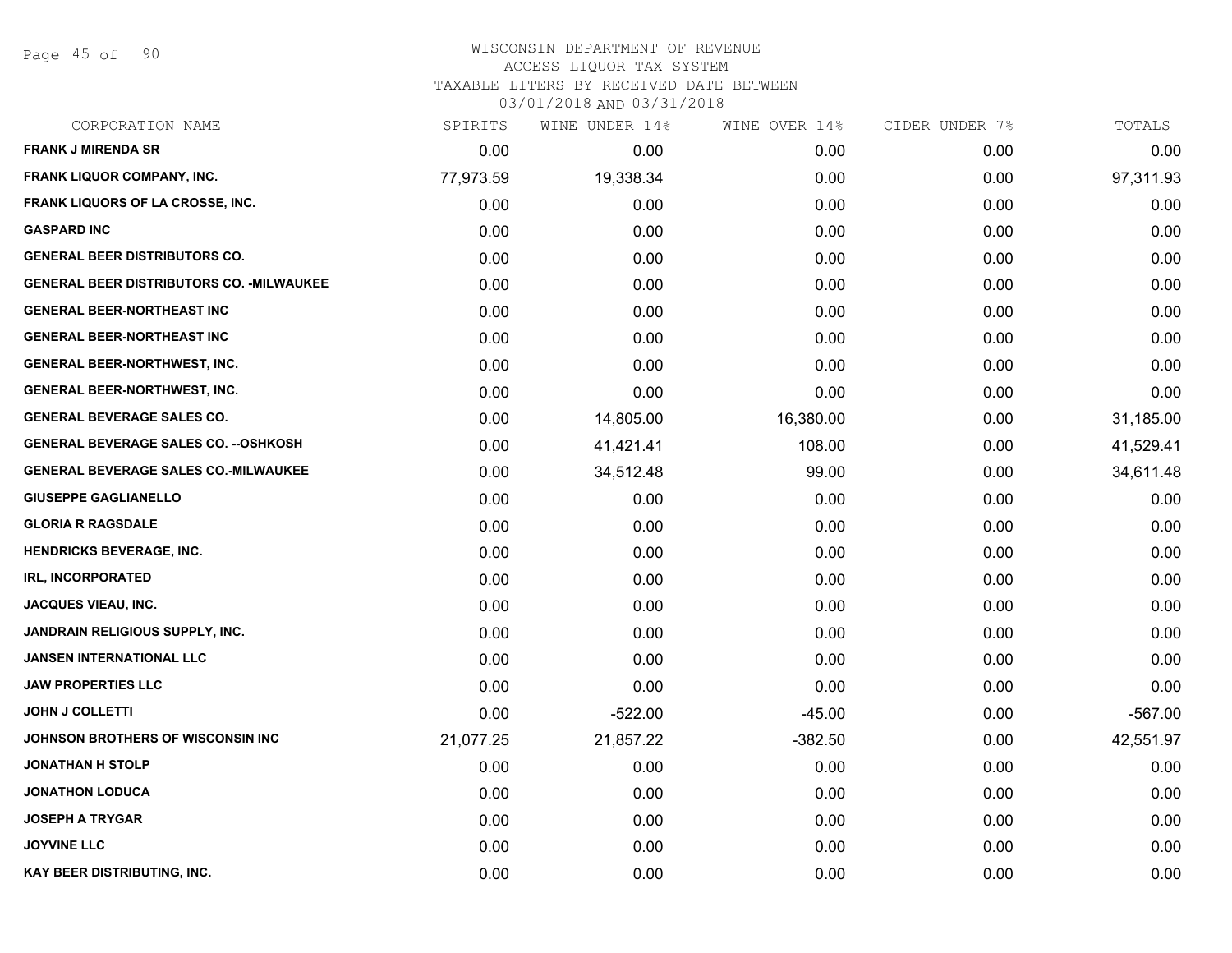Page 46 of 90

## WISCONSIN DEPARTMENT OF REVENUE ACCESS LIQUOR TAX SYSTEM TAXABLE LITERS BY RECEIVED DATE BETWEEN

| CORPORATION NAME                         | SPIRITS   | WINE UNDER 14% | WINE OVER 14% | CIDER UNDER 7% | TOTALS    |
|------------------------------------------|-----------|----------------|---------------|----------------|-----------|
| LA CROSSE BEVERAGE LLC                   | 0.00      | 0.00           | 0.00          | 0.00           | 0.00      |
| <b>LARRY'S DISTRIBUTING CO., INC.</b>    | 0.00      | 0.00           | 0.00          | $-433.00$      | $-433.00$ |
| LEE BEVERAGE OF WISCONSIN LLC            | 0.00      | 0.00           | 0.00          | 0.00           | 0.00      |
| LEE BEVERAGE OF WISCONSIN LLC            | 0.00      | 0.00           | 0.00          | 0.00           | 0.00      |
| LEE BEVERAGE-CIDERS WINES & SPIRITS LLC  | 0.00      | 0.00           | 0.00          | 0.00           | 0.00      |
| <b>L'EFT BANK WINE COMPANY LIMITED</b>   | 0.00      | 37,595.25      | 1,317.00      | 0.00           | 38,912.25 |
| LETRAH INTERNATIONAL CORPORATION         | 0.00      | 0.00           | 0.00          | 0.00           | 0.00      |
| LO DUCA BROS., INC.                      | 0.00      | 6,359.25       | 0.00          | 0.00           | 6,359.25  |
| <b>LORI SCOTT</b>                        | 0.00      | 0.00           | 0.00          | 0.00           | 0.00      |
| <b>LOS ALTOS AGAVE DISTRIBUTOR INC</b>   | 0.00      | 0.00           | 0.00          | 0.00           | 0.00      |
| <b>LOVINO LLC</b>                        | 0.00      | 0.00           | 0.00          | 0.00           | 0.00      |
| <b>LYNDA MALMBERG</b>                    | 0.00      | 0.00           | 0.00          | 0.00           | 0.00      |
| <b>M SHIRAZ LLC</b>                      | 0.00      | 0.00           | 0.00          | 0.00           | 0.00      |
| <b>MARCO BRUZZI</b>                      | 0.00      | 0.00           | 0.00          | 0.00           | 0.00      |
| <b>MICCA HUTCHINS</b>                    | 0.00      | 0.00           | 0.00          | 0.00           | 0.00      |
| <b>MICHAEL G ANSAY</b>                   | 0.00      | 279.00         | 0.00          | 364.32         | 643.32    |
| <b>MIDWEST SALES &amp; SERVICE, INC.</b> | 0.00      | 0.00           | 0.00          | 0.00           | 0.00      |
| <b>NOELKE DISTRIBUTORS, INC.</b>         | 0.00      | 0.00           | 0.00          | 0.00           | 0.00      |
| <b>NORTHWEST BEVERAGES, INC.</b>         | 0.00      | 0.00           | 0.00          | 0.00           | 0.00      |
| <b>NOUVEAU VENTURES LLC</b>              | $-186.31$ | $-95.25$       | 0.00          | 0.00           | $-281.56$ |
| OTT SCHWEITZER DISTRIBUTORSHIP, INC.     | 0.00      | 0.00           | 0.00          | 0.00           | 0.00      |
| PARK RIDGE DISTRIBUTING, INC.            | 0.00      | 0.00           | 0.00          | 0.00           | 0.00      |
| PEHLER DISTRIBUTING, INC.                | 0.00      | 0.00           | 0.00          | 0.00           | 0.00      |
| PHILLIPS DISTRIBUTING CORPORATION        | 0.00      | 0.00           | 0.00          | 0.00           | 0.00      |
| PHILLIPS WINE COMPANY                    | 0.00      | 0.00           | 0.00          | 0.00           | 0.00      |
| PHILLY'S PREMIUM BEVERAGES LLC           | 0.00      | 0.00           | 0.00          | 0.00           | 0.00      |
| PURE WINE WISCONSIN INC                  | 0.00      | 0.00           | 0.00          | 0.00           | 0.00      |
| PURPLE FEET WINES, LLC                   | 0.00      | 0.00           | 0.00          | 0.00           | 0.00      |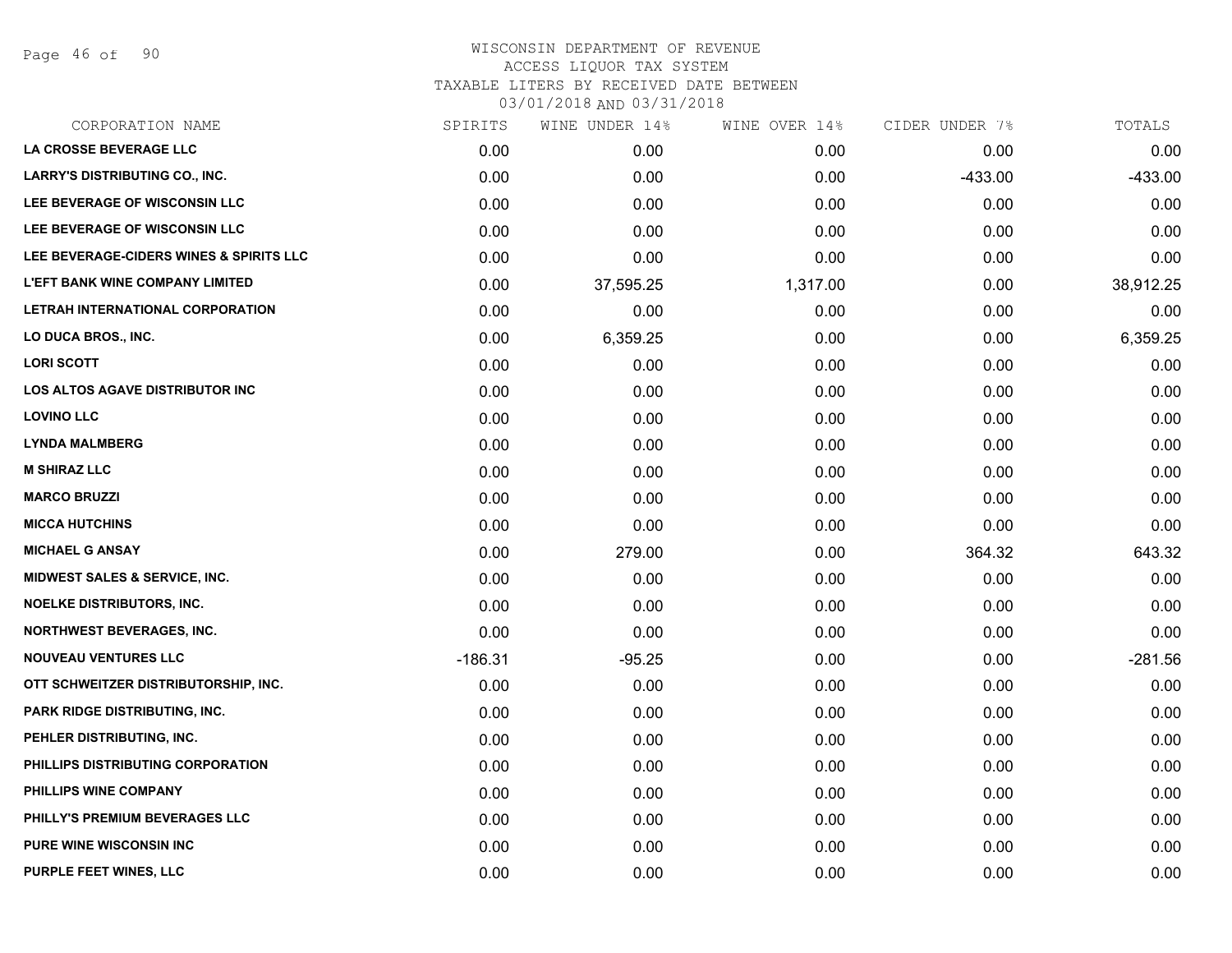Page 47 of 90

| CORPORATION NAME                        | SPIRITS    | WINE UNDER 14% | WINE OVER 14% | CIDER UNDER 7% | TOTALS     |
|-----------------------------------------|------------|----------------|---------------|----------------|------------|
| <b>PVD ENTERPRISES LLC</b>              | 0.00       | 0.00           | 0.00          | 0.00           | 0.00       |
| RATAS WHOLESALE LIQUOR COMPANY          | 0.00       | 0.00           | 0.00          | 0.00           | 0.00       |
| S. & S. DISTRIBUTING, INC.              | 0.00       | 0.00           | 0.00          | 0.00           | 0.00       |
| S. & S. DISTRIBUTING, INC.              | 0.00       | 0.00           | 0.00          | 0.00           | 0.00       |
| <b>SALIM M SHAMMO</b>                   | 0.00       | 0.00           | 0.00          | 0.00           | 0.00       |
| <b>SARATOGA LIQUOR CO., INC.</b>        | 0.00       | 11,644.13      | 0.00          | 0.00           | 11,644.13  |
| <b>SMALL LOT WINE WI, INC.</b>          | 0.00       | 0.00           | 0.00          | 0.00           | 0.00       |
| <b>SP3 LLC</b>                          | 0.00       | 0.00           | 0.00          | 0.00           | 0.00       |
| <b>SQUARE ROOT LLC</b>                  | 0.00       | 0.00           | 0.00          | 0.00           | 0.00       |
| <b>SUPERIOR BEVERAGES LLC</b>           | 0.00       | 0.00           | 0.00          | $-8.52$        | $-8.52$    |
| <b>THOMAS PROBST</b>                    | 0.00       | 0.00           | 0.00          | 0.00           | 0.00       |
| <b>TIMOTHY REILLY SR</b>                | 0.00       | 0.00           | 0.00          | 0.00           | 0.00       |
| TJ INTERNATIONAL LTD                    | 0.00       | 0.00           | 0.00          | 0.00           | 0.00       |
| TRANSNATIONAL ENTERPRISES, INCORPORATED | 0.00       | 0.00           | 0.00          | 0.00           | 0.00       |
| TRIANGLE DISTRIBUTING COMPANY, INC.     | 0.00       | 0.00           | 0.00          | 0.00           | 0.00       |
| TRI-MART COMPANY LLC                    | 0.00       | 0.00           | 0.00          | 0.00           | 0.00       |
| <b>VINO VERITAS, LTD.</b>               | 0.00       | 0.00           | 0.00          | 0.00           | 0.00       |
| <b>WDI LLC</b>                          | 0.00       | 0.00           | 0.00          | 0.00           | 0.00       |
| <b>WDI LLC</b>                          | 0.00       | 0.00           | 0.00          | 0.00           | 0.00       |
| <b>WISCONSIN DISTRIBUTORS EAST LLC</b>  | 0.00       | 0.00           | 0.00          | 0.00           | 0.00       |
| <b>WISCONSIN DISTRIBUTORS NORTH LLC</b> | 0.00       | 0.00           | 0.00          | 0.00           | 0.00       |
| <b>WISCONSIN DISTRIBUTORS SOUTH LLC</b> | 0.00       | 0.00           | 0.00          | 0.00           | 0.00       |
| <b>WISCONSIN WINERY CO-OP</b>           | 0.00       | 0.00           | 0.00          | 0.00           | 0.00       |
| <b>WOODFIELD DISTRIBUTION LLC</b>       | 0.00       | 0.00           | 0.00          | 0.00           | 0.00       |
| ZASTROW THE BEER MAN, INC.              | 0.00       | 0.00           | 0.00          | 0.00           | 0.00       |
| TOTAL LITERS FOR 3/31/2018              | 195,862.33 | 235,069.93     | 29,365.50     | $-77.20$       | 460,220.56 |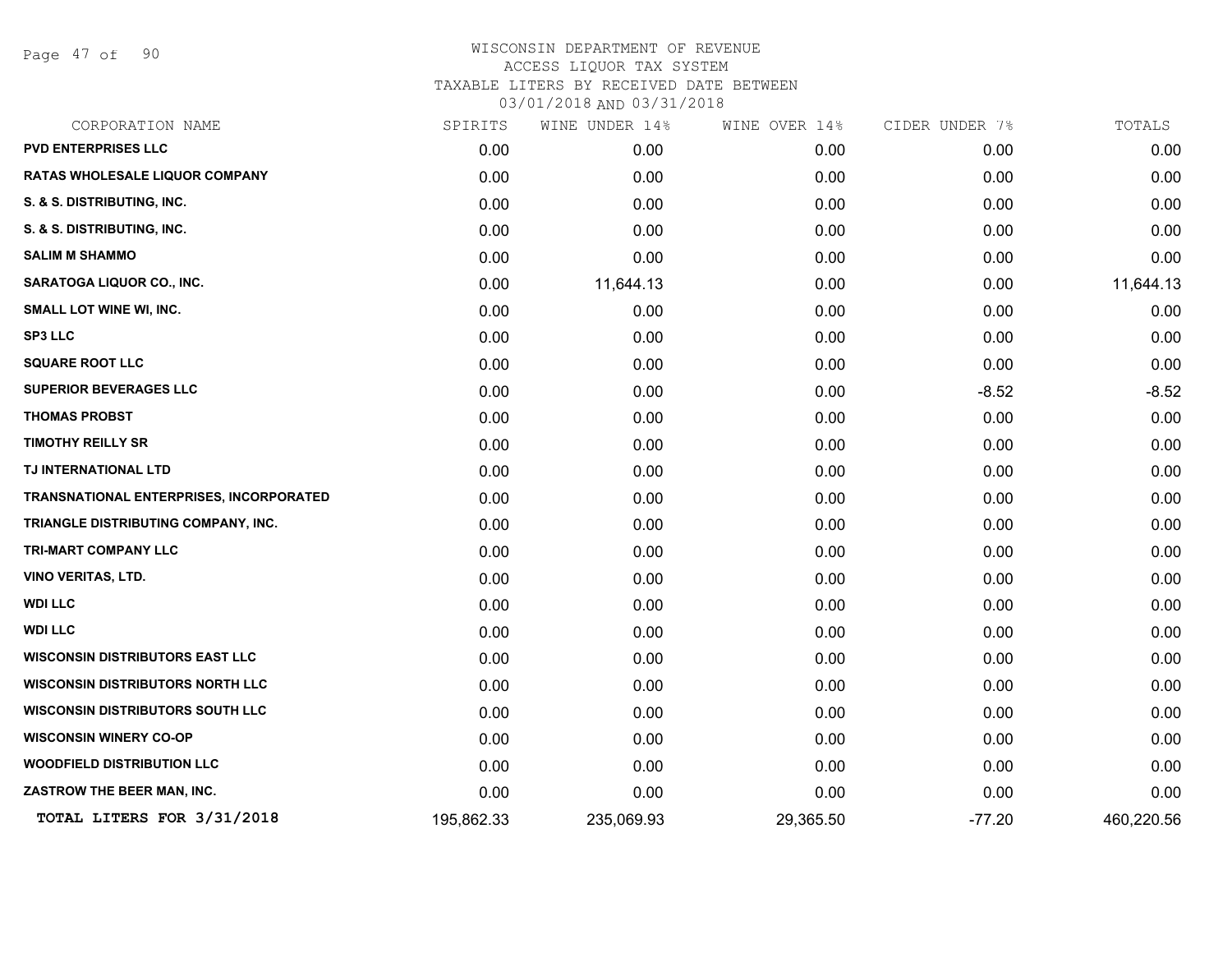Page 48 of 90

## WISCONSIN DEPARTMENT OF REVENUE ACCESS LIQUOR TAX SYSTEM TAXABLE LITERS BY RECEIVED DATE BETWEEN 03/01/2018 AND 03/31/2018

CORPORATION NAME SPIRITS WINE UNDER 14% WINE OVER 14% CIDER UNDER 7% TOTALS

**IN STATE MANUFACTURER (WM)**

| 45TH PARALLEL SPIRITS, LLC                | 0.00     | 0.00 | 0.00 | 0.00 | 0.00     |
|-------------------------------------------|----------|------|------|------|----------|
| ACE ETHANOL, LLC                          | 0.00     | 0.00 | 0.00 | 0.00 | 0.00     |
| <b>AEPPELTREOW INC</b>                    | 37.51    | 0.00 | 0.00 | 0.00 | 37.51    |
| ANGRY SPIRITS DISTILLING LLC              | 0.00     | 0.00 | 0.00 | 0.00 | 0.00     |
| <b>B &amp; E DISTILLERY INC.</b>          | 0.00     | 0.00 | 0.00 | 0.00 | 0.00     |
| <b>BRIAN SAMMONS</b>                      | 1,027.50 | 0.00 | 0.00 | 0.00 | 1,027.50 |
| <b>C &amp; N CORPORATION</b>              | 824.95   | 0.00 | 0.00 | 0.00 | 824.95   |
| <b>CENTRAL STANDARD LLC</b>               | 2,421.59 | 0.00 | 0.00 | 0.00 | 2,421.59 |
| CHIPPEWA RIVER DISTILLERY AND BREWERY LLC | 816.47   | 0.00 | 0.00 | 0.00 | 816.47   |
| <b>CLOVER MEADOW LLC</b>                  | 0.00     | 0.00 | 0.00 | 0.00 | 0.00     |
| <b>COPPER CROW DISTILLERY LLC</b>         | 0.00     | 0.00 | 0.00 | 0.00 | 0.00     |
| <b>DANCING GOAT DISTILLERY, LLC</b>       | 0.00     | 0.00 | 0.00 | 0.00 | 0.00     |
| <b>DEATH'S DOOR DISTILLERY LLC</b>        | 2,056.18 | 0.00 | 0.00 | 0.00 | 2,056.18 |
| <b>DENNIS E ERB</b>                       | 3.79     | 0.00 | 0.00 | 0.00 | 3.79     |
| <b>DISTILLERY PARTNERS, LLC</b>           | 575.23   | 0.00 | 0.00 | 0.00 | 575.23   |
| DRIFTLESS GLEN DISTILLERY LLC             | 0.00     | 0.00 | 0.00 | 0.00 | 0.00     |
| <b>EMCO CHEMICAL DISTRIBUTORS, INC.</b>   | 0.00     | 0.00 | 0.00 | 0.00 | 0.00     |
| <b>GLOBAL UNIVERSAL SRL</b>               | 0.00     | 0.00 | 0.00 | 0.00 | 0.00     |
| <b>GRANT J VAN DRIEST</b>                 | 0.00     | 0.00 | 0.00 | 0.00 | 0.00     |
| <b>GREAT LAKES DISTILLERY LLC</b>         | 2,426.25 | 0.00 | 0.00 | 0.00 | 2,426.25 |
| HENDRICKS FAMILY DISTILLERY LLC           | 553.50   | 0.00 | 0.00 | 0.00 | 553.50   |
| <b>ISAAC SHOWAKI</b>                      | 0.00     | 0.00 | 0.00 | 0.00 | 0.00     |
| <b>JAMES PLOETZ</b>                       | 0.00     | 0.00 | 0.00 | 0.00 | 0.00     |
| <b>JKLM DISTILLING PARTNERS LLC</b>       | 0.00     | 0.00 | 0.00 | 0.00 | 0.00     |
| <b>JOSEPH RETZER III</b>                  | 0.00     | 0.00 | 0.00 | 0.00 | 0.00     |
| <b>KELLY M YOCOM</b>                      | 0.00     | 0.00 | 0.00 | 0.00 | 0.00     |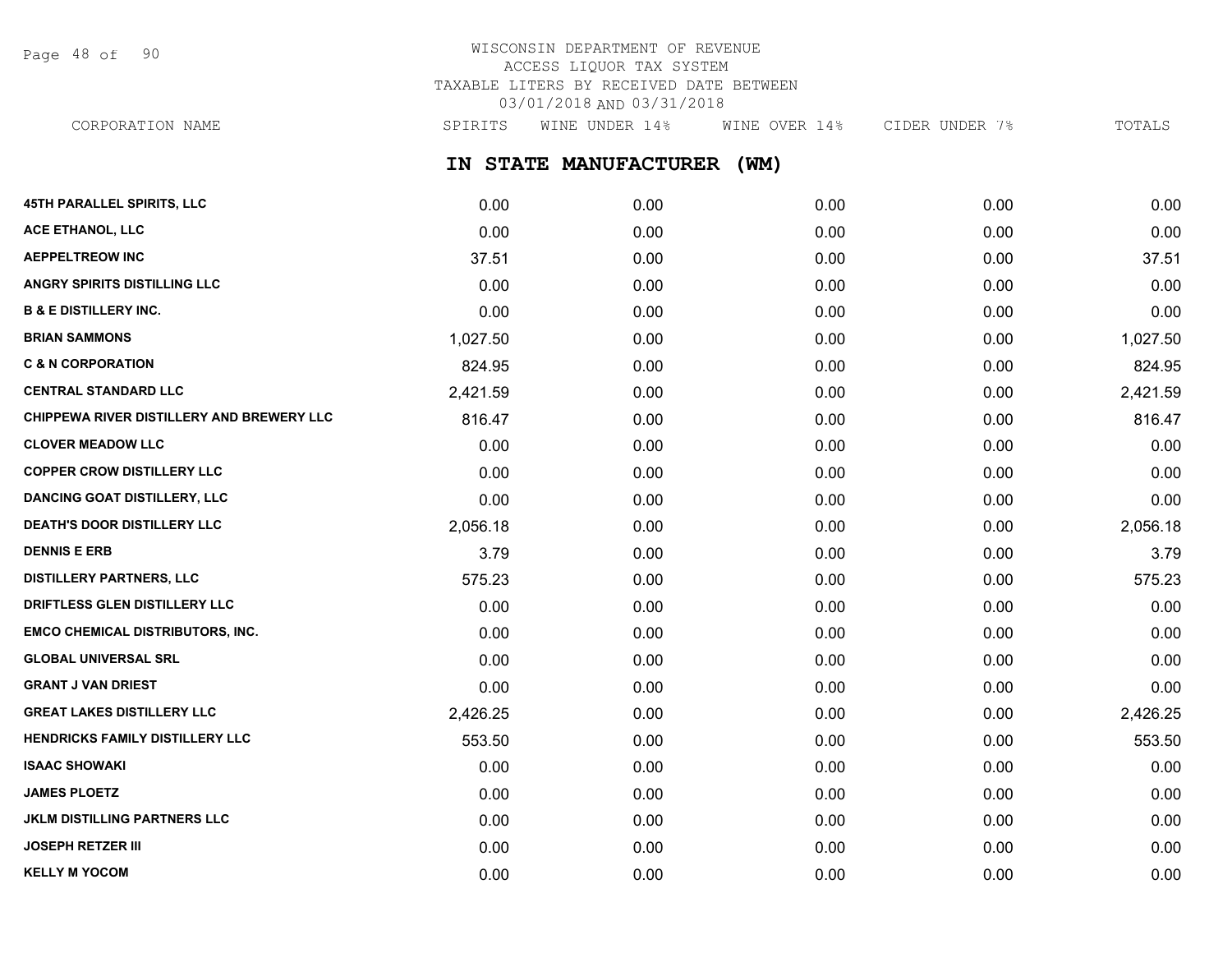Page 49 of 90

#### WISCONSIN DEPARTMENT OF REVENUE ACCESS LIQUOR TAX SYSTEM

## TAXABLE LITERS BY RECEIVED DATE BETWEEN

| CORPORATION NAME                             | SPIRITS   | UNDER 14%<br>WINE | WINE OVER 14% | CIDER UNDER 7% | TOTALS    |
|----------------------------------------------|-----------|-------------------|---------------|----------------|-----------|
| <b>MATTHEW RICK</b>                          | 210.73    | 1,662.74          | 182.27        | 0.00           | 2,055.74  |
| <b>MEISENBURG BREWING AND DISTILLING LLC</b> | 0.00      | 0.00              | 0.00          | 0.00           | 0.00      |
| <b>MILLERCOORS LLC</b>                       | 0.00      | 0.00              | 0.00          | 39,872.56      | 39,872.56 |
| <b>NATHAN G GREENAWALT</b>                   | 171.00    | 0.00              | 0.00          | 0.00           | 171.00    |
| <b>NORTHERN WATERS DISTILLERY LLC</b>        | 235.53    | 0.00              | 0.00          | 0.00           | 235.53    |
| PERLICK DISTILLERY, LLC                      | 675.09    | 0.00              | 0.00          | 0.00           | 675.09    |
| <b>RIVER BEND VINEYARD &amp; WINERY LLC</b>  | 0.00      | 0.00              | 0.00          | 0.00           | 0.00      |
| <b>SENSIENT FLAVORS LLC</b>                  | 0.00      | 0.00              | 0.00          | 0.00           | 0.00      |
| <b>ST CROIX SPIRITS LLC</b>                  | 0.00      | 0.00              | 0.00          | 0.00           | 0.00      |
| <b>STATE LINE DISTILLERY, LLC</b>            | 0.00      | 0.00              | 0.00          | 0.00           | 0.00      |
| <b>SUGAR RIVER DISTILLERY INC</b>            | 0.00      | 0.00              | 0.00          | 0.00           | 0.00      |
| THE NORTH WOODS DISTILLERY LLC               | 1,017.01  | 0.00              | 0.00          | 0.00           | 1,017.01  |
| <b>TWO TALL GUYS LLC</b>                     | 66.74     | 0.00              | 0.00          | 0.00           | 66.74     |
| WHITE WINTER WINERY INC                      | 0.00      | 0.00              | 0.00          | 0.00           | 0.00      |
| <b>WOLLERSHEIM WINERY, INC.</b>              | 2,299.48  | 0.00              | 180.00        | 0.00           | 2,479.48  |
| YAHARA BAY DISTILLERS, INC.                  | 4,686.28  | 108.00            | 0.00          | 0.00           | 4,794.28  |
| TOTAL LITERS FOR 3/31/2018                   | 20,104.83 | 1,770.74          | 362.27        | 39,872.56      | 62,110.40 |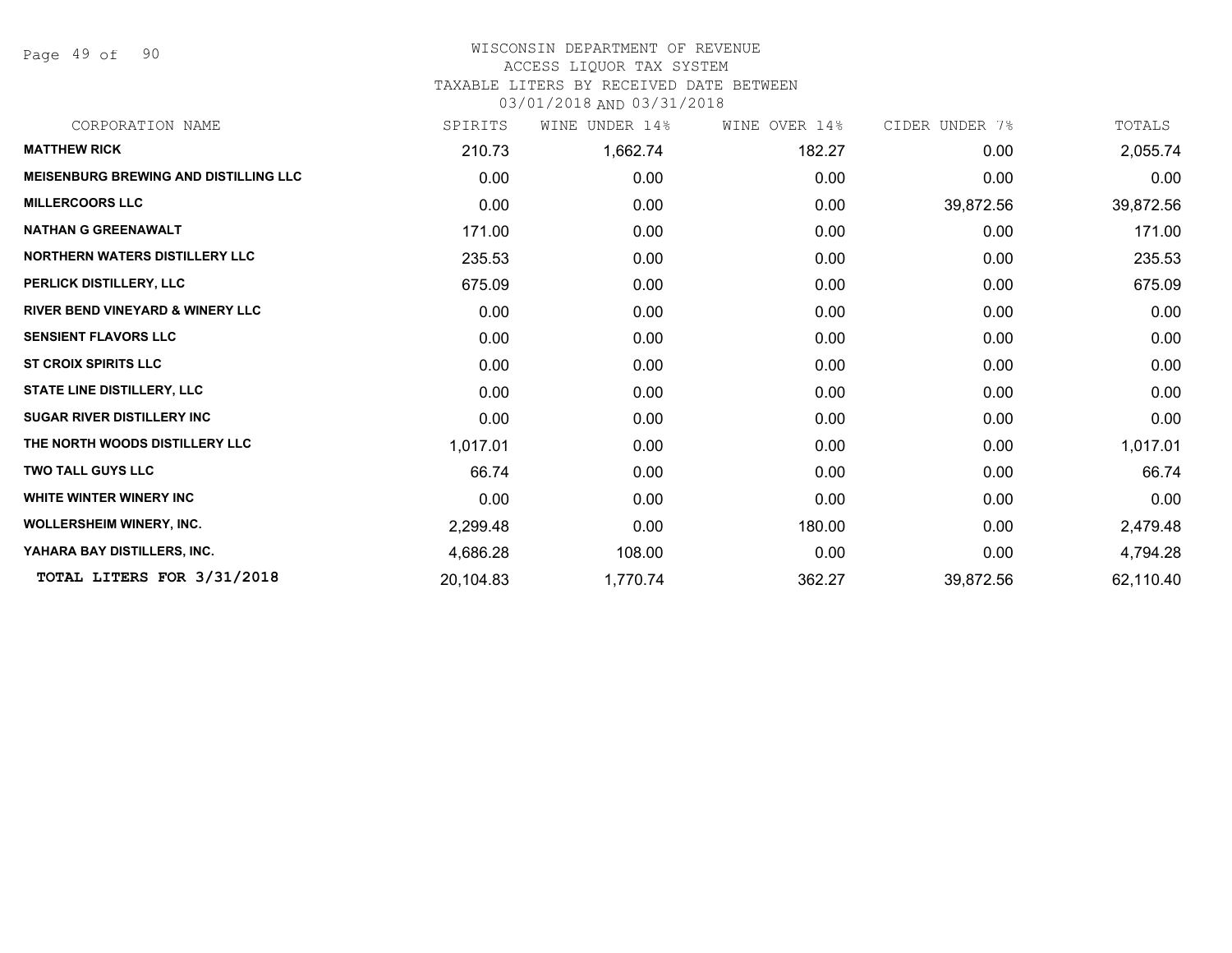Page 50 of 90

# WISCONSIN DEPARTMENT OF REVENUE ACCESS LIQUOR TAX SYSTEM TAXABLE LITERS BY RECEIVED DATE BETWEEN 03/01/2018 AND 03/31/2018

CORPORATION NAME SPIRITS WINE UNDER 14% WINE OVER 14% CIDER UNDER 7% TOTALS

**IN STATE RECTIFIER (WR)**

| <b>45TH PARALLEL SPIRITS, LLC</b>            | 3,003.75     | 0.00         | 0.00 | 0.00 | 3,003.75     |
|----------------------------------------------|--------------|--------------|------|------|--------------|
| <b>ARTYS</b>                                 | 2,235.73     | 0.00         | 0.00 | 0.00 | 2,235.73     |
| <b>CITY BREWING COMPANY, LLC</b>             | 972,112.84   | 0.00         | 0.00 | 0.00 | 972,112.84   |
| <b>DANCING GOAT DISTILLERY, LLC</b>          | 0.00         | 0.00         | 0.00 | 0.00 | 0.00         |
| <b>DISTILLERY PARTNERS, LLC</b>              | 0.00         | 0.00         | 0.00 | 0.00 | 0.00         |
| <b>GALLOWAY COMPANY</b>                      | 0.00         | 0.00         | 0.00 | 0.00 | 0.00         |
| <b>GLOBAL UNIVERSAL SRL</b>                  | 0.00         | 0.00         | 0.00 | 0.00 | 0.00         |
| <b>GREAT LAKES DISTILLERY LLC</b>            | 1,696.88     | 0.00         | 0.00 | 0.00 | 1,696.88     |
| HENRY FARMS PRAIRIE SPIRITS LLC              | $-333.00$    | 0.00         | 0.00 | 0.00 | $-333.00$    |
| <b>KELLY M YOCOM</b>                         | 0.00         | 0.00         | 0.00 | 0.00 | 0.00         |
| <b>MEISENBURG BREWING AND DISTILLING LLC</b> | 0.00         | 0.00         | 0.00 | 0.00 | 0.00         |
| <b>MIDWEST CUSTOM BOTTLING LLC</b>           | 22,131.73    | $-34,702.57$ | 0.00 | 0.00 | $-12,570.84$ |
| <b>NATHAN G GREENAWALT</b>                   | 0.00         | 0.00         | 0.00 | 0.00 | 0.00         |
| YAHARA BAY DISTILLERS, INC.                  | 0.00         | 0.00         | 0.00 | 0.00 | 0.00         |
| YAHARA BAY DISTILLERS, INC.                  | 0.00         | 0.00         | 0.00 | 0.00 | 0.00         |
| TOTAL LITERS FOR 3/31/2018                   | 1,000,847.93 | $-34,702.57$ | 0.00 | 0.00 | 966,145.36   |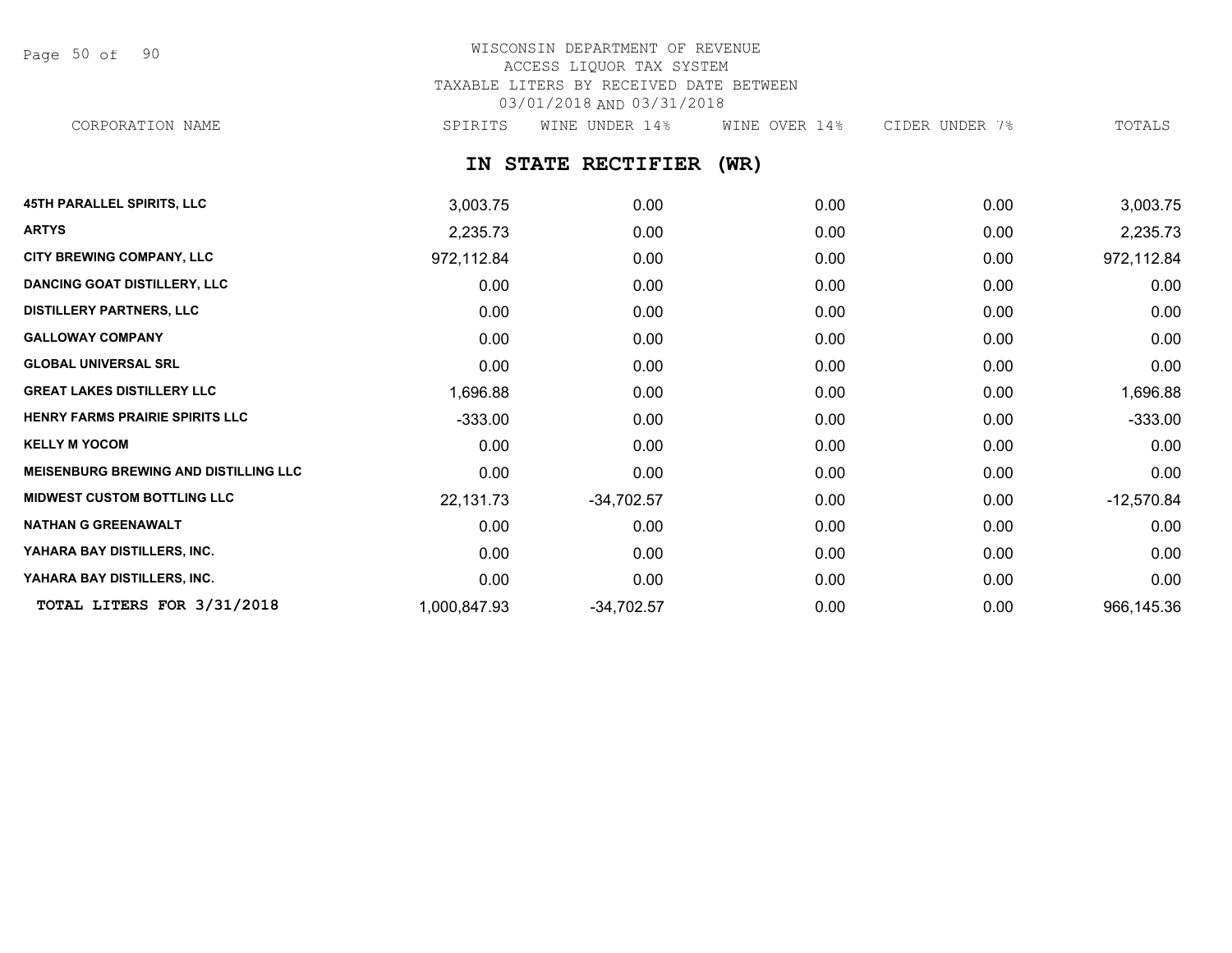Page 51 of 90

## WISCONSIN DEPARTMENT OF REVENUE ACCESS LIQUOR TAX SYSTEM TAXABLE LITERS BY RECEIVED DATE BETWEEN 03/01/2018 AND 03/31/2018

CORPORATION NAME SPIRITS WINE UNDER 14% WINE OVER 14% CIDER UNDER 7% TOTALS

**IN STATE WINERY (WWI)**

| <b>AEPPELTREOW INC</b>                            | 0.00 | 36.42       | 0.00     | $-1,508.64$ | $-1,472.22$ |
|---------------------------------------------------|------|-------------|----------|-------------|-------------|
| <b>AMANDA STEFL</b>                               | 0.00 | $-1,802.87$ | 0.00     | 0.00        | $-1,802.87$ |
| <b>BARABOO BLUFF WINERY, LLC</b>                  | 0.00 | 1,906.89    | 0.00     | 0.00        | 1,906.89    |
| <b>BAYFIELD WINERY, LTD.</b>                      | 0.00 | 0.00        | 0.00     | 0.00        | 0.00        |
| <b>BELLEVINEZ LLC</b>                             | 0.00 | 420.18      | 0.00     | 0.00        | 420.18      |
| <b>BLIND HORSE WINERY LLC</b>                     | 0.00 | 8,767.25    | 2,406.46 | 0.00        | 11,173.71   |
| <b>BOTHAM VINEYARDS, INC.</b>                     | 0.00 | 2,354.52    | 0.00     | 0.00        | 2,354.52    |
| <b>BRANCHES WINERY LLC</b>                        | 0.00 | 0.00        | 0.00     | 0.00        | 0.00        |
| <b>BRIAN C LOKRANTZ</b>                           | 0.00 | 0.00        | 0.00     | 0.00        | 0.00        |
| <b>BRIGADOON FARM &amp; WINERY LLC</b>            | 0.00 | 0.00        | 0.00     | 0.00        | 0.00        |
| <b>C &amp; N CORPORATION</b>                      | 0.00 | 31,319.03   | 134.95   | 0.00        | 31,453.98   |
| <b>CHATEAU ST CROIX WINERY &amp; VINEYARD LLC</b> | 0.00 | 297.75      | 79.13    | 0.00        | 376.88      |
| <b>CHERYL JOHNSON</b>                             | 0.00 | 0.00        | 0.00     | 0.00        | 0.00        |
| <b>CIDER HOUSE OF WISCONSIN LLC</b>               | 0.00 | 0.00        | 0.00     | 0.00        | 0.00        |
| <b>CLAY JAR HOLDINGS LLC</b>                      | 0.00 | 91.39       | 5.57     | 0.00        | 96.96       |
| <b>CLOVER MEADOW LLC</b>                          | 0.00 | 208.20      | 0.00     | 0.00        | 208.20      |
| <b>COLLEEN M BOS</b>                              | 0.00 | 1,135.94    | 0.00     | 0.00        | 1,135.94    |
| <b>CRAIG FLETCHER</b>                             | 0.00 | 0.00        | 0.00     | 0.00        | 0.00        |
| <b>DANIEL J KOEPKE</b>                            | 0.00 | 0.00        | 0.00     | 0.00        | 0.00        |
| DANZINGER VINEYARDS LLC                           | 0.00 | 0.00        | 0.00     | 0.00        | 0.00        |
| <b>DAVID F MAHER</b>                              | 0.00 | 0.00        | 0.00     | 0.00        | 0.00        |
| <b>DEAN L BAUMGARTEN</b>                          | 0.00 | 0.00        | 0.00     | 0.00        | 0.00        |
| <b>DIANA HOBSON</b>                               | 0.00 | 185.86      | 0.00     | 0.00        | 185.86      |
| DRUMLIN RIDGE WINERY LLC                          | 0.00 | 0.00        | 0.00     | 0.00        | 0.00        |
| <b>EDWARD J RINK</b>                              | 0.00 | 70.48       | 18.74    | 0.00        | 89.22       |
| <b>ELISABETH W KLEIN</b>                          | 0.00 | 340.69      | 113.56   | 0.00        | 454.25      |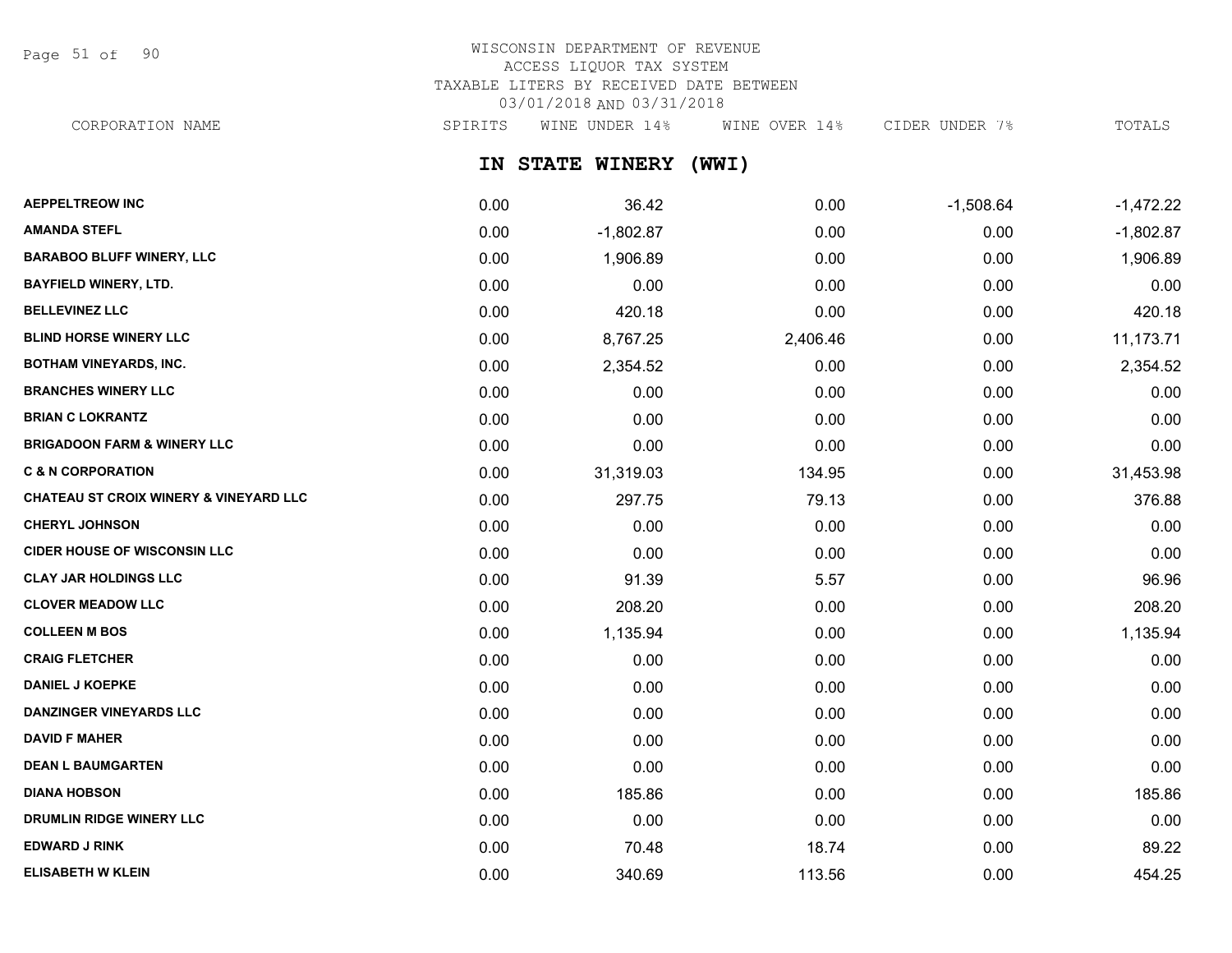Page 52 of 90

#### WISCONSIN DEPARTMENT OF REVENUE

#### ACCESS LIQUOR TAX SYSTEM

TAXABLE LITERS BY RECEIVED DATE BETWEEN

| CORPORATION NAME                     | SPIRITS | WINE UNDER 14% | WINE OVER 14% | CIDER UNDER 7% | TOTALS    |
|--------------------------------------|---------|----------------|---------------|----------------|-----------|
| <b>FAWN CREEK WINERY LLC</b>         | 0.00    | 7,937.23       | 0.00          | 0.00           | 7,937.23  |
| <b>FERMENTING CELLARS LLC</b>        | 0.00    | 295.25         | 14.75         | 0.00           | 310.00    |
| FISHER KING WINERY, LLC              | 0.00    | 3,009.39       | 0.00          | 0.00           | 3,009.39  |
| <b>FRESAR INC</b>                    | 0.00    | 0.00           | 0.00          | 0.00           | 0.00      |
| FRUIT OF THE WOODS WINE CELLAR, INC. | 0.00    | 9,386.23       | 36.00         | 0.00           | 9,422.23  |
| <b>HALF KRAKT LLC</b>                | 0.00    | 0.00           | 0.00          | 0.00           | 0.00      |
| <b>HALF MOON HILL LLC</b>            | 0.00    | 8.25           | 0.00          | 11.70          | 19.95     |
| <b>HARALD TOMESCH</b>                | 0.00    | 0.00           | 0.00          | 0.00           | 0.00      |
| <b>HARBOR RIDGE WINERY INC.</b>      | 0.00    | 9,172.71       | 0.00          | 0.00           | 9,172.71  |
| <b>HERDIE BAISDEN</b>                | 0.00    | 0.00           | 0.00          | 0.00           | 0.00      |
| <b>ISLAND ORCHARD CIDER LLC</b>      | 0.00    | 0.00           | 0.00          | 12,130.72      | 12,130.72 |
| <b>JACKSON WINE LLC</b>              | 0.00    | 0.00           | 0.00          | 0.00           | 0.00      |
| <b>JAMES PLOETZ</b>                  | 0.00    | 397.50         | 0.00          | 0.00           | 397.50    |
| <b>JEFFERY BEMIS</b>                 | 0.00    | 991.77         | 0.00          | 0.00           | 991.77    |
| <b>JEFFREY L STOEGER</b>             | 0.00    | 0.00           | 0.00          | 0.00           | 0.00      |
| <b>JONATHAN DALE</b>                 | 0.00    | 62.46          | 0.00          | 0.00           | 62.46     |
| <b>JORNY'S END LLC</b>               | 0.00    | 3,650.94       | 0.00          | 0.00           | 3,650.94  |
| <b>JORNY'S END LLC</b>               | 0.00    | 1,059.91       | 0.00          | 0.00           | 1,059.91  |
| <b>JOSEPH CALLOW</b>                 | 0.00    | 231.74         | 0.00          | 0.00           | 231.74    |
| <b>JOSEPH CALLOW</b>                 | 0.00    | 10,266.76      | 0.00          | 874.43         | 11,141.19 |
| <b>JOSEPH STALLER</b>                | 0.00    | 0.00           | 0.00          | 0.00           | 0.00      |
| <b>JOSEPH WYNIMKO</b>                | 0.00    | 216.83         | 0.00          | 0.00           | 216.83    |
| <b>JULIE A ANDRZEJCZAK</b>           | 0.00    | 876.70         | 29.52         | 0.00           | 906.22    |
| <b>KEVIN BEHNKE</b>                  | 0.00    | 409.96         | 0.00          | 0.00           | 409.96    |
| <b>LAKE NOKOMIS CRANBERRIES INC</b>  | 0.00    | 0.00           | 0.00          | 0.00           | 0.00      |
| <b>LANDTA WINES LLC</b>              | 0.00    | 931.21         | 0.00          | 0.00           | 931.21    |
| <b>LARSON &amp; LARSON</b>           | 0.00    | 705.14         | 0.00          | 0.00           | 705.14    |
| LAUTENBACH'S ORCHARD COUNTRY INC     | 0.00    | 6,497.94       | 0.00          | 0.00           | 6,497.94  |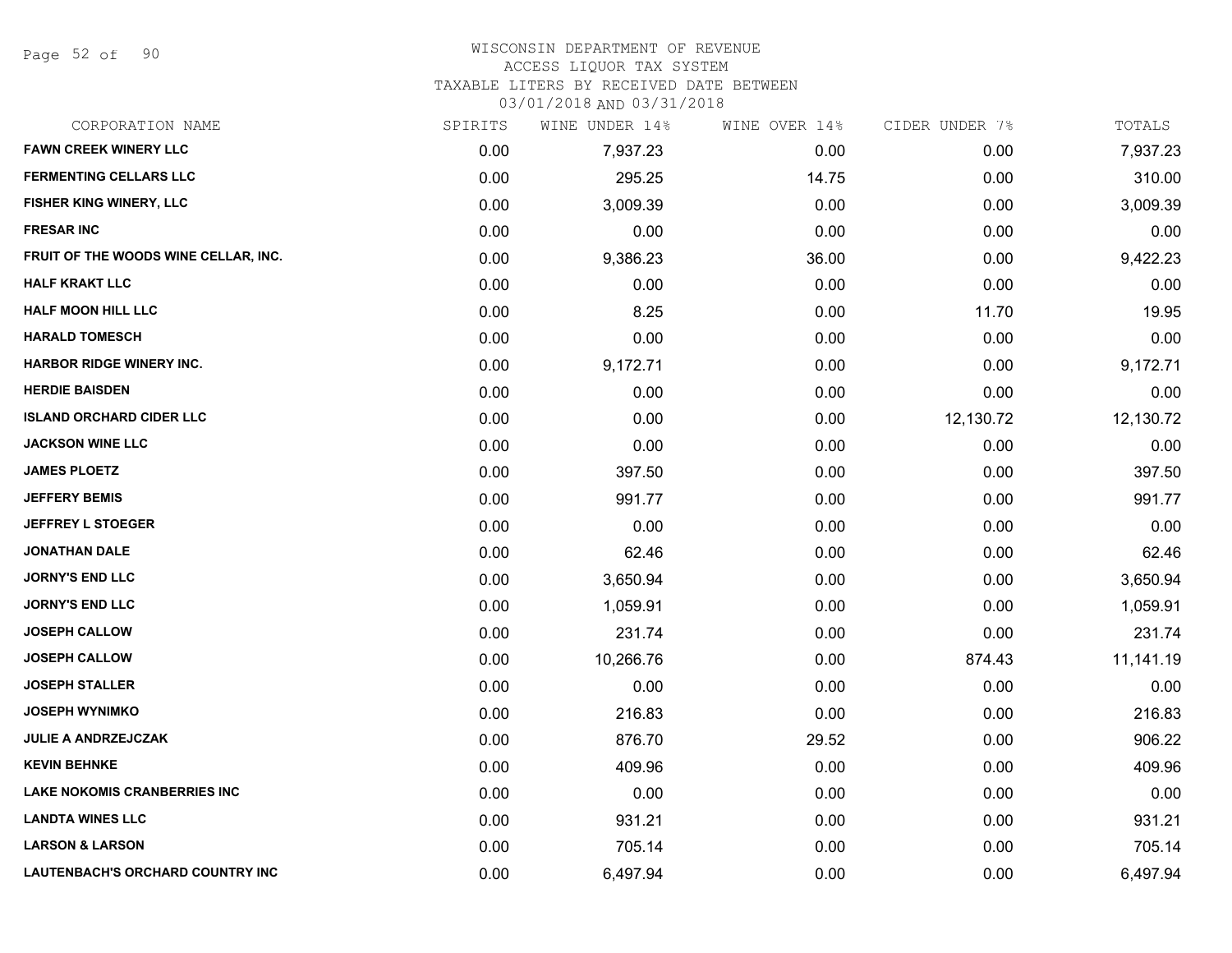Page 53 of 90

#### WISCONSIN DEPARTMENT OF REVENUE ACCESS LIQUOR TAX SYSTEM

TAXABLE LITERS BY RECEIVED DATE BETWEEN

| CORPORATION NAME                               | SPIRITS | WINE UNDER 14% | WINE OVER 14% | CIDER UNDER 7% | TOTALS   |
|------------------------------------------------|---------|----------------|---------------|----------------|----------|
| <b>LOST ISLAND WINE LLC</b>                    | 0.00    | 427.49         | 136.12        | 117.46         | 681.07   |
| <b>LUNCH CREEK VINEYARDS LLC</b>               | 0.00    | 7,050.59       | 381.57        | 0.00           | 7,432.16 |
| <b>MARION J WEGLARZ AND MARLYS A BOCK PTRS</b> | 0.00    | 0.00           | 0.00          | 0.00           | 0.00     |
| <b>MARTIN E SELL</b>                           | 0.00    | 0.00           | 0.00          | 0.00           | 0.00     |
| <b>MARY BELLAZZINI</b>                         | 0.00    | 186.06         | 0.00          | 0.00           | 186.06   |
| <b>MATENAER CORPORATION</b>                    | 0.00    | 0.00           | 0.00          | 0.00           | 0.00     |
| <b>MATTHEW RICK</b>                            | 0.00    | 0.00           | 0.00          | 0.00           | 0.00     |
| <b>MCILQUHAM LLC</b>                           | 0.00    | 1,620.00       | 0.00          | 0.00           | 1,620.00 |
| <b>MERSHONIAN CIDERY LLC</b>                   | 0.00    | 117.35         | 0.00          | 2,081.97       | 2,199.32 |
| <b>MOBCRAFT BEER INC</b>                       | 0.00    | 0.00           | 0.00          | 0.00           | 0.00     |
| <b>MUNSON BRIDGE WINERY INC</b>                | 0.00    | 0.00           | 0.00          | 0.00           | 0.00     |
| <b>MUSETTA WINERY, LLC</b>                     | 0.00    | 1,766.99       | $-10.50$      | 0.00           | 1,756.49 |
| <b>NORTHLEAF WINERY, LLC</b>                   | 0.00    | 1,169.99       | 40.50         | 0.00           | 1,210.49 |
| <b>ODILON FORD WINERY INC</b>                  | 0.00    | $-1.50$        | $-0.38$       | 0.00           | $-1.88$  |
| PARALLEL 44 VINEYARD & WINERY, INC.            | 0.00    | 2,535.02       | 4.50          | 0.00           | 2,539.52 |
| PARALLEL 44 VINEYARD & WINERY, INC.            | 0.00    | 450.01         | 0.00          | 0.00           | 450.01   |
| <b>PATRICK ARNDT</b>                           | 0.00    | 94.64          | 0.00          | 0.00           | 94.64    |
| <b>PAUL D ASPER</b>                            | 0.00    | 1,357.79       | 0.00          | 5,892.62       | 7,250.41 |
| <b>PAUL G BLOMMEL</b>                          | 0.00    | 0.00           | 0.00          | 0.00           | 0.00     |
| <b>PAUL J FRANZEN</b>                          | 0.00    | 0.00           | 287.99        | 0.00           | 287.99   |
| <b>PIEPERTK LLC</b>                            | 0.00    | 536.24         | 2.61          | 0.00           | 538.85   |
| PRAIRIE HAWK WINERY INC                        | 0.00    | 32.25          | 0.00          | 9.00           | 41.25    |
| <b>RED OAK VINEYARD INC</b>                    | 0.00    | 0.00           | 0.00          | 0.00           | 0.00     |
| RIVER BEND VINEYARD & WINERY LLC               | 0.00    | 0.00           | 0.00          | 0.00           | 0.00     |
| <b>ROBERT BORUCKI</b>                          | 0.00    | 0.00           | 0.00          | 0.00           | 0.00     |
| <b>ROCK N WOOL WINERY LLC</b>                  | 0.00    | 7,078.70       | 0.00          | 0.00           | 7,078.70 |
| <b>RUSHFORD MEADERY AND WINERY LLC</b>         | 0.00    | 0.00           | 0.00          | 0.00           | 0.00     |
| <b>RYAN PRELLWITZ</b>                          | 0.00    | 4,701.47       | 0.00          | 0.00           | 4,701.47 |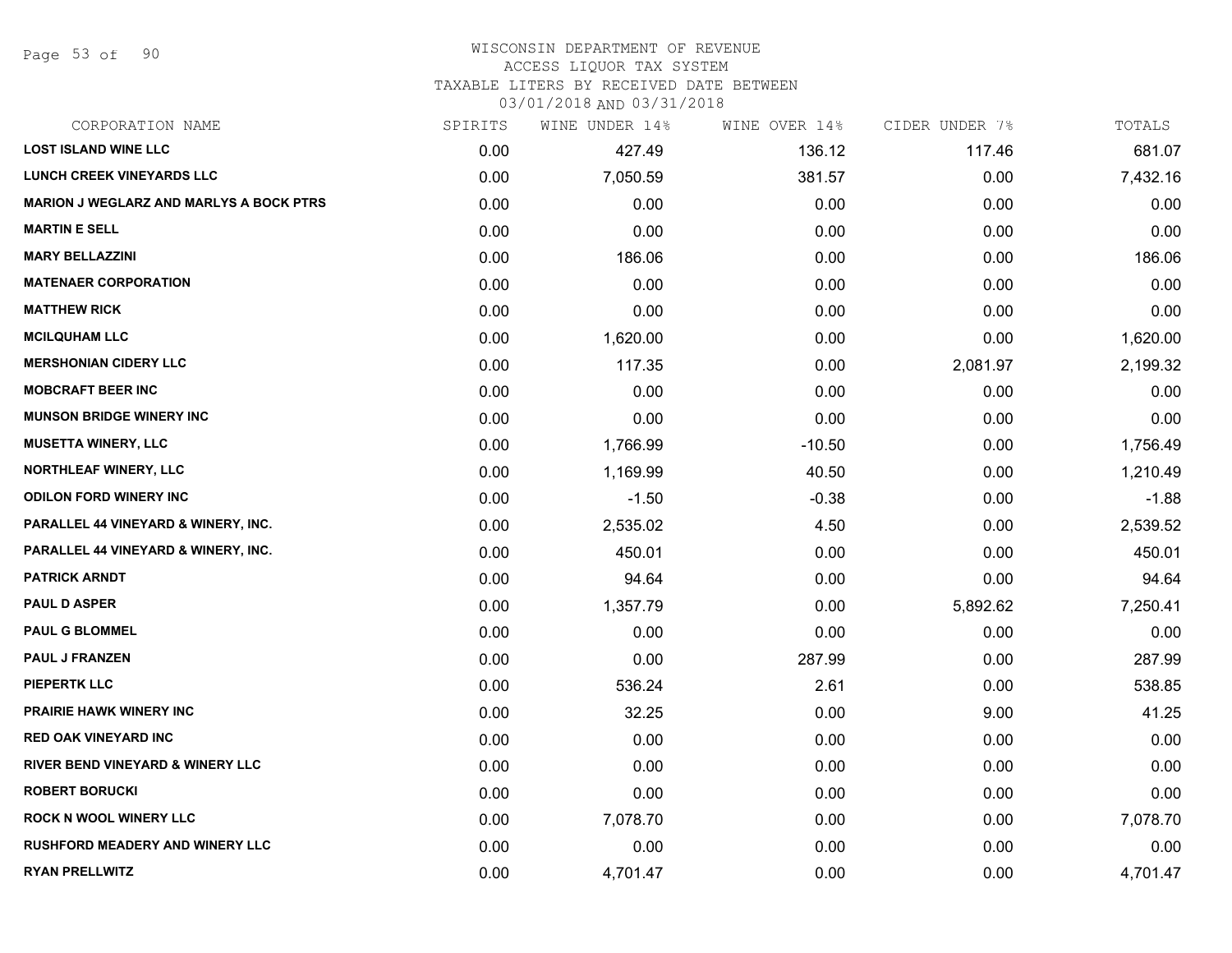| CORPORATION NAME                                 | SPIRITS | WINE UNDER 14% | WINE OVER 14% | CIDER UNDER 7% | TOTALS    |
|--------------------------------------------------|---------|----------------|---------------|----------------|-----------|
| <b>SANDSTONE RIDGE VINEYARD &amp; WINERY LLC</b> | 0.00    | 0.00           | 0.00          | 0.00           | 0.00      |
| <b>SEVEN HAWKS VINEYARDS LLC</b>                 | 0.00    | 0.00           | 0.00          | 0.00           | 0.00      |
| SEVEN HAWKS VINEYARDS LLC                        | 0.00    | 610.89         | 34.07         | 0.00           | 644.96    |
| <b>SHARON L PINGEL</b>                           | 0.00    | 1.39           | 0.00          | 0.00           | 1.39      |
| <b>SHERRY HARDIE</b>                             | 0.00    | 168.75         | 0.00          | 0.00           | 168.75    |
| SIMON CREEK VINEYARD LLC                         | 0.00    | 1,153.18       | 119.62        | 0.00           | 1,272.80  |
| SINNIPEE VALLEY VINEYARD LLC                     | 0.00    | 0.00           | 0.00          | 0.00           | 0.00      |
| <b>SPB LLC</b>                                   | 0.00    | 0.00           | 0.00          | 47,790.47      | 47,790.47 |
| <b>SPIRITS OF NORWAY VINEYARD LLC</b>            | 0.00    | 172.50         | 0.00          | 0.00           | 172.50    |
| SPRECHER BREWING COMPANY, INC.                   | 0.00    | 0.00           | 0.00          | $-85.17$       | $-85.17$  |
| <b>SPURGEON VINEYARDS &amp; WINERY LLC</b>       | 0.00    | 1,646.88       | 17.79         | 0.00           | 1,664.67  |
| <b>STEPHEN M KENNEDY</b>                         | 0.00    | 347.50         | 0.00          | 0.00           | 347.50    |
| <b>STEVEN DEBAKER</b>                            | 0.00    | 148.50         | 40.50         | 0.00           | 189.00    |
| STEVEN M & JUDITH A JACOBSON LLC                 | 0.00    | 0.00           | 0.00          | 0.00           | 0.00      |
| <b>STILLMANK BREWING COMPANY</b>                 | 0.00    | 0.00           | 0.00          | 2,631.42       | 2,631.42  |
| <b>STONES THROW WINERY INC</b>                   | 0.00    | 4,519.81       | 219.55        | 0.00           | 4,739.36  |
| <b>SUNSET POINT WINERY LLC</b>                   | 0.00    | 824.33         | 30.36         | 0.00           | 854.69    |
| <b>TENBA RIDGE WINERY LLC</b>                    | 0.00    | 1,281.74       | 58.48         | 0.00           | 1,340.22  |
| THE RUM TREE, INC.                               | 0.00    | 0.00           | 0.00          | 0.00           | 0.00      |
| THE WINE VINEYARD LLC                            | 0.00    | 1,421.99       | 0.00          | 0.00           | 1,421.99  |
| THE WOODLAND TRAIL BEVERAGE COMPANY, INC.        | 0.00    | 312.30         | 0.00          | 0.00           | 312.30    |
| <b>TODD KUEHL</b>                                | 0.00    | 0.00           | 0.00          | 0.00           | 0.00      |
| <b>TOMMYS TOO HIGH WINES LLC</b>                 | 0.00    | 560.24         | 0.00          | 0.00           | 560.24    |
| <b>TROY LANDWEHR</b>                             | 0.00    | 571.50         | 7.50          | 0.00           | 579.00    |
| TWO BROTHERS WINES LLC                           | 0.00    | 0.00           | 0.00          | 0.00           | 0.00      |
| VAN WYCHEN WINES INC.                            | 0.00    | 0.00           | 0.00          | 0.00           | 0.00      |
| <b>VERNON VINEYARDS LTD</b>                      | 0.00    | 488.30         | 0.00          | 0.00           | 488.30    |
| <b>VETRO WINERY LLC</b>                          | 0.00    | 176.25         | 0.00          | 0.00           | 176.25    |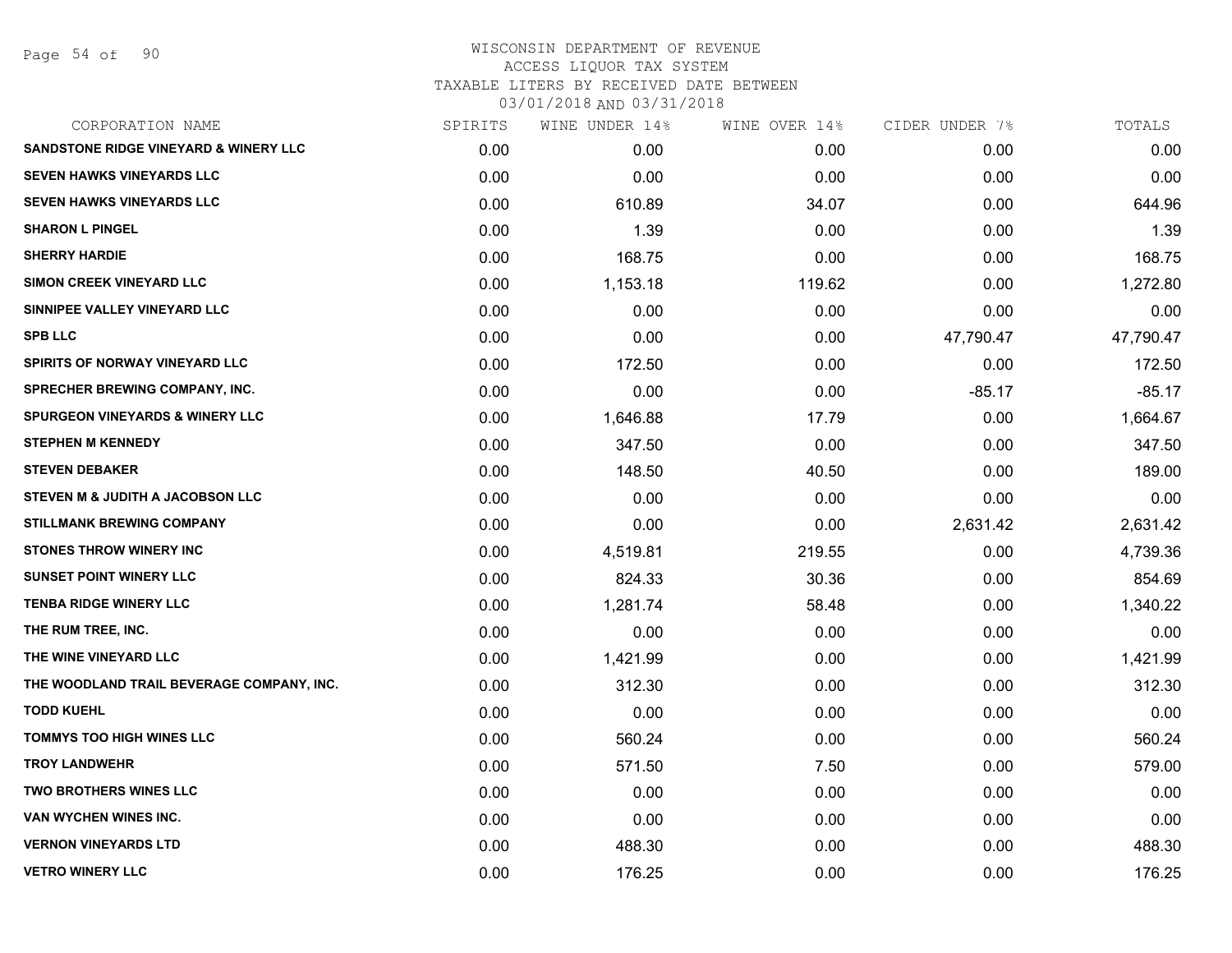Page 55 of 90

#### WISCONSIN DEPARTMENT OF REVENUE

#### ACCESS LIQUOR TAX SYSTEM

TAXABLE LITERS BY RECEIVED DATE BETWEEN

| CORPORATION NAME                                   | SPIRITS | UNDER 14%<br>WINE | WINE OVER 14% | CIDER UNDER 7% | TOTALS     |
|----------------------------------------------------|---------|-------------------|---------------|----------------|------------|
| <b>VINES TO CELLAR, INC.</b>                       | 0.00    | 1,036.82          | 0.00          | 0.00           | 1,036.82   |
| <b>VON KLAUS WINERY LLC</b>                        | 0.00    | 773.16            | 0.00          | 0.00           | 773.16     |
| <b>VON STIEHL WINERY LTD.</b>                      | 0.00    | 0.00              | 0.00          | 0.00           | 0.00       |
| <b>VON STIEHL WINERY LTD.</b>                      | 0.00    | 0.00              | 0.00          | 0.00           | 0.00       |
| <b>VON STIEHL WINERY LTD.</b>                      | 0.00    | 8,675.38          | 0.00          | 0.00           | 8,675.38   |
| <b>WEST PRAIRIE WINERY LLC</b>                     | 0.00    | 6,731.96          | 0.00          | 0.00           | 6,731.96   |
| <b>WHISPERING BLUFFS VINEYARD &amp; WINERY LTD</b> | 0.00    | 190.48            | 7.50          | 0.00           | 197.98     |
| <b>WHISPERING WINDS WINERY LLC</b>                 | 0.00    | 0.00              | 0.00          | 0.00           | 0.00       |
| <b>WHITE BEAR SPIRITS LLC</b>                      | 0.00    | 3,549.00          | 0.00          | 0.00           | 3,549.00   |
| <b>WHITE WINTER WINERY INC</b>                     | 0.00    | 0.00              | 0.00          | 553.80         | 553.80     |
| <b>WILLIAM F BLUHM</b>                             | 0.00    | 2,800.01          | 26.04         | 0.00           | 2,826.05   |
| <b>WINEMAKER'S DAUGHTER LLC</b>                    | 0.00    | 268.76            | 0.00          | 0.00           | 268.76     |
| <b>WINESITTER BREWHOUSE LLC</b>                    | 0.00    | 0.00              | 0.00          | 0.00           | 0.00       |
| <b>WOLLERSHEIM WINERY, INC.</b>                    | 0.00    | 3,401.20          | 806.97        | 0.00           | 4,208.17   |
| <b>WOLLERSHEIM WINERY, INC.</b>                    | 0.00    | 4,129.46          | 1,173.71      | 0.00           | 5,303.17   |
| TOTAL LITERS FOR 3/31/2018                         | 0.00    | 176,525.02        | 6,223.18      | 70,499.78      | 253,247.98 |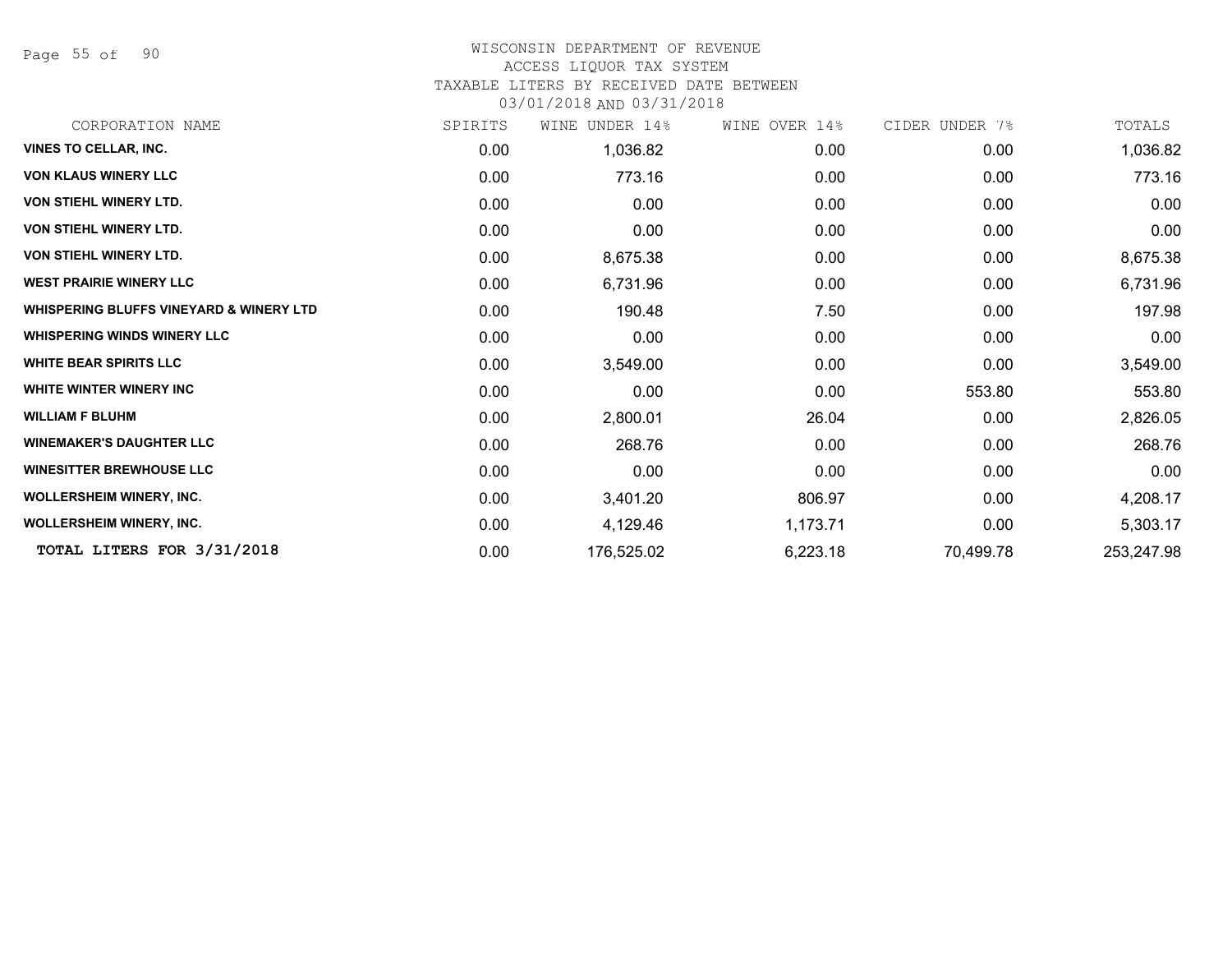Page 56 of 90

## WISCONSIN DEPARTMENT OF REVENUE ACCESS LIQUOR TAX SYSTEM TAXABLE LITERS BY RECEIVED DATE BETWEEN 03/01/2018 AND 03/31/2018

**WINE DIRECT SHIPPER (WDS) 1-800 WINESHOP.COM INC** 0.00 0.00 0.00 0.00 0.00 **2HAWK, LLC** 0.00 0.00 0.00 0.00 0.00 **7 & 8 LLC** 0.00 0.00 0.00 0.00 0.00 **A TO Z WINEWORKS LLC** 0.00 0.00 0.00 0.00 0.00 **A W DIRECT LLC** 0.00 0.00 0.00 0.00 0.00 **ABACELA VINEYARDS & WINERY INC** 0.00 0.00 0.00 0.00 0.00 **ABEJA LLC** 0.00 0.00 0.00 0.00 0.00 **ABERNATHY HOFFMAN, LLC** 0.00 0.00 0.00 0.00 0.00 **ABREU VINEYARDS INC** 0.00 0.00 0.00 0.00 0.00 **AC VIN CO LLC** 0.00 0.00 0.00 0.00 0.00 **ACCOLADE WINES NORTH AMERICA INC** 0.00 0.00 0.00 0.00 0.00 **ACORN ALEGRIA WINERY** 0.00 0.00 0.00 0.00 0.00 **ADAMS WINERY LLC** 0.00 0.00 0.00 0.00 0.00 **ADELAIDA CELLARS INC** 0.00 0.00 0.00 0.00 0.00 **ADELSHEIM VINEYARD LLC** 0.00 0.00 0.00 0.00 0.00 **ADLER DEUTSCH VINEYARD LLC** 0.00 0.00 0.00 0.00 0.00 **AGATE RIDGE VINEYARD LLC** 0.00 1.50 0.75 0.00 2.25 **AH WINES INC** 0.00 0.00 0.00 0.00 0.00 CORPORATION NAME SPIRITS WINE UNDER 14% WINE OVER 14% CIDER UNDER 7% TOTALS

**ALEJANDRO BULGHERONI ESTATE LLC** 0.00 0.00 0.00 0.00 0.00 **ALEXANDER P OXMAN** 0.00 0.00 0.00 0.00 0.00 **ALEXANDRIA NICOLE CELLARS LLC** 0.00 0.00 0.00 0.00 0.00 **ALOFT WINES LLC** 0.00 0.00 0.00 0.00 0.00 **ALPHA & OMEGA WINERY LLC** 0.00 0.00 0.00 0.00 0.00 **ALTAMURA WINERY INC** 0.00 0.00 0.00 0.00 0.00 **ALVAREZ VINEYARDS LLC** 0.00 0.00 0.00 0.00 0.00 **AMANDA STEFL** 0.00 0.00 0.00 0.00 0.00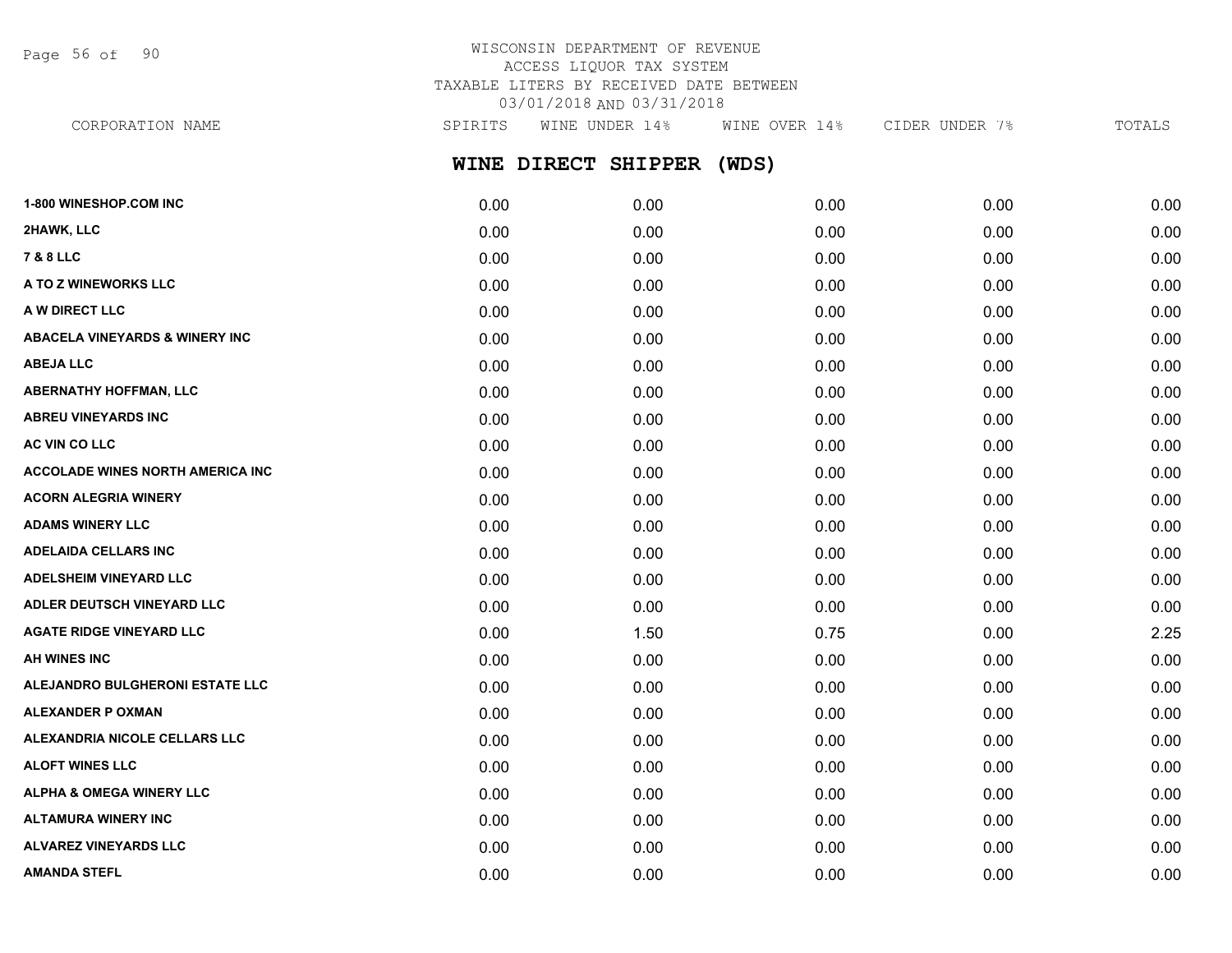Page 57 of 90

| CORPORATION NAME                            | SPIRITS | WINE UNDER 14% | WINE OVER 14% | CIDER UNDER 7% | TOTALS |
|---------------------------------------------|---------|----------------|---------------|----------------|--------|
| <b>AMAPOLA CREEK VINEYARDS &amp; WINERY</b> | 0.00    | 0.00           | 0.00          | 0.00           | 0.00   |
| <b>AMAVI CELLARS LLC</b>                    | 0.00    | 0.00           | 0.00          | 0.00           | 0.00   |
| <b>AMERICAN VINTNERS LLC</b>                | 0.00    | 0.00           | 0.00          | 0.00           | 0.00   |
| AMERICAN WINE TRADE INC                     | 0.00    | 0.00           | 0.00          | 0.00           | 0.00   |
| <b>AMICI CELLARS INC</b>                    | 0.00    | 0.00           | 0.00          | 0.00           | 0.00   |
| <b>AMIZETTA VINEYARDS WINERY LLC</b>        | 0.00    | 0.00           | 0.00          | 0.00           | 0.00   |
| <b>AMPELOS CELLARS INC</b>                  | 0.00    | 0.00           | 0.00          | 0.00           | 0.00   |
| <b>AMUSE BOUCHE LLC</b>                     | 0.00    | 0.00           | 0.00          | 0.00           | 0.00   |
| <b>ANCIENT PEAK INC</b>                     | 0.00    | 0.00           | 0.00          | 0.00           | 0.00   |
| ANDERSONS CONN VALLEY WINERY INC            | 0.00    | 0.00           | 0.00          | 0.00           | 0.00   |
| <b>ANIMOLP</b>                              | 0.00    | 0.00           | 0.00          | 0.00           | 0.00   |
| <b>ANOMALY VINEYARDS LLC</b>                | 0.00    | 0.00           | 0.00          | 0.00           | 0.00   |
| <b>ANTHILL FARMS LLC</b>                    | 0.00    | 0.00           | 0.00          | 0.00           | 0.00   |
| <b>ANTHONY M TRUCHARD</b>                   | 0.00    | 0.00           | 0.00          | 0.00           | 0.00   |
| <b>APPELLATION TRADING COMPANY LLC</b>      | 0.00    | 0.00           | 0.00          | 0.00           | 0.00   |
| <b>AQUA PUMPKIN INC</b>                     | 0.00    | 0.00           | 0.00          | 0.00           | 0.00   |
| <b>ARCHANGEL INVESTMENTS LLC</b>            | 0.00    | 0.00           | 0.00          | 0.00           | 0.00   |
| <b>ARETE WINES LLC</b>                      | 0.00    | 0.00           | 0.00          | 0.00           | 0.00   |
| <b>ARIETTA INC</b>                          | 0.00    | 0.00           | 0.00          | 0.00           | 0.00   |
| <b>ARISTA WINES LLC</b>                     | 0.00    | 0.00           | 0.00          | 0.00           | 0.00   |
| ARIZONA STRONGHOLD VINEYARDS LLC            | 0.00    | 0.00           | 0.00          | 0.00           | 0.00   |
| <b>ARKENSTONE VINEYARDS LLC</b>             | 0.00    | 0.00           | 0.00          | 0.00           | 0.00   |
| <b>ARMIDA WINERY INC</b>                    | 0.00    | 0.00           | 0.00          | 0.00           | 0.00   |
| <b>ARMSTRONG VINEYARDS INC</b>              | 0.00    | 0.00           | 0.00          | 0.00           | 0.00   |
| <b>ARRINGTON VINEYARDS LLC</b>              | 0.00    | 0.00           | 0.00          | 0.00           | 0.00   |
| <b>ARTISTE MANAGEMENT CO LLC</b>            | 0.00    | 0.00           | 0.00          | 0.00           | 0.00   |
| AU BON CLIMAT LLC                           | 0.00    | 0.00           | 0.00          | 0.00           | 0.00   |
| <b>AUBERT WINEGROWING INC</b>               | 0.00    | 0.00           | 0.00          | 0.00           | 0.00   |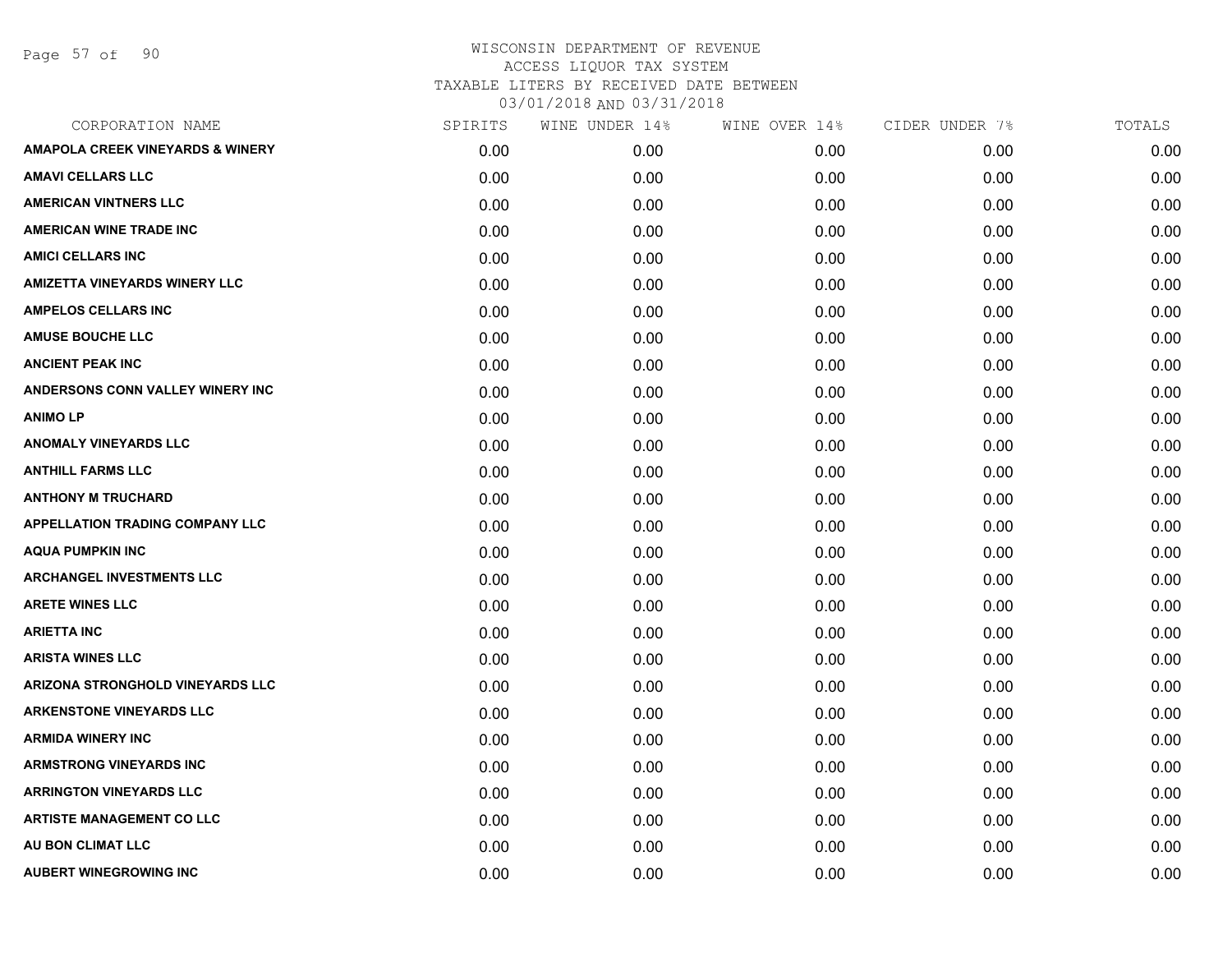Page 58 of 90

| CORPORATION NAME                       | SPIRITS | WINE UNDER 14% | WINE OVER 14% | CIDER UNDER 7% | TOTALS |
|----------------------------------------|---------|----------------|---------------|----------------|--------|
| <b>AUGUST BRIGGS JR INC</b>            | 0.00    | 0.00           | 0.00          | 0.00           | 0.00   |
| <b>AUSTIN NICHOLS &amp; CO INC</b>     | 0.00    | 0.00           | 0.00          | 0.00           | 0.00   |
| AVV WINERY CO LLC                      | 0.00    | 0.00           | 0.00          | 0.00           | 0.00   |
| <b>B &amp; B ORGANICS, LLC</b>         | 0.00    | 0.00           | 0.00          | 0.00           | 0.00   |
| <b>BADGER MOUNTAIN INC</b>             | 0.00    | 0.00           | 0.00          | 0.00           | 0.00   |
| <b>BALLENTINE VINEYARDS INC</b>        | 0.00    | 0.00           | 0.00          | 0.00           | 0.00   |
| <b>BALTIMORE BEND VINEYARD LLC</b>     | 0.00    | 0.00           | 0.00          | 0.00           | 0.00   |
| <b>BANSHEE WINES LLC</b>               | 0.00    | 0.00           | 0.00          | 0.00           | 0.00   |
| <b>BARABOO BLUFF WINERY, LLC</b>       | 0.00    | 0.00           | 0.00          | 0.00           | 0.00   |
| <b>BARGETTOS SANTA CRUZ WINERY INC</b> | 0.00    | 0.00           | 0.00          | 0.00           | 0.00   |
| <b>BARNARD GRIFFIN INC</b>             | 0.00    | 0.00           | 0.00          | 0.00           | 0.00   |
| <b>BARNETT VINEYARDS LP</b>            | 0.00    | 0.00           | 0.00          | 0.00           | 0.00   |
| <b>BATTLE FAMILY VINEYARDS LLC</b>     | 0.00    | 0.00           | 0.00          | 0.00           | 0.00   |
| <b>BAW INC</b>                         | 0.00    | 0.00           | 0.00          | 0.00           | 0.00   |
| <b>BAYFIELD WINERY, LTD.</b>           | 0.00    | 0.00           | 0.00          | 0.00           | 0.00   |
| <b>BEAUX FRERES LLC</b>                | 0.00    | 0.00           | 0.00          | 0.00           | 0.00   |
| <b>BECKER FARMS INC</b>                | 0.00    | 0.00           | 0.00          | 0.00           | 0.00   |
| <b>BEDELL NORTH FORK LLC</b>           | 0.00    | 0.00           | 0.00          | 0.00           | 0.00   |
| <b>BEHRENS AND DRINKWARD</b>           | 0.00    | 0.00           | 0.00          | 0.00           | 0.00   |
| <b>BEL VINO LLC</b>                    | 0.00    | 0.00           | 0.00          | 0.00           | 0.00   |
| <b>BELLEVINEZ LLC</b>                  | 0.00    | 0.00           | 0.00          | 0.00           | 0.00   |
| <b>BENESSERE VINEYARDS LTD</b>         | 0.00    | 0.00           | 0.00          | 0.00           | 0.00   |
| <b>BENNETT LANE WINERY LLC</b>         | 0.00    | 0.00           | 0.00          | 0.00           | 0.00   |
| <b>BENOVIA WINERY LLC</b>              | 0.00    | 0.00           | 0.00          | 0.00           | 0.00   |
| <b>BENT CREEK WINERY LLC</b>           | 0.00    | 0.00           | 0.00          | 0.00           | 0.00   |
| <b>BENTON-LANE LLC</b>                 | 0.00    | 0.00           | 0.00          | 0.00           | 0.00   |
| <b>BERGSTROM WINES LLC</b>             | 0.00    | 0.00           | 0.00          | 0.00           | 0.00   |
| <b>BERNARDUS LLC</b>                   | 0.00    | 0.00           | 0.00          | 0.00           | 0.00   |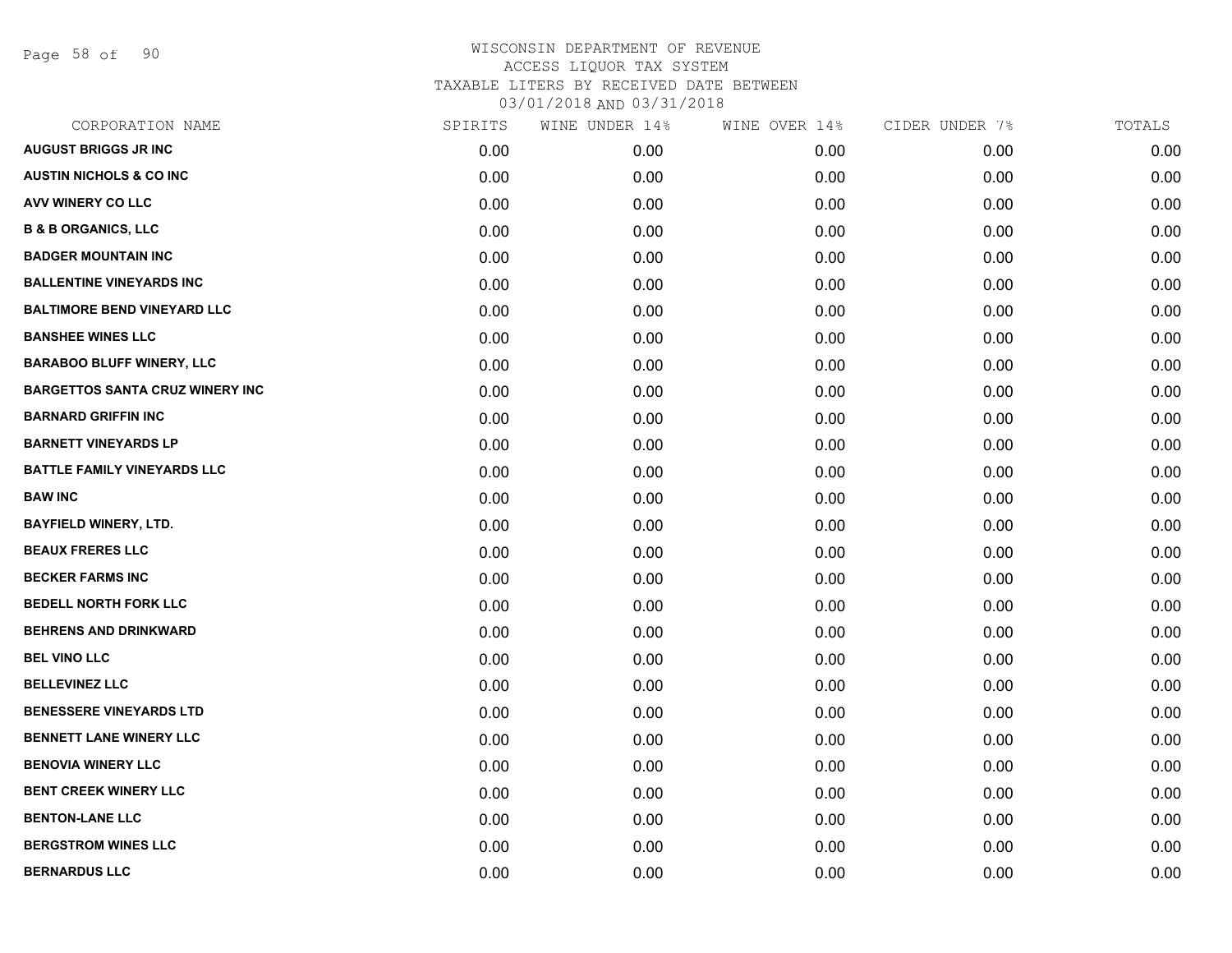| CORPORATION NAME                              | SPIRITS | WINE UNDER 14% | WINE OVER 14% | CIDER UNDER 7% | TOTALS |
|-----------------------------------------------|---------|----------------|---------------|----------------|--------|
| <b>BETHEL HEIGHTS VINEYARD INC</b>            | 0.00    | 0.00           | 0.00          | 0.00           | 0.00   |
| BETTER BRANDS INTERNATIONAL                   | 0.00    | 0.00           | 0.00          | 0.00           | 0.00   |
| <b>BETZ CELLARS LLC</b>                       | 0.00    | 0.00           | 0.00          | 0.00           | 0.00   |
| <b>BIG BASIN VINEYARDS LLC</b>                | 0.00    | 0.00           | 0.00          | 0.00           | 0.00   |
| <b>BIG TABLE FARM, INC</b>                    | 0.00    | 0.00           | 0.00          | 0.00           | 0.00   |
| <b>BILTMORE ESTATE WINE COMPANY</b>           | 0.00    | 0.00           | 0.00          | 0.00           | 0.00   |
| <b>BLACK MESA WINERY LLC</b>                  | 0.00    | 0.00           | 0.00          | 0.00           | 0.00   |
| <b>BLACKBIRD VINEYARDS LLC</b>                | 0.00    | 0.00           | 0.00          | 0.00           | 0.00   |
| <b>BLANKIET ESTATE LLC</b>                    | 0.00    | 0.00           | 0.00          | 0.00           | 0.00   |
| <b>BLIND HORSE WINERY LLC</b>                 | 0.00    | 0.00           | 0.00          | 0.00           | 0.00   |
| <b>BLUE MOUNTAIN CIDER COMPANY LLC</b>        | 0.00    | 0.00           | 0.00          | 0.00           | 0.00   |
| <b>BLUE SKY VINTNERS LLC</b>                  | 0.00    | 0.00           | 0.00          | 0.00           | 0.00   |
| <b>BNA WINE GROUP LLC</b>                     | 0.00    | 0.00           | 0.00          | 0.00           | 0.00   |
| <b>BOARS VIEW LLC</b>                         | 0.00    | 0.00           | 0.00          | 0.00           | 0.00   |
| <b>BOEGER WINERY INC</b>                      | 0.00    | 0.00           | 0.00          | 0.00           | 0.00   |
| <b>BOGLE VINEYARDS INC</b>                    | 0.00    | 0.00           | 0.00          | 0.00           | 0.00   |
| <b>BONNY DOON WINERY INC</b>                  | 0.00    | 0.00           | 0.00          | 0.00           | 0.00   |
| <b>BOOKWALTER WINERY LLC</b>                  | 0.00    | 0.00           | 0.00          | 0.00           | 0.00   |
| <b>BOTHAM VINEYARDS, INC.</b>                 | 0.00    | 0.00           | 0.00          | 0.00           | 0.00   |
| <b>BOUCHAINE VINEYARDS INC</b>                | 0.00    | 0.00           | 0.00          | 0.00           | 0.00   |
| <b>BOWERS HARBOR VINEYARDS AND WINERY INC</b> | 0.00    | 0.00           | 0.00          | 0.00           | 0.00   |
| <b>BRANCHES WINERY LLC</b>                    | 0.00    | 0.00           | 0.00          | 0.00           | 0.00   |
| <b>BRASSFIELD ESTATE WINERY LLC</b>           | 0.00    | 0.00           | 0.00          | 0.00           | 0.00   |
| <b>BRESSLER VINEYARDS LLC</b>                 | 0.00    | 0.00           | 0.00          | 0.00           | 0.00   |
| <b>BRET LOPEZ</b>                             | 0.00    | 0.00           | 0.00          | 0.00           | 0.00   |
| <b>BRIAN CARTER CELLARS LLC</b>               | 0.00    | 0.00           | 0.00          | 0.00           | 0.00   |
| <b>BRIAN M HEATH</b>                          | 0.00    | 0.00           | 0.00          | 0.00           | 0.00   |
| <b>BRIGADOON FARM &amp; WINERY LLC</b>        | 0.00    | 0.00           | 0.00          | 0.00           | 0.00   |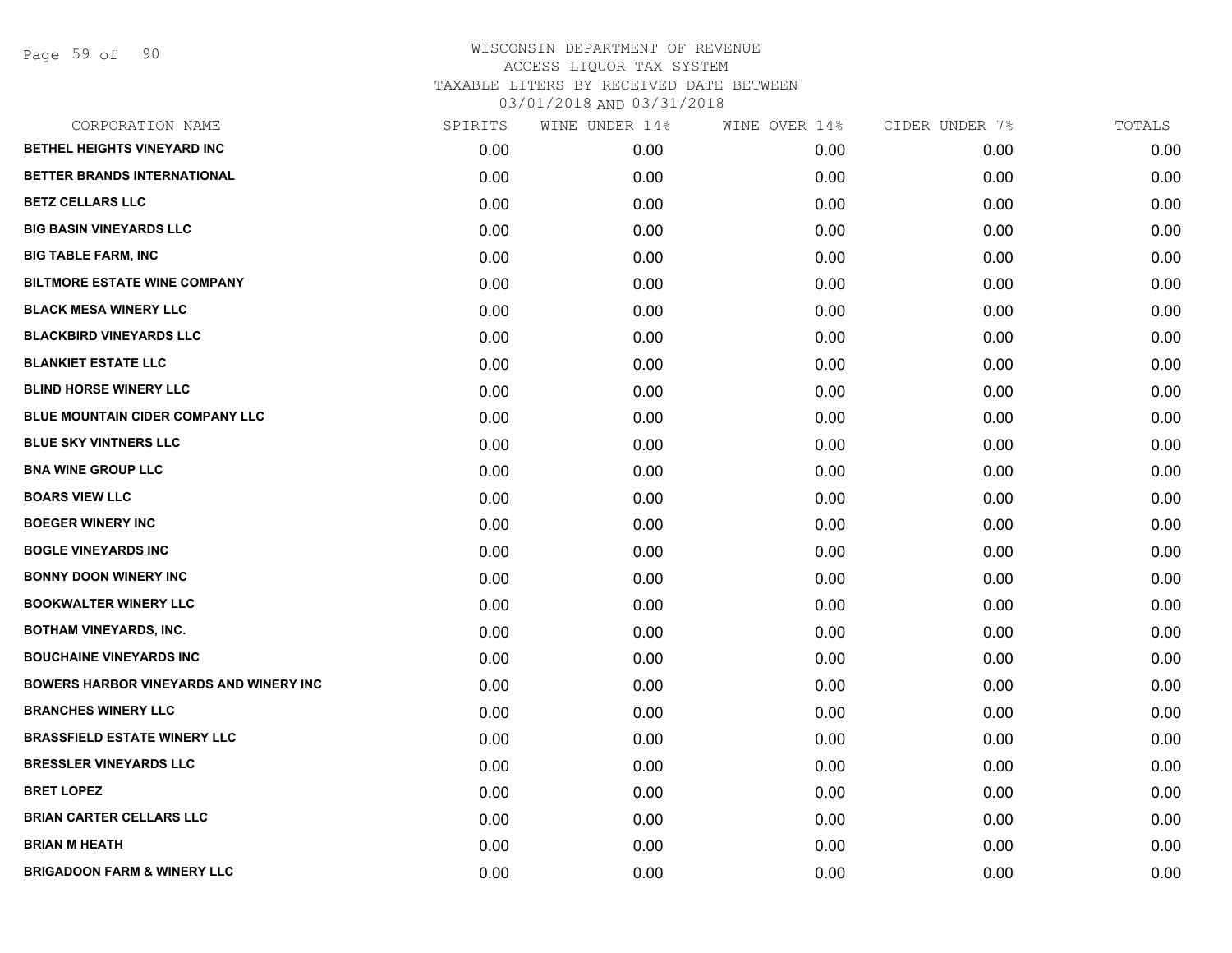Page 60 of 90

#### WISCONSIN DEPARTMENT OF REVENUE ACCESS LIQUOR TAX SYSTEM

TAXABLE LITERS BY RECEIVED DATE BETWEEN

| CORPORATION NAME                             | SPIRITS | WINE UNDER 14% | WINE OVER 14% | CIDER UNDER 7% | TOTALS      |
|----------------------------------------------|---------|----------------|---------------|----------------|-------------|
| <b>BRIGHT CELLARS INC</b>                    | 0.00    | 2,446.50       | 240.75        | 0.00           | 2,687.25    |
| <b>BRONCO WINE COMPANY</b>                   | 0.00    | 0.00           | 0.00          | 0.00           | 0.00        |
| BROWN COUNTY WINE COMPANY, INC.              | 0.00    | 0.00           | 0.00          | 0.00           | 0.00        |
| <b>BROWN ESTATE VINEYARDS LLC</b>            | 0.00    | 0.00           | 0.00          | 0.00           | 0.00        |
| <b>BRUTOCAO CELLARS LP</b>                   | 0.00    | 0.00           | 0.00          | 0.00           | 0.00        |
| <b>BRYANT VINEYARDS INC</b>                  | 0.00    | 0.00           | 0.00          | 0.00           | 0.00        |
| <b>BUCKLER FAMILY VINEYARDS LLC</b>          | 0.00    | 0.00           | 0.00          | 0.00           | 0.00        |
| <b>BULLY HILL VINEYARDS INC</b>              | 0.00    | 0.00           | 0.00          | 0.00           | 0.00        |
| <b>BURGESS CELLARS INC</b>                   | 0.00    | 0.00           | 0.00          | 0.00           | 0.00        |
| <b>BURRELL SCHOOL VINEYARDS INC</b>          | 0.00    | 0.00           | 0.00          | 0.00           | 0.00        |
| <b>BUTTONWOOD FARM WINERY INC</b>            | 0.00    | 0.00           | 0.00          | 0.00           | 0.00        |
| <b>C &amp; C WINE SERVICES INC</b>           | 0.00    | 0.00           | 0.00          | 0.00           | 0.00        |
| <b>C &amp; N CORPORATION</b>                 | 0.00    | $-9,186.94$    | 0.00          | 0.00           | $-9,186.94$ |
| <b>C G DI ARIE VINEYARD &amp; WINERY LLC</b> | 0.00    | 0.00           | 0.00          | 0.00           | 0.00        |
| <b>C MONDAVI &amp; SONS</b>                  | 0.00    | 0.00           | 0.00          | 0.00           | 0.00        |
| <b>CAIN CELLARS INC</b>                      | 0.00    | 0.00           | 0.00          | 0.00           | 0.00        |
| <b>CAKEBREAD CELLARS</b>                     | 0.00    | 0.00           | 0.00          | 0.00           | 0.00        |
| <b>CALCAREOUS VINEYARD LLC</b>               | 0.00    | 0.00           | 0.00          | 0.00           | 0.00        |
| <b>CALDWELL WINERY LLC</b>                   | 0.00    | 0.00           | 0.00          | 0.00           | 0.00        |
| <b>CALERA WINE COMPANY LP</b>                | 0.00    | 0.00           | 0.00          | 0.00           | 0.00        |
| <b>CALLAWAY TEMECULA LP</b>                  | 0.00    | 0.00           | 0.00          | 0.00           | 0.00        |
| <b>CANA'S FEAST WINERY LLC</b>               | 0.00    | 0.00           | 0.00          | 0.00           | 0.00        |
| <b>CARACCIOLI CELLARS INC</b>                | 0.00    | 0.00           | 0.00          | 0.00           | 0.00        |
| <b>CARL THOMA</b>                            | 0.00    | 0.00           | 0.00          | 0.00           | 0.00        |
| <b>CARLISLE WINERY &amp; VINEYARDS LLC</b>   | 0.00    | 0.00           | 0.00          | 0.00           | 0.00        |
| <b>CARLOS CREEK WINERY INC</b>               | 0.00    | 0.00           | 0.00          | 0.00           | 0.00        |
| <b>CARLSON VINEYARDS INC</b>                 | 0.00    | 0.00           | 0.00          | 0.00           | 0.00        |
| <b>CARNEROS WINE COMPANY INC</b>             | 0.00    | 0.00           | 0.00          | 0.00           | 0.00        |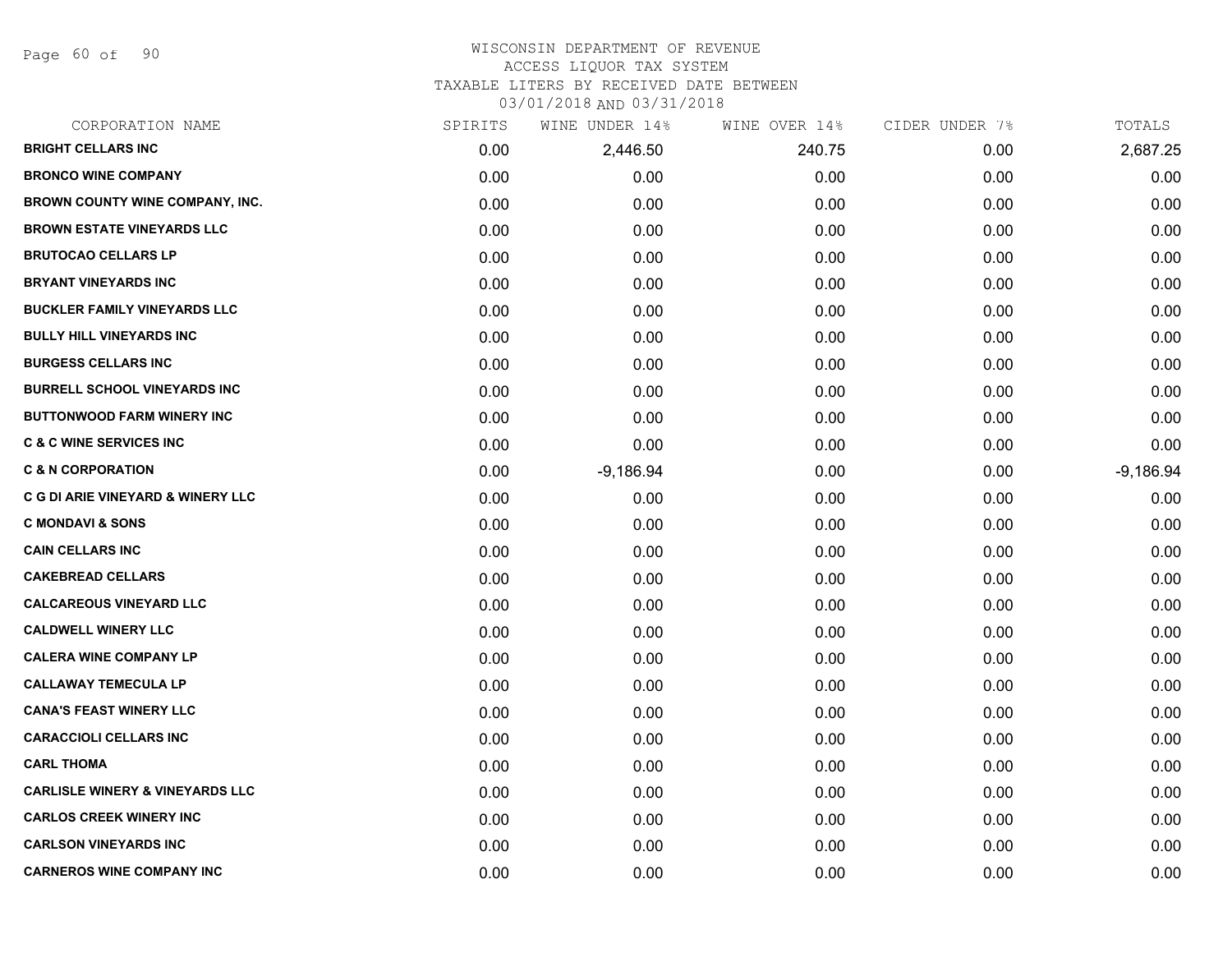Page 61 of 90

| CORPORATION NAME                                  | SPIRITS | WINE UNDER 14% | WINE OVER 14% | CIDER UNDER 7% | TOTALS |
|---------------------------------------------------|---------|----------------|---------------|----------------|--------|
| <b>CASTORO CELLARS</b>                            | 0.00    | 0.00           | 0.00          | 0.00           | 0.00   |
| <b>CATHERINE ELIZABETH INC</b>                    | 0.00    | 0.00           | 0.00          | 0.00           | 0.00   |
| <b>CAYMUS VINEYARDS INC</b>                       | 0.00    | 0.00           | 0.00          | 0.00           | 0.00   |
| <b>CECIL A ZERBA</b>                              | 0.00    | 0.00           | 0.00          | 0.00           | 0.00   |
| <b>CEDAR KNOLL VINEYARDS INC</b>                  | 0.00    | 0.00           | 0.00          | 0.00           | 0.00   |
| <b>CEJA VINEYARDS INC</b>                         | 0.00    | 0.00           | 0.00          | 0.00           | 0.00   |
| <b>CELLAR RAT CELLARS LLC</b>                     | 0.00    | 0.00           | 0.00          | 0.00           | 0.00   |
| <b>CHACEWATER LLC</b>                             | 0.00    | 0.00           | 0.00          | 0.00           | 0.00   |
| <b>CHAPPELLET WINERY INC</b>                      | 0.00    | 0.00           | 0.00          | 0.00           | 0.00   |
| <b>CHARLES &amp; MARTHA BARRA</b>                 | 0.00    | 0.00           | 0.00          | 0.00           | 0.00   |
| <b>CHARLES REININGER LLC</b>                      | 0.00    | 0.00           | 0.00          | 0.00           | 0.00   |
| <b>CHATEAU BIANCA INC</b>                         | 0.00    | 0.00           | 0.00          | 0.00           | 0.00   |
| <b>CHATEAU DIANA LLC</b>                          | 0.00    | 0.00           | 0.00          | 0.00           | 0.00   |
| <b>CHATEAU GRAND TRAVERSE LTD</b>                 | 0.00    | 0.00           | 0.00          | 0.00           | 0.00   |
| <b>CHATEAU MARGENE INC</b>                        | 0.00    | 0.00           | 0.00          | 0.00           | 0.00   |
| <b>CHATEAU MORRISETTE INC</b>                     | 0.00    | 0.00           | 0.00          | 0.00           | 0.00   |
| <b>CHATEAU OPERATIONS, LTD.</b>                   | 0.00    | 0.00           | 0.00          | 0.00           | 0.00   |
| <b>CHATEAU POTELLE HOLDINGS LLC</b>               | 0.00    | 0.00           | 0.00          | 0.00           | 0.00   |
| <b>CHATEAU ST CROIX WINERY &amp; VINEYARD LLC</b> | 0.00    | 0.00           | 0.00          | 0.00           | 0.00   |
| CHERRY HILL LLC                                   | 0.00    | 0.00           | 0.00          | 0.00           | 0.00   |
| <b>CHIARELLO FAMILY VINEYARDS LLC</b>             | 0.00    | 0.00           | 0.00          | 0.00           | 0.00   |
| <b>CHIMNEY ROCK WINERY LLC</b>                    | 0.00    | 0.00           | 0.00          | 0.00           | 0.00   |
| <b>CHRISTOPHE BARON</b>                           | 0.00    | 0.00           | 0.00          | 0.00           | 0.00   |
| <b>CHRISTOPHER DRAKE WHITCRAFT</b>                | 0.00    | 0.00           | 0.00          | 0.00           | 0.00   |
| <b>CHRISTOPHER FIGGINS</b>                        | 0.00    | 0.00           | 0.00          | 0.00           | 0.00   |
| <b>CIDER HOUSE OF WISCONSIN LLC</b>               | 0.00    | 0.00           | 0.00          | 0.00           | 0.00   |
| <b>CINNABAR WINERY LLC</b>                        | 0.00    | 0.00           | 0.00          | 0.00           | 0.00   |
| CITY VINTNERS SAN FRANCISCO WINERY LLC            | 0.00    | 0.00           | 0.00          | 0.00           | 0.00   |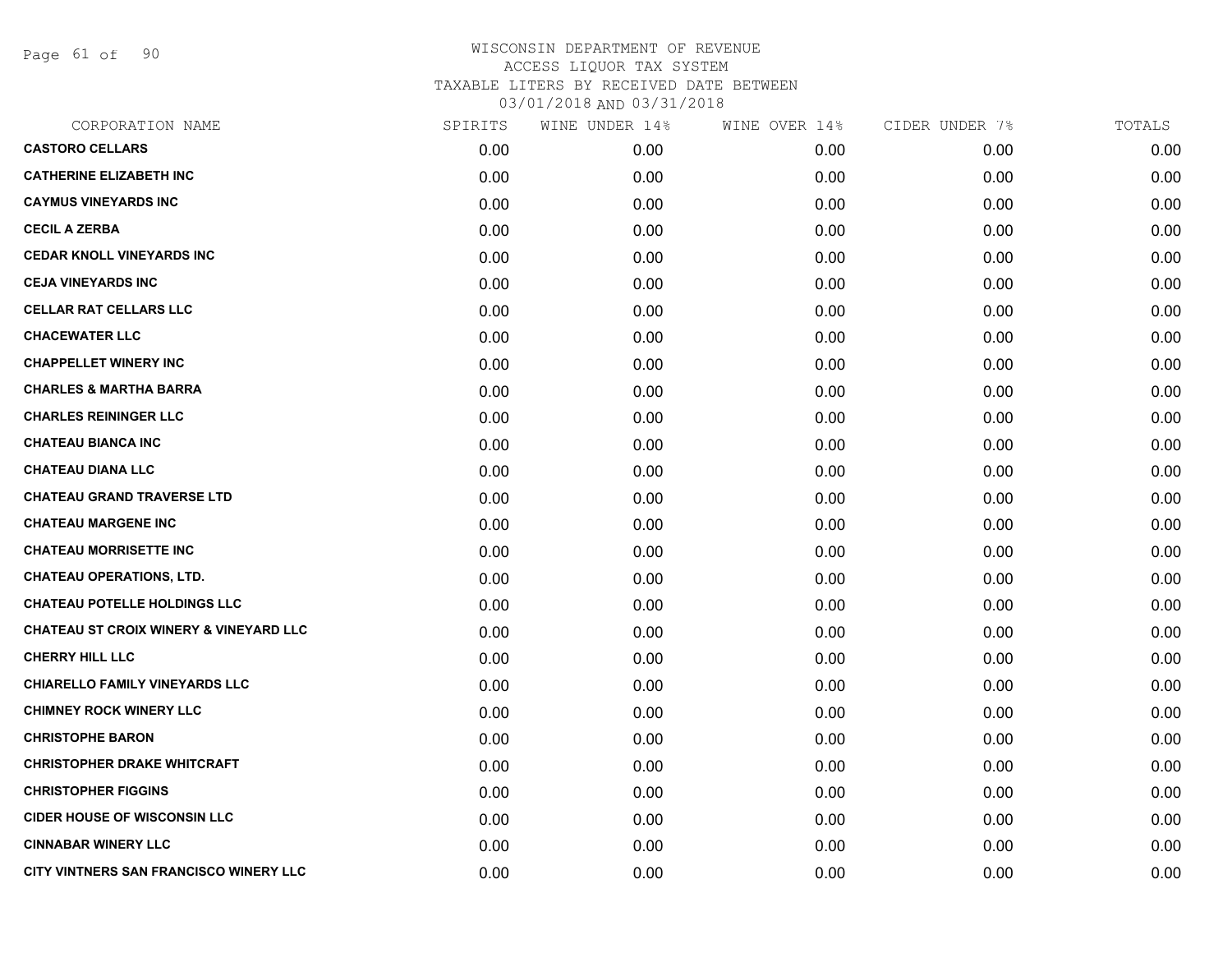Page 62 of 90

| CORPORATION NAME                                | SPIRITS | WINE UNDER 14% | WINE OVER 14% | CIDER UNDER 7% | TOTALS |
|-------------------------------------------------|---------|----------------|---------------|----------------|--------|
| <b>CLAY JAR HOLDINGS LLC</b>                    | 0.00    | 0.00           | 0.00          | 0.00           | 0.00   |
| CLIF BAR FAMILY WINERY & FARM LLC               | 0.00    | 0.00           | 0.00          | 0.00           | 0.00   |
| <b>CLINE CELLARS INC</b>                        | 0.00    | 0.00           | 0.00          | 0.00           | 0.00   |
| <b>CLOS DU VAL WINE CO LTD</b>                  | 0.00    | 0.00           | 0.00          | 0.00           | 0.00   |
| <b>CLOS LACHANCE WINES LLC</b>                  | 0.00    | 0.00           | 0.00          | 0.00           | 0.00   |
| <b>COCKERELL WINE CONSULTING LLC</b>            | 0.00    | 0.00           | 0.00          | 0.00           | 0.00   |
| <b>CODORNIU NAPA INC</b>                        | 0.00    | 0.00           | 0.00          | 0.00           | 0.00   |
| <b>COELHO WINERY INC</b>                        | 0.00    | 0.00           | 0.00          | 0.00           | 0.00   |
| <b>COL SOLARE, LLP</b>                          | 0.00    | 0.00           | 0.00          | 0.00           | 0.00   |
| <b>COLGIN PARTNERS LLC</b>                      | 0.00    | 0.00           | 0.00          | 0.00           | 0.00   |
| <b>COLLEEN M BOS</b>                            | 0.00    | 0.00           | 0.00          | 0.00           | 0.00   |
| <b>COLUMBIA RIVER WINERY INC</b>                | 0.00    | 0.00           | 0.00          | 0.00           | 0.00   |
| <b>CONSTELLATION BRANDS U.S. OPERATIONS INC</b> | 0.00    | 0.00           | 0.00          | 0.00           | 0.00   |
| <b>CONUNDRUM WINERY LLC</b>                     | 0.00    | 0.00           | 0.00          | 0.00           | 0.00   |
| <b>CONWAY VINEYARDS INC</b>                     | 0.00    | 0.00           | 0.00          | 0.00           | 0.00   |
| <b>COOL HAND VINEYARDS LLC</b>                  | 0.00    | 0.00           | 0.00          | 0.00           | 0.00   |
| <b>COPPER CANE LLC</b>                          | 0.00    | 0.00           | 0.00          | 0.00           | 0.00   |
| <b>CORISON WINERY INC</b>                       | 0.00    | 0.00           | 0.00          | 0.00           | 0.00   |
| <b>CORNERSTONE CELLARS LLC</b>                  | 0.00    | 0.00           | 0.00          | 0.00           | 0.00   |
| <b>CORY J MICHAL</b>                            | 0.00    | 0.00           | 0.00          | 0.00           | 0.00   |
| <b>COURAGEOUS INC</b>                           | 0.00    | 0.00           | 0.00          | 0.00           | 0.00   |
| <b>CRAIG FLETCHER</b>                           | 0.00    | 0.00           | 0.00          | 0.00           | 0.00   |
| <b>CRAIG S HANDLY</b>                           | 0.00    | 0.00           | 0.00          | 0.00           | 0.00   |
| <b>CREATIVE WINE CONCEPTS INC</b>               | 0.00    | 0.00           | 0.00          | 0.00           | 0.00   |
| <b>CREW WINE COMPANY LLC</b>                    | 0.00    | 0.00           | 0.00          | 0.00           | 0.00   |
| <b>CRIMSON WINE GROUP LTD</b>                   | 0.00    | 0.00           | 0.00          | 0.00           | 0.00   |
| <b>CRISTOM VINEYARDS INC</b>                    | 0.00    | 0.00           | 0.00          | 0.00           | 0.00   |
| <b>CROCKER &amp; STARR WINE CO LLC</b>          | 0.00    | 0.00           | 0.00          | 0.00           | 0.00   |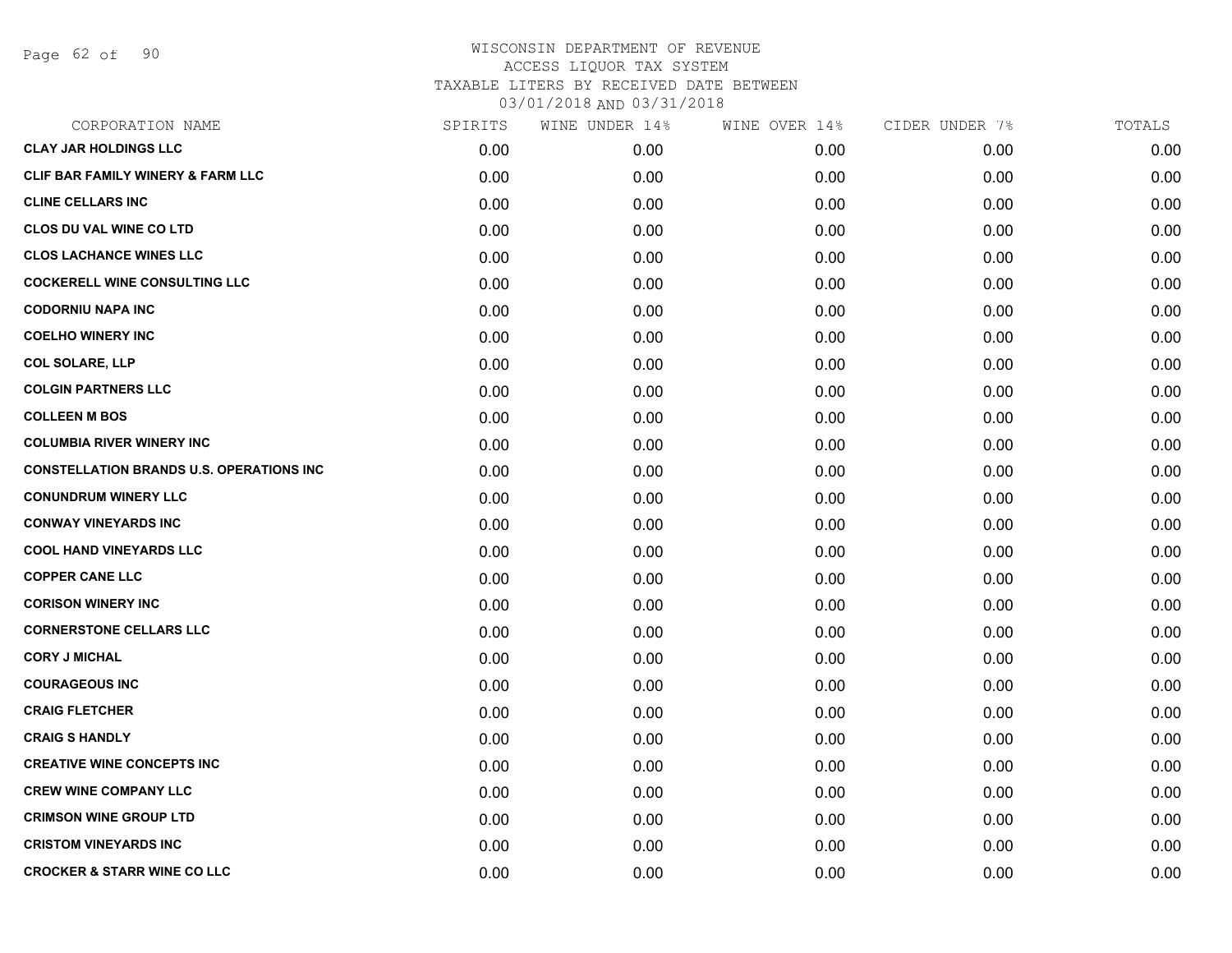Page 63 of 90

| CORPORATION NAME                   | SPIRITS | WINE UNDER 14% | WINE OVER 14% | CIDER UNDER 7% | TOTALS |
|------------------------------------|---------|----------------|---------------|----------------|--------|
| <b>CROWN POINT WINERY LLC</b>      | 0.00    | 0.00           | 0.00          | 0.00           | 0.00   |
| <b>CULTIVATE WINES LLC</b>         | 0.00    | 0.00           | 0.00          | 0.00           | 0.00   |
| <b>CUNAT PREMIUM VINEYARDS LLC</b> | 0.00    | 0.00           | 0.00          | 0.00           | 0.00   |
| <b>CUSHMAN WINERY CORPORATION</b>  | 0.00    | 0.00           | 0.00          | 0.00           | 0.00   |
| <b>CUVAISON INC</b>                | 0.00    | 0.00           | 0.00          | 0.00           | 0.00   |
| <b>CWC WINERY LLC</b>              | 0.00    | 0.00           | 0.00          | 0.00           | 0.00   |
| <b>D &amp; J F CELLARS INC</b>     | 0.00    | 0.00           | 0.00          | 0.00           | 0.00   |
| <b>D MYERS LLC</b>                 | 0.00    | 0.00           | 0.00          | 0.00           | 0.00   |
| <b>DANA ESTATES INC</b>            | 0.00    | 0.00           | 0.00          | 0.00           | 0.00   |
| <b>DANICA PATRICK</b>              | 0.00    | 0.00           | 0.00          | 0.00           | 0.00   |
| <b>DANIEL J KOEPKE</b>             | 0.00    | 0.00           | 0.00          | 0.00           | 0.00   |
| DANZA DEL SOL WINERY INC           | 0.00    | 0.00           | 0.00          | 0.00           | 0.00   |
| <b>DANZINGER VINEYARDS LLC</b>     | 0.00    | 0.00           | 0.00          | 0.00           | 0.00   |
| <b>DAOU VINEYARDS LLC</b>          | 0.00    | 0.00           | 0.00          | 0.00           | 0.00   |
| <b>DARIOUSH KHALEDI WINERY LLC</b> | 0.00    | 0.00           | 0.00          | 0.00           | 0.00   |
| <b>DAVID BRUCE WINERY INC</b>      | 0.00    | 0.00           | 0.00          | 0.00           | 0.00   |
| <b>DAVID COFFARO</b>               | 0.00    | 0.00           | 0.00          | 0.00           | 0.00   |
| <b>DAVID J MATTHEWS</b>            | 0.00    | 0.00           | 0.00          | 0.00           | 0.00   |
| <b>DAVID JAMES LLC</b>             | 0.00    | 0.00           | 0.00          | 0.00           | 0.00   |
| <b>DAVIDS PINOT VINEYARDS INC</b>  | 0.00    | 0.00           | 0.00          | 0.00           | 0.00   |
| <b>DAVIS ESTATES LLC</b>           | 0.00    | 0.00           | 0.00          | 0.00           | 0.00   |
| DE LA MONTANYA WINERY INC          | 0.00    | 0.00           | 0.00          | 0.00           | 0.00   |
| DEERFIELD RANCH WINERY LLC         | 0.00    | 0.00           | 0.00          | 0.00           | 0.00   |
| DEL DOTTO VINEYARDS INC            | 0.00    | 0.00           | 0.00          | 0.00           | 0.00   |
| <b>DELICATO VINEYARDS INC</b>      | 0.00    | 0.00           | 0.00          | 0.00           | 0.00   |
| <b>DELILLE CELLARS LLC</b>         | 0.00    | 0.00           | 0.00          | 0.00           | 0.00   |
| <b>DENNER WINERY INC</b>           | 0.00    | 0.00           | 0.00          | 0.00           | 0.00   |
| <b>DENNIS R ONEIL</b>              | 0.00    | 0.00           | 0.00          | 0.00           | 0.00   |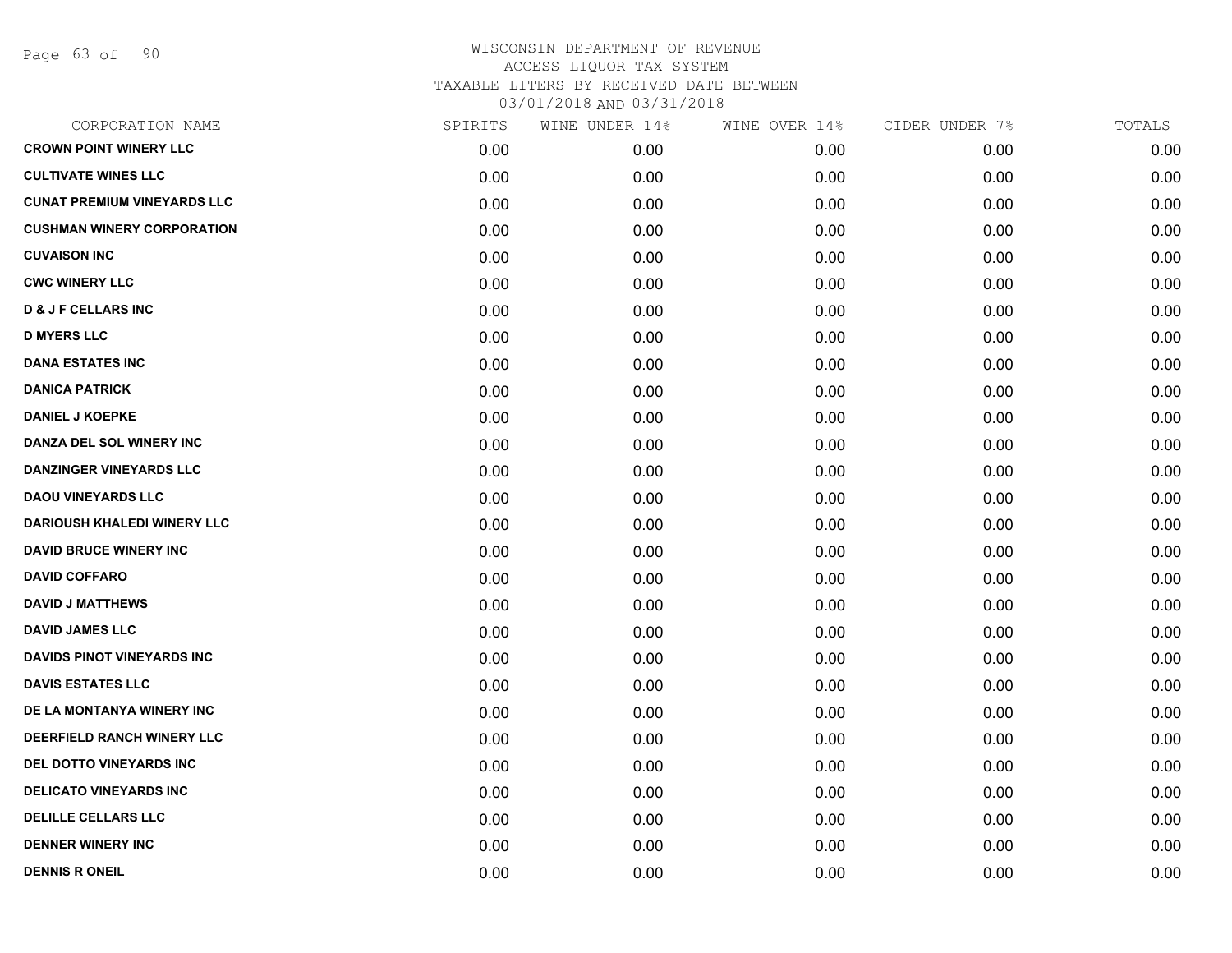Page 64 of 90

| CORPORATION NAME                                                         | SPIRITS | WINE UNDER 14% | WINE OVER 14% | CIDER UNDER 7% | TOTALS |
|--------------------------------------------------------------------------|---------|----------------|---------------|----------------|--------|
| DH GUSTAFSON FAMILY VINEYARDS LLC                                        | 0.00    | 0.00           | 0.00          | 0.00           | 0.00   |
| <b>DIAMOND MOUNTAIN VINEYARD</b>                                         | 0.00    | 0.00           | 0.00          | 0.00           | 0.00   |
| <b>DIANA HOBSON</b>                                                      | 0.00    | 0.00           | 0.00          | 0.00           | 0.00   |
| <b>DOMAINE CARNEROS LTD</b>                                              | 0.00    | 0.00           | 0.00          | 0.00           | 0.00   |
| <b>DOMAINE CHANDON INC</b>                                               | 0.00    | 0.00           | 0.00          | 0.00           | 0.00   |
| <b>DOMAINE DE MARIA SOTER LLC</b>                                        | 0.00    | 0.00           | 0.00          | 0.00           | 0.00   |
| <b>DOMAINE DROUHIN OREGON LLC</b>                                        | 0.00    | 0.00           | 0.00          | 0.00           | 0.00   |
| <b>DOMAINE MB LLC</b>                                                    | 0.00    | 0.00           | 0.00          | 0.00           | 0.00   |
| <b>DOMAINE SERENE VINEYARDS &amp; WINERY INC</b>                         | 0.00    | 0.00           | 0.00          | 0.00           | 0.00   |
| <b>DOMINICK CHIRICHILLO</b>                                              | 0.00    | 0.00           | 0.00          | 0.00           | 0.00   |
| <b>DON SEBASTIANI &amp; SONS INTERNATIONAL WINE</b><br><b>NEGOCIANTS</b> | 0.00    | 0.00           | 0.00          | 0.00           | 0.00   |
| <b>DONALD PHILLIPS HILL JR</b>                                           | 0.00    | 0.00           | 0.00          | 0.00           | 0.00   |
| DONATI FAMILY VINEYARD INC                                               | 0.00    | 0.00           | 0.00          | 0.00           | 0.00   |
| DONELAN FAMILY WINE CELLARS LLC                                          | 0.00    | 0.00           | 0.00          | 0.00           | 0.00   |
| <b>DOUBLE CANYON VINEYARDS LLC</b>                                       | 0.00    | 0.00           | 0.00          | 0.00           | 0.00   |
| DRUMLIN RIDGE WINERY LLC                                                 | 0.00    | 0.00           | 0.00          | 0.00           | 0.00   |
| DRY CREEK VINEYARD INC                                                   | 0.00    | 0.00           | 0.00          | 0.00           | 0.00   |
| <b>DSC INVESTORS INC</b>                                                 | 0.00    | 0.00           | 0.00          | 0.00           | 0.00   |
| <b>DUCKHORN WINE COMPANY</b>                                             | 0.00    | 0.00           | 0.00          | 0.00           | 0.00   |
| <b>DUMOL WINERY LLC</b>                                                  | 0.00    | 0.00           | 0.00          | 0.00           | 0.00   |
| <b>DUNHAM CELLARS LLC</b>                                                | 0.00    | 0.00           | 0.00          | 0.00           | 0.00   |
| <b>DUNN VINEYARDS LLC</b>                                                | 0.00    | 0.00           | 0.00          | 0.00           | 0.00   |
| <b>DUPLIN WINE CELLARS INC</b>                                           | 0.00    | 0.00           | 0.00          | 0.00           | 0.00   |
| DUTTON GOLDFIELD WINERY LLC                                              | 0.00    | 0.00           | 0.00          | 0.00           | 0.00   |
| <b>E &amp; J GALLO WINERY</b>                                            | 0.00    | 0.00           | 0.00          | 0.00           | 0.00   |
| <b>E STRING CELLARS LLC</b>                                              | 0.00    | 0.00           | 0.00          | 0.00           | 0.00   |
| <b>EAGLES LANDING WINERY LLC</b>                                         | 0.00    | 0.00           | 0.00          | 0.00           | 0.00   |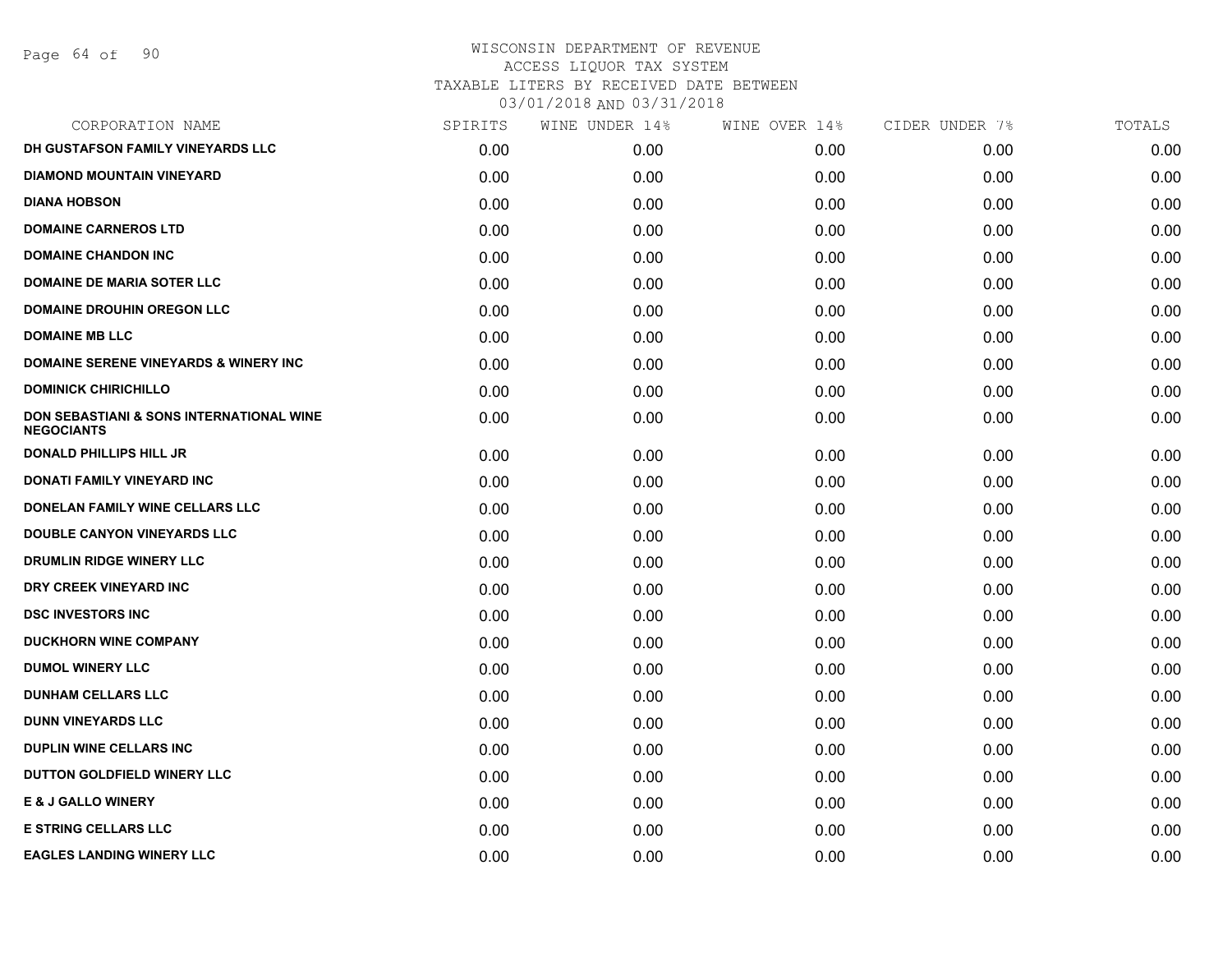Page 65 of 90

| CORPORATION NAME                                 | SPIRITS | WINE UNDER 14% | WINE OVER 14% | CIDER UNDER 7% | TOTALS |
|--------------------------------------------------|---------|----------------|---------------|----------------|--------|
| <b>EARL E BROWN &amp; SONS INC</b>               | 0.00    | 0.00           | 0.00          | 0.00           | 0.00   |
| <b>EBERLE WINERY LP</b>                          | 0.00    | 0.00           | 0.00          | 0.00           | 0.00   |
| EDEN ICE CIDER COMPANY INC.                      | 0.00    | 0.00           | 0.00          | 0.00           | 0.00   |
| <b>EDWARD J RINK</b>                             | 0.00    | 0.00           | 0.00          | 0.00           | 0.00   |
| EHREN JORDAN WINE CELLARS LLC                    | 0.00    | 0.00           | 0.00          | 0.00           | 0.00   |
| <b>EILEEN BRYS</b>                               | 0.00    | 0.00           | 0.00          | 0.00           | 0.00   |
| <b>ELEGANCE PROPERTIES LLC</b>                   | 0.00    | 0.00           | 0.00          | 0.00           | 0.00   |
| <b>ELISABETH W KLEIN</b>                         | 0.00    | 0.00           | 0.00          | 0.00           | 0.00   |
| ELK COVE VINEYARDS INC                           | 0.00    | 0.00           | 0.00          | 0.00           | 0.00   |
| <b>ELV-OREGON LLC</b>                            | 0.00    | 0.00           | 0.00          | 0.00           | 0.00   |
| <b>ELYSE WINERY LLC</b>                          | 0.00    | 0.00           | 0.00          | 0.00           | 0.00   |
| <b>EMILIO GUGLIELMO WINERY INC</b>               | 0.00    | 0.00           | 0.00          | 0.00           | 0.00   |
| ERIC TRUMP WINE MANUFACTURING LLC                | 0.00    | 0.00           | 0.00          | 0.00           | 0.00   |
| <b>ERNEST VINEYARDS LLC</b>                      | 0.00    | 0.00           | 0.00          | 0.00           | 0.00   |
| <b>ESCALERA-BOULET LLC</b>                       | 0.00    | 0.00           | 0.00          | 0.00           | 0.00   |
| <b>F KORBEL &amp; BROS INC</b>                   | 0.00    | 0.00           | 0.00          | 0.00           | 0.00   |
| <b>FANTESCA LLC</b>                              | 0.00    | 0.00           | 0.00          | 0.00           | 0.00   |
| <b>FAT BOYS INC</b>                              | 0.00    | 0.00           | 0.00          | 0.00           | 0.00   |
| <b>FAWN CREEK WINERY LLC</b>                     | 0.00    | 0.00           | 0.00          | 0.00           | 0.00   |
| <b>FAZELI VINEYARDS, LLC</b>                     | 0.00    | 0.00           | 0.00          | 0.00           | 0.00   |
| <b>FENESTRA WINERY INC</b>                       | 0.00    | 0.00           | 0.00          | 0.00           | 0.00   |
| FENN VALLEY VINEYARDS, INC.                      | 0.00    | 0.00           | 0.00          | 0.00           | 0.00   |
| <b>FERMENTING CELLARS LLC</b>                    | 0.00    | 0.00           | 0.00          | 0.00           | 0.00   |
| <b>FERRARI CARANO VINEYARDS &amp; WINERY LLC</b> | 0.00    | 0.00           | 0.00          | 0.00           | 0.00   |
| <b>FETZER VINEYARDS</b>                          | 0.00    | 0.00           | 0.00          | 0.00           | 0.00   |
| <b>FICKLIN VINEYARDS INC</b>                     | 0.00    | 0.00           | 0.00          | 0.00           | 0.00   |
| <b>FIDDLEHEAD CELLARS LP</b>                     | 0.00    | 0.00           | 0.00          | 0.00           | 0.00   |
| <b>FIDELITAS WINES LLC</b>                       | 0.00    | 0.00           | 0.00          | 0.00           | 0.00   |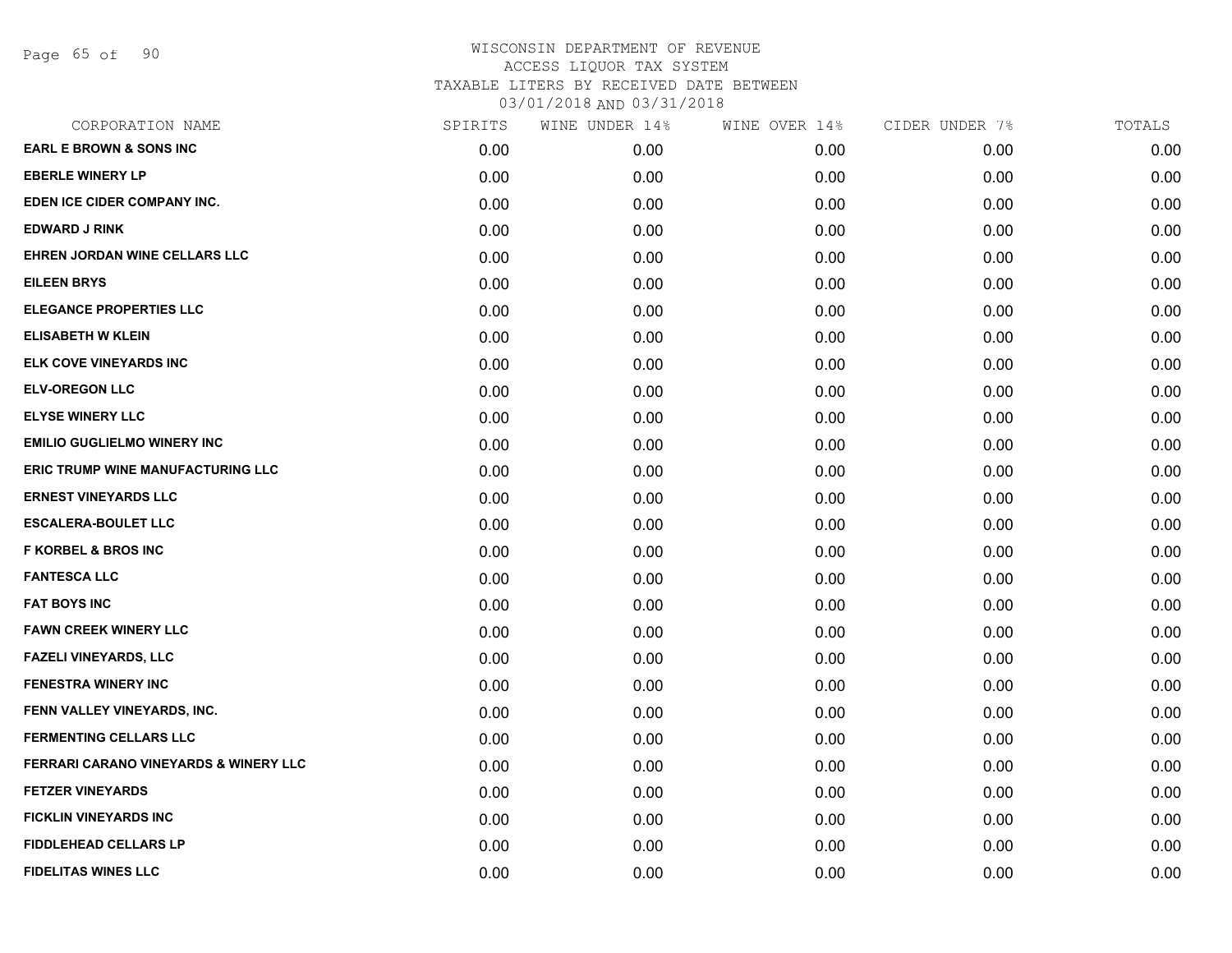Page 66 of 90

| SPIRITS | WINE UNDER 14% | WINE OVER 14% | CIDER UNDER 7% | TOTALS |
|---------|----------------|---------------|----------------|--------|
| 0.00    | 0.00           | 0.00          | 0.00           | 0.00   |
| 0.00    | 0.00           | 0.00          | 0.00           | 0.00   |
| 0.00    | 0.00           | 0.00          | 0.00           | 0.00   |
| 0.00    | 0.00           | 0.00          | 0.00           | 0.00   |
| 0.00    | 0.00           | 0.00          | 0.00           | 0.00   |
| 0.00    | 0.00           | 0.00          | 0.00           | 0.00   |
| 0.00    | 0.00           | 0.00          | 0.00           | 0.00   |
| 0.00    | 0.00           | 0.00          | 0.00           | 0.00   |
| 0.00    | 0.00           | 0.00          | 0.00           | 0.00   |
| 0.00    | 0.00           | 0.00          | 0.00           | 0.00   |
| 0.00    | 0.00           | 0.00          | 0.00           | 0.00   |
| 0.00    | 0.00           | 0.00          | 0.00           | 0.00   |
| 0.00    | 0.00           | 0.00          | 0.00           | 0.00   |
| 0.00    | 0.00           | 0.00          | 0.00           | 0.00   |
| 0.00    | 0.00           | 0.00          | 0.00           | 0.00   |
| 0.00    | 0.00           | 0.00          | 0.00           | 0.00   |
| 0.00    | 0.00           | 0.00          | 0.00           | 0.00   |
| 0.00    | 0.00           | 0.00          | 0.00           | 0.00   |
| 0.00    | 0.00           | 0.00          | 0.00           | 0.00   |
| 0.00    | 0.00           | 0.00          | 0.00           | 0.00   |
| 0.00    | 0.00           | 0.00          | 0.00           | 0.00   |
| 0.00    | 0.00           | 0.00          | 0.00           | 0.00   |
| 0.00    | 0.00           | 0.00          | 0.00           | 0.00   |
| 0.00    | 0.00           | 0.00          | 0.00           | 0.00   |
| 0.00    | 0.00           | 0.00          | 0.00           | 0.00   |
| 0.00    | 0.00           | 0.00          | 0.00           | 0.00   |
| 0.00    | 0.00           | 0.00          | 0.00           | 0.00   |
| 0.00    | 0.00           | 0.00          | 0.00           | 0.00   |
|         |                |               |                |        |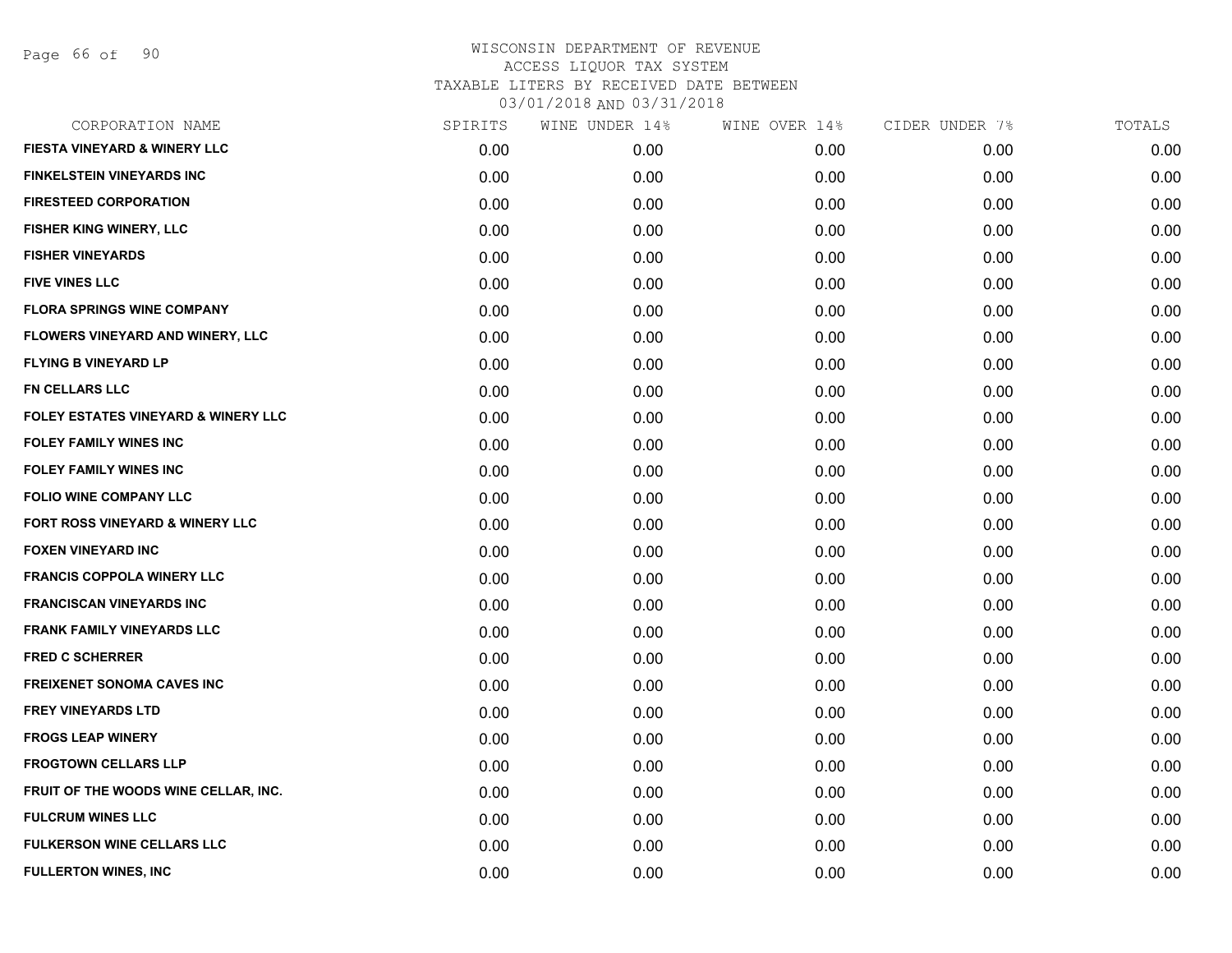Page 67 of 90

| CORPORATION NAME                                    | SPIRITS | WINE UNDER 14% | WINE OVER 14% | CIDER UNDER 7% | TOTALS |
|-----------------------------------------------------|---------|----------------|---------------|----------------|--------|
| <b>FURTHERMORE LLC</b>                              | 0.00    | 0.00           | 0.00          | 0.00           | 0.00   |
| <b>G GRAHAM WINES INC</b>                           | 0.00    | 0.00           | 0.00          | 0.00           | 0.00   |
| <b>GALENA CELLARS INC</b>                           | 0.00    | 0.00           | 0.00          | 0.00           | 0.00   |
| <b>GALLICA WINES LLC</b>                            | 0.00    | 0.00           | 0.00          | 0.00           | 0.00   |
| <b>GAMBLE FAMILY VINEYARDS LLC</b>                  | 0.00    | 0.00           | 0.00          | 0.00           | 0.00   |
| <b>GARGIULO VINEYARD LLC</b>                        | 0.00    | 0.00           | 0.00          | 0.00           | 0.00   |
| <b>GARROD TRUST</b>                                 | 0.00    | 0.00           | 0.00          | 0.00           | 0.00   |
| <b>GARVIN HEIGHTS VINEYARDS, LLC</b>                | 0.00    | 0.00           | 0.00          | 0.00           | 0.00   |
| <b>GEARY MARKET INVESTMENT COMPANY LTD</b>          | 0.00    | 0.00           | 0.00          | 0.00           | 0.00   |
| <b>GEMSTONE VINEYARDS LLC</b>                       | 0.00    | 0.00           | 0.00          | 0.00           | 0.00   |
| <b>GENERATIONS OF SONOMA LLC</b>                    | 0.00    | 0.00           | 0.00          | 0.00           | 0.00   |
| <b>GENESEO PARTNERS LP</b>                          | 0.00    | 0.00           | 0.00          | 0.00           | 0.00   |
| <b>GEORGE O HENDRY</b>                              | 0.00    | 0.00           | 0.00          | 0.00           | 0.00   |
| <b>GERBER, GERBER &amp; GERBER DISCLAIMER TRUST</b> | 0.00    | 0.00           | 0.00          | 0.00           | 0.00   |
| <b>GF WINES LLC</b>                                 | 0.00    | 0.00           | 0.00          | 0.00           | 0.00   |
| <b>GHOST HILL CELLARS LLC</b>                       | 0.00    | 0.00           | 0.00          | 0.00           | 0.00   |
| <b>GIFT SERVICES INC</b>                            | 0.00    | 0.00           | 0.00          | 0.00           | 0.00   |
| <b>GLOBAL UNIVERSAL SRL</b>                         | 0.00    | 0.00           | 0.00          | 0.00           | 0.00   |
| <b>GOLDIN INVESTMENT II INC</b>                     | 0.00    | 0.00           | 0.00          | 0.00           | 0.00   |
| <b>GOLDRIDGEPINOT.COM LLC</b>                       | 0.00    | 0.00           | 0.00          | 0.00           | 0.00   |
| <b>GOOD FOUNDATIONS INC</b>                         | 0.00    | 0.00           | 0.00          | 0.00           | 0.00   |
| <b>GOOSE RIDGE LLC</b>                              | 0.00    | 0.00           | 0.00          | 0.00           | 0.00   |
| <b>GRAPE VISIONS LLC</b>                            | 0.00    | 0.00           | 0.00          | 0.00           | 0.00   |
| <b>GRAPESEED WINE FUND LLC</b>                      | 0.00    | 0.00           | 0.00          | 0.00           | 0.00   |
| <b>GRASSINI FAMILY VINEYARDS LLC</b>                | 0.00    | 0.00           | 0.00          | 0.00           | 0.00   |
| <b>GREEN FAMILY WINERY LLC</b>                      | 0.00    | 0.00           | 0.00          | 0.00           | 0.00   |
| <b>GREG SANDERS</b>                                 | 0.00    | 0.00           | 0.00          | 0.00           | 0.00   |
| <b>GRGICH HILLS CELLAR</b>                          | 0.00    | 0.00           | 0.00          | 0.00           | 0.00   |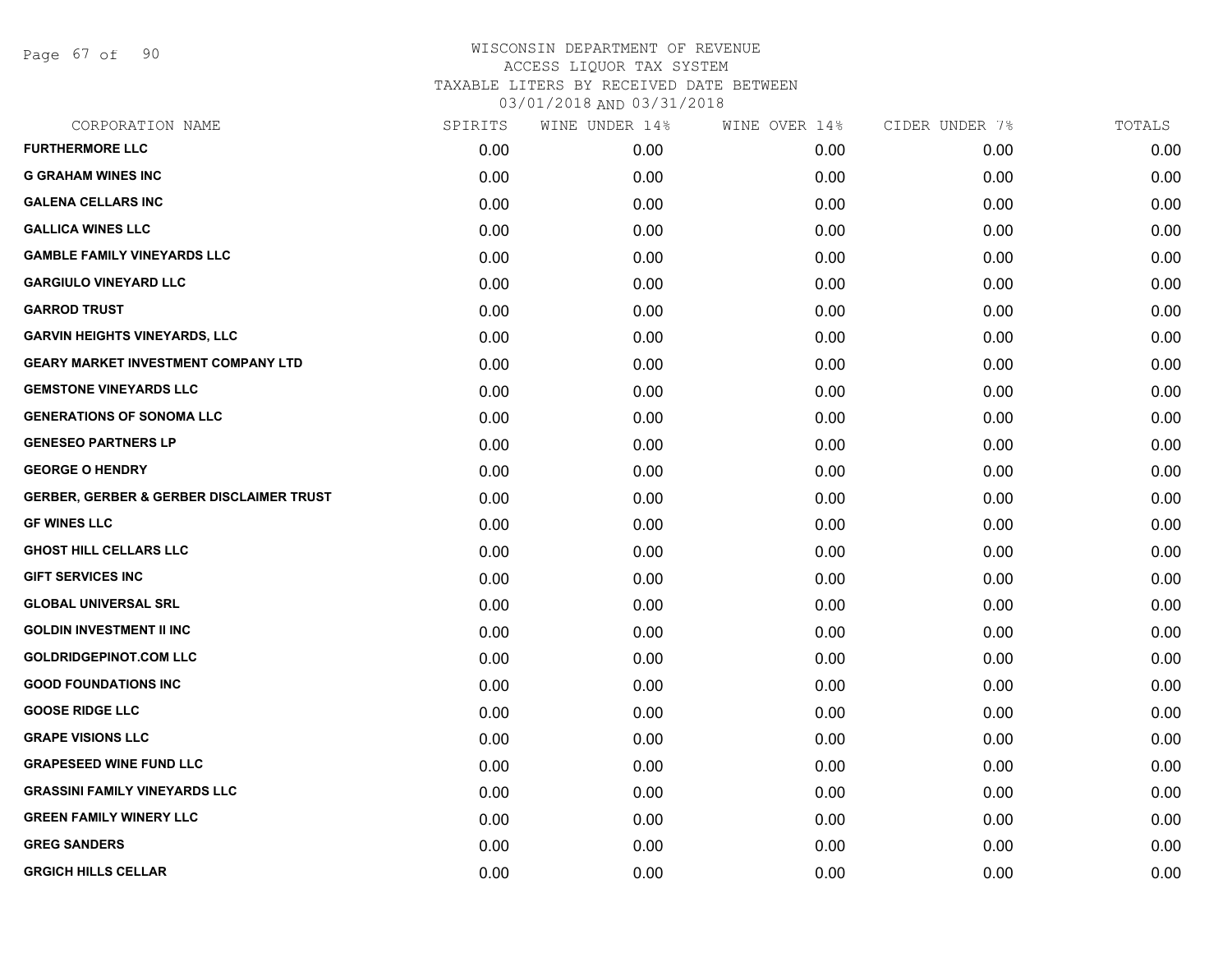Page 68 of 90

| CORPORATION NAME                           | SPIRITS | WINE UNDER 14% | WINE OVER 14% | CIDER UNDER 7% | TOTALS |
|--------------------------------------------|---------|----------------|---------------|----------------|--------|
| <b>GRIEB OPTIMAL WINECRAFTING LLC</b>      | 0.00    | 0.00           | 0.00          | 0.00           | 0.00   |
| <b>GROTH VINEYARDS &amp; WINERY LLC</b>    | 0.00    | 0.00           | 0.00          | 0.00           | 0.00   |
| <b>GULLETT &amp; GULLETT</b>               | 0.00    | 0.00           | 0.00          | 0.00           | 0.00   |
| H DE V LLC                                 | 0.00    | 0.00           | 0.00          | 0.00           | 0.00   |
| <b>HAFNER VINEYARD LLC</b>                 | 0.00    | 0.00           | 0.00          | 0.00           | 0.00   |
| <b>HAGAFEN CELLARS INC</b>                 | 0.00    | 0.00           | 0.00          | 0.00           | 0.00   |
| <b>HAHN ESTATE</b>                         | 0.00    | 0.00           | 0.00          | 0.00           | 0.00   |
| <b>HALF KRAKT LLC</b>                      | 0.00    | 0.00           | 0.00          | 0.00           | 0.00   |
| <b>HALF MOON HILL LLC</b>                  | 0.00    | 0.00           | 0.00          | 0.00           | 0.00   |
| <b>HALL WINES LLC</b>                      | 0.00    | 0.00           | 0.00          | 0.00           | 0.00   |
| <b>HALTER WINERY LLC</b>                   | 0.00    | 0.00           | 3.75          | 0.00           | 3.75   |
| <b>HAMEL FAMILY WINES LLC</b>              | 0.00    | 0.00           | 0.00          | 0.00           | 0.00   |
| <b>HAMMLER WINE CORP</b>                   | 0.00    | 0.00           | 0.00          | 0.00           | 0.00   |
| <b>HANDLEY CELLARS LIMITED PARTNERSHIP</b> | 0.00    | 0.00           | 0.00          | 0.00           | 0.00   |
| <b>HANNA WINERY INC</b>                    | 0.00    | 0.00           | 0.00          | 0.00           | 0.00   |
| <b>HARALD TOMESCH</b>                      | 0.00    | 0.00           | 0.00          | 0.00           | 0.00   |
| <b>HARBOR RIDGE WINERY INC.</b>            | 0.00    | 0.00           | 0.00          | 0.00           | 0.00   |
| <b>HARLAN ESTATE WINERY INC</b>            | 0.00    | 0.00           | 0.00          | 0.00           | 0.00   |
| HARMELL CELLARS LLC                        | 0.00    | 0.00           | 0.00          | 0.00           | 0.00   |
| <b>HARRIS &amp; HARRIS</b>                 | 0.00    | 0.00           | 0.00          | 0.00           | 0.00   |
| <b>HARRY &amp; DAVID HOLDINGS INC</b>      | 0.00    | 0.00           | 0.00          | 0.00           | 0.00   |
| HARTWELL VINEYARDS LLC                     | 0.00    | 0.00           | 0.00          | 0.00           | 0.00   |
| <b>HAWK AND HORSE VINEYARDS LLC</b>        | 0.00    | 0.00           | 0.00          | 0.00           | 0.00   |
| <b>HAWKES LLC</b>                          | 0.00    | 0.00           | 0.00          | 0.00           | 0.00   |
| <b>HDD LLC</b>                             | 0.00    | 0.00           | 0.00          | 0.00           | 0.00   |
| <b>HEITZ WINE CELLARS</b>                  | 0.00    | 0.00           | 0.00          | 0.00           | 0.00   |
| <b>HEMISPHERE WINE COMPANY INC</b>         | 0.00    | 0.00           | 0.00          | 0.00           | 0.00   |
| <b>HEMISPHERES LLC</b>                     | 0.00    | 0.00           | 0.00          | 0.00           | 0.00   |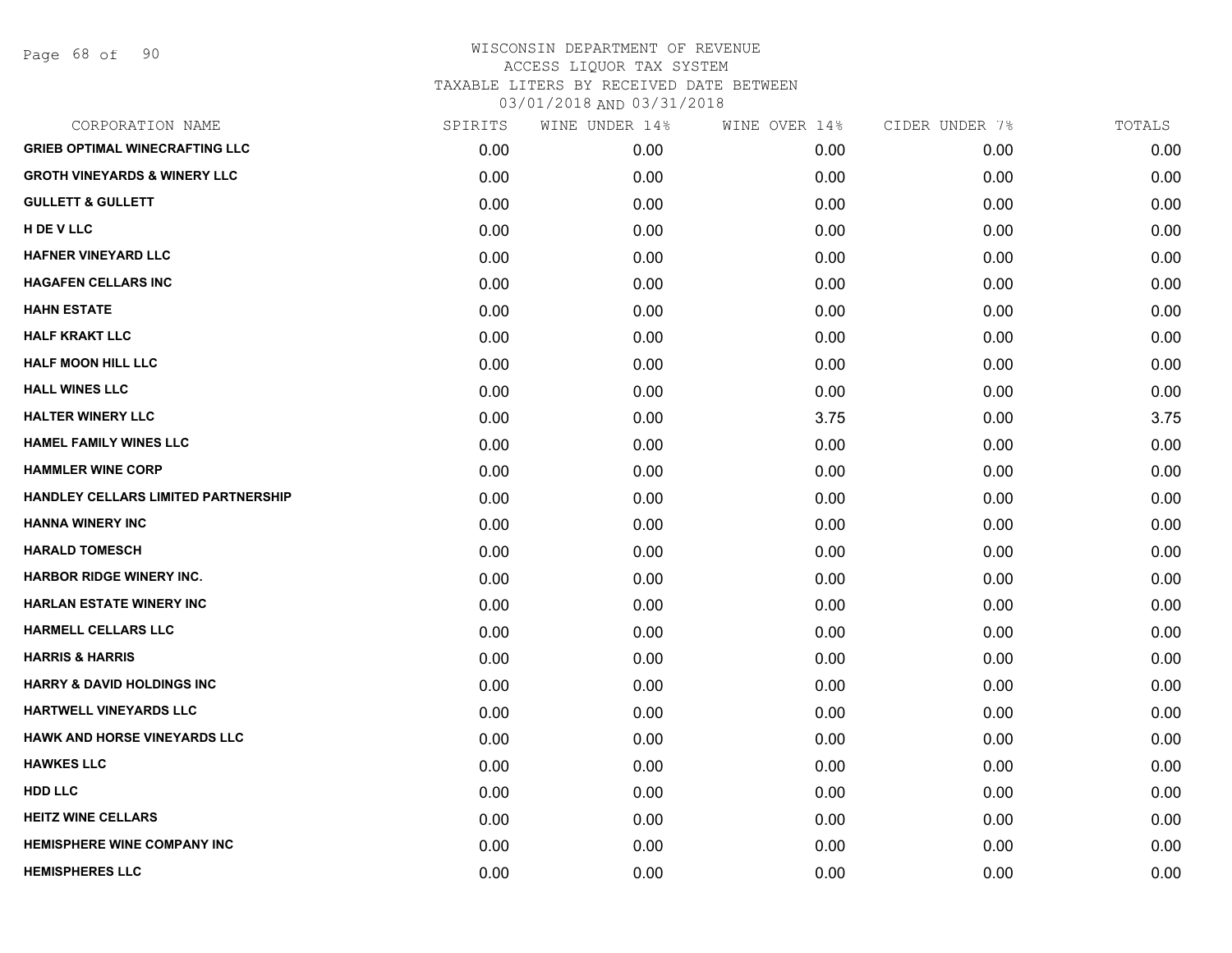Page 69 of 90

| CORPORATION NAME                  | SPIRITS | WINE UNDER 14% | WINE OVER 14% | CIDER UNDER 7% | TOTALS |
|-----------------------------------|---------|----------------|---------------|----------------|--------|
| HERB LAMB VINEYARDS, LLC          | 0.00    | 0.00           | 0.00          | 0.00           | 0.00   |
| <b>HERDIE BAISDEN</b>             | 0.00    | 0.00           | 0.00          | 0.00           | 0.00   |
| <b>HERON HILL VINEYARDS INC</b>   | 0.00    | 0.00           | 0.00          | 0.00           | 0.00   |
| <b>HERRERA &amp; HERRERA</b>      | 0.00    | 0.00           | 0.00          | 0.00           | 0.00   |
| <b>HESTAN VINEYARDS LLC</b>       | 0.00    | 0.00           | 0.00          | 0.00           | 0.00   |
| <b>HIDDEN RIDGE VINEYARD LLC</b>  | 0.00    | 0.00           | 0.00          | 0.00           | 0.00   |
| <b>HILL ESTATES INC</b>           | 0.00    | 0.00           | 0.00          | 0.00           | 0.00   |
| <b>HIRSCH WINERY LLC</b>          | 0.00    | 0.00           | 0.00          | 0.00           | 0.00   |
| <b>HOFFMAN AND HOFFMAN</b>        | 0.00    | 0.00           | 0.00          | 0.00           | 0.00   |
| HOLLYS HILL VINEYARDS LLC         | 0.00    | 0.00           | 0.00          | 0.00           | 0.00   |
| HONIG VINEYARD AND WINERY LLC     | 0.00    | 0.00           | 0.00          | 0.00           | 0.00   |
| <b>HOPE WINE LLC</b>              | 0.00    | 0.00           | 0.00          | 0.00           | 0.00   |
| <b>HOUDINI INC</b>                | 0.00    | 0.00           | 0.00          | 0.00           | 0.00   |
| <b>HOURGLASS WINE COMPANY INC</b> | 0.00    | 0.00           | 0.00          | 0.00           | 0.00   |
| <b>HUNEEUS VINTNERS LLC</b>       | 0.00    | 0.00           | 0.00          | 0.00           | 0.00   |
| HUNT COUNTRY VINEYARDS LLC        | 0.00    | 0.00           | 0.00          | 0.00           | 0.00   |
| <b>HUSCH VINEYARDS INC</b>        | 0.00    | 0.00           | 0.00          | 0.00           | 0.00   |
| <b>INCEPTION WINES LLC</b>        | 0.00    | 0.00           | 0.00          | 0.00           | 0.00   |
| <b>INMAN FAMILY WINES LLC</b>     | 0.00    | 0.00           | 0.00          | 0.00           | 0.00   |
| <b>INVESTOR'S OF AMERICA LP</b>   | 0.00    | 0.00           | 0.00          | 0.00           | 0.00   |
| <b>IRON HORSE VINEYARDS LP</b>    | 0.00    | 0.00           | 0.00          | 0.00           | 0.00   |
| <b>ISENHOWER CELLARS LLC</b>      | 0.00    | 0.00           | 0.00          | 0.00           | 0.00   |
| <b>ISLAND ORCHARD CIDER LLC</b>   | 0.00    | 0.00           | 0.00          | 0.00           | 0.00   |
| <b>ISR VINEYARDS ASSOCIATION</b>  | 0.00    | 0.00           | 0.00          | 0.00           | 0.00   |
| <b>J CELLARS INVESTMENTS LLC</b>  | 0.00    | 0.00           | 0.00          | 0.00           | 0.00   |
| <b>J LOHR WINERY CORP</b>         | 0.00    | 0.00           | 0.00          | 0.00           | 0.00   |
| <b>J PEDRONCELLI WINERY</b>       | 0.00    | 0.00           | 0.00          | 0.00           | 0.00   |
| <b>J RICKARDS WINERY LLC</b>      | 0.00    | 0.00           | 0.00          | 0.00           | 0.00   |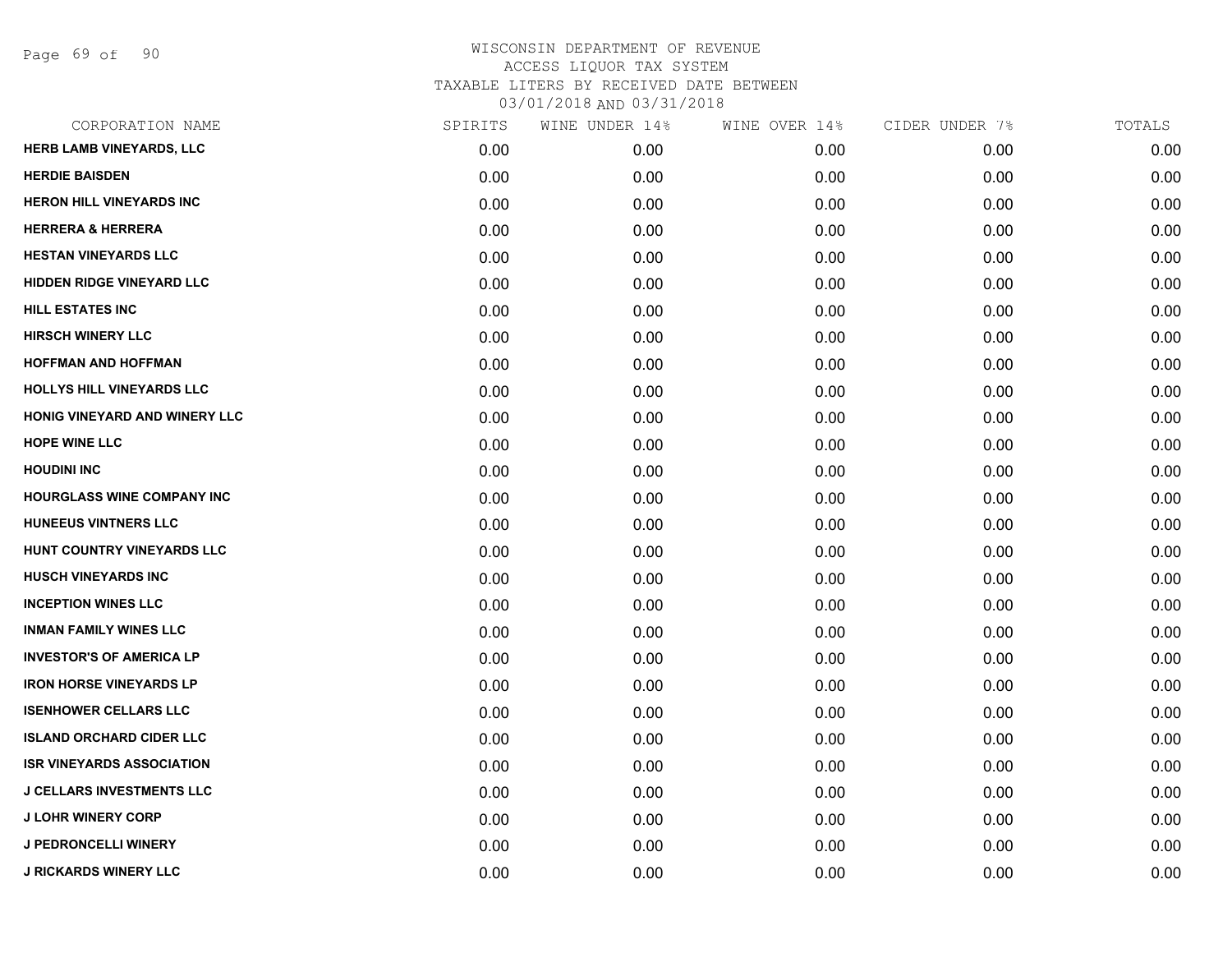Page 70 of 90

| CORPORATION NAME                      | SPIRITS | WINE UNDER 14% | WINE OVER 14% | CIDER UNDER 7% | TOTALS |
|---------------------------------------|---------|----------------|---------------|----------------|--------|
| <b>J.W. THOMAS LLC</b>                | 0.00    | 0.00           | 0.00          | 0.00           | 0.00   |
| <b>J3 WINE PARTNERS LLC</b>           | 0.00    | 0.00           | 0.00          | 0.00           | 0.00   |
| JACK JOHN INVESTMENTS INC             | 0.00    | 0.00           | 0.00          | 0.00           | 0.00   |
| <b>JACKSON FAMILY WINES INC</b>       | 0.00    | 0.00           | 0.00          | 0.00           | 0.00   |
| <b>JACKSON WINE LLC</b>               | 0.00    | 0.00           | 0.00          | 0.00           | 0.00   |
| <b>JACKSON WINERY &amp; VINEYARDS</b> | 0.00    | 0.00           | 0.00          | 0.00           | 0.00   |
| <b>JACUZZI FAMILY VINEYARDS LLC</b>   | 0.00    | 0.00           | 0.00          | 0.00           | 0.00   |
| <b>JAM CELLARS INC</b>                | 0.00    | 0.00           | 0.00          | 0.00           | 0.00   |
| <b>JAMES L LAMBERT</b>                | 0.00    | 0.00           | 0.00          | 0.00           | 0.00   |
| <b>JAMES P PROSSER</b>                | 0.00    | 0.00           | 0.00          | 0.00           | 0.00   |
| <b>JASON STEVE RAY</b>                | 0.00    | 0.00           | 0.00          | 0.00           | 0.00   |
| <b>JB GEORGE LLC</b>                  | 0.00    | 0.00           | 0.00          | 0.00           | 0.00   |
| <b>JC CELLARS INC</b>                 | 0.00    | 0.00           | 0.00          | 0.00           | 0.00   |
| <b>JEFFERY M GORDON</b>               | 0.00    | 0.00           | 0.00          | 0.00           | 0.00   |
| <b>JEFFREY L STOEGER</b>              | 0.00    | 0.00           | 0.00          | 0.00           | 0.00   |
| JENNIFER L JACKSON-HARTFORD           | 0.00    | 0.00           | 0.00          | 0.00           | 0.00   |
| <b>JESSUP CELLARS HOLDING CO LLC</b>  | 0.00    | 0.00           | 0.00          | 0.00           | 0.00   |
| <b>JM CELLARS COMPANY</b>             | 0.00    | 0.00           | 0.00          | 0.00           | 0.00   |
| <b>J-NH WINE GROUP LLC</b>            | 0.00    | 0.00           | 0.00          | 0.00           | 0.00   |
| JOHN ANTHONY VINEYARDS LLC            | 0.00    | 0.00           | 0.00          | 0.00           | 0.00   |
| <b>JOHN E NICOLOZAKES</b>             | 0.00    | 0.00           | 0.00          | 0.00           | 0.00   |
| <b>JOHN M STEWART</b>                 | 0.00    | 0.00           | 0.00          | 0.00           | 0.00   |
| <b>JONATHAN DALE</b>                  | 0.00    | 0.00           | 0.00          | 0.00           | 0.00   |
| <b>JONES FAMILY WINERY LLC</b>        | 0.00    | 0.00           | 0.00          | 0.00           | 0.00   |
| <b>JORNY'S END LLC</b>                | 0.00    | 0.00           | 0.00          | 0.00           | 0.00   |
| <b>JOSEPH ALEXANDER VILLICANA II</b>  | 0.00    | 0.00           | 0.00          | 0.00           | 0.00   |
| <b>JOSEPH CALLOW</b>                  | 0.00    | 0.00           | 0.00          | 0.00           | 0.00   |
| <b>JOSEPH CALLOW</b>                  | 0.00    | 0.00           | 0.00          | 0.00           | 0.00   |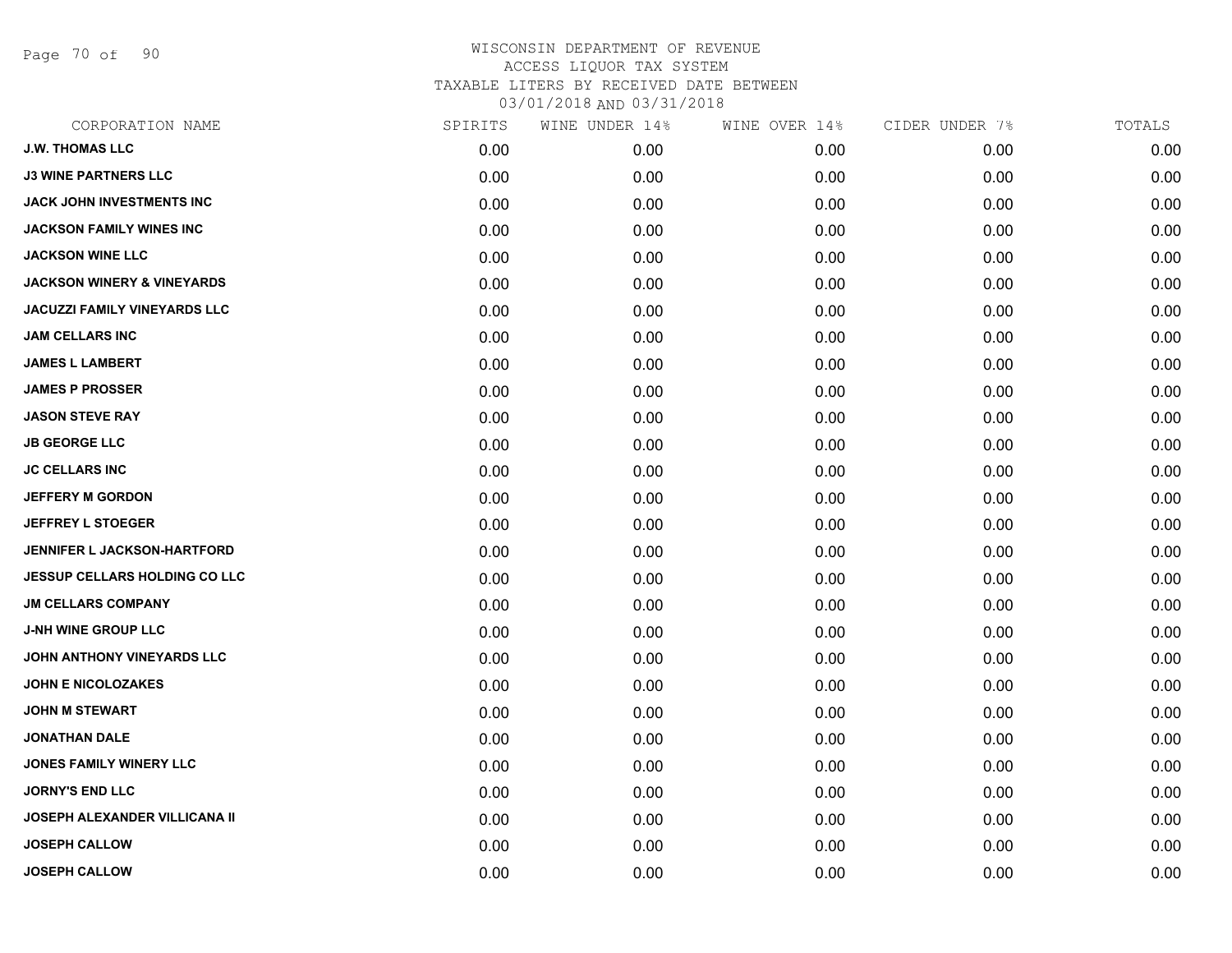Page 71 of 90

| CORPORATION NAME                         | SPIRITS | WINE UNDER 14% | WINE OVER 14% | CIDER UNDER 7% | TOTALS |
|------------------------------------------|---------|----------------|---------------|----------------|--------|
| <b>JOSEPH PHELPS VINEYARDS LLC</b>       | 0.00    | 0.00           | 0.00          | 0.00           | 0.00   |
| <b>JOSEPH STALLER</b>                    | 0.00    | 0.00           | 0.00          | 0.00           | 0.00   |
| <b>JOSEPH WYNIMKO</b>                    | 0.00    | 0.00           | 0.00          | 0.00           | 0.00   |
| <b>JOYCE VINEYARDS LLC</b>               | 0.00    | 0.00           | 0.00          | 0.00           | 0.00   |
| <b>JRV LLC</b>                           | 0.00    | 0.00           | 0.00          | 0.00           | 0.00   |
| JUDD FAMILY VINEYARDS LP                 | 0.00    | 0.00           | 0.00          | 0.00           | 0.00   |
| <b>JULIE A ANDRZEJCZAK</b>               | 0.00    | 0.00           | 0.00          | 0.00           | 0.00   |
| <b>JUSTIN VINEYARDS &amp; WINERY LLC</b> | 0.00    | 5.06           | 280.50        | 0.00           | 285.56 |
| <b>JVW CORPORATION</b>                   | 0.00    | 0.00           | 0.00          | 0.00           | 0.00   |
| <b>K VINTNERS LLC</b>                    | 0.00    | 0.00           | 0.00          | 0.00           | 0.00   |
| <b>KACHINA CELLARS LLC</b>               | 0.00    | 0.00           | 0.00          | 0.00           | 0.00   |
| <b>KAMEN WINES LLC</b>                   | 0.00    | 0.00           | 0.00          | 0.00           | 0.00   |
| <b>KANGARU ENTERPRISES LLC</b>           | 0.00    | 0.00           | 0.00          | 0.00           | 0.00   |
| <b>KB WINES LLC</b>                      | 0.00    | 0.00           | 0.00          | 0.00           | 0.00   |
| <b>KEEVER VINEYARDS LLC</b>              | 0.00    | 0.00           | 0.00          | 0.00           | 0.00   |
| <b>KEN BROWN WINES LLC</b>               | 0.00    | 0.00           | 0.00          | 0.00           | 0.00   |
| <b>KENEFICK RANCHES WINERY LLC</b>       | 0.00    | 0.00           | 0.00          | 0.00           | 0.00   |
| <b>KENT HUMPHREY</b>                     | 0.00    | 0.00           | 0.00          | 0.00           | 0.00   |
| KENWARD FAMILY VINEYARDS, LLC            | 0.00    | 0.00           | 0.00          | 0.00           | 0.00   |
| <b>KENZO ESTATE INC</b>                  | 0.00    | 0.00           | 0.00          | 0.00           | 0.00   |
| <b>KERWIN ESTATE LLC</b>                 | 0.00    | 0.00           | 0.00          | 0.00           | 0.00   |
| <b>KESTREL PROPERTIES LLC</b>            | 0.00    | 0.00           | 0.00          | 0.00           | 0.00   |
| <b>KEVIN BEHNKE</b>                      | 0.00    | 0.00           | 0.00          | 0.00           | 0.00   |
| <b>KING ESTATE WINERY LP</b>             | 0.00    | 0.00           | 0.00          | 0.00           | 0.00   |
| <b>KISMET WINE, INC.</b>                 | 0.00    | 0.00           | 0.00          | 0.00           | 0.00   |
| KISTLER VINEYARDS, LLC                   | 0.00    | 0.00           | 0.00          | 0.00           | 0.00   |
| <b>KLEIN FOODS INC</b>                   | 0.00    | 0.00           | 0.00          | 0.00           | 0.00   |
| <b>KNIGHTS BRIDGE WINERY LLC</b>         | 0.00    | 0.00           | 0.00          | 0.00           | 0.00   |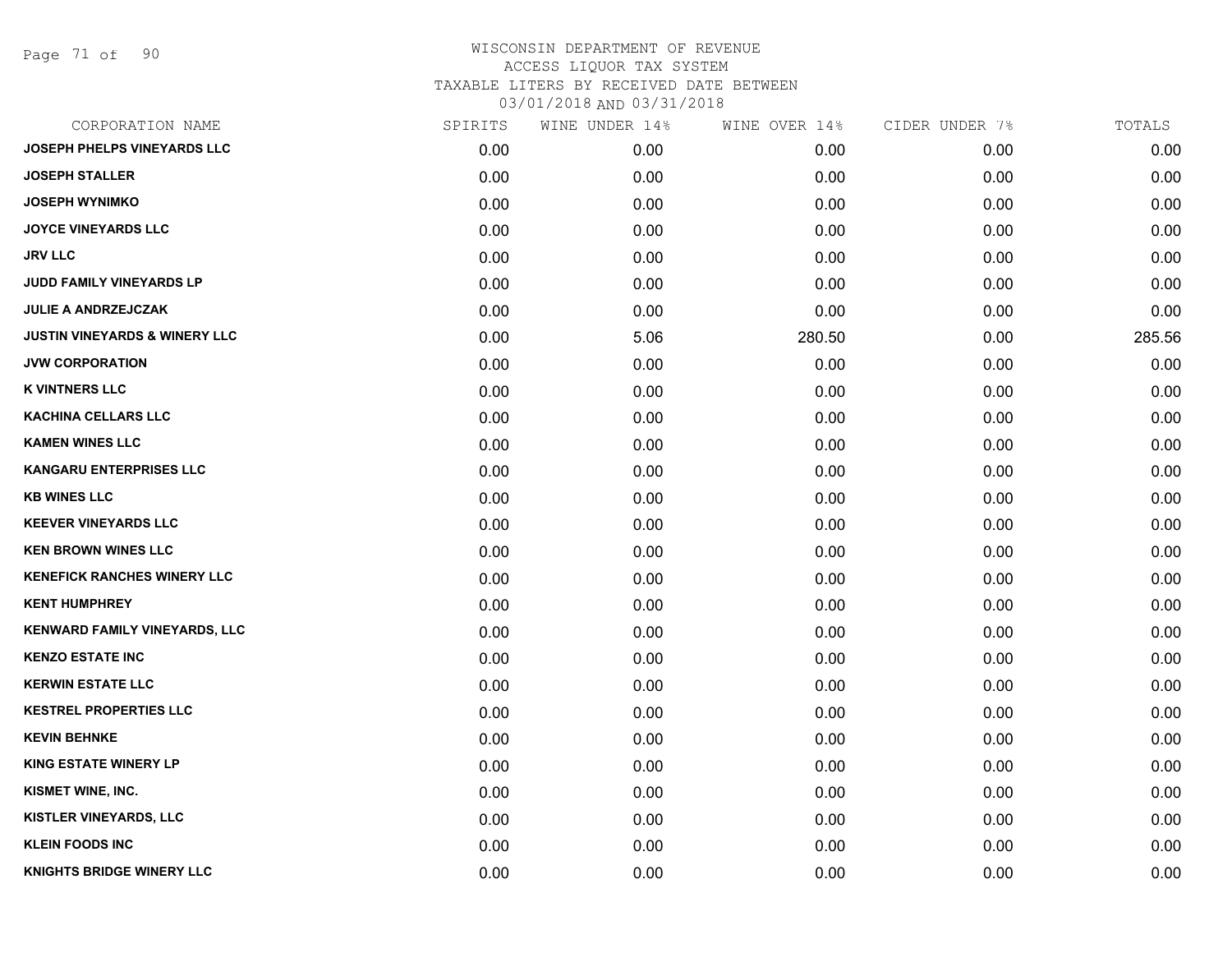Page 72 of 90

| CORPORATION NAME                                  | SPIRITS | WINE UNDER 14% | WINE OVER 14% | CIDER UNDER 7% | TOTALS |
|---------------------------------------------------|---------|----------------|---------------|----------------|--------|
| <b>KOEHLER WINERY LLC</b>                         | 0.00    | 0.00           | 0.00          | 0.00           | 0.00   |
| <b>KONSTANTIN D FRANK &amp; SONS</b>              | 0.00    | 0.00           | 0.00          | 0.00           | 0.00   |
| <b>KOPRI INC</b>                                  | 0.00    | 0.00           | 0.00          | 0.00           | 0.00   |
| <b>KRUPP BROTHERS LLC</b>                         | 0.00    | 0.00           | 0.00          | 0.00           | 0.00   |
| <b>KSSM LLC</b>                                   | 0.00    | 0.00           | 0.00          | 0.00           | 0.00   |
| <b>KT WINECO LLC</b>                              | 0.00    | 0.00           | 0.00          | 0.00           | 0.00   |
| <b>KULETO VILLA LLC</b>                           | 0.00    | 0.00           | 0.00          | 0.00           | 0.00   |
| <b>KUNDE ENTERPRISES INC</b>                      | 0.00    | 0.00           | 0.00          | 0.00           | 0.00   |
| KUVEE, INC.                                       | 0.00    | 0.00           | 0.00          | 0.00           | 0.00   |
| <b>L C WINE</b>                                   | 0.00    | 0.00           | 0.00          | 0.00           | 0.00   |
| L FOPPIANO WINE CO INC                            | 0.00    | 0.00           | 0.00          | 0.00           | 0.00   |
| <b>L18 WINES LLC</b>                              | 0.00    | 0.00           | 0.00          | 0.00           | 0.00   |
| <b>LADERA WINERY LLC</b>                          | 0.00    | 0.00           | 0.00          | 0.00           | 0.00   |
| <b>LAETITIA VINEYARD &amp; WINERY INC</b>         | 0.00    | 0.00           | 0.00          | 0.00           | 0.00   |
| <b>LAGUNA OAKS VINEYARD &amp; WINERY INC</b>      | 0.00    | 0.00           | 0.00          | 0.00           | 0.00   |
| <b>LAIL VINEYARDS LLC</b>                         | 0.00    | 0.00           | 0.00          | 0.00           | 0.00   |
| <b>LAIRD FAMILY ESTATE LLC</b>                    | 0.00    | 0.00           | 0.00          | 0.00           | 0.00   |
| <b>LAKE NOKOMIS CRANBERRIES INC</b>               | 0.00    | 0.00           | 0.00          | 0.00           | 0.00   |
| <b>LAMBERT BRIDGE WINERY INC</b>                  | 0.00    | 0.00           | 0.00          | 0.00           | 0.00   |
| <b>LANCASTER ESTATE VINEYARD &amp; WINERY LLC</b> | 0.00    | 0.00           | 0.00          | 0.00           | 0.00   |
| <b>LANGE WINERY LLC</b>                           | 0.00    | 0.00           | 0.00          | 0.00           | 0.00   |
| <b>LANGETWINS WINE CO INC</b>                     | 0.00    | 0.00           | 0.00          | 0.00           | 0.00   |
| <b>LANGTRY VINEYARD &amp; WINERY, LLC</b>         | 0.00    | 0.00           | 0.00          | 0.00           | 0.00   |
| <b>LARKMEAD VINEYARDS INC</b>                     | 0.00    | 0.00           | 0.00          | 0.00           | 0.00   |
| <b>LARSON &amp; LARSON</b>                        | 0.00    | 0.00           | 0.00          | 0.00           | 0.00   |
| <b>LARSON FAMILY WINERY INC</b>                   | 0.00    | 0.00           | 0.00          | 0.00           | 0.00   |
| <b>LASSETER FAMILY WINERY LLC</b>                 | 0.00    | 0.00           | 66.00         | 0.00           | 66.00  |
| <b>LATITUDE BEVERAGE COMPANY</b>                  | 0.00    | 0.00           | 0.00          | 0.00           | 0.00   |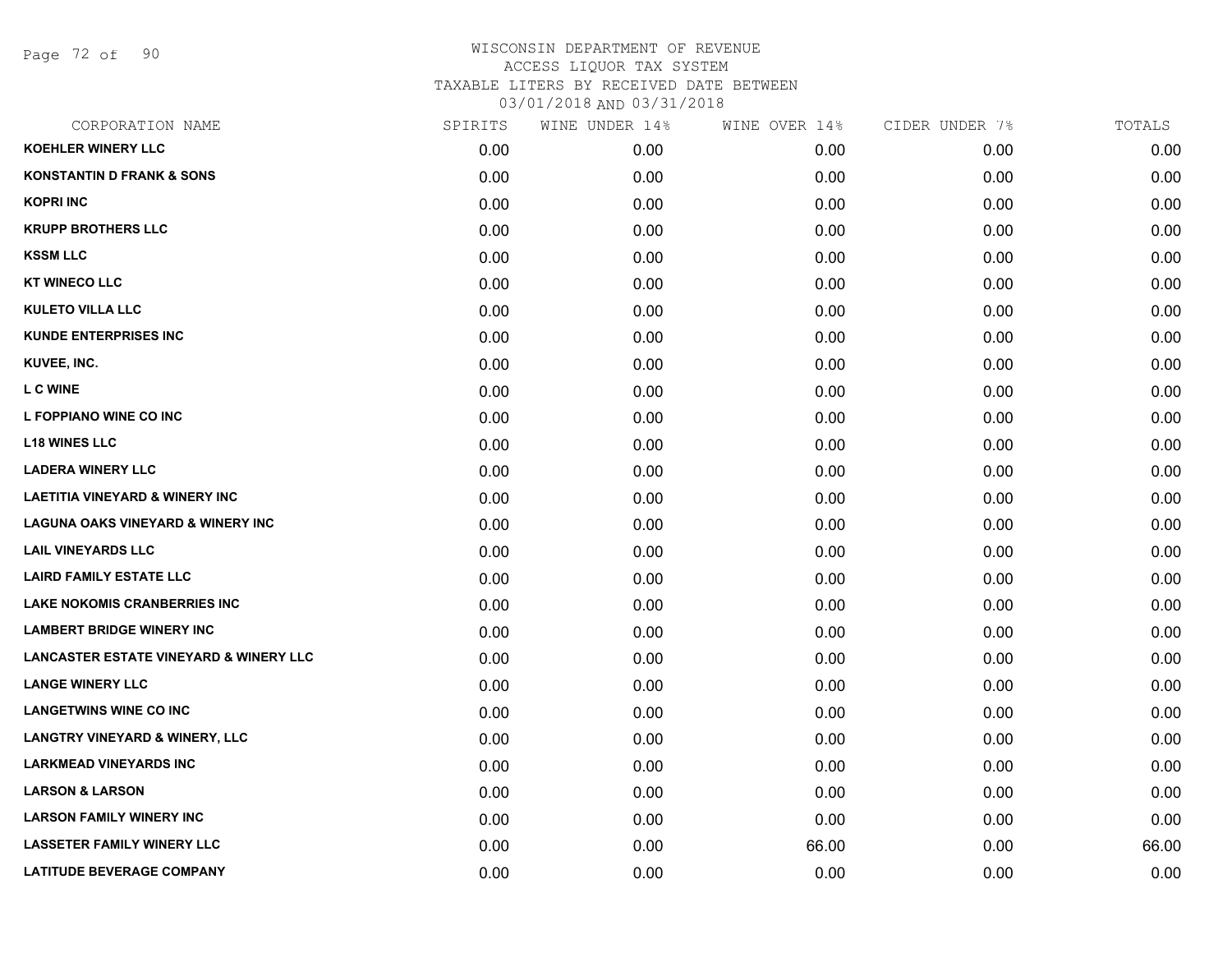Page 73 of 90

| CORPORATION NAME                          | SPIRITS | WINE UNDER 14% | WINE OVER 14% | CIDER UNDER 7% | TOTALS |
|-------------------------------------------|---------|----------------|---------------|----------------|--------|
| LAUTENBACH'S ORCHARD COUNTRY INC          | 0.00    | 0.00           | 0.00          | 0.00           | 0.00   |
| <b>LAVA SPRINGS INC</b>                   | 0.00    | 0.00           | 0.00          | 0.00           | 0.00   |
| <b>LAW ESTATE WINES</b>                   | 0.00    | 0.00           | 0.00          | 0.00           | 0.00   |
| <b>LAWER FAMILY WINERY INC</b>            | 0.00    | 0.00           | 0.00          | 0.00           | 0.00   |
| LE CEP II INC                             | 0.00    | 0.00           | 0.00          | 0.00           | 0.00   |
| <b>LEAL VINEYARDS INC</b>                 | 0.00    | 0.00           | 0.00          | 0.00           | 0.00   |
| LEFT COAST CELLARS LLC                    | 0.00    | 0.00           | 0.00          | 0.00           | 0.00   |
| <b>LEMELSON WINERY LLC</b>                | 0.00    | 0.00           | 0.00          | 0.00           | 0.00   |
| <b>LEONARDINI FAMILY WINERY LLC</b>       | 0.00    | 0.00           | 0.00          | 0.00           | 0.00   |
| <b>LEONESSE CELLARS LLC</b>               | 0.00    | 0.00           | 0.00          | 0.00           | 0.00   |
| <b>LEONETTI CELLAR LLC</b>                | 0.00    | 0.00           | 0.00          | 0.00           | 0.00   |
| LIFE IS SHORT! LLC                        | 0.00    | 0.00           | 0.00          | 0.00           | 0.00   |
| <b>LIMERICK LANE CELLARS INC</b>          | 0.00    | 0.00           | 0.00          | 0.00           | 0.00   |
| <b>LION NATHAN USA INC</b>                | 0.00    | 0.00           | 0.00          | 0.00           | 0.00   |
| <b>LIONS PEAK</b>                         | 0.00    | 0.00           | 0.00          | 0.00           | 0.00   |
| <b>LLOYD W DAVIS</b>                      | 0.00    | 0.00           | 0.00          | 0.00           | 0.00   |
| <b>LOBO WINES LLC</b>                     | 0.00    | 0.00           | 0.00          | 0.00           | 0.00   |
| <b>LONG MEADOW RANCH WINERY INC</b>       | 0.00    | 0.00           | 0.00          | 0.00           | 0.00   |
| <b>LONG SHADOWS VINTNERS LLC</b>          | 0.00    | 0.00           | 0.00          | 0.00           | 0.00   |
| <b>LONGBOARD VINEYARDS LLC</b>            | 0.00    | 0.00           | 0.00          | 0.00           | 0.00   |
| <b>LONGORIA &amp; LONGORIA</b>            | 0.00    | 0.00           | 0.00          | 0.00           | 0.00   |
| <b>LORIMAR WINERY INC</b>                 | 0.00    | 0.00           | 0.00          | 0.00           | 0.00   |
| <b>LOST ISLAND WINE LLC</b>               | 0.00    | 0.00           | 0.00          | 0.00           | 0.00   |
| <b>LOUIDAR LLC</b>                        | 0.00    | 0.00           | 0.00          | 0.00           | 0.00   |
| <b>LOWDEN SCHOOLHOUSE CORPORATION</b>     | 0.00    | 0.00           | 0.00          | 0.00           | 0.00   |
| <b>LUCAS &amp; LEWELLEN VINEYARDS INC</b> | 0.00    | 0.00           | 0.00          | 0.00           | 0.00   |
| <b>LUNA VINEYARDS INC</b>                 | 0.00    | 0.00           | 0.00          | 0.00           | 0.00   |
| <b>LYNFRED WINERY INC</b>                 | 0.00    | 0.00           | 0.00          | 0.00           | 0.00   |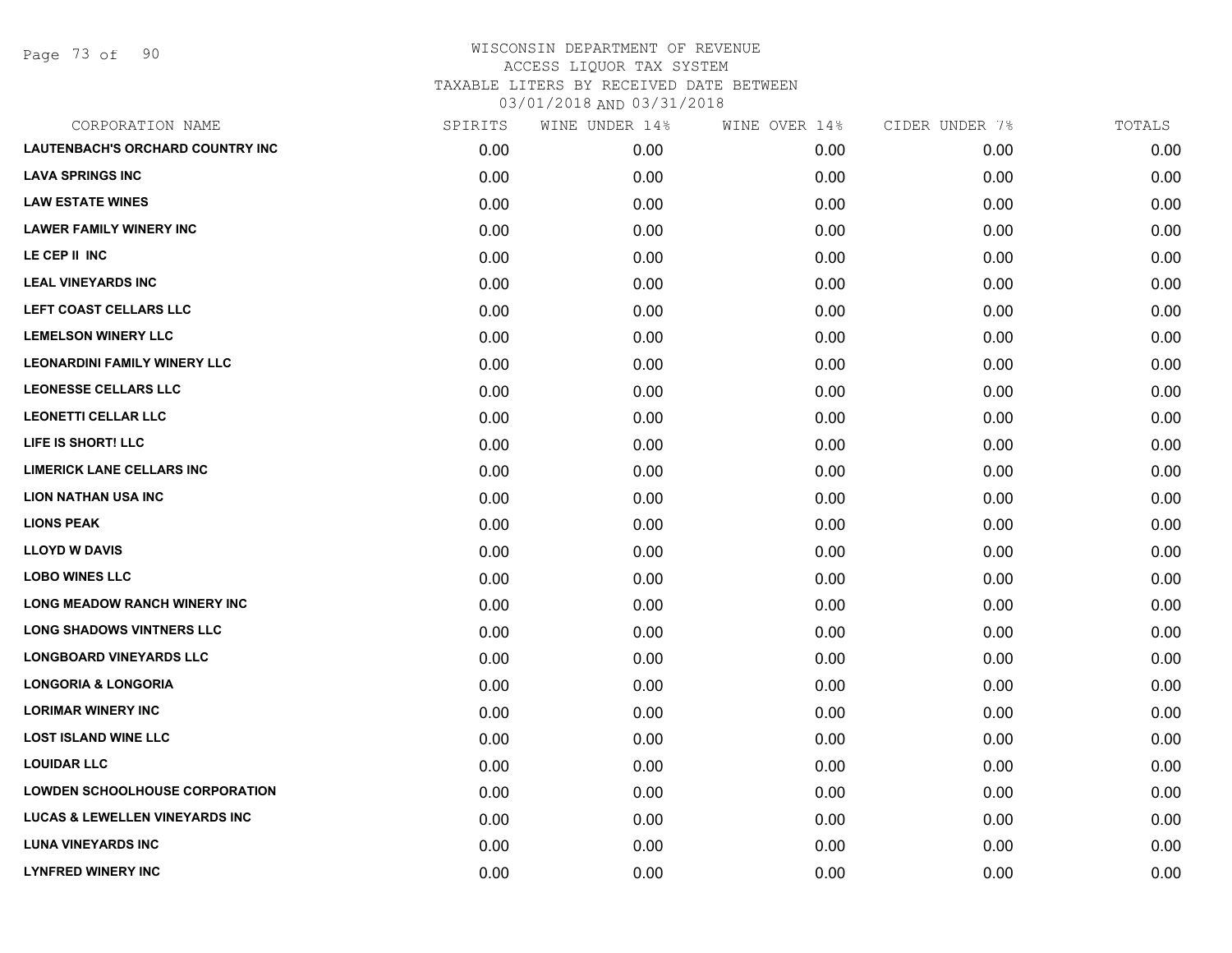Page 74 of 90

| CORPORATION NAME                               | SPIRITS | WINE UNDER 14% | WINE OVER 14% | CIDER UNDER 7% | TOTALS |
|------------------------------------------------|---------|----------------|---------------|----------------|--------|
| <b>LYNMAR WINERY LLC</b>                       | 0.00    | 0.00           | 0.00          | 0.00           | 0.00   |
| <b>M &amp; J MONDAVI FAMILY LLC</b>            | 0.00    | 0.00           | 0.00          | 0.00           | 0.00   |
| <b>M.A.C. WINES, LLC</b>                       | 0.00    | 0.00           | 0.00          | 0.00           | 0.00   |
| <b>MADRIGAL FAMILY WINERY LLC</b>              | 0.00    | 0.00           | 0.00          | 0.00           | 0.00   |
| <b>MADRONA VINEYARDS LP</b>                    | 0.00    | 0.00           | 0.00          | 0.00           | 0.00   |
| <b>MAKK WINE LLC</b>                           | 0.00    | 0.00           | 0.00          | 0.00           | 0.00   |
| <b>MANO'S INC</b>                              | 0.00    | 0.00           | 0.00          | 0.00           | 0.00   |
| <b>MARGERUM WINE COMPANY INC</b>               | 0.00    | 0.00           | 0.00          | 0.00           | 0.00   |
| <b>MARIETTA CELLARS INC</b>                    | 0.00    | 0.00           | 0.00          | 0.00           | 0.00   |
| <b>MARION J WEGLARZ AND MARLYS A BOCK PTRS</b> | 0.00    | 0.00           | 0.00          | 0.00           | 0.00   |
| <b>MARK HEROLD</b>                             | 0.00    | 0.00           | 0.00          | 0.00           | 0.00   |
| <b>MARKHAM VINEYARDS</b>                       | 0.00    | 18.75          | 55.50         | 0.00           | 74.25  |
| <b>MARTIN E SELL</b>                           | 0.00    | 0.00           | 0.00          | 0.00           | 0.00   |
| <b>MARTIN RAY WINERY INC</b>                   | 0.00    | 0.00           | 0.00          | 0.00           | 0.00   |
| <b>MARTINELLI WINERY INC</b>                   | 0.00    | 0.00           | 0.00          | 0.00           | 0.00   |
| <b>MATHY WINERY LLC</b>                        | 0.00    | 0.00           | 0.00          | 0.00           | 0.00   |
| <b>MATT PREIS</b>                              | 0.00    | 0.00           | 0.00          | 0.00           | 0.00   |
| <b>MATTHEW RICK</b>                            | 0.00    | 0.00           | 0.00          | 0.00           | 0.00   |
| <b>MATTHIAS A PIPPIG &amp; JAMIE M KINSER</b>  | 0.00    | 0.00           | 0.00          | 0.00           | 0.00   |
| <b>MAUI WINE LTD</b>                           | 0.00    | 0.00           | 0.00          | 0.00           | 0.00   |
| <b>MAURITSON FAMILY WINERY</b>                 | 0.00    | 0.00           | 0.00          | 0.00           | 0.00   |
| <b>MAYACAMAS VINEYARDS INC</b>                 | 0.00    | 0.00           | 0.00          | 0.00           | 0.00   |
| <b>MAYNARD J KEENAN</b>                        | 0.00    | 0.00           | 0.00          | 0.00           | 0.00   |
| <b>MCILQUHAM LLC</b>                           | 0.00    | 0.00           | 0.00          | 0.00           | 0.00   |
| MCKAHN FAMILY CELLARS, LLC                     | 0.00    | 0.00           | 0.00          | 0.00           | 0.00   |
| <b>MCMENAMINS INC</b>                          | 0.00    | 0.00           | 0.00          | 0.00           | 0.00   |
| <b>MCNAB RIDGE WINERY LLC</b>                  | 0.00    | 0.00           | 0.00          | 0.00           | 0.00   |
| <b>MELROSE CELLARS LLC</b>                     | 0.00    | 0.00           | 0.00          | 0.00           | 0.00   |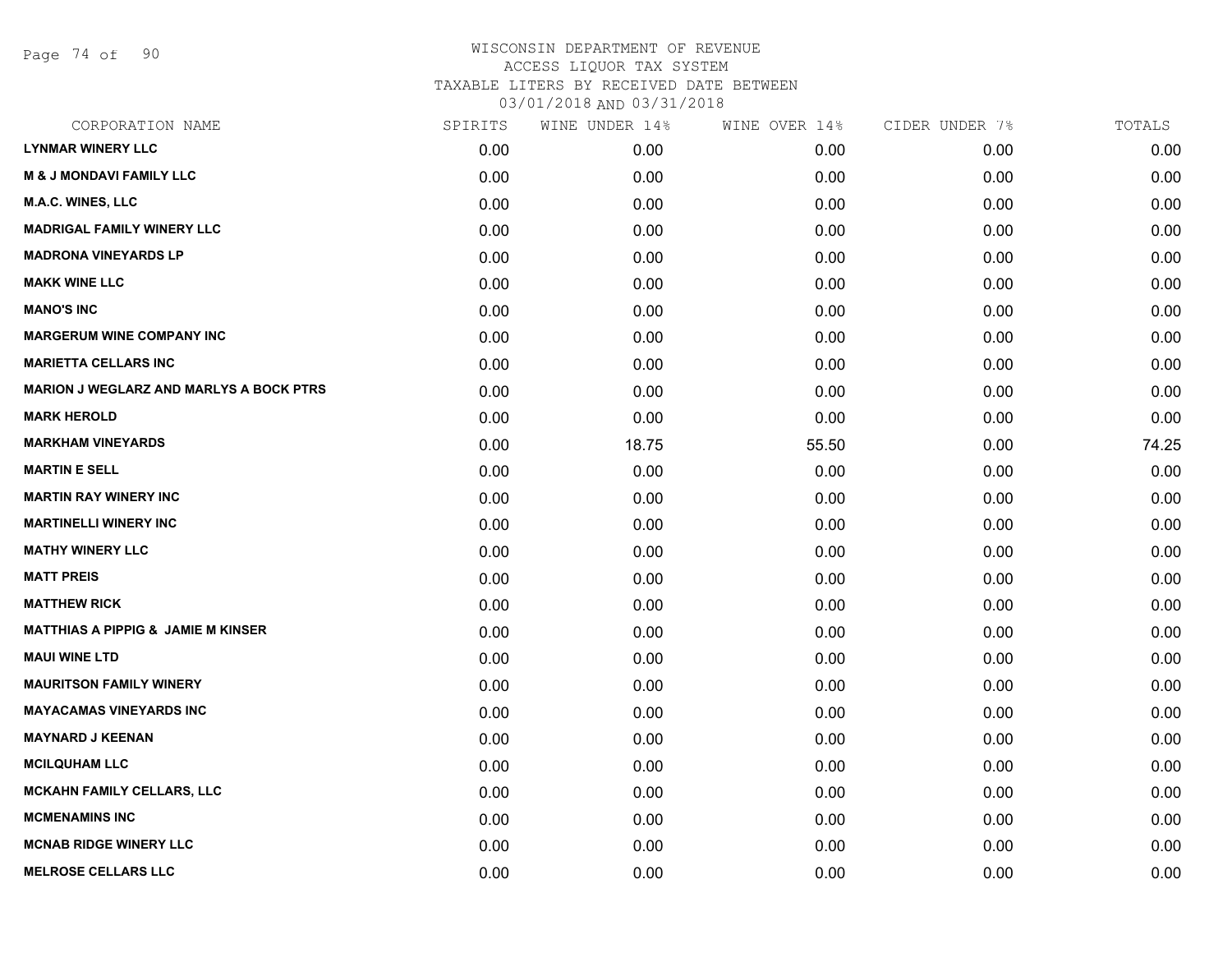Page 75 of 90

| CORPORATION NAME                                  | SPIRITS | WINE UNDER 14% | WINE OVER 14% | CIDER UNDER 7% | TOTALS |
|---------------------------------------------------|---------|----------------|---------------|----------------|--------|
| <b>MELVILLE VINEYARDS SOUTH LLC</b>               | 0.00    | 0.00           | 0.00          | 0.00           | 0.00   |
| <b>MENDOCINO WINE GROUP LLC</b>                   | 0.00    | 0.00           | 0.00          | 0.00           | 0.00   |
| <b>MER ET SOLEIL LLC</b>                          | 0.00    | 0.00           | 0.00          | 0.00           | 0.00   |
| <b>MERCER WINE ESTATES LLC</b>                    | 0.00    | 0.00           | 0.00          | 0.00           | 0.00   |
| <b>MEREDITH VINEYARD ESTATE INC</b>               | 0.00    | 0.00           | 0.00          | 0.00           | 0.00   |
| <b>MERRYVALE VINEYARDS LLC</b>                    | 0.00    | 0.00           | 0.00          | 0.00           | 0.00   |
| <b>MERSHONIAN CIDERY LLC</b>                      | 0.00    | 0.00           | 0.00          | 0.00           | 0.00   |
| <b>MESSINA HOF WINE CELLARS INC</b>               | 0.00    | 0.00           | 0.00          | 0.00           | 0.00   |
| <b>METAMORPHOSIS WINES LLC</b>                    | 0.00    | 0.00           | 0.00          | 0.00           | 0.00   |
| <b>METROPOLITAN WINES LLC</b>                     | 0.00    | 0.00           | 0.00          | 0.00           | 0.00   |
| <b>METTLER WINES LLC</b>                          | 0.00    | 49.50          | 0.00          | 0.00           | 49.50  |
| <b>MEV CORPORATION</b>                            | 0.00    | 0.00           | 0.00          | 0.00           | 0.00   |
| <b>MEYER CELLARS LLC</b>                          | 0.00    | 0.00           | 0.00          | 0.00           | 0.00   |
| <b>MICHEAL DASHE</b>                              | 0.00    | 0.00           | 0.00          | 0.00           | 0.00   |
| <b>MIDDLETON FAMILY WINES LLC</b>                 | 0.00    | 0.00           | 0.00          | 0.00           | 0.00   |
| <b>MIDNIGHT CELLARS INC</b>                       | 0.00    | 0.00           | 0.00          | 0.00           | 0.00   |
| <b>MILDARA BLASS INC</b>                          | 0.00    | 0.00           | 0.00          | 0.00           | 0.00   |
| <b>MILLBROOK WINERY INC</b>                       | 0.00    | 0.00           | 0.00          | 0.00           | 0.00   |
| <b>MINER FAMILY WINERY LLC</b>                    | 0.00    | 0.00           | 0.00          | 0.00           | 0.00   |
| <b>MINNESOTAS FINEST FERMENTED PRODUCTS</b>       | 0.00    | 0.00           | 0.00          | 0.00           | 0.00   |
| <b>MIRA WINERY LLC</b>                            | 0.00    | 0.00           | 20.25         | 0.00           | 20.25  |
| <b>MIRAMONT ESTATE VINEYARDS &amp; WINERY INC</b> | 0.00    | 0.00           | 0.00          | 0.00           | 0.00   |
| <b>MIRASOL WINE LLC</b>                           | 0.00    | 0.00           | 0.00          | 0.00           | 0.00   |
| <b>MODERN DEVELOPMENT COMPANY</b>                 | 0.00    | 0.00           | 0.00          | 0.00           | 0.00   |
| <b>MOLLYDOOKER INTERNATIONAL LLC</b>              | 0.00    | 0.00           | 0.00          | 0.00           | 0.00   |
| <b>MONTICELLO CELLARS INC</b>                     | 0.00    | 0.00           | 0.00          | 0.00           | 0.00   |
| <b>MONTINORE VINEYARDS LIMITED</b>                | 0.00    | 0.00           | 0.00          | 0.00           | 0.00   |
| <b>MORCHELLA WINE CELLARS LLC</b>                 | 0.00    | 0.00           | 0.00          | 0.00           | 0.00   |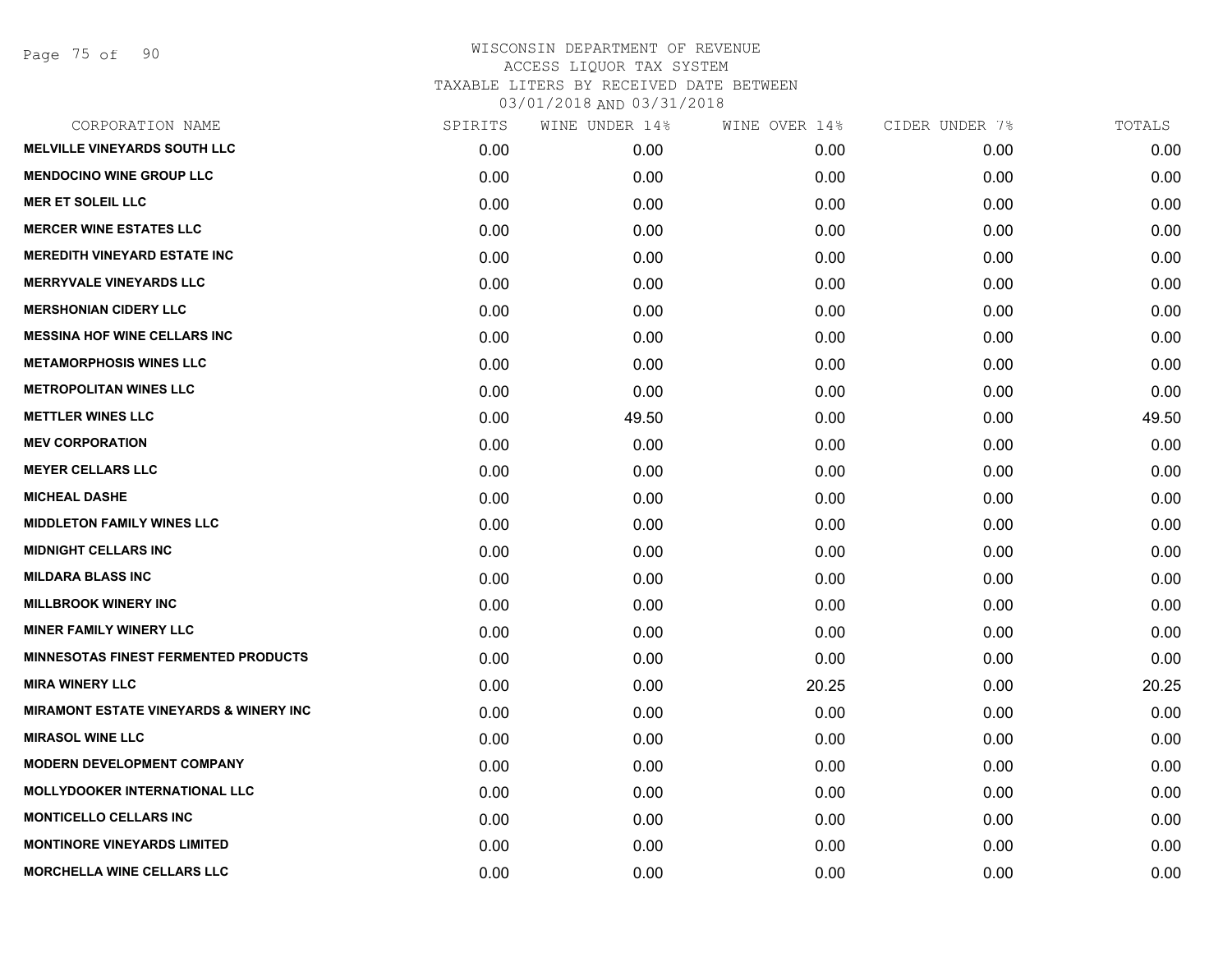Page 76 of 90

| CORPORATION NAME                  | SPIRITS | WINE UNDER 14% | WINE OVER 14% | CIDER UNDER 7% | TOTALS |
|-----------------------------------|---------|----------------|---------------|----------------|--------|
| <b>MOSHIN VINEYARDS INC</b>       | 0.00    | 0.00           | 0.00          | 0.00           | 0.00   |
| <b>MULLIGAN &amp; MULLIGAN</b>    | 0.00    | 0.00           | 0.00          | 0.00           | 0.00   |
| <b>MUNCH &amp; FOX</b>            | 0.00    | 0.00           | 0.00          | 0.00           | 0.00   |
| <b>MUNSON BRIDGE WINERY INC</b>   | 0.00    | 0.00           | 0.00          | 0.00           | 0.00   |
| <b>MUSETTA WINERY, LLC</b>        | 0.00    | 0.00           | 0.00          | 0.00           | 0.00   |
| <b>NCWGINC</b>                    | 0.00    | 0.00           | 0.00          | 0.00           | 0.00   |
| <b>NABOR WINES LLC</b>            | 0.00    | 0.00           | 0.00          | 0.00           | 0.00   |
| <b>NAKED WINES LLC</b>            | 0.00    | 0.00           | 0.00          | 0.00           | 0.00   |
| <b>NAKEDWINES.COM INC</b>         | 0.00    | 0.00           | 0.00          | 0.00           | 0.00   |
| NAPA WINE CELLAR, INC.            | 0.00    | 0.00           | 0.00          | 0.00           | 0.00   |
| NAPA WINERY GROUP, LLC            | 0.00    | 0.00           | 0.00          | 0.00           | 0.00   |
| <b>NAVARRE CELLARS LTD</b>        | 0.00    | 0.00           | 0.00          | 0.00           | 0.00   |
| NAVARRO VINEYARDS, LLC            | 0.00    | 0.00           | 0.00          | 0.00           | 0.00   |
| <b>NEFF CELLARS LLC</b>           | 0.00    | 0.00           | 0.00          | 0.00           | 0.00   |
| <b>NEVADA WINE CELLARS INC</b>    | 0.00    | 0.00           | 0.00          | 0.00           | 0.00   |
| <b>NEW VAVIN INC</b>              | 0.00    | 0.00           | 0.00          | 0.00           | 0.00   |
| <b>NEWTON VINEYARD LLC</b>        | 0.00    | 0.00           | 0.00          | 0.00           | 0.00   |
| <b>NICALI, LLC</b>                | 0.00    | 0.00           | 0.00          | 0.00           | 0.00   |
| <b>NICHOLSON RANCH LLC</b>        | 0.00    | 0.00           | 0.00          | 0.00           | 0.00   |
| NIEBAUM-COPPOLA ESTATE WINERY LP  | 0.00    | 0.00           | 0.00          | 0.00           | 0.00   |
| <b>NO. 12 CIDER HOUSE LLC</b>     | 0.00    | 0.00           | 0.00          | 0.00           | 0.00   |
| <b>NORTHLEAF WINERY, LLC</b>      | 0.00    | 0.00           | 0.00          | 0.00           | 0.00   |
| <b>NOVA WINES, INC.</b>           | 0.00    | 0.00           | 0.00          | 0.00           | 0.00   |
| <b>NV AWG LTD</b>                 | 0.00    | 0.00           | 0.00          | 0.00           | 0.00   |
| <b>NW WINE COMPANY LLC</b>        | 0.00    | 0.00           | 0.00          | 0.00           | 0.00   |
| OAK RIDGE WINERY LLC              | 0.00    | 0.00           | 0.00          | 0.00           | 0.00   |
| <b>OAKVILLE HILLS CELLARS INC</b> | 0.00    | 0.00           | 0.00          | 0.00           | 0.00   |
| <b>OAKVILLE RANCH WINERY INC</b>  | 0.00    | 0.00           | 0.00          | 0.00           | 0.00   |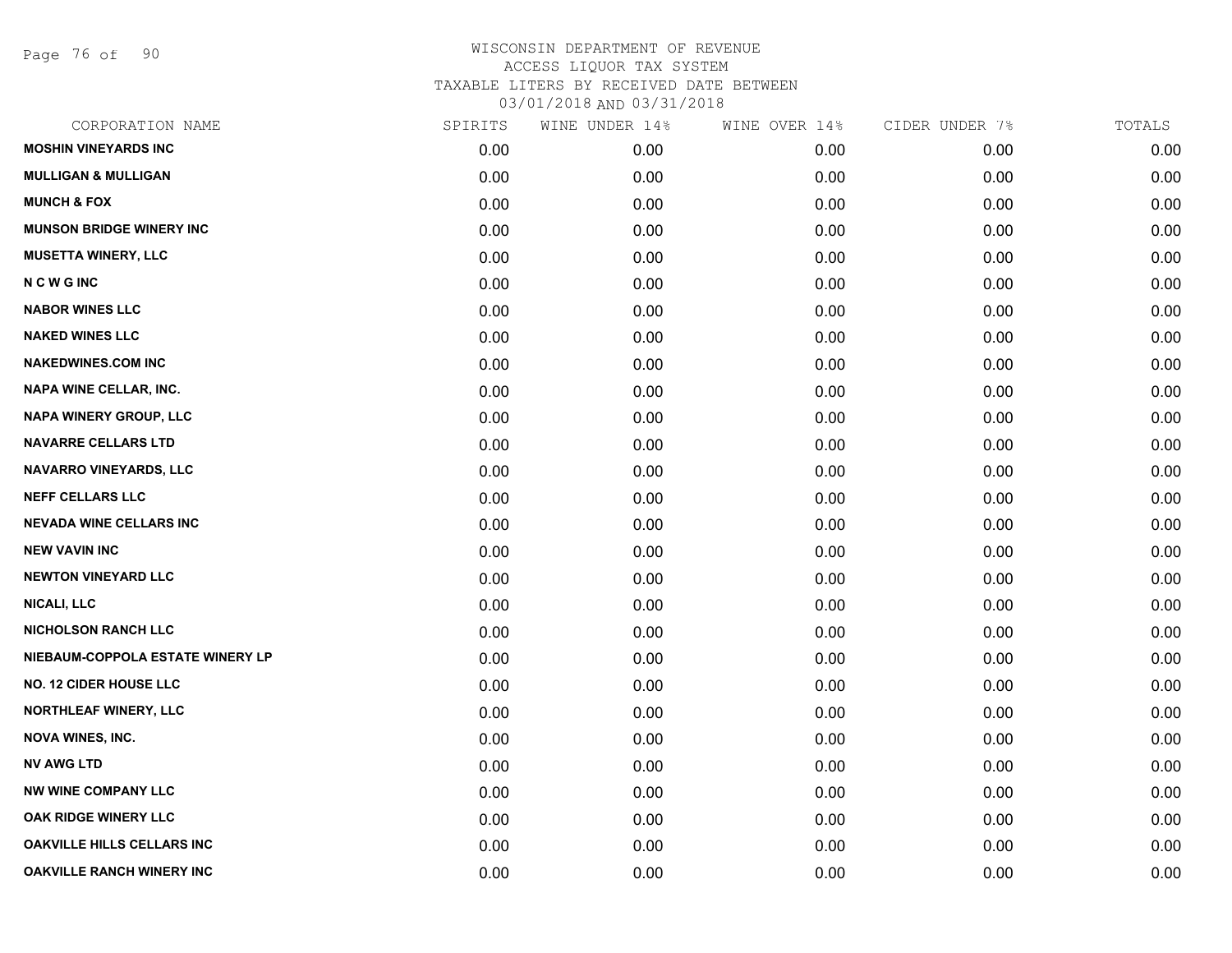Page 77 of 90

| CORPORATION NAME                    | SPIRITS | WINE UNDER 14% | WINE OVER 14% | CIDER UNDER 7% | TOTALS |
|-------------------------------------|---------|----------------|---------------|----------------|--------|
| <b>OAT HILL CORPORATION</b>         | 0.00    | 0.00           | 0.00          | 0.00           | 0.00   |
| <b>OBRIEN FAMILY VINEYARD LLC</b>   | 0.00    | 0.00           | 0.00          | 0.00           | 0.00   |
| <b>OGB PARTNERS LLC</b>             | 0.00    | 0.00           | 0.00          | 0.00           | 0.00   |
| OLD VINE WINE PARTNERS LLC          | 0.00    | 0.00           | 0.00          | 0.00           | 0.00   |
| <b>OLIVER WINE COMPANY INC</b>      | 0.00    | 0.00           | 0.00          | 0.00           | 0.00   |
| ON Q WINES, LLC                     | 0.00    | 0.00           | 0.00          | 0.00           | 0.00   |
| O'NEILL BEVERAGES CO LLC            | 0.00    | 0.00           | 0.00          | 0.00           | 0.00   |
| OPAL WEST WINES, LLC                | 0.00    | 0.00           | 7.50          | 0.00           | 7.50   |
| <b>OPOLO WINES LP</b>               | 0.00    | 0.00           | 0.00          | 0.00           | 0.00   |
| OPUS ONE WINERY LLC                 | 0.00    | 0.00           | 0.00          | 0.00           | 0.00   |
| ORCA PROPERTIES LLC                 | 0.00    | 0.00           | 0.00          | 0.00           | 0.00   |
| <b>ORFILA VINEYARDS INC</b>         | 0.00    | 0.00           | 0.00          | 0.00           | 0.00   |
| <b>O'SHAUGHNESSY DEL OSO LLC</b>    | 0.00    | 0.00           | 0.00          | 0.00           | 0.00   |
| <b>OWEN ROE LLC</b>                 | 0.00    | 0.00           | 0.00          | 0.00           | 0.00   |
| <b>PAHLMEYER LLC</b>                | 0.00    | 0.00           | 0.00          | 0.00           | 0.00   |
| PALI WINE COMPANY LP                | 0.00    | 0.00           | 0.00          | 0.00           | 0.00   |
| PALOMA VINEYARD LLC                 | 0.00    | 0.00           | 0.00          | 0.00           | 0.00   |
| PARAGON VINEYARD CO INC             | 0.00    | 0.00           | 0.00          | 0.00           | 0.00   |
| PARALLEL 44 VINEYARD & WINERY, INC. | 0.00    | 0.00           | 0.00          | 0.00           | 0.00   |
| <b>PARKER STATION INC</b>           | 0.00    | 0.00           | 0.00          | 0.00           | 0.00   |
| PARSONAGE CELLARS INC               | 0.00    | 0.00           | 0.00          | 0.00           | 0.00   |
| PASSAGGIO WINES LLC                 | 0.00    | 0.00           | 0.00          | 0.00           | 0.00   |
| PATEL WINERY LLC                    | 0.00    | 0.00           | 0.00          | 0.00           | 0.00   |
| <b>PATRICIA A HOOVER</b>            | 0.00    | 0.00           | 0.00          | 0.00           | 0.00   |
| <b>PATRICK ARNDT</b>                | 0.00    | 0.00           | 0.00          | 0.00           | 0.00   |
| <b>PAUL D ASPER</b>                 | 0.00    | 0.00           | 0.00          | 0.00           | 0.00   |
| <b>PAUL G BLOMMEL</b>               | 0.00    | 0.00           | 0.00          | 0.00           | 0.00   |
| PAUL HOBBS WINERY LP                | 0.00    | 0.00           | 0.00          | 0.00           | 0.00   |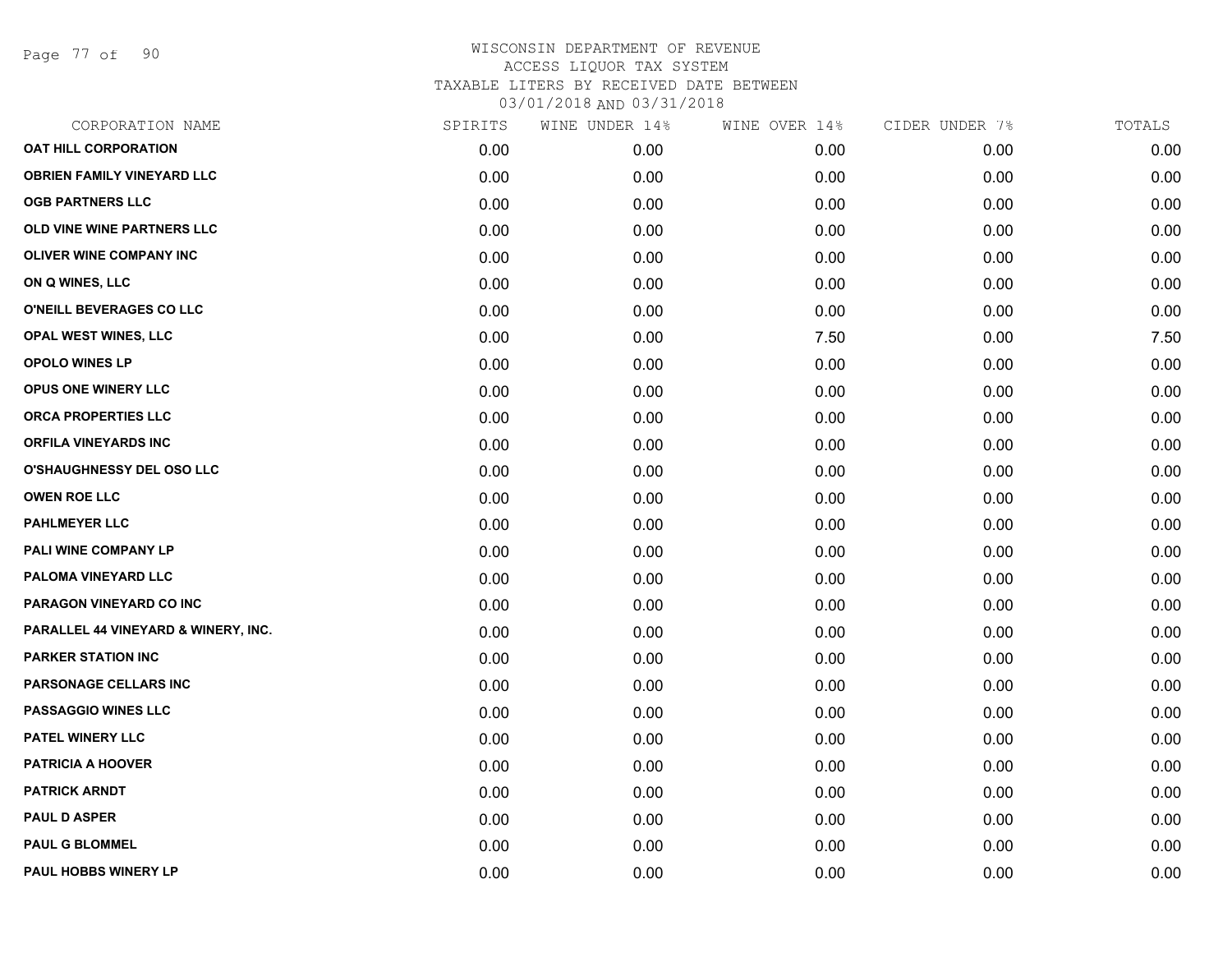Page 78 of 90

| CORPORATION NAME                     | SPIRITS | WINE UNDER 14% | WINE OVER 14% | CIDER UNDER 7% | TOTALS |
|--------------------------------------|---------|----------------|---------------|----------------|--------|
| <b>PAUL J FRANZEN</b>                | 0.00    | 0.00           | 0.00          | 0.00           | 0.00   |
| <b>PAVI WINES LLC</b>                | 0.00    | 0.00           | 0.00          | 0.00           | 0.00   |
| PCJ, INC.                            | 0.00    | 0.00           | 0.00          | 0.00           | 0.00   |
| PEACHY CANYON WINERY                 | 0.00    | 0.00           | 0.00          | 0.00           | 0.00   |
| PEAR VALLEY VINEYARD, INC.           | 0.00    | 0.00           | 0.00          | 0.00           | 0.00   |
| PEAY VINEYARDS LLC                   | 0.00    | 0.00           | 0.00          | 0.00           | 0.00   |
| PEJU FAMILY OPERATING PARTNERSHIP LP | 0.00    | 0.00           | 0.00          | 0.00           | 0.00   |
| PELLEGRINI RANCHES INC               | 0.00    | 0.00           | 0.00          | 0.00           | 0.00   |
| PENROSE LANE LIMITED                 | 0.00    | 0.00           | 0.00          | 0.00           | 0.00   |
| PEPPER BRIDGE WINERY LLC             | 0.00    | 0.00           | 0.00          | 0.00           | 0.00   |
| PERNOD RICARD KENWOOD HOLDING LLC    | 0.00    | 0.00           | 0.00          | 0.00           | 0.00   |
| PERNOD RICARD USA LLC                | 0.00    | 0.00           | 0.00          | 0.00           | 0.00   |
| <b>PERVINO INC</b>                   | 0.00    | 0.00           | 0.00          | 0.00           | 0.00   |
| PETER FRANUS WINE COMPANY INC        | 0.00    | 0.00           | 0.00          | 0.00           | 0.00   |
| PETER HOEHN                          | 0.00    | 0.00           | 0.00          | 0.00           | 0.00   |
| PETER MICHAEL WINERY                 | 0.00    | 0.00           | 0.00          | 0.00           | 0.00   |
| PETRONI VINEYARDS LLC                | 0.00    | 0.00           | 0.00          | 0.00           | 0.00   |
| PHILIP TOGNI VINEYARD LP             | 0.00    | 0.00           | 0.00          | 0.00           | 0.00   |
| PHILLIPS FARMS LLC                   | 0.00    | 0.00           | 0.00          | 0.00           | 0.00   |
| <b>PIEPERTK LLC</b>                  | 0.00    | 0.00           | 0.00          | 0.00           | 0.00   |
| PINA CELLARS LP                      | 0.00    | 0.00           | 0.00          | 0.00           | 0.00   |
| PINE RIDGE WINERY LLC                | 0.00    | 0.00           | 0.00          | 0.00           | 0.00   |
| PJK WINERY LLC                       | 0.00    | 0.00           | 0.00          | 0.00           | 0.00   |
| PONZI VINEYARDS, LLC                 | 0.00    | 0.00           | 0.00          | 0.00           | 0.00   |
| POPE VALLEY WINERY LLC               | 0.00    | 0.00           | 0.00          | 0.00           | 0.00   |
| PORTER FAMILY VINEYARDS LLC          | 0.00    | 0.00           | 0.00          | 0.00           | 0.00   |
| <b>POTT WINE</b>                     | 0.00    | 0.00           | 0.00          | 0.00           | 0.00   |
| PRAGER WINERY & PORT WORKS, INC.     | 0.00    | 0.00           | 0.00          | 0.00           | 0.00   |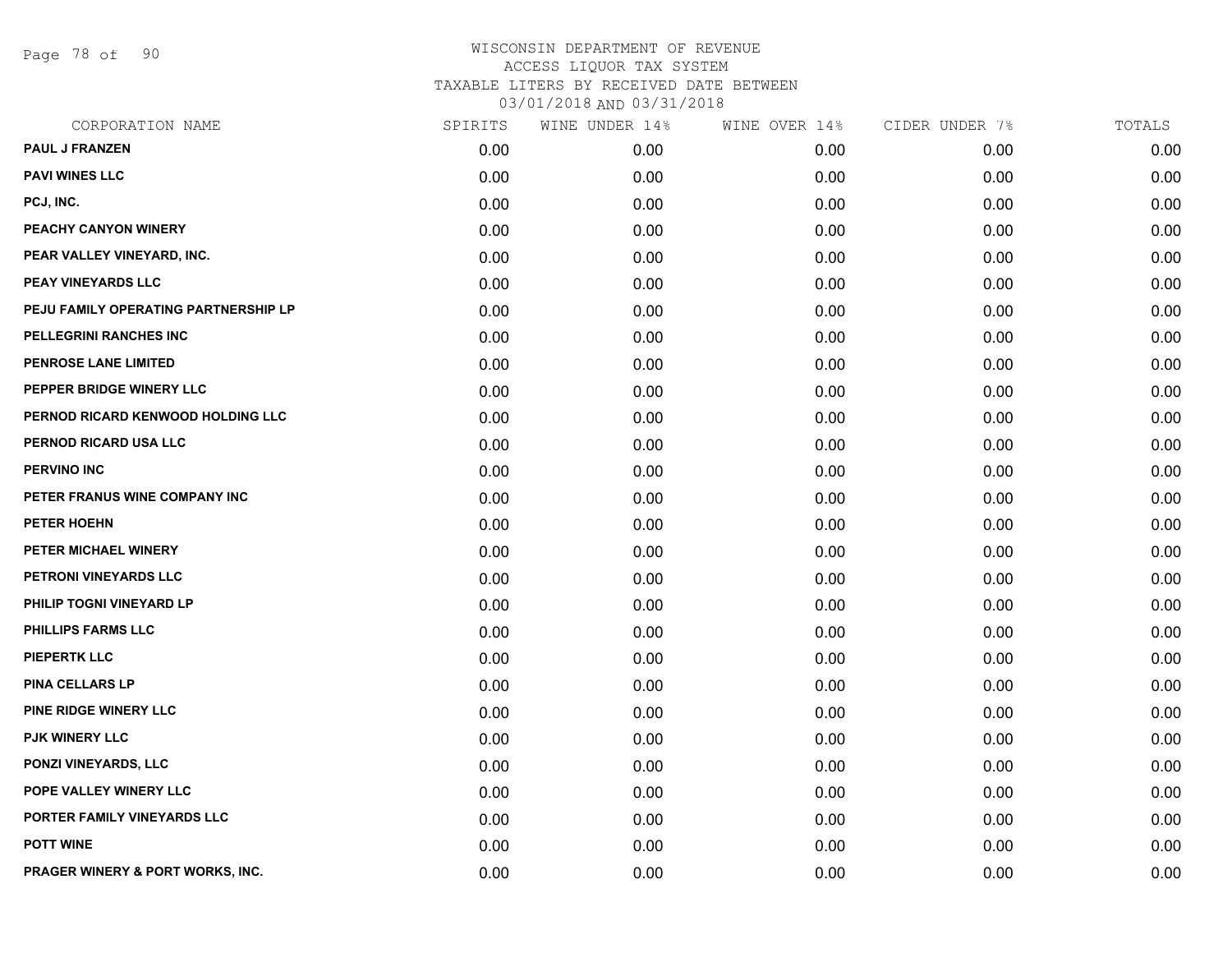Page 79 of 90

| CORPORATION NAME                         | SPIRITS | WINE UNDER 14% | WINE OVER 14% | CIDER UNDER 7% | TOTALS |
|------------------------------------------|---------|----------------|---------------|----------------|--------|
| <b>PRAIRIE BERRY LLC</b>                 | 0.00    | 0.00           | 0.00          | 0.00           | 0.00   |
| <b>PRAIRIE HAWK WINERY INC</b>           | 0.00    | 0.00           | 0.00          | 0.00           | 0.00   |
| PRECEPT BRANDS LLC                       | 0.00    | 0.00           | 0.00          | 0.00           | 0.00   |
| PREMIUM VINTNERS LLC                     | 0.00    | 0.00           | 0.00          | 0.00           | 0.00   |
| PRESQU'ILE WINERY                        | 0.00    | 0.00           | 0.00          | 0.00           | 0.00   |
| PRIDE MOUNTAIN VINEYARDS LLC             | 0.00    | 0.00           | 0.00          | 0.00           | 0.00   |
| <b>PRINCE MICHEL LLC</b>                 | 0.00    | 0.00           | 0.00          | 0.00           | 0.00   |
| <b>PROMONTORY LLC</b>                    | 0.00    | 0.00           | 0.00          | 0.00           | 0.00   |
| <b>PWG LLC</b>                           | 0.00    | 0.00           | 0.00          | 0.00           | 0.00   |
| <b>QUADY SOUTH WINERY LLC</b>            | 0.00    | 42.00          | 11.25         | 0.00           | 53.25  |
| QUILCEDA CREEK VINTNERS INC              | 0.00    | 0.00           | 0.00          | 0.00           | 0.00   |
| <b>QUPE WINE CELLARS LLC</b>             | 0.00    | 0.00           | 0.00          | 0.00           | 0.00   |
| <b>R LAWSON ENTERPRISES LLC</b>          | 0.00    | 0.00           | 0.00          | 0.00           | 0.00   |
| RADIO-COTEAU WINE CELLARS LLC            | 0.00    | 0.00           | 0.00          | 0.00           | 0.00   |
| <b>RAMAZZOTTI WINES LLC</b>              | 0.00    | 0.00           | 0.00          | 0.00           | 0.00   |
| <b>RAMEY WINE CELLARS INC</b>            | 0.00    | 0.00           | 0.00          | 0.00           | 0.00   |
| <b>RAPTOR RIDGE WINERY LLC</b>           | 0.00    | 0.00           | 0.00          | 0.00           | 0.00   |
| <b>RASA VINEYARDS, LLC</b>               | 0.00    | 0.00           | 0.00          | 0.00           | 0.00   |
| <b>RAYMOND SIGNORELLO</b>                | 0.00    | 0.00           | 0.00          | 0.00           | 0.00   |
| <b>RAYMOND VINEYARD &amp; CELLAR INC</b> | 0.00    | 0.00           | 0.00          | 0.00           | 0.00   |
| <b>RB WINE ASSOCIATES LLC</b>            | 0.00    | 0.00           | 0.00          | 0.00           | 0.00   |
| <b>RBZ VINEYARDS LLC</b>                 | 0.00    | 0.00           | 0.00          | 0.00           | 0.00   |
| <b>RED CAR WINE COMPANY LLC</b>          | 0.00    | 0.00           | 0.00          | 0.00           | 0.00   |
| <b>RED MARE WINES LLC</b>                | 0.00    | 0.00           | 0.00          | 0.00           | 0.00   |
| <b>RED OAK VINEYARD INC</b>              | 0.00    | 0.00           | 0.00          | 0.00           | 0.00   |
| <b>REGUSCI WINERY INC</b>                | 0.00    | 0.00           | 0.00          | 0.00           | 0.00   |
| <b>REN ACQUISITION INC</b>               | 0.00    | 0.00           | 0.00          | 0.00           | 0.00   |
| <b>REVANA FAMILY PARTNERS LP</b>         | 0.00    | 0.00           | 0.00          | 0.00           | 0.00   |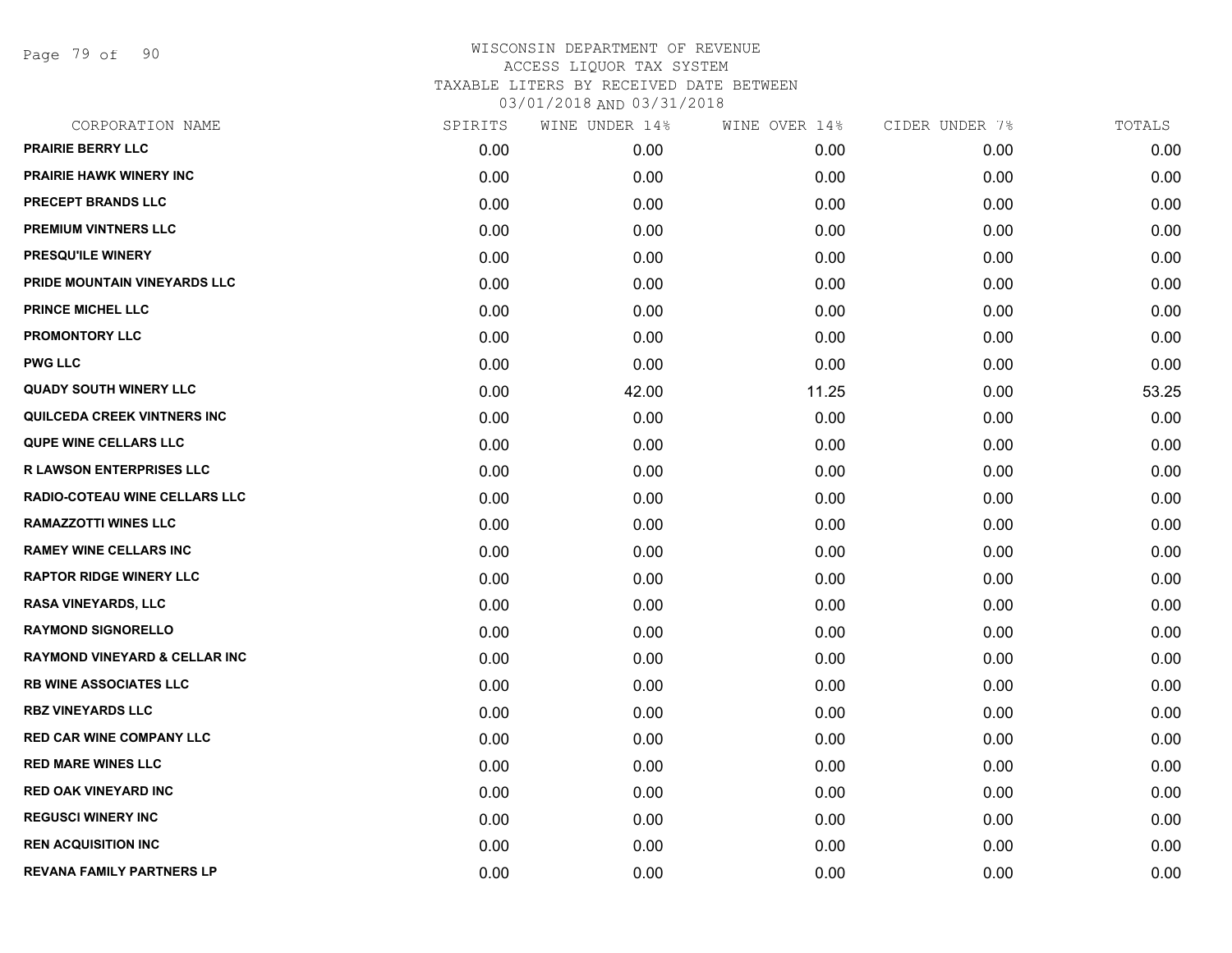| CORPORATION NAME                            | SPIRITS | WINE UNDER 14% | WINE OVER 14% | CIDER UNDER 7% | TOTALS |
|---------------------------------------------|---------|----------------|---------------|----------------|--------|
| <b>REVANA FAMILY PARTNERS LP</b>            | 0.00    | 0.00           | 0.00          | 0.00           | 0.00   |
| <b>REVELRY VINTNERS LLC</b>                 | 0.00    | 0.00           | 0.00          | 0.00           | 0.00   |
| <b>REYNOLDS CREATIVE PRODUCTS INC</b>       | 0.00    | 0.00           | 0.00          | 0.00           | 0.00   |
| <b>RHYS VINEYARDS LLC</b>                   | 0.00    | 0.00           | 0.00          | 0.00           | 0.00   |
| <b>RICHARD E LIBBY</b>                      | 0.00    | 0.00           | 0.00          | 0.00           | 0.00   |
| <b>RICHARD FORTUNE</b>                      | 0.00    | 0.00           | 0.00          | 0.00           | 0.00   |
| <b>RIDGE VINEYARDS INC</b>                  | 0.00    | 0.00           | 0.00          | 0.00           | 0.00   |
| <b>RIGHT BEE LLC</b>                        | 0.00    | 0.00           | 0.00          | 0.00           | 0.00   |
| <b>RIGHT SIDE LLC</b>                       | 0.00    | 0.00           | 0.00          | 0.00           | 0.00   |
| <b>RIVER BEND VINEYARD &amp; WINERY LLC</b> | 0.00    | 0.00           | 0.00          | 0.00           | 0.00   |
| <b>RIVER VALLEY VINEYARD INC</b>            | 0.00    | 0.00           | 0.00          | 0.00           | 0.00   |
| <b>RIVER VIEW WINERY LLC</b>                | 0.00    | 0.00           | 0.00          | 0.00           | 0.00   |
| <b>RIVERBENCH LLC</b>                       | 0.00    | 0.00           | 0.00          | 0.00           | 0.00   |
| <b>ROBERT CRAIG WINERY LP</b>               | 0.00    | 0.00           | 0.00          | 0.00           | 0.00   |
| <b>ROBERT FOLEY LLC</b>                     | 0.00    | 0.00           | 0.00          | 0.00           | 0.00   |
| <b>ROBERT J BRAKESMAN</b>                   | 0.00    | 0.00           | 0.00          | 0.00           | 0.00   |
| <b>ROBERT MUELLER CELLARS</b>               | 0.00    | 15.00          | 64.50         | 0.00           | 79.50  |
| <b>ROBERT YOUNG ESTATE WINERY LLC</b>       | 0.00    | 0.00           | 0.00          | 0.00           | 0.00   |
| <b>ROCCA FAMILY VINEYARDS INC</b>           | 0.00    | 0.00           | 0.00          | 0.00           | 0.00   |
| <b>ROCHE WINERY LLC</b>                     | 0.00    | 0.00           | 0.00          | 0.00           | 0.00   |
| <b>ROCK N WOOL WINERY LLC</b>               | 0.00    | 0.00           | 0.00          | 0.00           | 0.00   |
| <b>ROCK WALL WINE COMPANY INC</b>           | 0.00    | 0.00           | 0.00          | 0.00           | 0.00   |
| <b>ROEDERER ESTATE INC</b>                  | 0.00    | 0.00           | 0.00          | 0.00           | 0.00   |
| <b>ROMBAUER VINEYARDS INC</b>               | 0.00    | 0.00           | 0.00          | 0.00           | 0.00   |
| <b>RONALD L FENOLIO</b>                     | 0.00    | 0.00           | 0.00          | 0.00           | 0.00   |
| <b>RONALD T RUBIN</b>                       | 0.00    | 0.00           | 0.00          | 0.00           | 0.00   |
| <b>ROUND POND ESTATE LLC</b>                | 0.00    | 0.00           | 0.00          | 0.00           | 0.00   |
| <b>ROWLEY ESTATES LLC</b>                   | 0.00    | 0.00           | 0.00          | 0.00           | 0.00   |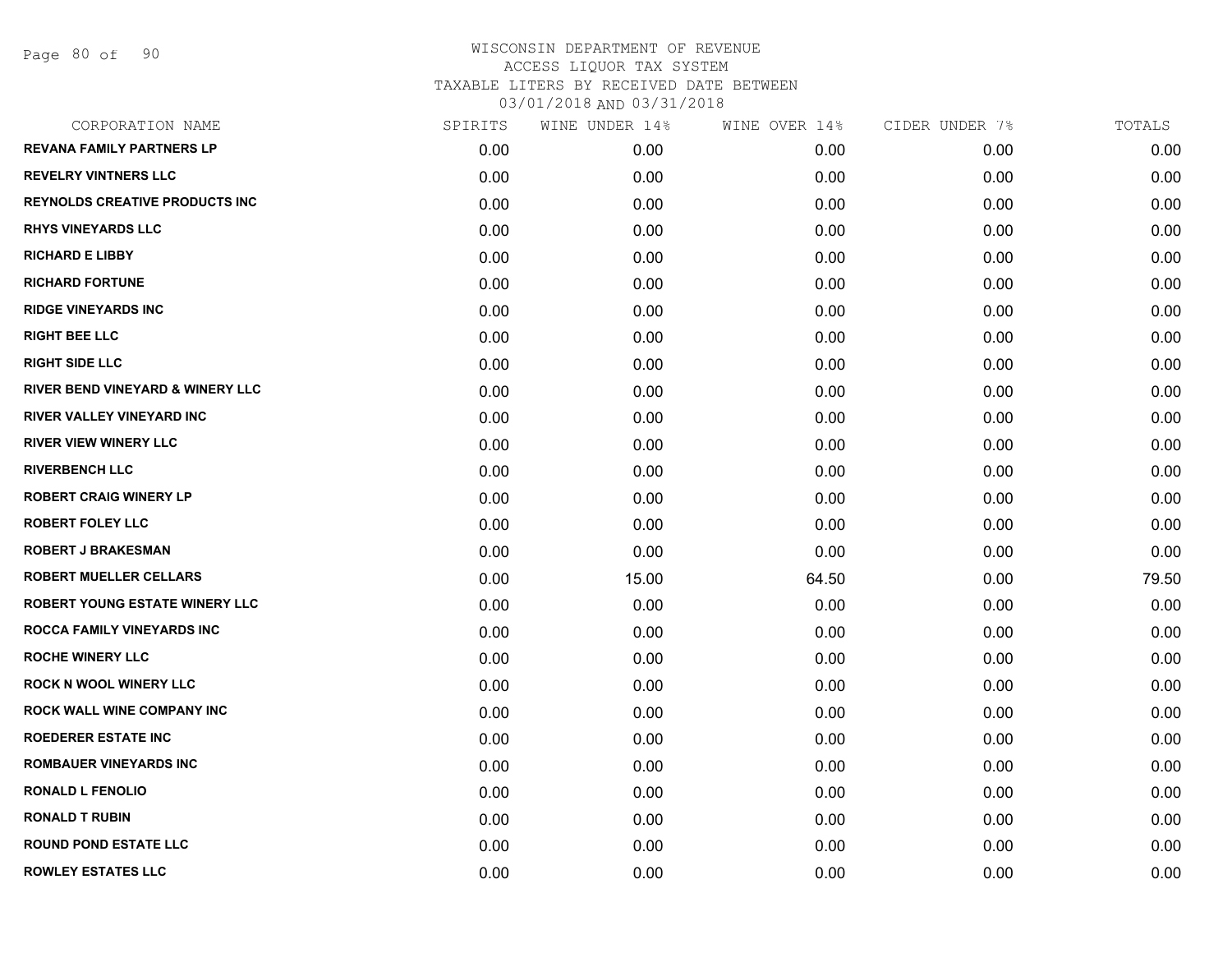| CORPORATION NAME                              | SPIRITS | WINE UNDER 14% | WINE OVER 14% | CIDER UNDER 7% | TOTALS |
|-----------------------------------------------|---------|----------------|---------------|----------------|--------|
| <b>RRJ REAL PROPERTIES LLC</b>                | 0.00    | 0.00           | 0.00          | 0.00           | 0.00   |
| <b>RSB VINEYARDS LLC</b>                      | 0.00    | 0.00           | 0.00          | 0.00           | 0.00   |
| <b>RUDD WINES INC</b>                         | 0.00    | 0.00           | 0.00          | 0.00           | 0.00   |
| <b>RUDIUS WINES, LLC</b>                      | 0.00    | 0.00           | 0.00          | 0.00           | 0.00   |
| <b>RUSHFORD MEADERY AND WINERY LLC</b>        | 0.00    | 0.00           | 0.00          | 0.00           | 0.00   |
| <b>RUTHERFORD HILL WINERY LLC</b>             | 0.00    | 0.00           | 0.00          | 0.00           | 0.00   |
| <b>RYAN PRELLWITZ</b>                         | 0.00    | 0.00           | 0.00          | 0.00           | 0.00   |
| <b>SAINTSBURY LLC</b>                         | 0.00    | 0.00           | 0.00          | 0.00           | 0.00   |
| <b>SAMUEL P BAXTER</b>                        | 0.00    | 0.00           | 0.00          | 0.00           | 0.00   |
| <b>SANDHI VINTNERS LLC</b>                    | 0.00    | 0.00           | 0.00          | 0.00           | 0.00   |
| <b>SANFORD WINERY COMPANY LP</b>              | 0.00    | 0.00           | 0.00          | 0.00           | 0.00   |
| <b>SANTA CROCE LLC</b>                        | 0.00    | 0.00           | 0.00          | 0.00           | 0.00   |
| <b>SARACINA VINEYARDS LLC</b>                 | 0.00    | 0.00           | 0.00          | 0.00           | 0.00   |
| <b>SAUCELITO CANYON LP</b>                    | 0.00    | 0.00           | 0.00          | 0.00           | 0.00   |
| SAVANNAH CHANELLE VINEYARDS INC               | 0.00    | 0.00           | 0.00          | 0.00           | 0.00   |
| <b>SAVIAH ROSE WINERY LLC</b>                 | 0.00    | 0.00           | 0.00          | 0.00           | 0.00   |
| <b>SAXUM VINEYARDS INC</b>                    | 0.00    | 0.00           | 0.00          | 0.00           | 0.00   |
| <b>SBRAGIA FAMILY VINEYARDS LLC</b>           | 0.00    | 0.00           | 0.00          | 0.00           | 0.00   |
| <b>SCHEID VINEYARDS CALIFORNIA INC</b>        | 0.00    | 0.00           | 0.00          | 0.00           | 0.00   |
| <b>SCHRADER CELLARS LLC</b>                   | 0.00    | 0.00           | 0.00          | 0.00           | 0.00   |
| <b>SCHRAMSBERG VINEYARDS CO INC</b>           | 0.00    | 0.00           | 0.00          | 0.00           | 0.00   |
| <b>SCHUG WINERY LLC</b>                       | 0.00    | 0.00           | 0.00          | 0.00           | 0.00   |
| <b>SCHWEIGER VINEYARDS INC</b>                | 0.00    | 0.00           | 0.00          | 0.00           | 0.00   |
| <b>SCREAMING EAGLE LLC</b>                    | 0.00    | 0.00           | 0.00          | 0.00           | 0.00   |
| <b>SEAVER VINEYARDS LLC</b>                   | 0.00    | 0.00           | 0.00          | 0.00           | 0.00   |
| <b>SEAVEY VINEYARD LP</b>                     | 0.00    | 0.00           | 0.00          | 0.00           | 0.00   |
| <b>SEBASTOPOL VINEYARDS &amp; WINERY CORP</b> | 0.00    | 0.00           | 0.00          | 0.00           | 0.00   |
| <b>SELBY ENTERPRISES INC</b>                  | 0.00    | 0.00           | 45.00         | 0.00           | 45.00  |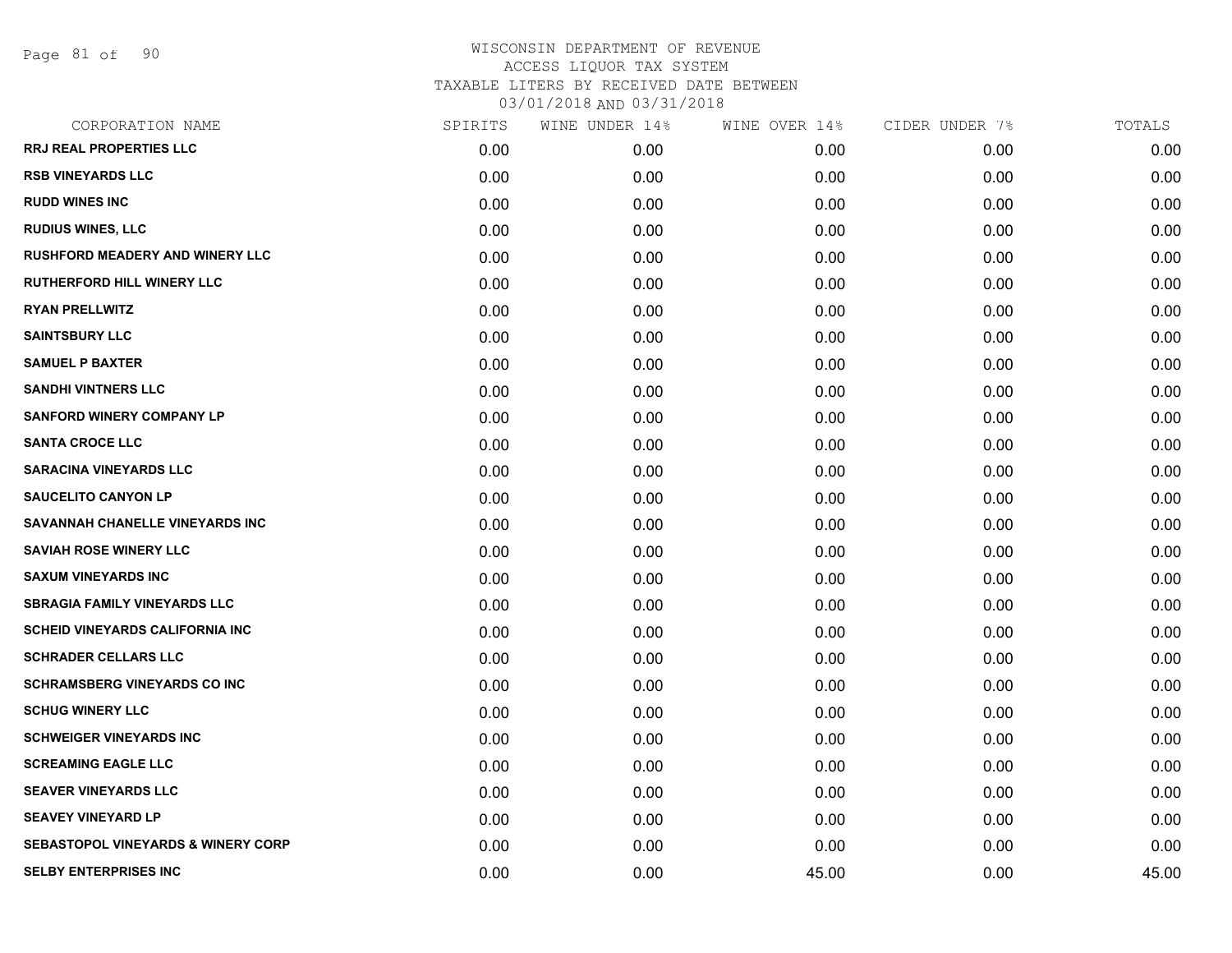Page 82 of 90

| CORPORATION NAME                   | SPIRITS | WINE UNDER 14% | WINE OVER 14% | CIDER UNDER 7% | TOTALS |
|------------------------------------|---------|----------------|---------------|----------------|--------|
| <b>SEQUOIA GROVE VINEYARDS LP</b>  | 0.00    | 0.00           | 0.00          | 0.00           | 0.00   |
| <b>SEVEN STONES WINERY LLC</b>     | 0.00    | 0.00           | 0.00          | 0.00           | 0.00   |
| <b>SHADY LADIES LLC</b>            | 0.00    | 0.00           | 0.00          | 0.00           | 0.00   |
| <b>SHAFER VINEYARDS INC</b>        | 0.00    | 0.00           | 0.00          | 0.00           | 0.00   |
| <b>SHANNON RIDGE INC</b>           | 0.00    | 0.00           | 0.00          | 0.00           | 0.00   |
| <b>SHARON L PINGEL</b>             | 0.00    | 0.00           | 0.00          | 0.00           | 0.00   |
| SHELTON-MACKENZIE WINE COMPANY     | 0.00    | 0.00           | 0.00          | 0.00           | 0.00   |
| <b>SHERRY HARDIE</b>               | 0.00    | 0.00           | 0.00          | 0.00           | 0.00   |
| SHERWIN FAMILY VINEYARDS LLC       | 0.00    | 0.00           | 0.00          | 0.00           | 0.00   |
| <b>SIERRA SUNRISE VINEYARDS</b>    | 0.00    | 0.00           | 0.00          | 0.00           | 0.00   |
| SILVER OAK WINE CELLARS LLC        | 0.00    | 0.00           | 0.00          | 0.00           | 0.00   |
| SILVER TRIDENT WINERY LLC          | 0.00    | 0.00           | 0.00          | 0.00           | 0.00   |
| <b>SINE QUA NON INC</b>            | 0.00    | 0.00           | 0.00          | 0.00           | 0.00   |
| SINNIPEE VALLEY VINEYARD LLC       | 0.00    | 0.00           | 0.00          | 0.00           | 0.00   |
| <b>SINSKEY VINEYARDS INC</b>       | 0.00    | 0.00           | 0.00          | 0.00           | 0.00   |
| <b>SISYPHUS LLC</b>                | 0.00    | 0.00           | 0.00          | 0.00           | 0.00   |
| <b>SIX SIGMA WINERY LLC</b>        | 0.00    | 0.00           | 0.00          | 0.00           | 0.00   |
| <b>SKYWALKER VINEYARDS, LLC</b>    | 0.00    | 0.00           | 0.00          | 0.00           | 0.00   |
| <b>SMALL VINES WINES INC</b>       | 0.00    | 0.00           | 0.00          | 0.00           | 0.00   |
| <b>SMITH &amp; SMITH</b>           | 0.00    | 0.00           | 0.00          | 0.00           | 0.00   |
| SMITH ANDERSON ENTERPRISES INC     | 0.00    | 0.00           | 0.00          | 0.00           | 0.00   |
| <b>SOKOL BLOSSER LTD</b>           | 0.00    | 0.00           | 0.00          | 0.00           | 0.00   |
| <b>SOMERSTON WINE COMPANY, LLC</b> | 0.00    | 0.00           | 0.00          | 0.00           | 0.00   |
| SONOMA-CUTRER VINEYARDS INC        | 0.00    | 0.00           | 0.00          | 0.00           | 0.00   |
| <b>SOUTH COAST WINERY INC</b>      | 0.00    | 0.00           | 0.00          | 0.00           | 0.00   |
| <b>SP GROSSNICKLE LLC</b>          | 0.00    | 0.00           | 0.00          | 0.00           | 0.00   |
| <b>SPANOS BERBERIAN WINERY LLC</b> | 0.00    | 0.00           | 0.00          | 0.00           | 0.00   |
| <b>SPARKLING OREGON LLC</b>        | 0.00    | 0.00           | 0.00          | 0.00           | 0.00   |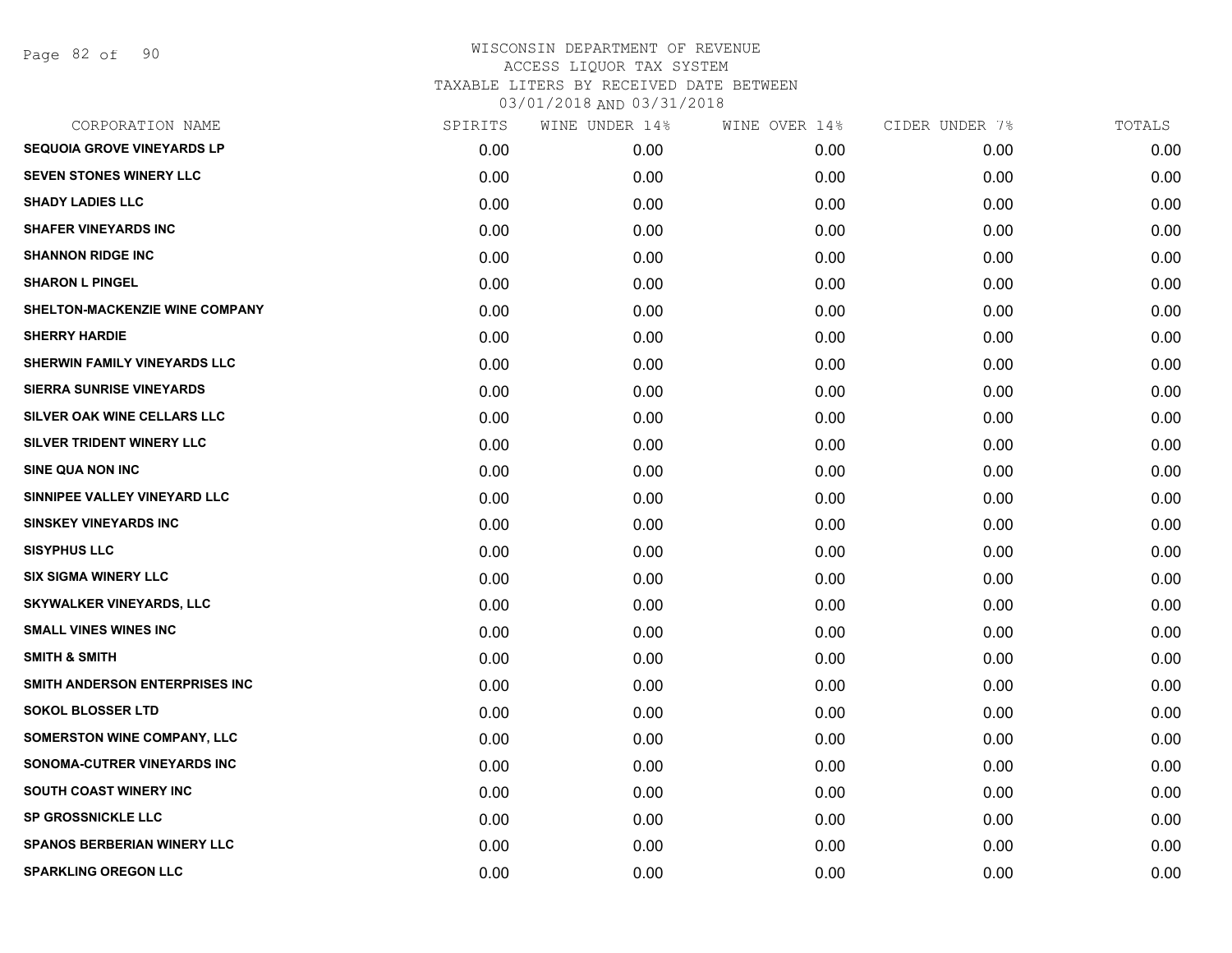| SPIRITS | WINE UNDER 14% | WINE OVER 14% | CIDER UNDER 7% | TOTALS |
|---------|----------------|---------------|----------------|--------|
| 0.00    | 0.00           | 0.00          | 0.00           | 0.00   |
| 0.00    | 0.00           | 0.00          | 0.00           | 0.00   |
| 0.00    | 0.00           | 0.00          | 0.00           | 0.00   |
| 0.00    | 0.00           | 0.00          | 0.00           | 0.00   |
| 0.00    | 0.00           | 0.00          | 0.00           | 0.00   |
| 0.00    | 0.00           | 0.00          | 0.00           | 0.00   |
| 0.00    | 0.00           | 0.00          | 0.00           | 0.00   |
| 0.00    | 0.00           | 0.00          | 0.00           | 0.00   |
| 0.00    | 0.00           | 0.00          | 0.00           | 0.00   |
| 0.00    | 0.00           | 0.00          | 0.00           | 0.00   |
| 0.00    | 0.00           | 0.00          | 0.00           | 0.00   |
| 0.00    | 0.00           | 0.00          | 0.00           | 0.00   |
| 0.00    | 0.00           | 0.00          | 0.00           | 0.00   |
| 0.00    | 0.00           | 0.00          | 0.00           | 0.00   |
| 0.00    | 0.00           | 0.00          | 0.00           | 0.00   |
| 0.00    | 0.00           | 0.00          | 0.00           | 0.00   |
| 0.00    | 0.00           | 0.00          | 0.00           | 0.00   |
| 0.00    | 0.00           | 0.00          | 0.00           | 0.00   |
| 0.00    | 0.00           | 0.00          | 0.00           | 0.00   |
| 0.00    | 0.00           | 0.00          | 0.00           | 0.00   |
| 0.00    | 0.00           | 0.00          | 0.00           | 0.00   |
| 0.00    | 0.00           | 0.00          | 0.00           | 0.00   |
| 0.00    | 0.00           | 0.00          | 0.00           | 0.00   |
| 0.00    | 0.00           | 0.00          | 0.00           | 0.00   |
| 0.00    | 0.00           | 0.00          | 0.00           | 0.00   |
| 0.00    | 0.00           | 0.00          | 0.00           | 0.00   |
| 0.00    | 0.00           | 0.00          | 0.00           | 0.00   |
| 0.00    | 0.00           | 0.00          | 0.00           | 0.00   |
|         |                |               |                |        |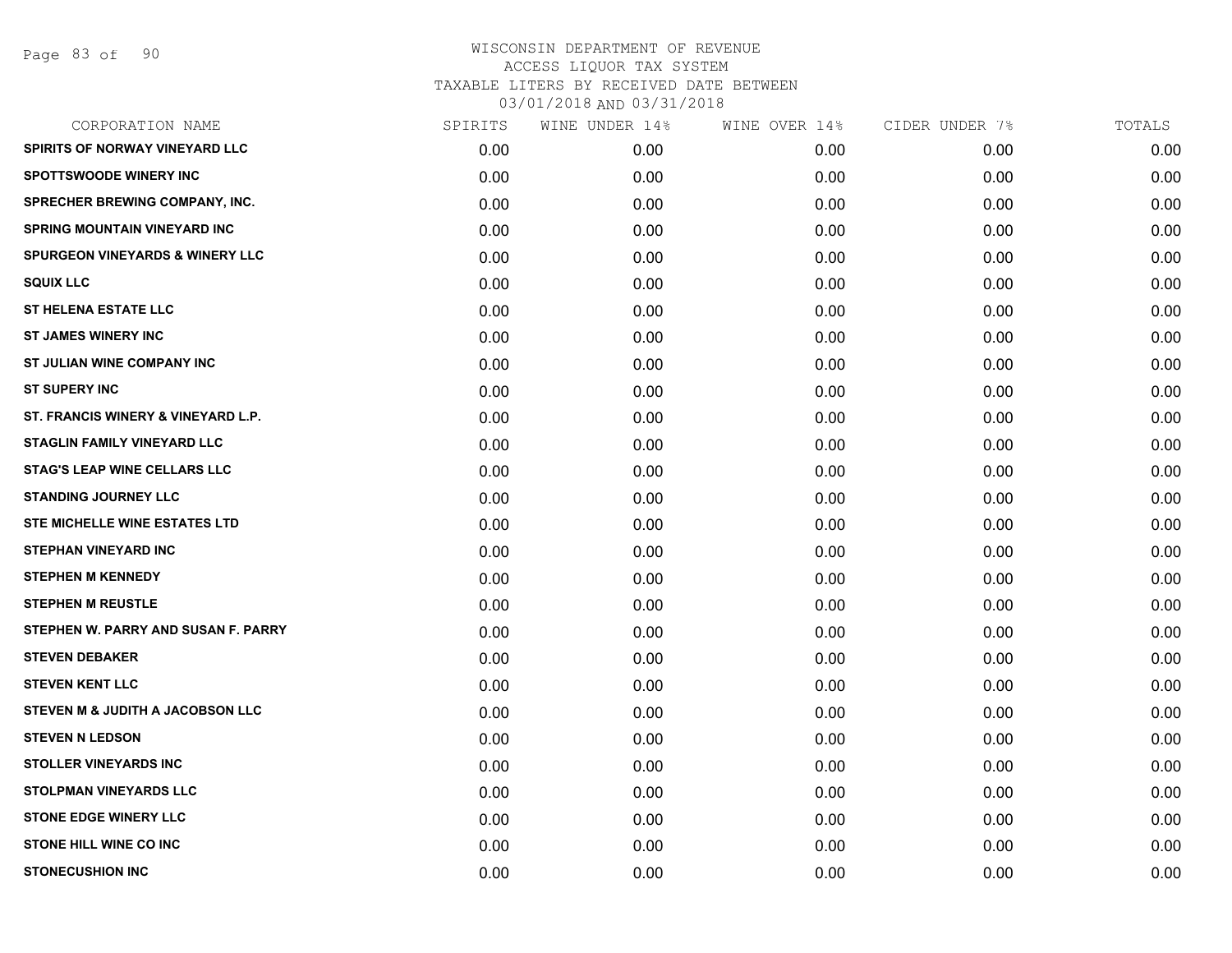Page 84 of 90

|      | WINE UNDER 14% | WINE OVER 14% | CIDER UNDER 7% | TOTALS |
|------|----------------|---------------|----------------|--------|
| 0.00 | 0.00           | 0.00          | 0.00           | 0.00   |
| 0.00 | 0.00           | 0.00          | 0.00           | 0.00   |
| 0.00 | 0.00           | 0.00          | 0.00           | 0.00   |
| 0.00 | 0.00           | 0.00          | 0.00           | 0.00   |
| 0.00 | 0.00           | 0.00          | 0.00           | 0.00   |
| 0.00 | 0.00           | 0.00          | 0.00           | 0.00   |
| 0.00 | 0.00           | 0.00          | 0.00           | 0.00   |
| 0.00 | 0.00           | 0.00          | 0.00           | 0.00   |
| 0.00 | 0.00           | 0.00          | 0.00           | 0.00   |
| 0.00 | 0.00           | 0.00          | 0.00           | 0.00   |
| 0.00 | 0.00           | 0.00          | 0.00           | 0.00   |
| 0.00 | 0.00           | 0.00          | 0.00           | 0.00   |
| 0.00 | 0.00           | 0.00          | 0.00           | 0.00   |
| 0.00 | 0.00           | 0.00          | 0.00           | 0.00   |
| 0.00 | 0.00           | 0.00          | 0.00           | 0.00   |
| 0.00 | 0.00           | 0.00          | 0.00           | 0.00   |
| 0.00 | 0.00           | 0.00          | 0.00           | 0.00   |
| 0.00 | 0.00           | 0.00          | 0.00           | 0.00   |
| 0.00 | 0.00           | 0.00          | 0.00           | 0.00   |
| 0.00 | 0.00           | 0.00          | 0.00           | 0.00   |
| 0.00 | 0.00           | 0.00          | 0.00           | 0.00   |
| 0.00 | 0.00           | 0.00          | 0.00           | 0.00   |
| 0.00 | 0.00           | 0.00          | 0.00           | 0.00   |
| 0.00 | 0.00           | 0.00          | 0.00           | 0.00   |
| 0.00 | 0.00           | 0.00          | 0.00           | 0.00   |
| 0.00 | 0.00           | 0.00          | 0.00           | 0.00   |
| 0.00 | 0.00           | 0.00          | 0.00           | 0.00   |
| 0.00 | 0.00           | 0.00          | 0.00           | 0.00   |
|      | SPIRITS        |               |                |        |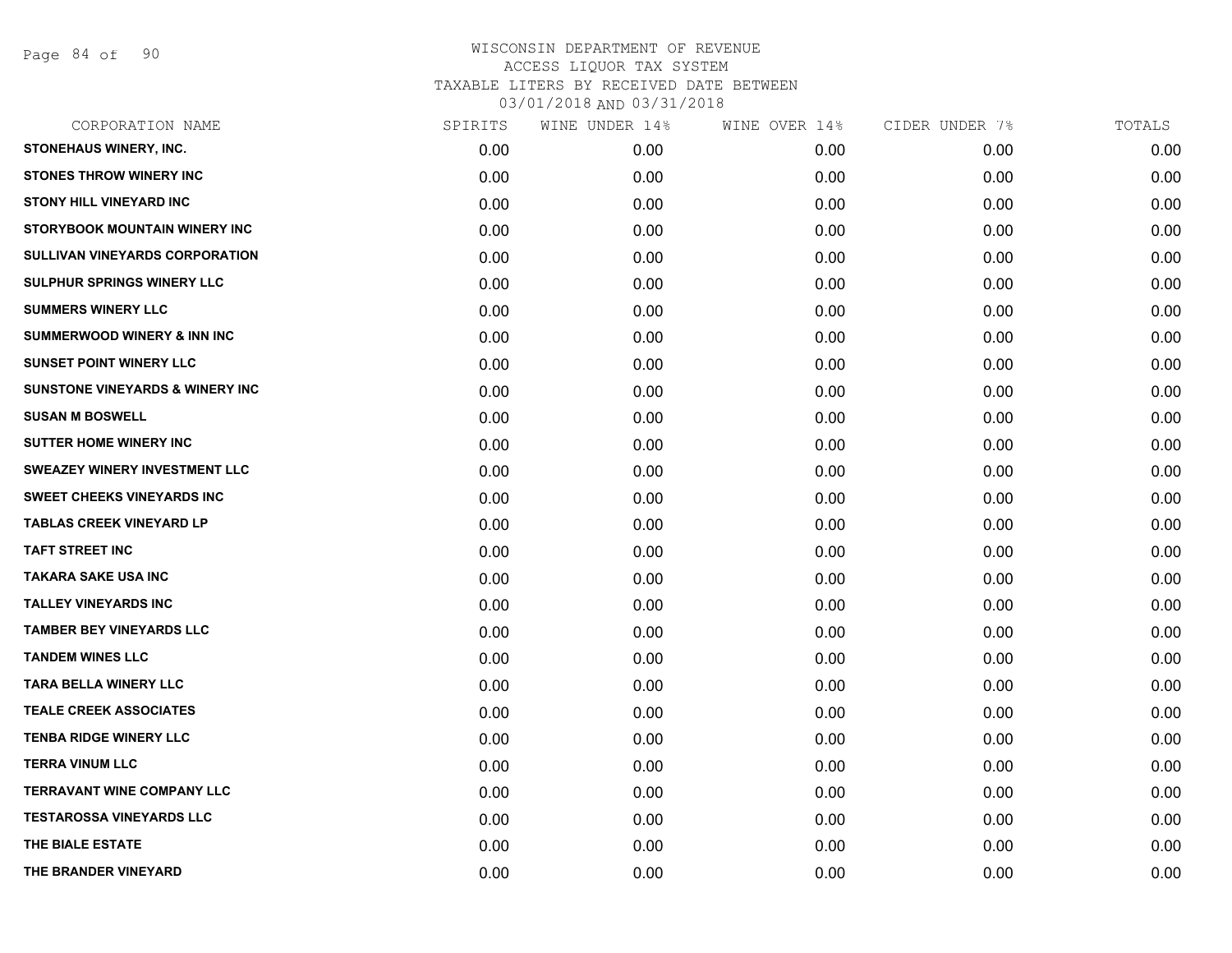Page 85 of 90

| CORPORATION NAME                          | SPIRITS | WINE UNDER 14% | WINE OVER 14% | CIDER UNDER 7% | TOTALS |
|-------------------------------------------|---------|----------------|---------------|----------------|--------|
| THE CELLAR LLC                            | 0.00    | 0.00           | 0.00          | 0.00           | 0.00   |
| THE HESS COLLECTION WINERY                | 0.00    | 0.00           | 0.00          | 0.00           | 0.00   |
| THE HOGUE CELLARS LTD                     | 0.00    | 0.00           | 0.00          | 0.00           | 0.00   |
| THE INFINITE MONKEY THEOREM INC           | 0.00    | 0.00           | 0.00          | 0.00           | 0.00   |
| THE LITTORAI WINES                        | 0.00    | 0.00           | 0.00          | 0.00           | 0.00   |
| THE MASCOT WINE, LLC                      | 0.00    | 0.00           | 0.00          | 0.00           | 0.00   |
| THE MEEKER VINEYARD                       | 0.00    | 0.00           | 0.00          | 0.00           | 0.00   |
| THE MORLET SELECTION INC                  | 0.00    | 0.00           | 0.00          | 0.00           | 0.00   |
| THE MORNE WINE COMPANY                    | 0.00    | 0.00           | 0.00          | 0.00           | 0.00   |
| THE RUM TREE, INC.                        | 0.00    | 0.00           | 0.00          | 0.00           | 0.00   |
| THE SHORES OF FAIRHAVEN INC               | 0.00    | 0.00           | 0.00          | 0.00           | 0.00   |
| THE SILVERADO VINEYARDS                   | 0.00    | 0.00           | 0.00          | 0.00           | 0.00   |
| THE VINEYARD LLC                          | 0.00    | 0.00           | 0.00          | 0.00           | 0.00   |
| THE WILLIAMSBURG WINERY LTD               | 0.00    | 0.00           | 0.00          | 0.00           | 0.00   |
| THE WINE GROUP INC                        | 0.00    | 0.00           | 0.00          | 0.00           | 0.00   |
| THE WINE VINEYARD LLC                     | 0.00    | 0.00           | 0.00          | 0.00           | 0.00   |
| THE WOODLAND TRAIL BEVERAGE COMPANY, INC. | 0.00    | 0.00           | 0.00          | 0.00           | 0.00   |
| THIS REALM LLC                            | 0.00    | 0.00           | 0.00          | 0.00           | 0.00   |
| <b>THOMAS C HOFFMAN</b>                   | 0.00    | 0.00           | 0.00          | 0.00           | 0.00   |
| THOMAS FOGARTY WINERY LLC                 | 0.00    | 0.00           | 0.00          | 0.00           | 0.00   |
| THOMAS L BECKMEN & JUDITH F BECKMEN       | 0.00    | 0.00           | 0.00          | 0.00           | 0.00   |
| THURMAN J RODGERS                         | 0.00    | 0.00           | 0.00          | 0.00           | 0.00   |
| TI BEVERAGE GROUP LTD                     | 0.00    | 0.00           | 0.00          | 0.00           | 0.00   |
| TIM BLUE WINES LLC                        | 0.00    | 0.00           | 0.00          | 0.00           | 0.00   |
| TMR WINE COMPANY LLC                      | 0.00    | 0.00           | 0.00          | 0.00           | 0.00   |
| TOAD HOLLOW VINEYARDS INC                 | 0.00    | 0.00           | 0.00          | 0.00           | 0.00   |
| <b>TOBIN JAMES CELLARS</b>                | 0.00    | 0.00           | 0.00          | 0.00           | 0.00   |
| <b>TODD ANDERSON</b>                      | 0.00    | 0.00           | 0.00          | 0.00           | 0.00   |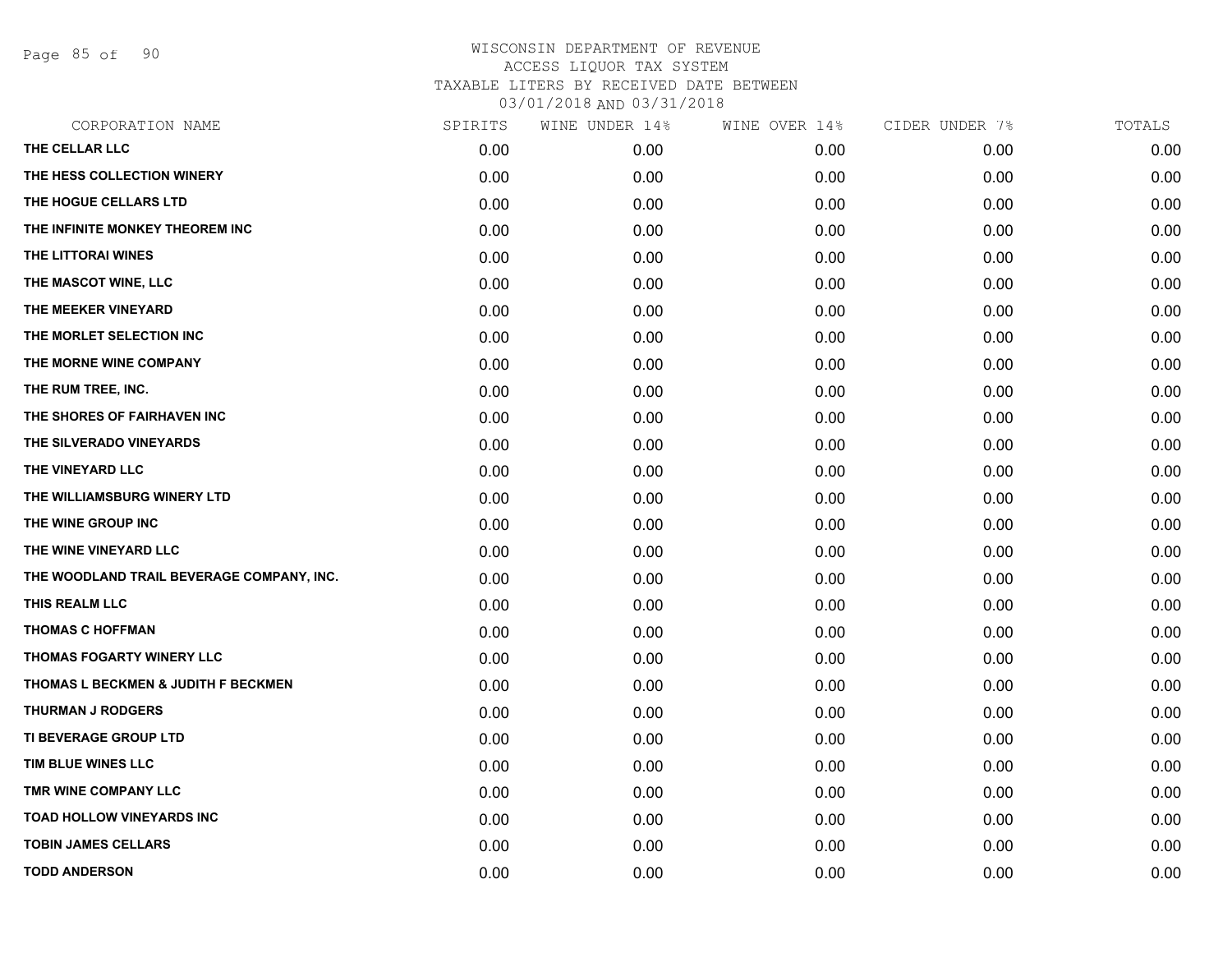| CORPORATION NAME                              | SPIRITS | WINE UNDER 14% | WINE OVER 14% | CIDER UNDER 7% | TOTALS |
|-----------------------------------------------|---------|----------------|---------------|----------------|--------|
| <b>TOLLIVER RANCH BRANDS LLC</b>              | 0.00    | 0.00           | 0.00          | 0.00           | 0.00   |
| <b>TOM MEADOWCROFT</b>                        | 0.00    | 0.00           | 0.00          | 0.00           | 0.00   |
| <b>TOMMYS TOO HIGH WINES LLC</b>              | 0.00    | 0.00           | 0.00          | 0.00           | 0.00   |
| <b>TREANA WINERY LLC</b>                      | 0.00    | 0.00           | 0.00          | 0.00           | 0.00   |
| <b>TREASURY WINE ESTATES AMERICAS COMPANY</b> | 0.00    | 0.00           | 0.00          | 0.00           | 0.00   |
| TREFETHEN VINEYARDS WINERY INC                | 0.00    | 0.00           | 0.00          | 0.00           | 0.00   |
| <b>TRENTADUE WINERY LLC</b>                   | 0.00    | 0.00           | 0.00          | 0.00           | 0.00   |
| <b>TRINITAS CELLARS LLC</b>                   | 0.00    | 0.00           | 0.00          | 0.00           | 0.00   |
| TRINITY VALLEY VINEYARDS LLC                  | 0.00    | 0.00           | 0.75          | 0.00           | 0.75   |
| <b>TRIONE VINEYARDS LLC</b>                   | 0.00    | 0.00           | 0.00          | 0.00           | 0.00   |
| <b>TROY LANDWEHR</b>                          | 0.00    | 0.00           | 0.00          | 0.00           | 0.00   |
| <b>TSG LLC</b>                                | 0.00    | 0.00           | 0.00          | 0.00           | 0.00   |
| <b>TURKOVICH FAMILY WINES LLC</b>             | 0.00    | 0.00           | 0.00          | 0.00           | 0.00   |
| <b>TURLEY WINE CELLARS INC</b>                | 0.00    | 0.00           | 0.00          | 0.00           | 0.00   |
| <b>TURNBULL WINE CELLARS</b>                  | 0.00    | 0.00           | 0.00          | 0.00           | 0.00   |
| <b>TWIN PEAKS WINERY INC</b>                  | 0.00    | 0.00           | 0.00          | 0.00           | 0.00   |
| <b>TWIN RIDGE ESTATES LLC</b>                 | 0.00    | 0.00           | 0.00          | 0.00           | 0.00   |
| <b>TWISTED OAK WINERY LLC</b>                 | 0.00    | 0.00           | 0.00          | 0.00           | 0.00   |
| <b>TWO LADS LLC</b>                           | 0.00    | 0.00           | 0.00          | 0.00           | 0.00   |
| <b>TWOMEY CELLARS LLC</b>                     | 0.00    | 0.00           | 0.00          | 0.00           | 0.00   |
| TY R CATON                                    | 0.00    | 0.00           | 0.00          | 0.00           | 0.00   |
| UNTI WINE CO LLC                              | 0.00    | 0.00           | 0.00          | 0.00           | 0.00   |
| <b>URBAN CELLARS LLC</b>                      | 0.00    | 0.00           | 0.00          | 0.00           | 0.00   |
| V & C LLC                                     | 0.00    | 0.00           | 0.00          | 0.00           | 0.00   |
| <b>V SATTUI WINERY INC</b>                    | 0.00    | 0.00           | 0.00          | 0.00           | 0.00   |
| VAN RUITEN FAMILY WINERY LLC                  | 0.00    | 0.00           | 0.00          | 0.00           | 0.00   |
| VAN WYCHEN WINES INC.                         | 0.00    | 0.00           | 0.00          | 0.00           | 0.00   |
| <b>VERMEIL WINE GROUP LLC</b>                 | 0.00    | 0.00           | 0.00          | 0.00           | 0.00   |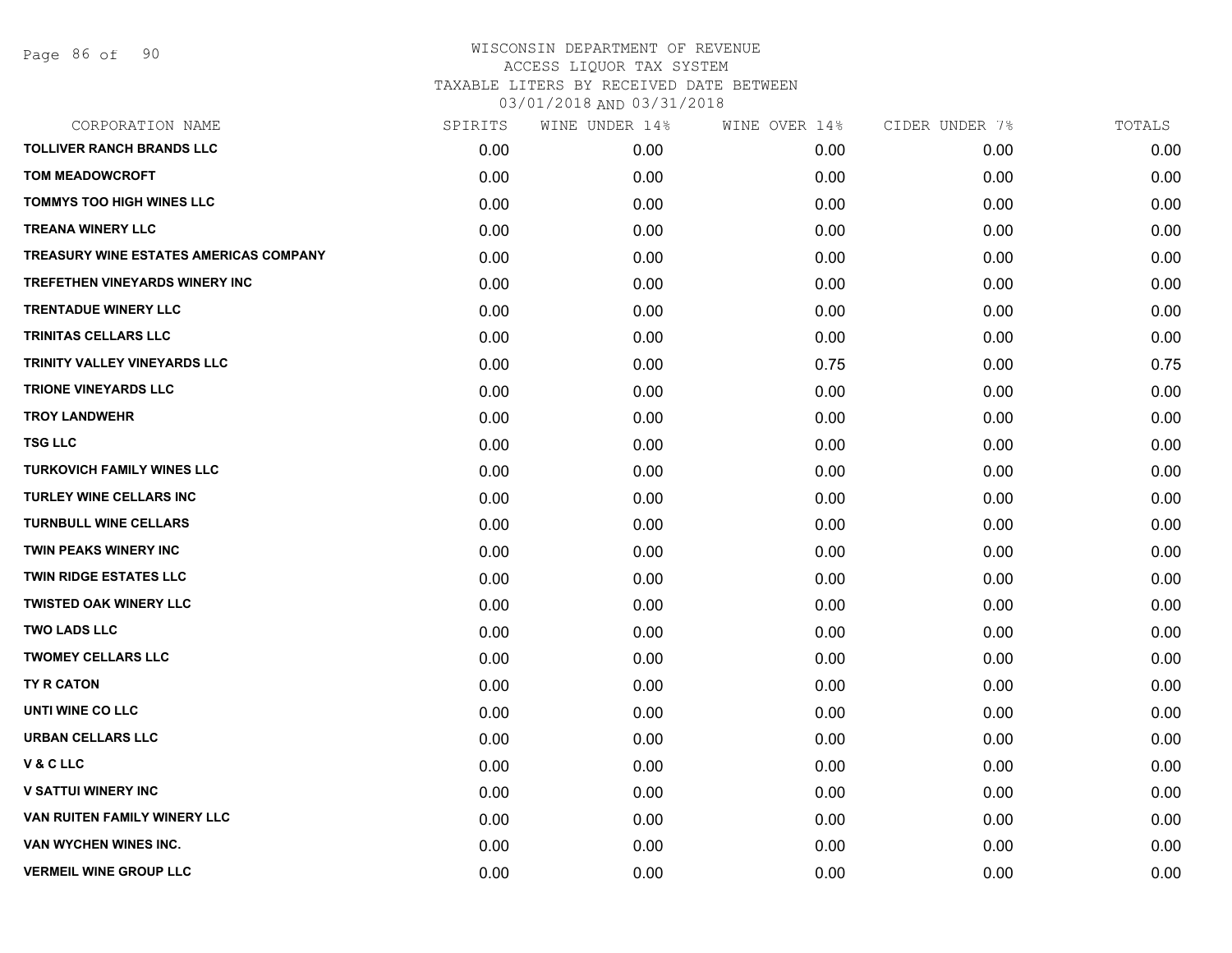Page 87 of 90

| CORPORATION NAME                  | SPIRITS | WINE UNDER 14% | WINE OVER 14% | CIDER UNDER 7% | TOTALS |
|-----------------------------------|---------|----------------|---------------|----------------|--------|
| <b>VERNON VINEYARDS LTD</b>       | 0.00    | 0.00           | 0.00          | 0.00           | 0.00   |
| <b>VETRO WINERY LLC</b>           | 0.00    | 0.00           | 0.00          | 0.00           | 0.00   |
| <b>VICINI ENTERPRISES LLC</b>     | 0.00    | 0.00           | 0.00          | 0.00           | 0.00   |
| <b>VIGNETTE WINERY LLC</b>        | 0.00    | 0.00           | 0.00          | 0.00           | 0.00   |
| <b>VILLA AMOROSA INC</b>          | 0.00    | 0.00           | 0.00          | 0.00           | 0.00   |
| <b>VILLA ENCINAL PARTNERS LP</b>  | 0.00    | 0.00           | 0.00          | 0.00           | 0.00   |
| <b>VILLA SAN JULIETTE INC</b>     | 0.00    | 0.00           | 0.00          | 0.00           | 0.00   |
| <b>VILLA TOSCANO INC</b>          | 0.00    | 0.00           | 0.00          | 0.00           | 0.00   |
| <b>VIN DE ZO LLC</b>              | 0.00    | 0.00           | 0.00          | 0.00           | 0.00   |
| <b>VINA ROBLES INC</b>            | 0.00    | 0.00           | 0.00          | 0.00           | 0.00   |
| <b>VINCENT ARROYO WINERY INC</b>  | 0.00    | 0.00           | 0.00          | 0.00           | 0.00   |
| <b>VINE &amp; SUN LLC</b>         | 0.00    | 0.00           | 0.00          | 0.00           | 0.00   |
| <b>VINE CLIFF WINERY INC</b>      | 0.00    | 0.00           | 0.00          | 0.00           | 0.00   |
| <b>VINEBURG LLC</b>               | 0.00    | 0.00           | 0.00          | 0.00           | 0.00   |
| <b>VINEOAKS LLC</b>               | 0.00    | 0.00           | 0.00          | 0.00           | 0.00   |
| <b>VINES TO CELLAR, INC.</b>      | 0.00    | 0.00           | 0.00          | 0.00           | 0.00   |
| <b>VINEYARD 29 LLC</b>            | 0.00    | 0.00           | 0.00          | 0.00           | 0.00   |
| <b>VINTAGE WINE ESTATES, INC.</b> | 0.00    | 0.00           | 0.00          | 0.00           | 0.00   |
| <b>VINTAGE WINE ESTATES, INC.</b> | 0.00    | 0.00           | 0.00          | 0.00           | 0.00   |
| <b>VINTAGE WINE ESTATES, INC.</b> | 0.00    | 0.00           | 0.00          | 0.00           | 0.00   |
| <b>VINTAGE WINE ESTATES, INC.</b> | 0.00    | 0.00           | 0.00          | 0.00           | 0.00   |
| <b>VINTAGE WINE ESTATES, INC.</b> | 0.00    | 0.00           | 0.00          | 0.00           | 0.00   |
| <b>VINTAGE WINE ESTATES, INC.</b> | 0.00    | 0.00           | 0.00          | 0.00           | 0.00   |
| <b>VINTAGE WINE ESTATES, INC.</b> | 0.00    | 0.00           | 0.00          | 0.00           | 0.00   |
| <b>VINTAGE WINE ESTATES, INC.</b> | 0.00    | 0.00           | 0.00          | 0.00           | 0.00   |
| <b>VINUM CELLARS INC</b>          | 0.00    | 0.00           | 0.00          | 0.00           | 0.00   |
| <b>VON STIEHL WINERY LTD.</b>     | 0.00    | 0.00           | 0.00          | 0.00           | 0.00   |
| W G BEST WEINKELLEREI INC         | 0.00    | 0.00           | 0.00          | 0.00           | 0.00   |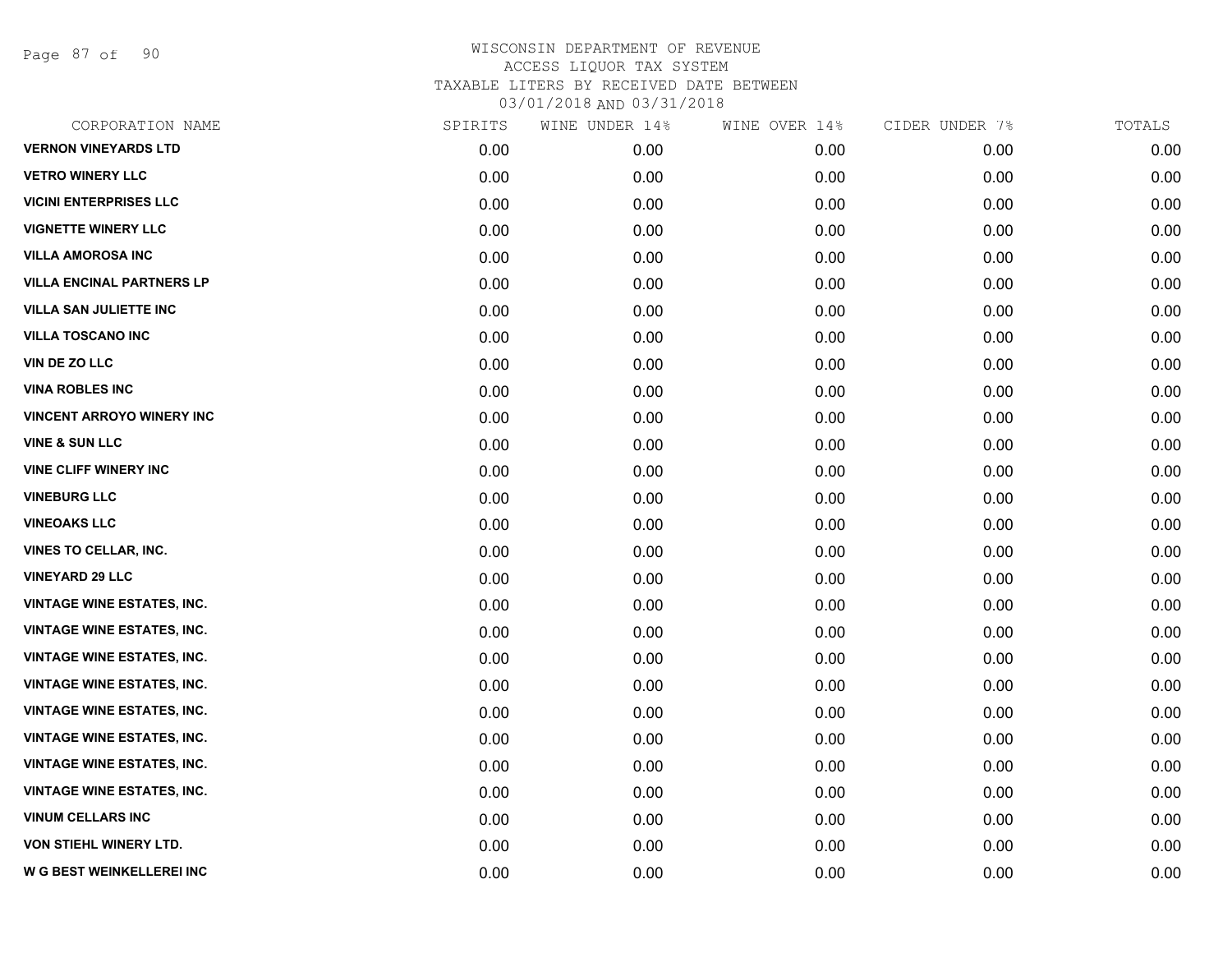Page 88 of 90

| CORPORATION NAME                                   | SPIRITS | WINE UNDER 14%    | WINE OVER 14% | CIDER UNDER 7% | TOTALS |
|----------------------------------------------------|---------|-------------------|---------------|----------------|--------|
| <b>W J DEUTSCH &amp; SONS LTD</b>                  | 0.00    | 0.00 <sub>1</sub> | 0.00          | 0.00           | 0.00   |
| <b>WAITS-MAST FAMILY CELLARS LLC</b>               | 0.00    | 0.00              | 0.00          | 0.00           | 0.00   |
| <b>WASHINGTON VINTNERS LLC</b>                     | 0.00    | 0.00              | 0.00          | 0.00           | 0.00   |
| <b>WEIBEL INCORPORATED</b>                         | 0.00    | 0.00              | 0.00          | 0.00           | 0.00   |
| <b>WENTE BROS</b>                                  | 0.00    | 0.00              | 0.00          | 0.00           | 0.00   |
| <b>WEST COAST WINE PARTNERS LLC</b>                | 0.00    | 0.00              | 0.00          | 0.00           | 0.00   |
| <b>WEST PRAIRIE WINERY LLC</b>                     | 0.00    | 0.00              | 0.00          | 0.00           | 0.00   |
| <b>WESTFALL WINERY LLC</b>                         | 0.00    | 0.00              | 0.00          | 0.00           | 0.00   |
| <b>WESTPORT WINERY LLC</b>                         | 0.00    | 0.00              | 0.00          | 0.00           | 0.00   |
| <b>WHEELER WINERY INC</b>                          | 0.00    | 0.00              | 0.00          | 0.00           | 0.00   |
| <b>WHETSTONE WINE CELLARS LLC</b>                  | 0.00    | 0.00              | 0.00          | 0.00           | 0.00   |
| <b>WHISPERING BLUFFS VINEYARD &amp; WINERY LTD</b> | 0.00    | 0.00              | 0.00          | 0.00           | 0.00   |
| <b>WHISPERING WINDS WINERY LLC</b>                 | 0.00    | 0.00              | 0.00          | 0.00           | 0.00   |
| <b>WHITE BEAR SPIRITS LLC</b>                      | 0.00    | 0.00              | 0.00          | 0.00           | 0.00   |
| <b>WHITE OAK VINEYARDS &amp; WINERY LLC</b>        | 0.00    | 0.00              | 0.00          | 0.00           | 0.00   |
| WHITE WINTER WINERY INC                            | 0.00    | 0.00              | 0.00          | 0.00           | 0.00   |
| <b>WIENS CELLARS LLC</b>                           | 0.00    | 0.00              | 0.00          | 0.00           | 0.00   |
| <b>WILDEROTTER WINERY LLC</b>                      | 0.00    | 0.00              | 0.00          | 0.00           | 0.00   |
| <b>WILLAMETTE VALLEY VINEYARDS INC</b>             | 0.00    | 0.00              | 0.00          | 0.00           | 0.00   |
| <b>WILLIAM F BLUHM</b>                             | 0.00    | 0.00              | 0.00          | 0.00           | 0.00   |
| <b>WILLIAM MOSBY</b>                               | 0.00    | 3.75              | 0.75          | 0.00           | 4.50   |
| <b>WILLIAMS &amp; SELYEM LLC</b>                   | 0.00    | 0.00              | 0.00          | 0.00           | 0.00   |
| <b>WILRONA LLC</b>                                 | 0.00    | 0.00              | 0.00          | 0.00           | 0.00   |
| <b>WILSON CREEK WINERY &amp; VINEYARDS INC</b>     | 0.00    | 0.00              | 0.00          | 0.00           | 0.00   |
| <b>WIND GAP WINES LLC</b>                          | 0.00    | 0.00              | 0.00          | 0.00           | 0.00   |
| <b>WINDERLEA WINE COMPANY LLC</b>                  | 0.00    | 0.00              | 0.00          | 0.00           | 0.00   |
| <b>WINDWARD VINEYARD LLC</b>                       | 0.00    | 0.00              | 0.00          | 0.00           | 0.00   |
| <b>WINE BY JOE LLC</b>                             | 0.00    | 0.00              | 0.00          | 0.00           | 0.00   |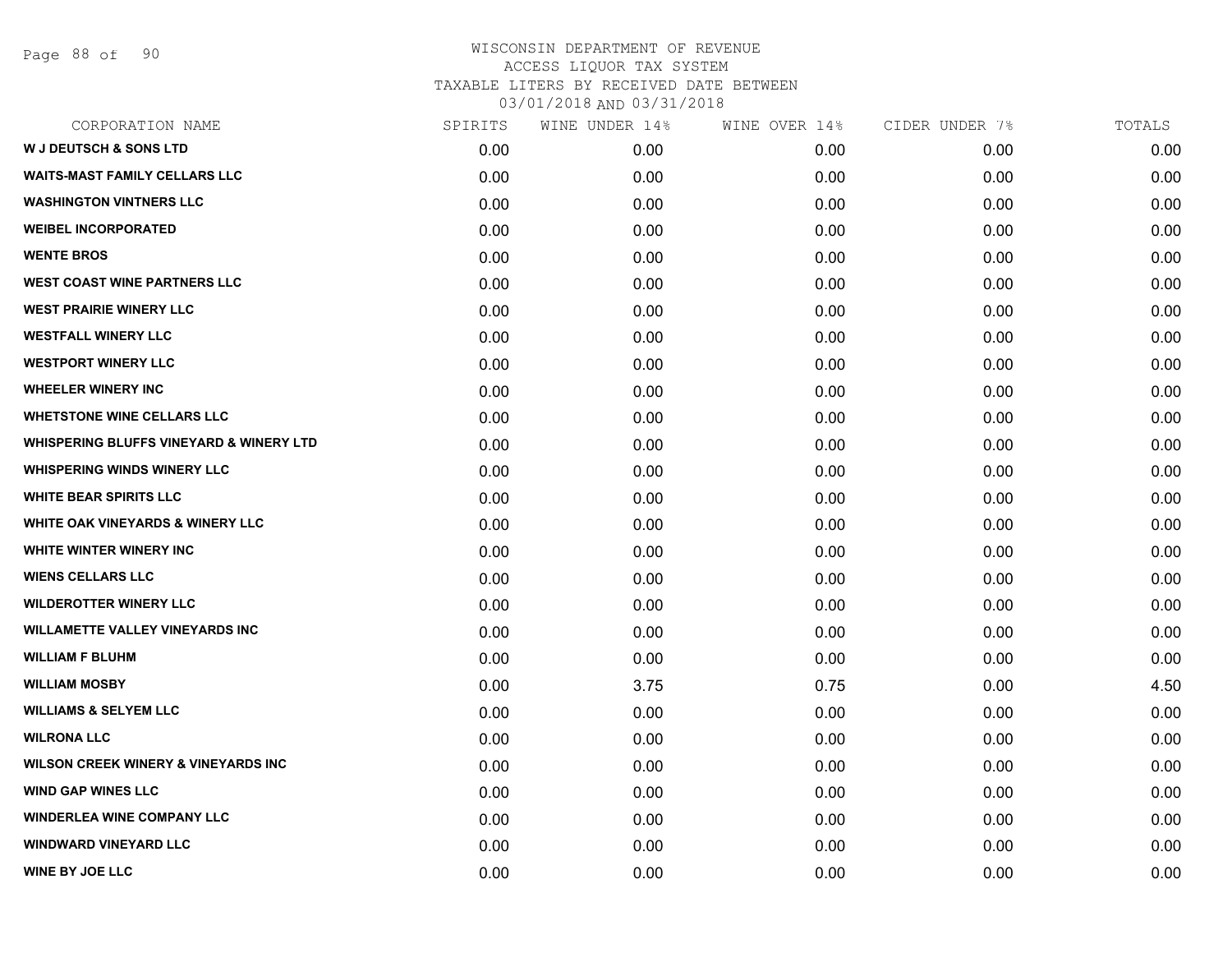Page 89 of 90

| CORPORATION NAME                       | SPIRITS | WINE UNDER 14% | WINE OVER 14% | CIDER UNDER 7% | TOTALS      |
|----------------------------------------|---------|----------------|---------------|----------------|-------------|
| WINE OF THE MONTH CLUB, INC.           | 0.00    | 0.00           | 0.00          | 0.00           | 0.00        |
| <b>WINE ROAD VINTNERS LLC</b>          | 0.00    | 0.00           | 0.00          | 0.00           | 0.00        |
| <b>WINE.COM OF TEXAS LLC</b>           | 0.00    | 0.00           | 0.00          | 0.00           | 0.00        |
| <b>WINEGREETING.COM INC</b>            | 0.00    | 0.00           | 0.00          | 0.00           | 0.00        |
| <b>WINERY AT BLACK STAR FARMS LLC</b>  | 0.00    | 0.00           | 0.00          | 0.00           | 0.00        |
| <b>WINERY EXCHANGE, INC.</b>           | 0.00    | 0.00           | 0.00          | 0.00           | 0.00        |
| <b>WINERY FULFILLMENT SERVICES LLC</b> | 0.00    | 0.00           | 0.00          | 0.00           | 0.00        |
| <b>WINESITTER BREWHOUSE LLC</b>        | 0.00    | 0.00           | 0.00          | 0.00           | 0.00        |
| WINNESHIEK WILDBERRY WINERY LLC        | 0.00    | 0.00           | 0.00          | 0.00           | 0.00        |
| <b>WINSIDE USA INC</b>                 | 0.00    | 0.00           | 0.00          | 0.00           | 0.00        |
| <b>WOLFF VINEYARD LLC</b>              | 0.00    | 0.00           | 0.00          | 0.00           | 0.00        |
| <b>WOLLERSHEIM WINERY, INC.</b>        | 0.00    | 0.00           | 0.00          | 0.00           | 0.00        |
| <b>WOLLERSHEIM WINERY, INC.</b>        | 0.00    | 0.00           | 0.00          | 0.00           | 0.00        |
| <b>WOODSON WINES LLC</b>               | 0.00    | 0.00           | 0.00          | 0.00           | 0.00        |
| <b>WOODWARD CANYON WINERY INC</b>      | 0.00    | 0.00           | 0.00          | 0.00           | 0.00        |
| <b>WORLD'S END LLC</b>                 | 0.00    | 0.00           | 0.00          | 0.00           | 0.00        |
| <b>WRH PARTNERS LLC</b>                | 0.00    | 0.00           | 0.00          | 0.00           | 0.00        |
| YORKVILLE CELLARS INC                  | 0.00    | 0.00           | 0.00          | 0.00           | 0.00        |
| <b>ZD WINES LLC</b>                    | 0.00    | 0.00           | 0.00          | 0.00           | 0.00        |
| <b>ZERO LINK MARKETS INC</b>           | 0.00    | 0.00           | 0.00          | 0.00           | 0.00        |
| TOTAL LITERS FOR 3/31/2018             | 0.00    | $-6,604.88$    | 797.25        | 0.00           | $-5,807.63$ |